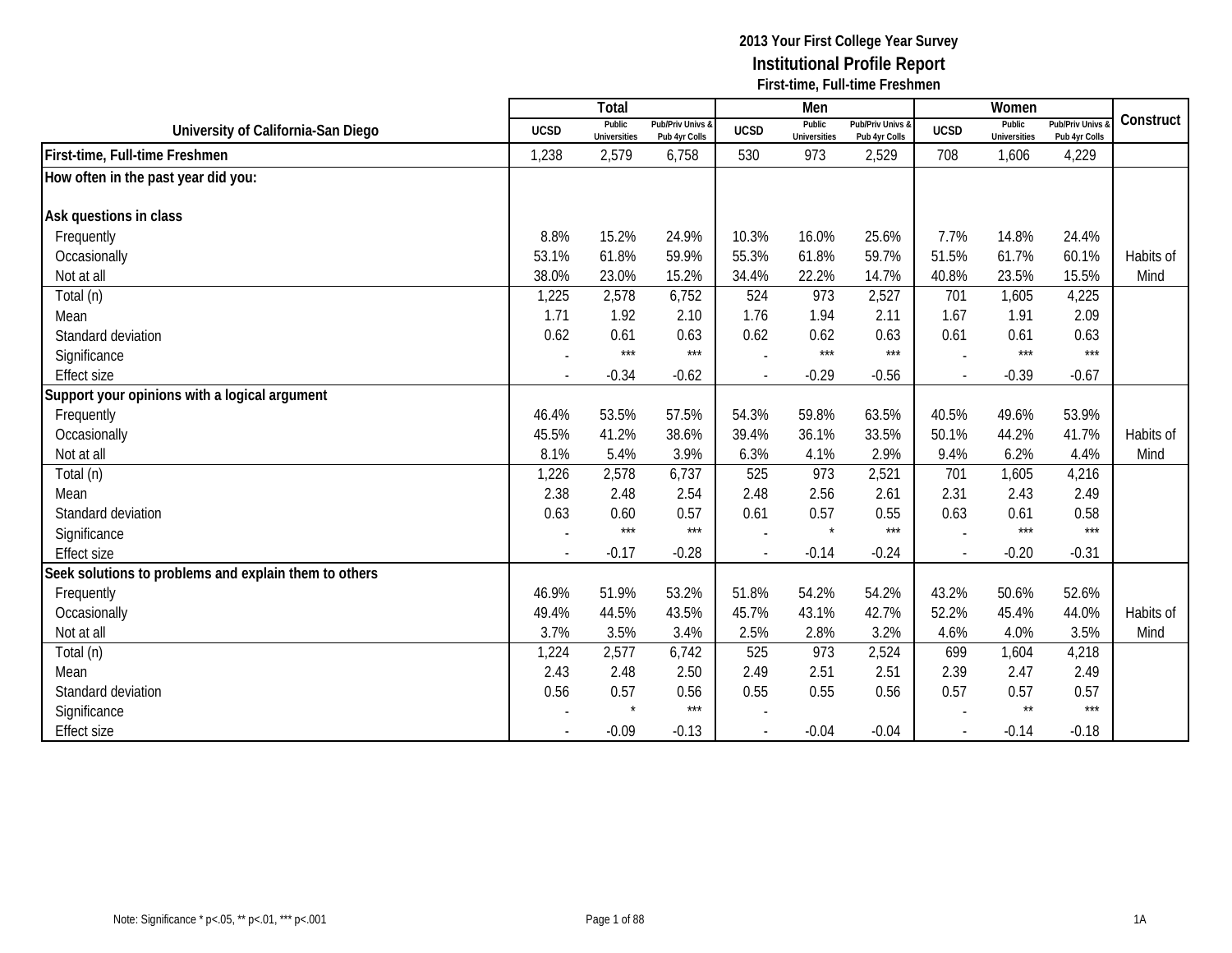|                                                                 |             | Total                         |                                   |                          | Men                           |                                   |             | Women                         |                                        |           |
|-----------------------------------------------------------------|-------------|-------------------------------|-----------------------------------|--------------------------|-------------------------------|-----------------------------------|-------------|-------------------------------|----------------------------------------|-----------|
| University of California-San Diego                              | <b>UCSD</b> | Public<br><b>Universities</b> | Pub/Priv Univs &<br>Pub 4yr Colls | <b>UCSD</b>              | Public<br><b>Universities</b> | Pub/Priv Univs &<br>Pub 4yr Colls | <b>UCSD</b> | Public<br><b>Universities</b> | <b>Pub/Priv Univs</b><br>Pub 4yr Colls | Construct |
| How often in the past year did you:                             |             |                               |                                   |                          |                               |                                   |             |                               |                                        |           |
|                                                                 |             |                               |                                   |                          |                               |                                   |             |                               |                                        |           |
| Revise your papers to improve your writing                      |             |                               |                                   |                          |                               |                                   |             |                               |                                        |           |
| Frequently                                                      | 55.5%       | 57.0%                         | 57.5%                             | 52.2%                    | 51.6%                         | 49.2%                             | 58.0%       | 60.3%                         | 62.4%                                  |           |
| Occasionally                                                    | 39.2%       | 37.3%                         | 37.1%                             | 42.1%                    | 42.1%                         | 43.3%                             | 37.0%       | 34.3%                         | 33.4%                                  | Habits of |
| Not at all                                                      | 5.3%        | 5.7%                          | 5.4%                              | 5.7%                     | 6.3%                          | 7.5%                              | 5.0%        | 5.4%                          | 4.1%                                   | Mind      |
| Total (n)                                                       | 1,225       | 2,577                         | 6,739                             | 525                      | 972                           | 2,522                             | 700         | 1,605                         | 4,217                                  |           |
| Mean                                                            | 2.50        | 2.51                          | 2.52                              | 2.46                     | 2.45                          | 2.42                              | 2.53        | 2.55                          | 2.58                                   |           |
| Standard deviation                                              | 0.60        | 0.60                          | 0.60                              | 0.60                     | 0.61                          | 0.63                              | 0.59        | 0.60                          | 0.57                                   |           |
| Significance                                                    |             |                               |                                   |                          |                               |                                   |             |                               |                                        |           |
| <b>Effect size</b>                                              |             | $-0.02$                       | $-0.03$                           |                          | 0.02                          | 0.06                              |             | $-0.03$                       | $-0.09$                                |           |
| Evaluate the quality or reliability of information you received |             |                               |                                   |                          |                               |                                   |             |                               |                                        |           |
| Frequently                                                      | 47.1%       | 50.0%                         | 50.5%                             | 48.8%                    | 50.6%                         | 50.8%                             | 45.8%       | 49.7%                         | 50.2%                                  |           |
| Occasionally                                                    | 46.0%       | 44.7%                         | 44.8%                             | 45.5%                    | 45.4%                         | 44.7%                             | 46.4%       | 44.3%                         | 44.8%                                  | Habits of |
| Not at all                                                      | 6.9%        | 5.3%                          | 4.8%                              | 5.7%                     | 4.0%                          | 4.5%                              | 7.9%        | 6.0%                          | 5.0%                                   | Mind      |
| Total (n)                                                       | 1,224       | 2,578                         | 6,744                             | 525                      | 973                           | 2,524                             | 699         | 1,605                         | 4,220                                  |           |
| Mean                                                            | 2.40        | 2.45                          | 2.46                              | 2.43                     | 2.47                          | 2.46                              | 2.38        | 2.44                          | 2.45                                   |           |
| Standard deviation                                              | 0.62        | 0.59                          | 0.59                              | 0.60                     | 0.57                          | 0.58                              | 0.63        | 0.61                          | 0.59                                   |           |
| Significance                                                    |             | $\star$                       | $\star\star$                      |                          |                               |                                   |             | $\star$                       | $\star\star$                           |           |
| <b>Effect size</b>                                              |             | $-0.08$                       | $-0.10$                           | $\overline{a}$           | $-0.07$                       | $-0.05$                           | $\sim$      | $-0.10$                       | $-0.12$                                |           |
| Take a risk because you felt you had more to gain               |             |                               |                                   |                          |                               |                                   |             |                               |                                        |           |
| Frequently                                                      | 28.6%       | 30.0%                         | 33.3%                             | 33.5%                    | 34.5%                         | 37.1%                             | 24.9%       | 27.3%                         | 31.0%                                  |           |
| Occasionally                                                    | 57.6%       | 57.7%                         | 55.8%                             | 55.0%                    | 55.3%                         | 53.2%                             | 59.4%       | 59.1%                         | 57.4%                                  | Habits of |
| Not at all                                                      | 13.9%       | 12.3%                         | 10.9%                             | 11.4%                    | 10.2%                         | 9.7%                              | 15.7%       | 13.6%                         | 11.7%                                  | Mind      |
| Total (n)                                                       | 1,225       | 2,577                         | 6,743                             | 525                      | 973                           | 2,522                             | 700         | 1,604                         | 4,221                                  |           |
| Mean                                                            | 2.15        | 2.18                          | 2.22                              | 2.22                     | 2.24                          | 2.27                              | 2.09        | 2.14                          | 2.19                                   |           |
| Standard deviation                                              | 0.64        | 0.63                          | 0.63                              | 0.63                     | 0.62                          | 0.63                              | 0.63        | 0.62                          | 0.62                                   |           |
| Significance                                                    |             |                               | $***$                             |                          |                               |                                   |             |                               | $***$                                  |           |
| <b>Effect size</b>                                              |             | $-0.05$                       | $-0.11$                           | $\overline{\phantom{a}}$ | $-0.03$                       | $-0.08$                           |             | $-0.08$                       | $-0.16$                                |           |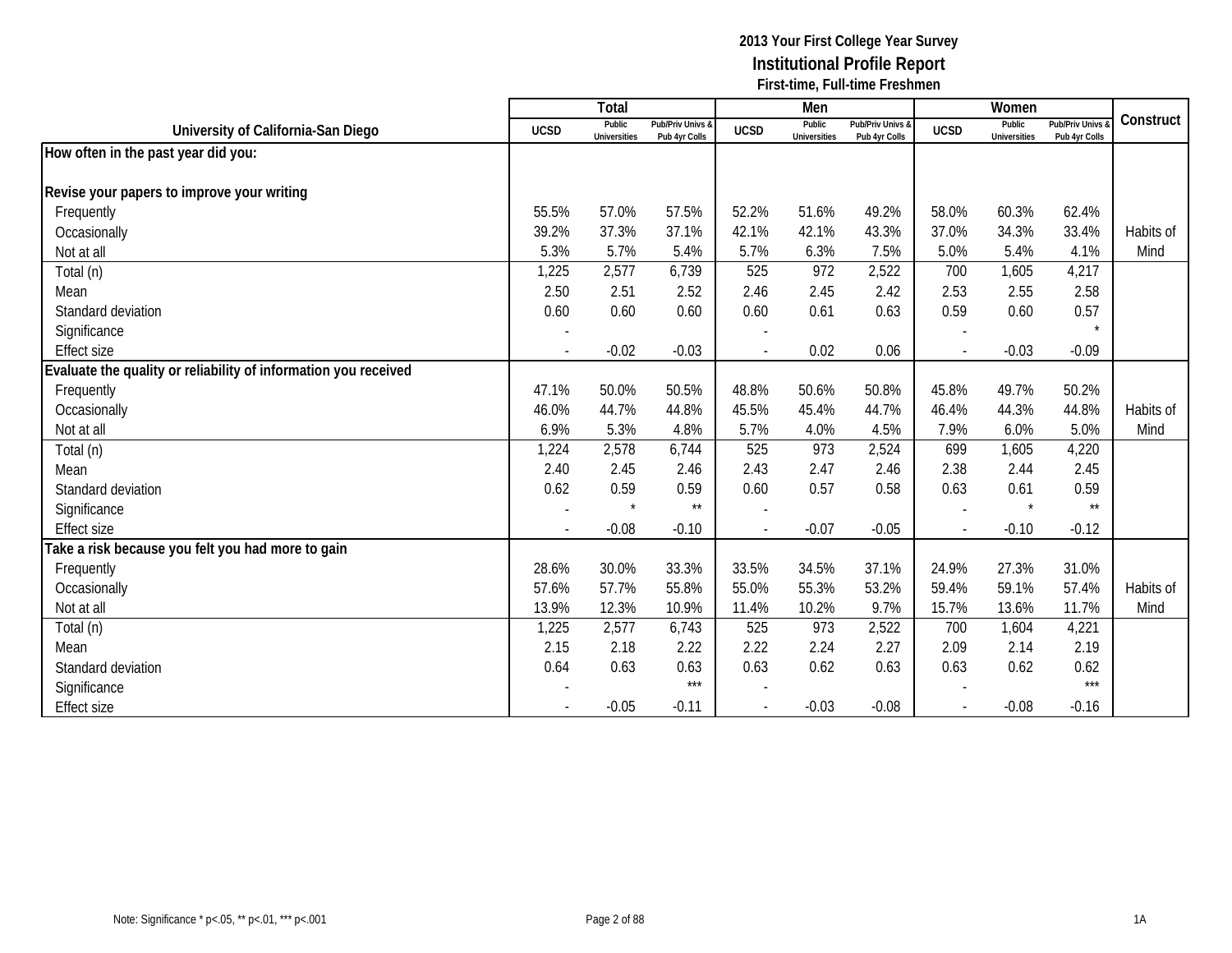|                                                                         |                          | Total                         |                                   |                | Men                           |                                   |              | Women                         |                                        |           |
|-------------------------------------------------------------------------|--------------------------|-------------------------------|-----------------------------------|----------------|-------------------------------|-----------------------------------|--------------|-------------------------------|----------------------------------------|-----------|
| University of California-San Diego                                      | <b>UCSD</b>              | Public<br><b>Universities</b> | Pub/Priv Univs &<br>Pub 4yr Colls | <b>UCSD</b>    | Public<br><b>Universities</b> | Pub/Priv Univs &<br>Pub 4yr Colls | <b>UCSD</b>  | Public<br><b>Universities</b> | <b>Pub/Priv Univs</b><br>Pub 4yr Colls | Construct |
| How often in the past year did you:                                     |                          |                               |                                   |                |                               |                                   |              |                               |                                        |           |
|                                                                         |                          |                               |                                   |                |                               |                                   |              |                               |                                        |           |
| Seek alternative solutions to a problem                                 |                          |                               |                                   |                |                               |                                   |              |                               |                                        |           |
| Frequently                                                              | 40.4%                    | 41.9%                         | 44.3%                             | 42.6%          | 45.2%                         | 46.1%                             | 38.9%        | 39.9%                         | 43.2%                                  |           |
| Occasionally                                                            | 54.2%                    | 53.8%                         | 51.7%                             | 55.0%          | 51.3%                         | 50.0%                             | 53.6%        | 55.4%                         | 52.7%                                  | Habits of |
| Not at all                                                              | 5.4%                     | 4.2%                          | 4.1%                              | 2.5%           | 3.5%                          | 3.9%                              | 7.6%         | 4.7%                          | 4.2%                                   | Mind      |
| Total (n)                                                               | 1,224                    | 2,578                         | 6,727                             | 524            | 973                           | 2,519                             | 700          | 1,605                         | 4,208                                  |           |
| Mean                                                                    | 2.35                     | 2.38                          | 2.40                              | 2.40           | 2.42                          | 2.42                              | 2.31         | 2.35                          | 2.39                                   |           |
| Standard deviation                                                      | 0.58                     | 0.57                          | 0.57                              | 0.54           | 0.56                          | 0.57                              | 0.61         | 0.57                          | 0.57                                   |           |
| Significance                                                            |                          |                               | $\star\star$                      |                |                               |                                   |              |                               | $***$                                  |           |
| <b>Effect size</b>                                                      |                          | $-0.05$                       | $-0.09$                           | $\overline{a}$ | $-0.04$                       | $-0.04$                           |              | $-0.07$                       | $-0.14$                                |           |
| Look up scientific research articles and resources                      |                          |                               |                                   |                |                               |                                   |              |                               |                                        |           |
| Frequently                                                              | 26.7%                    | 35.5%                         | 39.2%                             | 28.4%          | 33.3%                         | 36.8%                             | 25.4%        | 36.9%                         | 40.6%                                  |           |
| Occasionally                                                            | 50.9%                    | 48.7%                         | 47.0%                             | 55.3%          | 52.8%                         | 50.0%                             | 47.6%        | 46.2%                         | 45.2%                                  | Habits of |
| Not at all                                                              | 22.4%                    | 15.8%                         | 13.8%                             | 16.2%          | 13.9%                         | 13.2%                             | 27.0%        | 16.9%                         | 14.2%                                  | Mind      |
| Total (n)                                                               | 1,224                    | 2,578                         | 6,728                             | 524            | 973                           | 2,518                             | 700          | 1,605                         | 4,210                                  |           |
| Mean                                                                    | 2.04                     | 2.20                          | 2.25                              | 2.12           | 2.19                          | 2.24                              | 1.98         | 2.20                          | 2.26                                   |           |
| Standard deviation                                                      | 0.70                     | 0.69                          | 0.68                              | 0.66           | 0.66                          | 0.67                              | 0.72         | 0.71                          | 0.69                                   |           |
| Significance                                                            |                          | $***$                         | $***$                             |                |                               | $***$                             |              | $***$                         | $***$                                  |           |
| <b>Effect size</b>                                                      | $\overline{\phantom{a}}$ | $-0.23$                       | $-0.31$                           | $\sim$         | $-0.11$                       | $-0.18$                           | $\mathbf{r}$ | $-0.31$                       | $-0.41$                                |           |
| Explore topics on your own, even though it was not required for a class |                          |                               |                                   |                |                               |                                   |              |                               |                                        |           |
| Frequently                                                              | 27.5%                    | 32.8%                         | 32.7%                             | 34.6%          | 36.9%                         | 37.3%                             | 22.2%        | 30.3%                         | 29.9%                                  |           |
| Occasionally                                                            | 55.3%                    | 52.6%                         | 52.2%                             | 51.8%          | 51.1%                         | 49.6%                             | 57.9%        | 53.5%                         | 53.8%                                  | Habits of |
| Not at all                                                              | 17.2%                    | 14.6%                         | 15.1%                             | 13.6%          | 12.0%                         | 13.0%                             | 19.9%        | 16.2%                         | 16.3%                                  | Mind      |
| Total (n)                                                               | 1,222                    | 2,577                         | 6,743                             | 523            | 973                           | 2,525                             | 699          | 1,604                         | 4,218                                  |           |
| Mean                                                                    | 2.10                     | 2.18                          | 2.18                              | 2.21           | 2.25                          | 2.24                              | 2.02         | 2.14                          | 2.14                                   |           |
| Standard deviation                                                      | 0.66                     | 0.66                          | 0.67                              | 0.66           | 0.65                          | 0.67                              | 0.65         | 0.67                          | 0.67                                   |           |
| Significance                                                            |                          | ***                           | ***                               |                |                               |                                   |              | $***$                         | $***$                                  |           |
| <b>Effect size</b>                                                      |                          | $-0.12$                       | $-0.12$                           |                | $-0.06$                       | $-0.04$                           |              | $-0.18$                       | $-0.18$                                |           |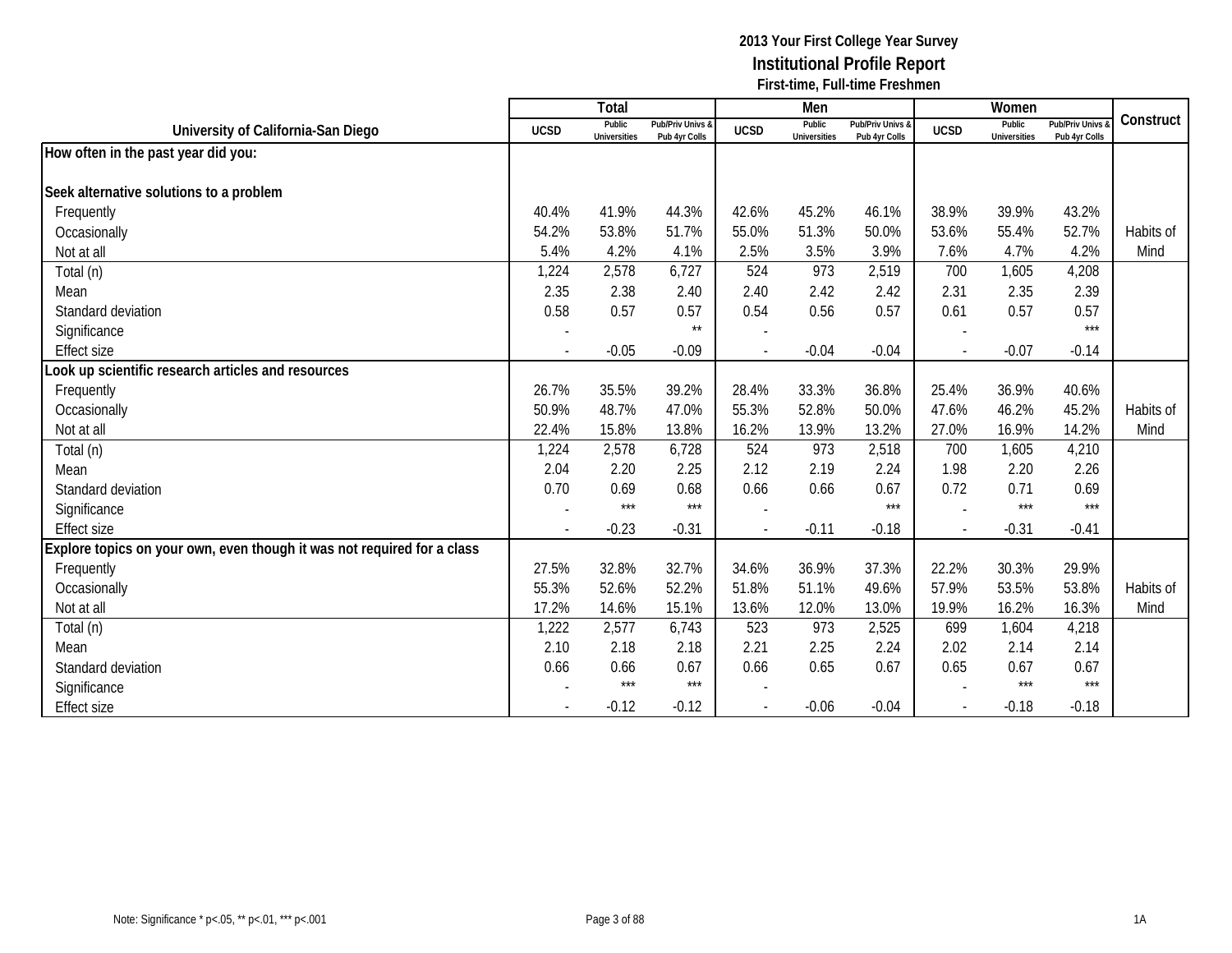|                                                                       |                          | Total                         |                                   |             | Men                           |                                   |             | Women                         |                                        |           |
|-----------------------------------------------------------------------|--------------------------|-------------------------------|-----------------------------------|-------------|-------------------------------|-----------------------------------|-------------|-------------------------------|----------------------------------------|-----------|
| University of California-San Diego                                    | <b>UCSD</b>              | Public<br><b>Universities</b> | Pub/Priv Univs &<br>Pub 4yr Colls | <b>UCSD</b> | Public<br><b>Universities</b> | Pub/Priv Univs &<br>Pub 4yr Colls | <b>UCSD</b> | Public<br><b>Universities</b> | <b>Pub/Priv Univs</b><br>Pub 4yr Colls | Construct |
| How often in the past year did you:                                   |                          |                               |                                   |             |                               |                                   |             |                               |                                        |           |
|                                                                       |                          |                               |                                   |             |                               |                                   |             |                               |                                        |           |
| Accept mistakes as part of the learning process                       |                          |                               |                                   |             |                               |                                   |             |                               |                                        |           |
| Frequently                                                            | 63.0%                    | 62.7%                         | 61.4%                             | 63.4%       | 62.1%                         | 61.1%                             | 62.7%       | 63.1%                         | 61.5%                                  |           |
| Occasionally                                                          | 34.7%                    | 35.0%                         | 36.0%                             | 34.0%       | 35.5%                         | 35.4%                             | 35.3%       | 34.7%                         | 36.3%                                  | Habits of |
| Not at all                                                            | 2.3%                     | 2.3%                          | 2.7%                              | 2.7%        | 2.5%                          | 3.5%                              | 2.0%        | 2.2%                          | 2.1%                                   | Mind      |
| Total (n)                                                             | 1,224                    | 2,578                         | 6,742                             | 524         | 973                           | 2,522                             | 700         | 1,605                         | 4,220                                  |           |
| Mean                                                                  | 2.61                     | 2.60                          | 2.59                              | 2.61        | 2.60                          | 2.58                              | 2.61        | 2.61                          | 2.59                                   |           |
| Standard deviation                                                    | 0.53                     | 0.53                          | 0.54                              | 0.54        | 0.54                          | 0.56                              | 0.53        | 0.53                          | 0.53                                   |           |
| Significance                                                          |                          |                               |                                   |             |                               |                                   |             |                               |                                        |           |
| <b>Effect size</b>                                                    | $\overline{\phantom{a}}$ | 0.02                          | 0.04                              |             | 0.02                          | 0.05                              |             | 0.00                          | 0.04                                   |           |
| Seek feedback on your academic work                                   |                          |                               |                                   |             |                               |                                   |             |                               |                                        |           |
| Frequently                                                            | 46.7%                    | 50.6%                         | 51.8%                             | 41.9%       | 45.9%                         | 46.7%                             | 50.4%       | 53.4%                         | 54.9%                                  |           |
| Occasionally                                                          | 46.6%                    | 43.8%                         | 43.2%                             | 51.4%       | 47.8%                         | 46.9%                             | 43.1%       | 41.5%                         | 41.0%                                  | Habits of |
| Not at all                                                            | 6.6%                     | 5.6%                          | 4.9%                              | 6.7%        | 6.3%                          | 6.4%                              | 6.6%        | 5.2%                          | 4.1%                                   | Mind      |
| Total (n)                                                             | 1,222                    | 2,577                         | 6,728                             | 523         | 973                           | 2,518                             | 699         | 1,604                         | 4,210                                  |           |
| Mean                                                                  | 2.40                     | 2.45                          | 2.47                              | 2.35        | 2.40                          | 2.40                              | 2.44        | 2.48                          | 2.51                                   |           |
| Standard deviation                                                    | 0.61                     | 0.60                          | 0.59                              | 0.60        | 0.60                          | 0.61                              | 0.62        | 0.59                          | 0.58                                   |           |
| Significance                                                          |                          | $\star$                       | $***$                             |             |                               |                                   |             |                               | $\star\star$                           |           |
| <b>Effect size</b>                                                    |                          | $-0.08$                       | $-0.12$                           |             | $-0.08$                       | $-0.08$                           | $\sim$      | $-0.07$                       | $-0.12$                                |           |
| Integrate skills and knowledge from different sources and experiences |                          |                               |                                   |             |                               |                                   |             |                               |                                        |           |
| Frequently                                                            | 60.8%                    | 65.9%                         | 65.5%                             | 63.9%       | 65.2%                         | 63.8%                             | 58.4%       | 66.3%                         | 66.5%                                  |           |
| Occasionally                                                          | 37.1%                    | 32.8%                         | 33.0%                             | 34.4%       | 33.6%                         | 34.4%                             | 39.2%       | 32.3%                         | 32.2%                                  |           |
| Not at all                                                            | 2.1%                     | 1.4%                          | 1.5%                              | 1.7%        | 1.2%                          | 1.8%                              | 2.4%        | 1.4%                          | 1.3%                                   |           |
| Total (n)                                                             | 1,223                    | 2,578                         | 6,728                             | 524         | 973                           | 2,521                             | 699         | 1,605                         | 4,207                                  |           |
| Mean                                                                  | 2.59                     | 2.65                          | 2.64                              | 2.62        | 2.64                          | 2.62                              | 2.56        | 2.65                          | 2.65                                   |           |
| Standard deviation                                                    | 0.53                     | 0.51                          | 0.51                              | 0.52        | 0.51                          | 0.52                              | 0.54        | 0.51                          | 0.50                                   |           |
| Significance                                                          |                          | $***$                         | $\star\star$                      |             |                               |                                   |             | $***$                         | $***$                                  |           |
| <b>Effect size</b>                                                    |                          | $-0.12$                       | $-0.10$                           |             | $-0.04$                       | 0.00                              |             | $-0.18$                       | $-0.18$                                |           |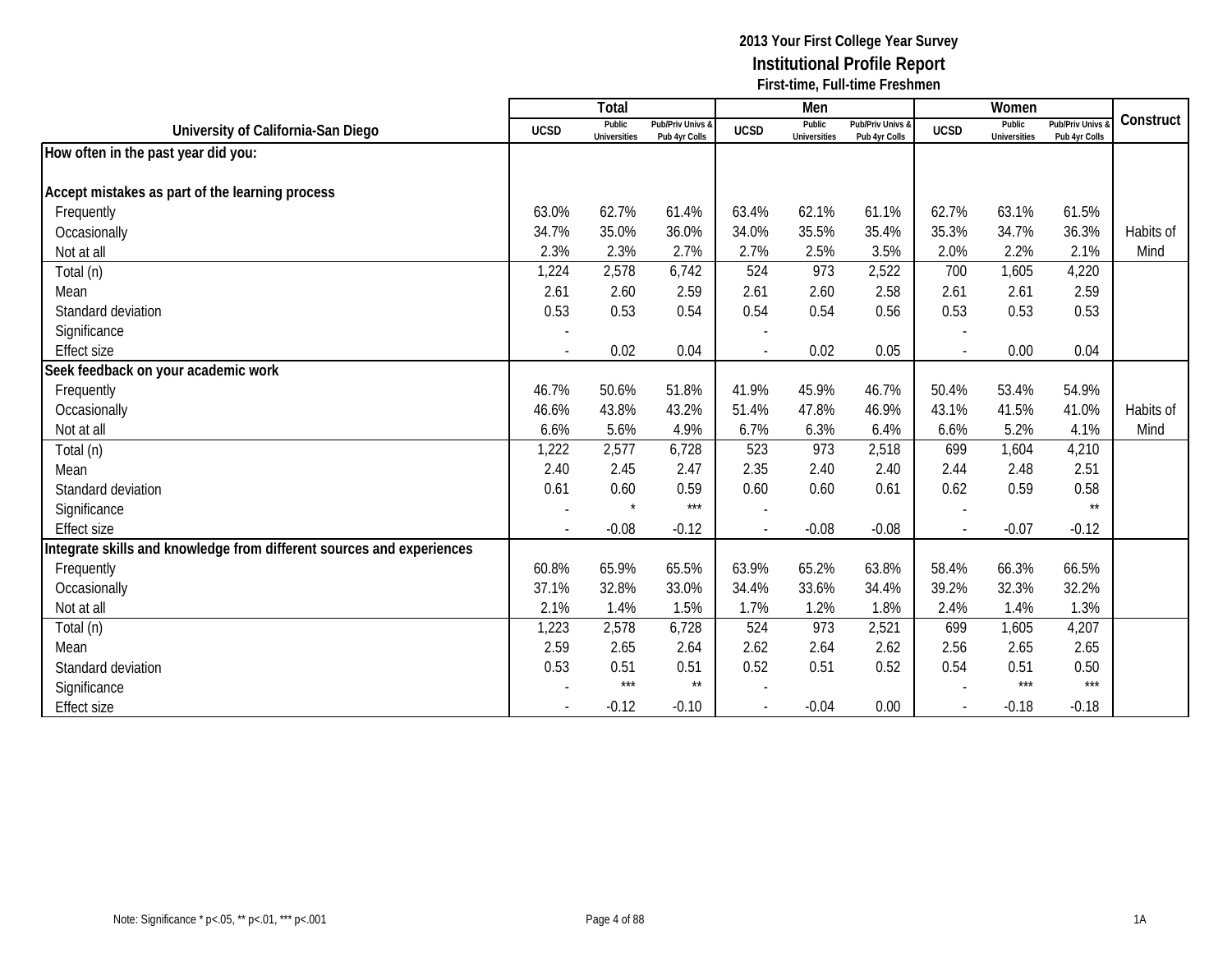|                                                                          |             | Total                         |                                   |                          | Men                           |                                   |             | Women                         |                                        |             |
|--------------------------------------------------------------------------|-------------|-------------------------------|-----------------------------------|--------------------------|-------------------------------|-----------------------------------|-------------|-------------------------------|----------------------------------------|-------------|
| University of California-San Diego                                       | <b>UCSD</b> | Public<br><b>Universities</b> | Pub/Priv Univs &<br>Pub 4yr Colls | <b>UCSD</b>              | Public<br><b>Universities</b> | Pub/Priv Univs &<br>Pub 4yr Colls | <b>UCSD</b> | Public<br><b>Universities</b> | <b>Pub/Priv Univs</b><br>Pub 4yr Colls | Construct   |
| Since entering college, how often have you interacted with the following |             |                               |                                   |                          |                               |                                   |             |                               |                                        |             |
| people (e.g., by phone, e-mail, Instant Messenger, or in person):        |             |                               |                                   |                          |                               |                                   |             |                               |                                        |             |
|                                                                          |             |                               |                                   |                          |                               |                                   |             |                               |                                        |             |
| Faculty during office hours                                              |             |                               |                                   |                          |                               |                                   |             |                               |                                        |             |
| Daily                                                                    | 0.8%        | 1.0%                          | 1.7%                              | 1.0%                     | 1.1%                          | 1.7%                              | 0.7%        | 0.9%                          | 1.7%                                   | Faculty     |
| 2 or 3 times per week                                                    | 5.9%        | 6.3%                          | 6.9%                              | 6.4%                     | 6.4%                          | 7.3%                              | 5.5%        | 6.3%                          | 6.6%                                   | Interaction |
| Once a week                                                              | 12.3%       | 13.2%                         | 13.8%                             | 12.2%                    | 15.2%                         | 14.7%                             | 12.4%       | 12.0%                         | 13.3%                                  |             |
| 1 or 2 times per month                                                   | 22.8%       | 23.5%                         | 26.5%                             | 23.7%                    | 22.6%                         | 26.6%                             | 22.1%       | 24.0%                         | 26.5%                                  |             |
| 1 or 2 times per term                                                    | 38.8%       | 39.5%                         | 38.8%                             | 33.2%                    | 34.9%                         | 35.0%                             | 43.0%       | 42.3%                         | 41.0%                                  |             |
| <b>Never</b>                                                             | 19.4%       | 16.5%                         | 12.3%                             | 23.6%                    | 19.8%                         | 14.7%                             | 16.3%       | 14.5%                         | 10.8%                                  |             |
| Total (n)                                                                | 1,211       | 2,577                         | 6,746                             | 518                      | 972                           | 2,523                             | 693         | 1,605                         | 4,223                                  |             |
| Mean                                                                     | 2.49        | 2.56                          | 2.69                              | 2.47                     | 2.57                          | 2.70                              | 2.50        | 2.56                          | 2.69                                   |             |
| Standard deviation                                                       | 1.16        | 1.16                          | 1.16                              | 1.21                     | 1.21                          | 1.20                              | 1.11        | 1.12                          | 1.14                                   |             |
| Significance                                                             |             |                               | $***$                             |                          |                               | $***$                             |             |                               | $***$                                  |             |
| <b>Effect size</b>                                                       |             | $-0.06$                       | $-0.17$                           | $\overline{\phantom{a}}$ | $-0.08$                       | $-0.19$                           |             | $-0.05$                       | $-0.17$                                |             |
| aculty outside of class or office hours                                  |             |                               |                                   |                          |                               |                                   |             |                               |                                        |             |
| Daily                                                                    | 0.6%        | 1.0%                          | 1.3%                              | 1.0%                     | 0.8%                          | 1.5%                              | 0.3%        | 1.2%                          | 1.2%                                   |             |
| 2 or 3 times per week                                                    | 3.8%        | 5.0%                          | 5.9%                              | 3.9%                     | 6.0%                          | 6.1%                              | 3.8%        | 4.4%                          | 5.7%                                   | Faculty     |
| Once a week                                                              | 6.6%        | 9.2%                          | 11.0%                             | 8.1%                     | 10.9%                         | 11.8%                             | 5.5%        | 8.2%                          | 10.6%                                  | Interaction |
| 1 or 2 times per month                                                   | 12.1%       | 16.6%                         | 19.9%                             | 13.9%                    | 17.0%                         | 20.0%                             | 10.7%       | 16.4%                         | 19.8%                                  |             |
| 1 or 2 times per term                                                    | 27.1%       | 29.6%                         | 30.3%                             | 27.5%                    | 28.9%                         | 30.2%                             | 26.8%       | 30.0%                         | 30.3%                                  |             |
| Never                                                                    | 49.8%       | 38.5%                         | 31.7%                             | 45.6%                    | 36.4%                         | 30.3%                             | 53.0%       | 39.8%                         | 32.5%                                  |             |
| Total (n)                                                                | 1,208       | 2,575                         | 6,743                             | 517                      | 972                           | 2,522                             | 691         | 1,603                         | 4,221                                  |             |
| Mean                                                                     | 1.89        | 2.16                          | 2.33                              | 2.00                     | 2.24                          | 2.38                              | 1.81        | 2.11                          | 2.30                                   |             |
| Standard deviation                                                       | 1.14        | 1.23                          | 1.26                              | 1.19                     | 1.26                          | 1.28                              | 1.10        | 1.21                          | 1.25                                   |             |
| Significance                                                             |             | $***$                         | $***$                             |                          | $***$                         | $***$                             |             | $***$                         | $***$                                  |             |
| <b>Effect size</b>                                                       |             | $-0.22$                       | 0.35                              |                          | 0.19                          | 0.30                              |             | 0.25                          | 0.39                                   |             |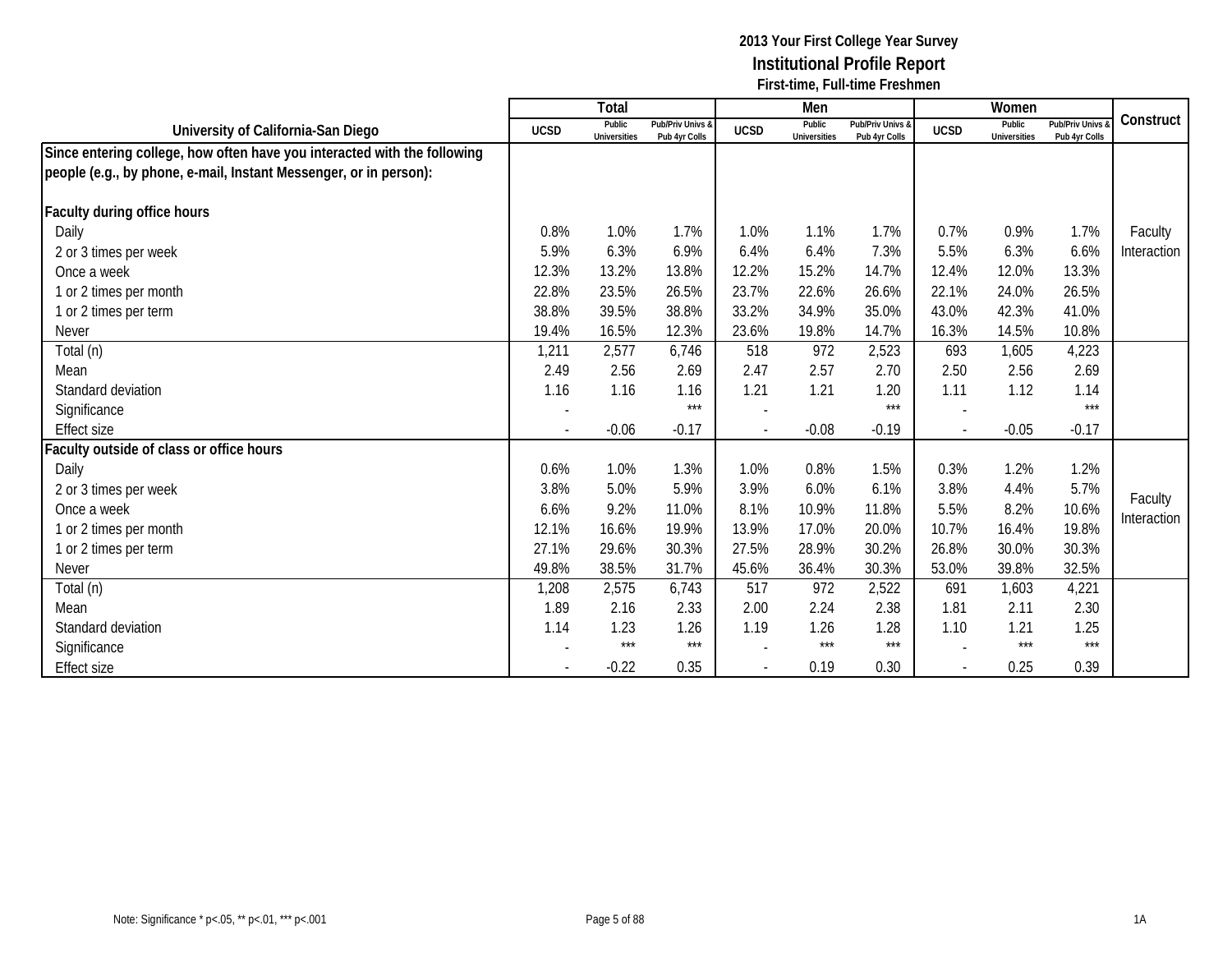|                                                                          |                | Total                         |                                   |             | Men                           |                                   |             | Women                         |                                 |           |
|--------------------------------------------------------------------------|----------------|-------------------------------|-----------------------------------|-------------|-------------------------------|-----------------------------------|-------------|-------------------------------|---------------------------------|-----------|
| University of California-San Diego                                       | <b>UCSD</b>    | Public<br><b>Universities</b> | Pub/Priv Univs &<br>Pub 4yr Colls | <b>UCSD</b> | Public<br><b>Universities</b> | Pub/Priv Univs &<br>Pub 4yr Colls | <b>UCSD</b> | Public<br><b>Universities</b> | Pub/Priv Univs<br>Pub 4yr Colls | Construct |
| Since entering college, how often have you interacted with the following |                |                               |                                   |             |                               |                                   |             |                               |                                 |           |
| people (e.g., by phone, e-mail, Instant Messenger, or in person):        |                |                               |                                   |             |                               |                                   |             |                               |                                 |           |
| Academic advisors/counselors                                             |                |                               |                                   |             |                               |                                   |             |                               |                                 |           |
| Daily                                                                    | 1.0%           | 0.9%                          | 1.1%                              | 0.6%        | 0.7%                          | 1.1%                              | 1.3%        | 0.9%                          | 1.1%                            |           |
| 2 or 3 times per week                                                    | 1.4%           | 1.4%                          | 2.1%                              | 2.1%        | 1.1%                          | 1.9%                              | 0.9%        | 1.6%                          | 2.2%                            |           |
| Once a week                                                              | 4.0%           | 4.2%                          | 5.5%                              | 3.5%        | 4.8%                          | 6.8%                              | 4.3%        | 3.9%                          | 4.7%                            |           |
| 1 or 2 times per month                                                   | 14.7%          | 22.0%                         | 23.9%                             | 15.6%       | 22.1%                         | 24.8%                             | 13.9%       | 21.9%                         | 23.3%                           |           |
| 1 or 2 times per term                                                    | 55.4%          | 59.4%                         | 57.7%                             | 52.9%       | 56.6%                         | 53.9%                             | 57.2%       | 61.1%                         | 60.0%                           |           |
| <b>Never</b>                                                             | 23.6%          | 12.1%                         | 9.7%                              | 25.3%       | 14.6%                         | 11.4%                             | 22.3%       | 10.6%                         | 8.6%                            |           |
| Total (n)                                                                | 1,208          | 2,577                         | 6,733                             | 518         | 973                           | 2,521                             | 690         | 1,604                         | 4,212                           |           |
| Mean                                                                     | 2.07           | 2.26                          | 2.36                              | 2.06        | 2.23                          | 2.37                              | 2.08        | 2.27                          | 2.35                            |           |
| Standard deviation                                                       | 0.91           | 0.84                          | 0.89                              | 0.91        | 0.85                          | 0.92                              | 0.90        | 0.83                          | 0.87                            |           |
| Significance                                                             |                | $***$                         | $***$                             |             | $***$                         | $***$                             |             | $***$                         | $***$                           |           |
| <b>Effect size</b>                                                       | $\blacksquare$ | $-0.23$                       | $-0.33$                           | $\sim$      | $-0.20$                       | $-0.34$                           | $\sim$      | $-0.23$                       | $-0.31$                         |           |
| Close friends at this institution                                        |                |                               |                                   |             |                               |                                   |             |                               |                                 |           |
| Daily                                                                    | 68.8%          | 74.4%                         | 76.3%                             | 71.2%       | 73.8%                         | 73.7%                             | 67.1%       | 74.7%                         | 77.9%                           |           |
| 2 or 3 times per week                                                    | 14.0%          | 13.1%                         | 11.4%                             | 13.2%       | 12.9%                         | 11.9%                             | 14.6%       | 13.3%                         | 11.1%                           |           |
| Once a week                                                              | 7.6%           | 5.9%                          | 5.9%                              | 6.8%        | 6.7%                          | 6.8%                              | 8.2%        | 5.5%                          | 5.4%                            |           |
| 1 or 2 times per month                                                   | 4.5%           | 3.0%                          | 2.8%                              | 4.6%        | 3.8%                          | 3.5%                              | 4.5%        | 2.5%                          | 2.3%                            |           |
| 1 or 2 times per term                                                    | 2.9%           | 1.7%                          | 1.9%                              | 2.1%        | 1.3%                          | 2.0%                              | 3.5%        | 2.0%                          | 1.8%                            |           |
| <b>Never</b>                                                             | 2.1%           | 1.9%                          | 1.7%                              | 2.1%        | 1.5%                          | 2.0%                              | 2.2%        | 2.1%                          | 1.5%                            |           |
| Total (n)                                                                | 1,210          | 2,577                         | 6,739                             | 517         | 972                           | 2,522                             | 693         | 1,605                         | 4,217                           |           |
| Mean                                                                     | 5.35           | 5.50                          | 5.52                              | 5.40        | 5.49                          | 5.46                              | 5.31        | 5.50                          | 5.56                            |           |
| Standard deviation                                                       | 1.20           | 1.06                          | 1.05                              | 1.16        | 1.04                          | 1.11                              | 1.22        | 1.08                          | 1.01                            |           |
| Significance                                                             |                | $***$                         | $***$                             |             |                               |                                   |             | $***$                         | $***$                           |           |
| <b>Effect size</b>                                                       |                | $-0.14$                       | $-0.16$                           |             | $-0.09$                       | $-0.05$                           |             | $-0.18$                       | $-0.25$                         |           |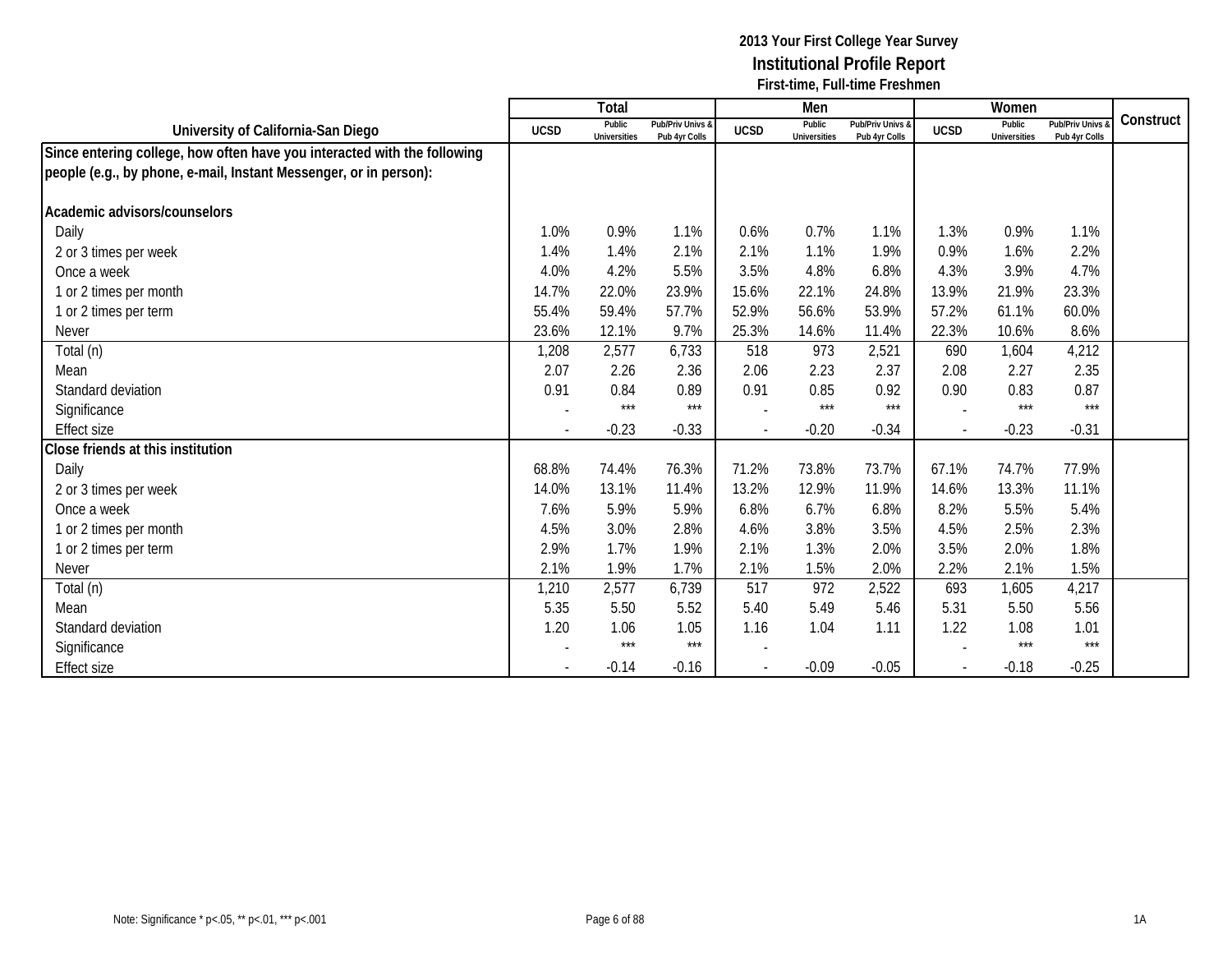|                                                                          |                          | Total                         |                                   |                          | Men                           |                                   |             | Women                         |                                        |           |
|--------------------------------------------------------------------------|--------------------------|-------------------------------|-----------------------------------|--------------------------|-------------------------------|-----------------------------------|-------------|-------------------------------|----------------------------------------|-----------|
| University of California-San Diego                                       | <b>UCSD</b>              | Public<br><b>Universities</b> | Pub/Priv Univs &<br>Pub 4yr Colls | <b>UCSD</b>              | Public<br><b>Universities</b> | Pub/Priv Univs &<br>Pub 4yr Colls | <b>UCSD</b> | Public<br><b>Universities</b> | <b>Pub/Priv Univs</b><br>Pub 4yr Colls | Construct |
| Since entering college, how often have you interacted with the following |                          |                               |                                   |                          |                               |                                   |             |                               |                                        |           |
| people (e.g., by phone, e-mail, Instant Messenger, or in person):        |                          |                               |                                   |                          |                               |                                   |             |                               |                                        |           |
|                                                                          |                          |                               |                                   |                          |                               |                                   |             |                               |                                        |           |
| Close friends not at this institution                                    |                          |                               |                                   |                          |                               |                                   |             |                               |                                        |           |
| Daily                                                                    | 24.1%                    | 24.6%                         | 25.9%                             | 22.1%                    | 20.0%                         | 21.3%                             | 25.7%       | 27.4%                         | 28.6%                                  |           |
| 2 or 3 times per week                                                    | 19.9%                    | 22.7%                         | 24.0%                             | 20.1%                    | 23.3%                         | 24.1%                             | 19.8%       | 22.3%                         | 23.9%                                  |           |
| Once a week                                                              | 17.9%                    | 18.1%                         | 17.2%                             | 18.0%                    | 19.1%                         | 18.5%                             | 17.7%       | 17.5%                         | 16.5%                                  |           |
| 1 or 2 times per month                                                   | 17.1%                    | 17.2%                         | 17.1%                             | 17.0%                    | 17.6%                         | 17.6%                             | 17.2%       | 16.9%                         | 16.8%                                  |           |
| 1 or 2 times per term                                                    | 13.5%                    | 11.7%                         | 10.8%                             | 14.5%                    | 12.8%                         | 11.9%                             | 12.7%       | 11.0%                         | 10.1%                                  |           |
| <b>Never</b>                                                             | 7.5%                     | 5.8%                          | 5.1%                              | 8.3%                     | 7.3%                          | 6.6%                              | 6.9%        | 4.9%                          | 4.2%                                   |           |
| Total (n)                                                                | 1,210                    | 2,576                         | 6,739                             | 517                      | 971                           | 2,521                             | 693         | 1,605                         | 4,218                                  |           |
| Mean                                                                     | 4.02                     | 4.14                          | 4.22                              | 3.93                     | 3.98                          | 4.06                              | 4.08        | 4.23                          | 4.31                                   |           |
| Standard deviation                                                       | 1.60                     | 1.53                          | 1.51                              | 1.61                     | 1.54                          | 1.53                              | 1.59        | 1.52                          | 1.49                                   |           |
| Significance                                                             | $\overline{\phantom{a}}$ | $\star$                       | $***$                             | $\overline{\phantom{a}}$ |                               |                                   |             | $\star$                       | $***$                                  |           |
| <b>Effect size</b>                                                       |                          | $-0.08$                       | $-0.13$                           | $\sim$                   | $-0.03$                       | $-0.08$                           |             | $-0.10$                       | $-0.15$                                |           |
| Your family                                                              |                          |                               |                                   |                          |                               |                                   |             |                               |                                        |           |
| Daily                                                                    | 25.5%                    | 27.0%                         | 32.8%                             | 18.1%                    | 18.2%                         | 23.6%                             | 31.1%       | 32.3%                         | 38.2%                                  |           |
| 2 or 3 times per week                                                    | 23.8%                    | 28.4%                         | 26.6%                             | 22.2%                    | 26.3%                         | 25.0%                             | 25.0%       | 29.6%                         | 27.5%                                  |           |
| Once a week                                                              | 23.3%                    | 22.5%                         | 21.1%                             | 28.0%                    | 28.0%                         | 26.8%                             | 19.8%       | 19.1%                         | 17.7%                                  |           |
| 1 or 2 times per month                                                   | 13.6%                    | 12.3%                         | 11.3%                             | 16.2%                    | 15.3%                         | 13.9%                             | 11.7%       | 10.4%                         | 9.7%                                   |           |
| 1 or 2 times per term                                                    | 9.3%                     | 7.2%                          | 6.0%                              | 10.6%                    | 8.6%                          | 7.4%                              | 8.4%        | 6.4%                          | 5.2%                                   |           |
| Never                                                                    | 4.4%                     | 2.7%                          | 2.3%                              | 4.8%                     | 3.6%                          | 3.3%                              | 4.0%        | 2.2%                          | 1.7%                                   |           |
| Total (n)                                                                | 1,210                    | 2,577                         | 6,741                             | 518                      | 973                           | 2,524                             | 692         | 1,604                         | 4,217                                  |           |
| Mean                                                                     | 4.29                     | 4.47                          | 4.62                              | 4.07                     | 4.19                          | 4.33                              | 4.47        | 4.65                          | 4.79                                   |           |
| Standard deviation                                                       | 1.44                     | 1.34                          | 1.32                              | 1.40                     | 1.33                          | 1.35                              | 1.45        | 1.31                          | 1.28                                   |           |
| Significance                                                             |                          | $***$                         | $***$                             |                          |                               | $***$                             |             | $^{\star\star}$               | $***$                                  |           |
| <b>Effect size</b>                                                       |                          | $-0.13$                       | $-0.25$                           |                          | $-0.09$                       | $-0.19$                           |             | $-0.14$                       | $-0.25$                                |           |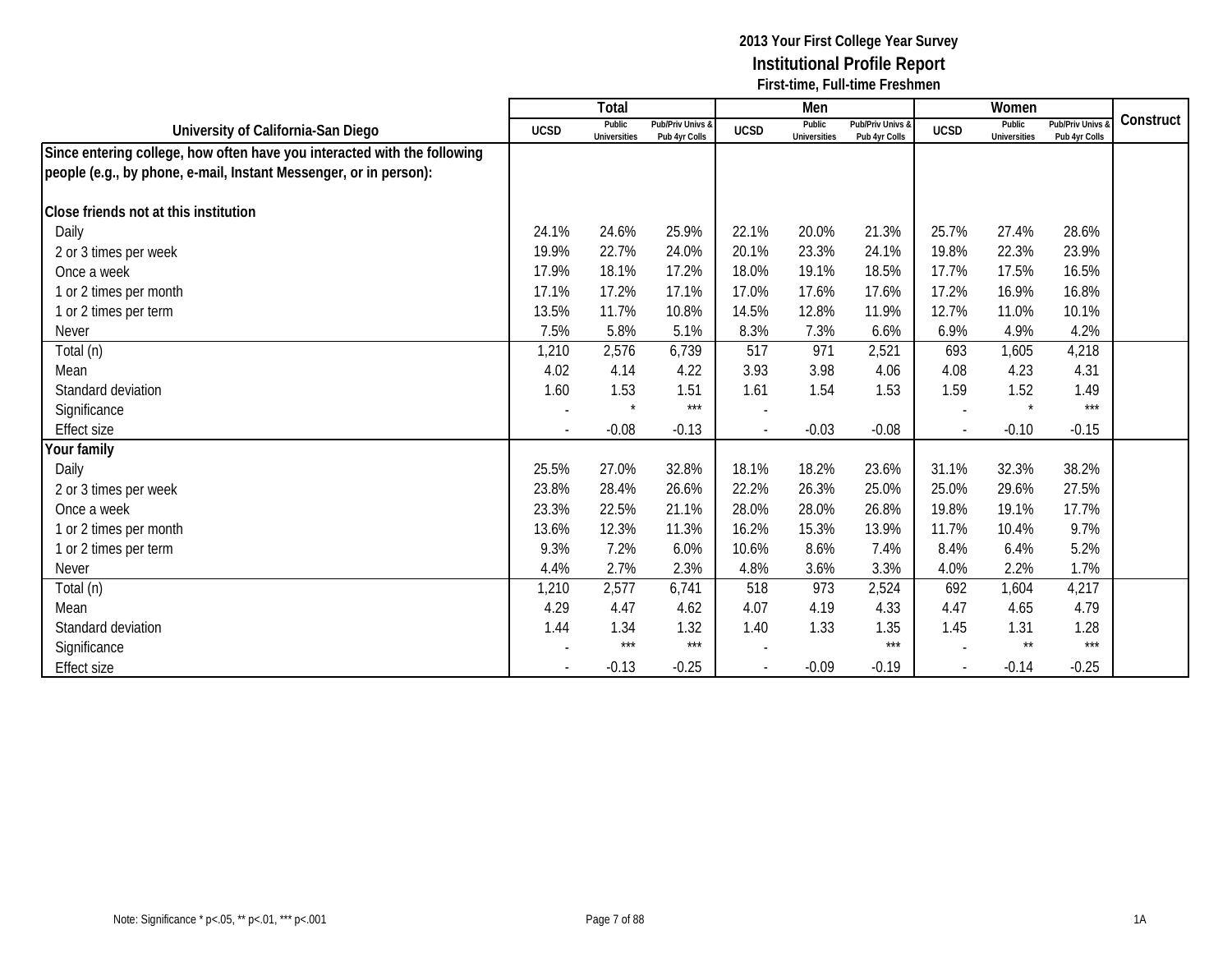|                                                                          |             | Total                         |                                   |             | Men                           |                                   |             | Women                         |                                        |           |
|--------------------------------------------------------------------------|-------------|-------------------------------|-----------------------------------|-------------|-------------------------------|-----------------------------------|-------------|-------------------------------|----------------------------------------|-----------|
| University of California-San Diego                                       | <b>UCSD</b> | Public<br><b>Universities</b> | Pub/Priv Univs &<br>Pub 4yr Colls | <b>UCSD</b> | Public<br><b>Universities</b> | Pub/Priv Univs &<br>Pub 4yr Colls | <b>UCSD</b> | Public<br><b>Universities</b> | <b>Pub/Priv Univs</b><br>Pub 4yr Colls | Construct |
| Since entering college, how often have you interacted with the following |             |                               |                                   |             |                               |                                   |             |                               |                                        |           |
| people (e.g., by phone, e-mail, Instant Messenger, or in person):        |             |                               |                                   |             |                               |                                   |             |                               |                                        |           |
|                                                                          |             |                               |                                   |             |                               |                                   |             |                               |                                        |           |
| Graduate students/teaching assistants                                    |             |                               |                                   |             |                               |                                   |             |                               |                                        |           |
| Daily                                                                    | 3.5%        | 4.2%                          | 3.5%                              | 3.3%        | 4.1%                          | 3.4%                              | 3.6%        | 4.3%                          | 3.5%                                   |           |
| 2 or 3 times per week                                                    | 22.0%       | 19.3%                         | 13.6%                             | 21.6%       | 20.5%                         | 15.2%                             | 22.4%       | 18.6%                         | 12.7%                                  |           |
| Once a week                                                              | 27.3%       | 24.8%                         | 19.5%                             | 28.0%       | 25.3%                         | 20.0%                             | 26.7%       | 24.6%                         | 19.2%                                  |           |
| 1 or 2 times per month                                                   | 17.9%       | 19.2%                         | 15.7%                             | 18.7%       | 19.4%                         | 16.9%                             | 17.3%       | 19.0%                         | 14.9%                                  |           |
| 1 or 2 times per term                                                    | 18.1%       | 18.8%                         | 18.9%                             | 16.8%       | 16.2%                         | 18.5%                             | 19.0%       | 20.4%                         | 19.1%                                  |           |
| <b>Never</b>                                                             | 11.2%       | 13.7%                         | 28.9%                             | 11.6%       | 14.5%                         | 26.0%                             | 11.0%       | 13.2%                         | 30.6%                                  |           |
| Total (n)                                                                | 1,211       | 2,577                         | 6,735                             | 518         | 973                           | 2,520                             | 693         | 1,604                         | 4,215                                  |           |
| Mean                                                                     | 3.41        | 3.30                          | 2.80                              | 3.41        | 3.33                          | 2.90                              | 3.41        | 3.28                          | 2.75                                   |           |
| Standard deviation                                                       | 1.39        | 1.43                          | 1.54                              | 1.38        | 1.44                          | 1.53                              | 1.40        | 1.42                          | 1.54                                   |           |
| Significance                                                             |             | $\star$                       | $***$                             |             |                               | $***$                             |             | $\star$                       | $***$                                  |           |
| <b>Effect size</b>                                                       |             | 0.08                          | 0.40                              | $\sim$      | 0.06                          | 0.33                              |             | 0.09                          | 0.43                                   |           |
| Close friends from your high school                                      |             |                               |                                   |             |                               |                                   |             |                               |                                        |           |
| Daily                                                                    | 21.9%       | 21.5%                         | 20.9%                             | 22.4%       | 20.9%                         | 20.1%                             | 21.5%       | 21.9%                         | 21.4%                                  |           |
| 2 or 3 times per week                                                    | 19.8%       | 22.3%                         | 22.8%                             | 18.3%       | 20.7%                         | 21.4%                             | 20.9%       | 23.3%                         | 23.7%                                  |           |
| Once a week                                                              | 14.8%       | 16.6%                         | 16.9%                             | 16.0%       | 17.0%                         | 17.7%                             | 13.9%       | 16.3%                         | 16.4%                                  |           |
| 1 or 2 times per month                                                   | 20.4%       | 19.9%                         | 19.3%                             | 21.2%       | 20.9%                         | 19.7%                             | 19.8%       | 19.3%                         | 19.1%                                  |           |
| 1 or 2 times per term                                                    | 14.0%       | 12.4%                         | 13.3%                             | 12.5%       | 11.6%                         | 13.3%                             | 15.0%       | 12.9%                         | 13.3%                                  |           |
| Never                                                                    | 9.2%        | 7.4%                          | 6.7%                              | 9.5%        | 9.0%                          | 7.8%                              | 8.9%        | 6.4%                          | 6.0%                                   |           |
| Total (n)                                                                | 1,211       | 2,578                         | 6,740                             | 518         | 973                           | 2,523                             | 693         | 1,605                         | 4,217                                  |           |
| Mean                                                                     | 3.88        | 3.98                          | 3.99                              | 3.88        | 3.91                          | 3.92                              | 3.87        | 4.03                          | 4.03                                   |           |
| Standard deviation                                                       | 1.63        | 1.56                          | 1.55                              | 1.62        | 1.59                          | 1.56                              | 1.63        | 1.55                          | 1.54                                   |           |
| Significance                                                             |             |                               |                                   |             |                               |                                   |             |                               | $\star$                                |           |
| <b>Effect size</b>                                                       |             | $-0.06$                       | $-0.07$                           |             | $-0.02$                       | $-0.03$                           |             | $-0.10$                       | $-0.10$                                |           |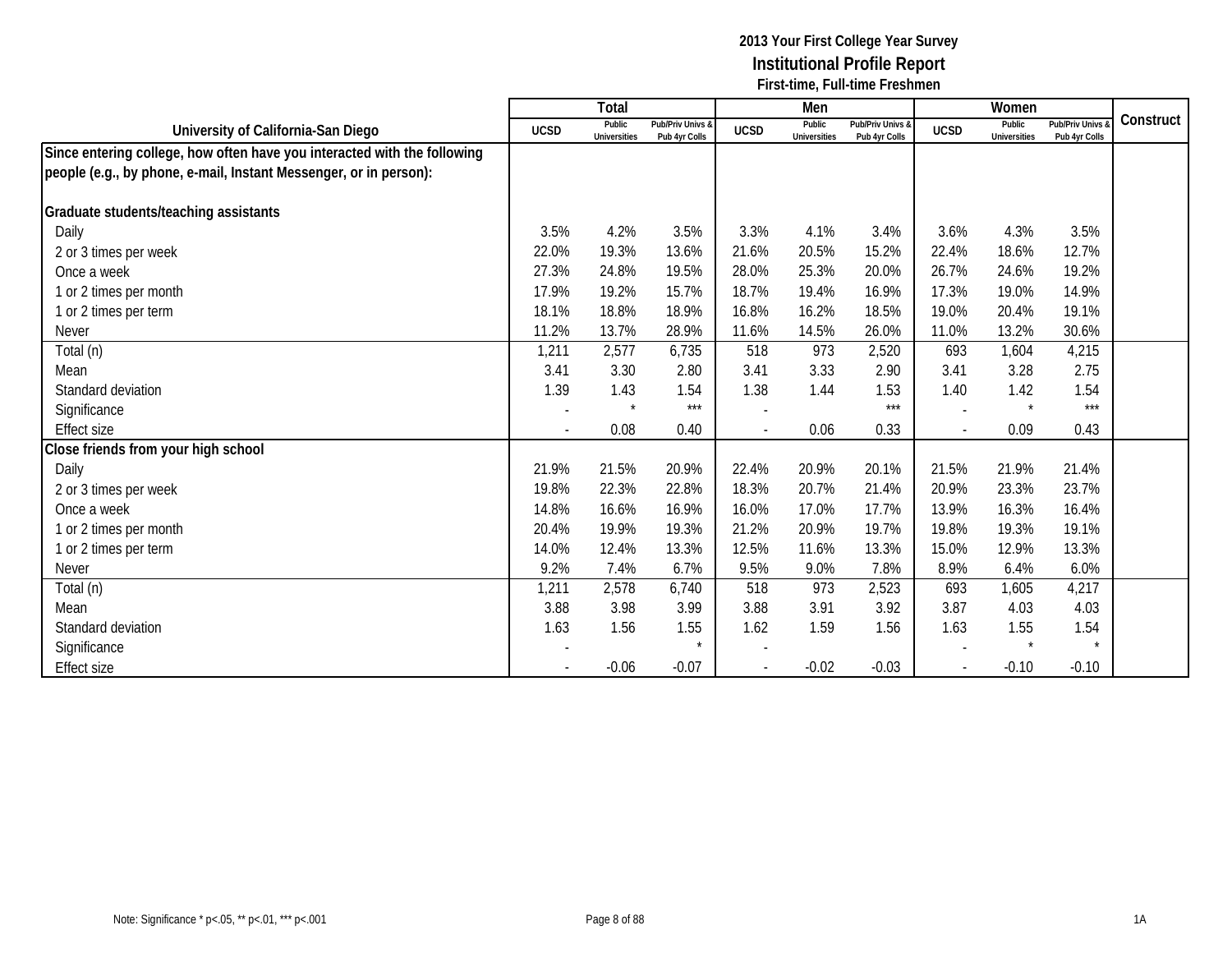|                                                                    |                          | <b>Total</b>                  |                                   |             | Men                           |                                   |                | Women                         |                                        |           |
|--------------------------------------------------------------------|--------------------------|-------------------------------|-----------------------------------|-------------|-------------------------------|-----------------------------------|----------------|-------------------------------|----------------------------------------|-----------|
| University of California-San Diego                                 | <b>UCSD</b>              | Public<br><b>Universities</b> | Pub/Priv Univs &<br>Pub 4yr Colls | <b>UCSD</b> | Public<br><b>Universities</b> | Pub/Priv Univs &<br>Pub 4yr Colls | <b>UCSD</b>    | Public<br><b>Universities</b> | <b>Pub/Priv Univs</b><br>Pub 4yr Colls | Construct |
| Do you have any concern about your ability to finance your college |                          |                               |                                   |             |                               |                                   |                |                               |                                        |           |
| education?                                                         |                          |                               |                                   |             |                               |                                   |                |                               |                                        |           |
| Major (not sure I will have enough funds to complete college)      | 19.1%                    | 18.8%                         | 18.8%                             | 15.9%       | 15.3%                         | 15.2%                             | 21.6%          | 20.9%                         | 21.0%                                  |           |
| Some (but I probably will have enough funds)                       | 59.8%                    | 57.7%                         | 55.4%                             | 58.6%       | 55.6%                         | 52.4%                             | 60.6%          | 59.0%                         | 57.2%                                  |           |
| None (I am confident that I will have sufficient funds)            | 21.1%                    | 23.5%                         | 25.8%                             | 25.5%       | 29.1%                         | 32.4%                             | 17.8%          | 20.1%                         | 21.8%                                  |           |
| Total (n)                                                          | 1,208                    | 2,579                         | 6,721                             | 517         | 973                           | 2,509                             | 691            | 1,606                         | 4,212                                  |           |
| Mean                                                               | 1.98                     | 1.95                          | 1.93                              | 1.90        | 1.86                          | 1.83                              | 2.04           | 2.01                          | 1.99                                   |           |
| Standard deviation                                                 | 0.63                     | 0.65                          | 0.66                              | 0.64        | 0.65                          | 0.67                              | 0.63           | 0.64                          | 0.65                                   |           |
| Significance                                                       |                          |                               |                                   |             |                               |                                   |                |                               |                                        |           |
| <b>Effect size</b>                                                 |                          | 0.05                          | 0.08                              |             | 0.06                          | 0.10                              | $\mathbf{r}$   | 0.05                          | 0.08                                   |           |
| Since entering this college, how often have you felt:              |                          |                               |                                   |             |                               |                                   |                |                               |                                        |           |
|                                                                    |                          |                               |                                   |             |                               |                                   |                |                               |                                        |           |
| Lonely or homesick                                                 |                          |                               |                                   |             |                               |                                   |                |                               |                                        |           |
| Frequently                                                         | 17.8%                    | 16.6%                         | 14.3%                             | 13.3%       | 12.0%                         | 9.7%                              | 21.1%          | 19.4%                         | 17.0%                                  |           |
| Occasionally                                                       | 55.0%                    | 53.3%                         | 52.5%                             | 49.7%       | 47.9%                         | 47.1%                             | 59.0%          | 56.6%                         | 55.7%                                  |           |
| Not at all                                                         | 27.2%                    | 30.1%                         | 33.2%                             | 37.0%       | 40.1%                         | 43.1%                             | 19.9%          | 24.0%                         | 27.3%                                  |           |
| Total (n)                                                          | 1,199                    | 2,578                         | 6,748                             | 511         | 973                           | 2,524                             | 688            | 1,605                         | 4,224                                  |           |
| Mean                                                               | 1.91                     | 1.87                          | 1.81                              | 1.76        | 1.72                          | 1.67                              | 2.01           | 1.95                          | 1.90                                   |           |
| Standard deviation                                                 | 0.66                     | 0.67                          | 0.66                              | 0.67        | 0.67                          | 0.65                              | 0.64           | 0.66                          | 0.66                                   |           |
| Significance                                                       | $\overline{\phantom{a}}$ |                               | $***$                             |             |                               | $\star\star$                      |                | $\star$                       | $***$                                  |           |
| <b>Effect size</b>                                                 |                          | 0.06                          | 0.15                              |             | 0.06                          | 0.14                              |                | 0.09                          | 0.17                                   |           |
| Isolated from campus life                                          |                          |                               |                                   |             |                               |                                   |                |                               |                                        |           |
| Frequently                                                         | 19.4%                    | 16.4%                         | 14.5%                             | 16.6%       | 14.5%                         | 12.3%                             | 21.5%          | 17.6%                         | 15.8%                                  |           |
| Occasionally                                                       | 47.7%                    | 44.3%                         | 41.3%                             | 47.0%       | 44.4%                         | 41.3%                             | 48.2%          | 44.3%                         | 41.2%                                  |           |
| Not at all                                                         | 32.9%                    | 39.3%                         | 44.3%                             | 36.4%       | 41.1%                         | 46.4%                             | 30.3%          | 38.1%                         | 43.0%                                  |           |
| Total (n)                                                          | 1,198                    | 2,578                         | 6,751                             | 511         | 973                           | 2,527                             | 687            | 1,605                         | 4,224                                  |           |
| Mean                                                               | 1.87                     | 1.77                          | 1.70                              | 1.80        | 1.73                          | 1.66                              | 1.91           | 1.79                          | 1.73                                   |           |
| Standard deviation                                                 | 0.71                     | 0.71                          | 0.71                              | 0.70        | 0.70                          | 0.69                              | 0.72           | 0.72                          | 0.72                                   |           |
| Significance                                                       |                          | $***$                         | $***$                             |             |                               | $***$                             |                | $***$                         | $***$                                  |           |
| <b>Effect size</b>                                                 |                          | 0.14                          | 0.24                              |             | 0.10                          | 0.20                              | $\blacksquare$ | 0.17                          | 0.25                                   |           |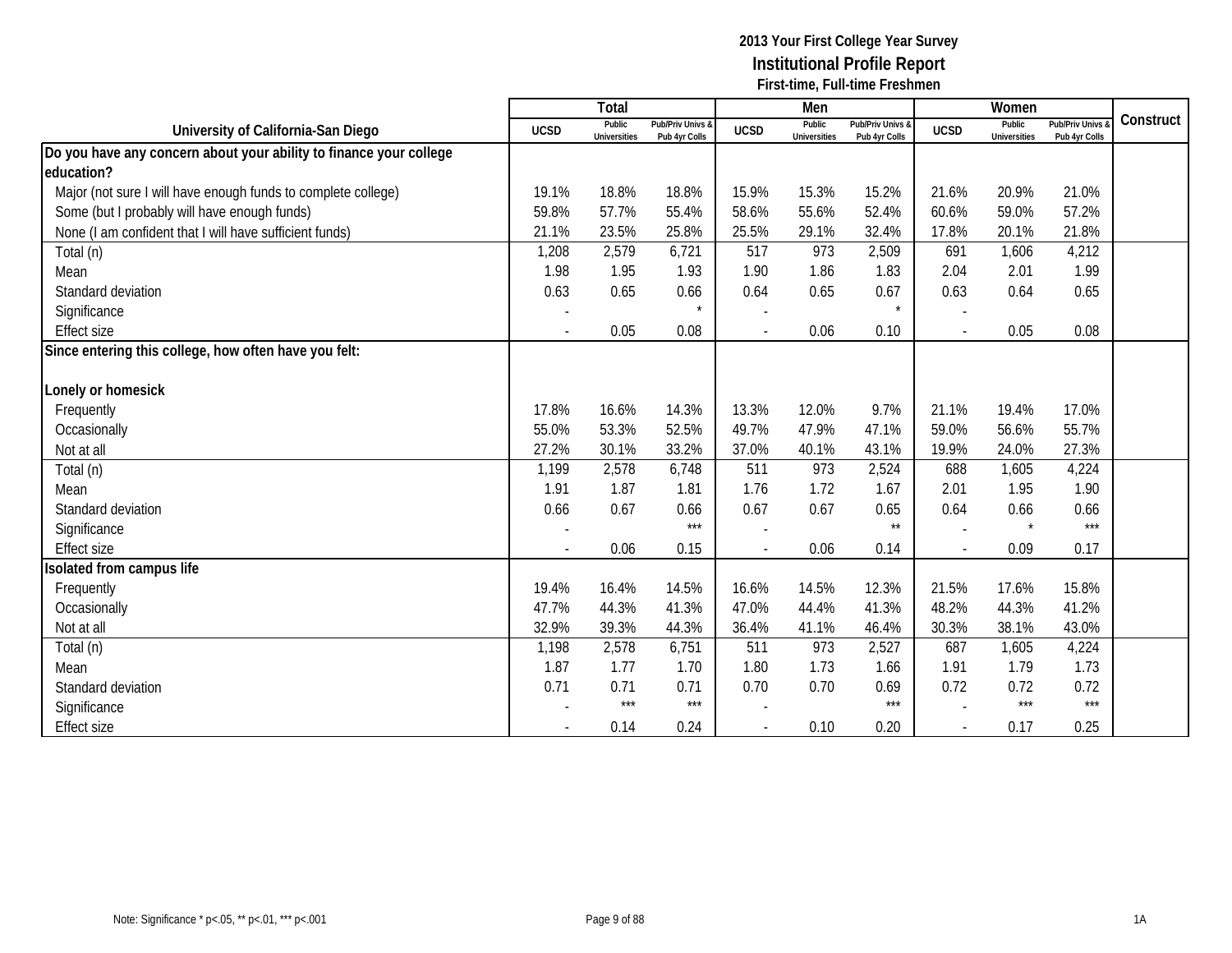|                                                       |                | Total                         |                                   |                          | Men                           |                                   |             | Women                         |                                        |           |
|-------------------------------------------------------|----------------|-------------------------------|-----------------------------------|--------------------------|-------------------------------|-----------------------------------|-------------|-------------------------------|----------------------------------------|-----------|
| University of California-San Diego                    | <b>UCSD</b>    | Public<br><b>Universities</b> | Pub/Priv Univs &<br>Pub 4yr Colls | <b>UCSD</b>              | Public<br><b>Universities</b> | Pub/Priv Univs &<br>Pub 4yr Colls | <b>UCSD</b> | Public<br><b>Universities</b> | <b>Pub/Priv Univs</b><br>Pub 4yr Colls | Construct |
| Since entering this college, how often have you felt: |                |                               |                                   |                          |                               |                                   |             |                               |                                        |           |
|                                                       |                |                               |                                   |                          |                               |                                   |             |                               |                                        |           |
| Unsafe on this campus                                 |                |                               |                                   |                          |                               |                                   |             |                               |                                        |           |
| Frequently                                            | 2.1%           | 2.0%                          | 1.9%                              | 2.2%                     | 2.4%                          | 2.3%                              | 2.0%        | 1.7%                          | 1.7%                                   |           |
| Occasionally                                          | 25.0%          | 24.7%                         | 22.3%                             | 12.7%                    | 13.5%                         | 14.2%                             | 34.2%       | 31.5%                         | 27.1%                                  |           |
| Not at all                                            | 72.9%          | 73.4%                         | 75.8%                             | 85.1%                    | 84.2%                         | 83.5%                             | 63.8%       | 66.8%                         | 71.2%                                  |           |
| Total (n)                                             | 1,199          | 2,578                         | 6,748                             | 511                      | 973                           | 2,527                             | 688         | 1,605                         | 4,221                                  |           |
| Mean                                                  | 1.29           | 1.29                          | 1.26                              | 1.17                     | 1.18                          | 1.19                              | 1.38        | 1.35                          | 1.31                                   |           |
| Standard deviation                                    | 0.50           | 0.49                          | 0.48                              | 0.43                     | 0.44                          | 0.44                              | 0.53        | 0.51                          | 0.50                                   |           |
| Significance                                          |                |                               | $\star$                           |                          |                               |                                   |             |                               | $***$                                  |           |
| <b>Effect size</b>                                    |                | 0.00                          | 0.06                              |                          | $-0.02$                       | $-0.05$                           |             | 0.06                          | 0.14                                   |           |
| Worried about your health                             |                |                               |                                   |                          |                               |                                   |             |                               |                                        |           |
| Frequently                                            | 8.6%           | 9.3%                          | 8.1%                              | 7.6%                     | 7.3%                          | 6.1%                              | 9.3%        | 10.5%                         | 9.3%                                   |           |
| Occasionally                                          | 45.3%          | 42.9%                         | 40.3%                             | 38.4%                    | 38.1%                         | 35.5%                             | 50.4%       | 45.7%                         | 43.1%                                  |           |
| Not at all                                            | 46.1%          | 47.9%                         | 51.6%                             | 54.0%                    | 54.6%                         | 58.4%                             | 40.3%       | 43.8%                         | 47.6%                                  |           |
| Total (n)                                             | 1,199          | 2,578                         | 6,733                             | 511                      | 973                           | 2,519                             | 688         | 1,605                         | 4,214                                  |           |
| Mean                                                  | 1.62           | 1.61                          | 1.57                              | 1.54                     | 1.53                          | 1.48                              | 1.69        | 1.67                          | 1.62                                   |           |
| Standard deviation                                    | 0.64           | 0.65                          | 0.64                              | 0.63                     | 0.63                          | 0.61                              | 0.63        | 0.66                          | 0.65                                   |           |
| Significance                                          |                |                               |                                   |                          |                               | $\star$                           |             |                               | $\star\star$                           |           |
| <b>Effect size</b>                                    | $\blacksquare$ | 0.02                          | 0.08                              | $\overline{\phantom{a}}$ | 0.02                          | 0.10                              | $\sim$      | 0.03                          | 0.11                                   |           |
| That your courses inspired you to think in new ways   |                |                               |                                   |                          |                               |                                   |             |                               |                                        |           |
| Frequently                                            | 31.9%          | 38.9%                         | 38.5%                             | 31.5%                    | 37.7%                         | 34.9%                             | 32.3%       | 39.7%                         | 40.8%                                  |           |
| Occasionally                                          | 58.2%          | 53.2%                         | 52.3%                             | 56.9%                    | 52.5%                         | 53.6%                             | 59.2%       | 53.6%                         | 51.4%                                  |           |
| Not at all                                            | 9.8%           | 7.9%                          | 9.2%                              | 11.5%                    | 9.8%                          | 11.5%                             | 8.6%        | 6.7%                          | 7.8%                                   |           |
| Total (n)                                             | 1,199          | 2,577                         | 6,750                             | 511                      | 973                           | 2,527                             | 688         | 1,604                         | 4,223                                  |           |
| Mean                                                  | 2.22           | 2.31                          | 2.29                              | 2.20                     | 2.28                          | 2.23                              | 2.24        | 2.33                          | 2.33                                   |           |
| Standard deviation                                    | 0.61           | 0.61                          | 0.63                              | 0.63                     | 0.63                          | 0.64                              | 0.59        | 0.60                          | 0.61                                   |           |
| Significance                                          |                | ***                           | ***                               |                          | $\star$                       |                                   |             | $***$                         | $***$                                  |           |
| <b>Effect size</b>                                    |                | 0.15                          | 0.11                              |                          | 0.13                          | 0.05                              |             | 0.15                          | 0.15                                   |           |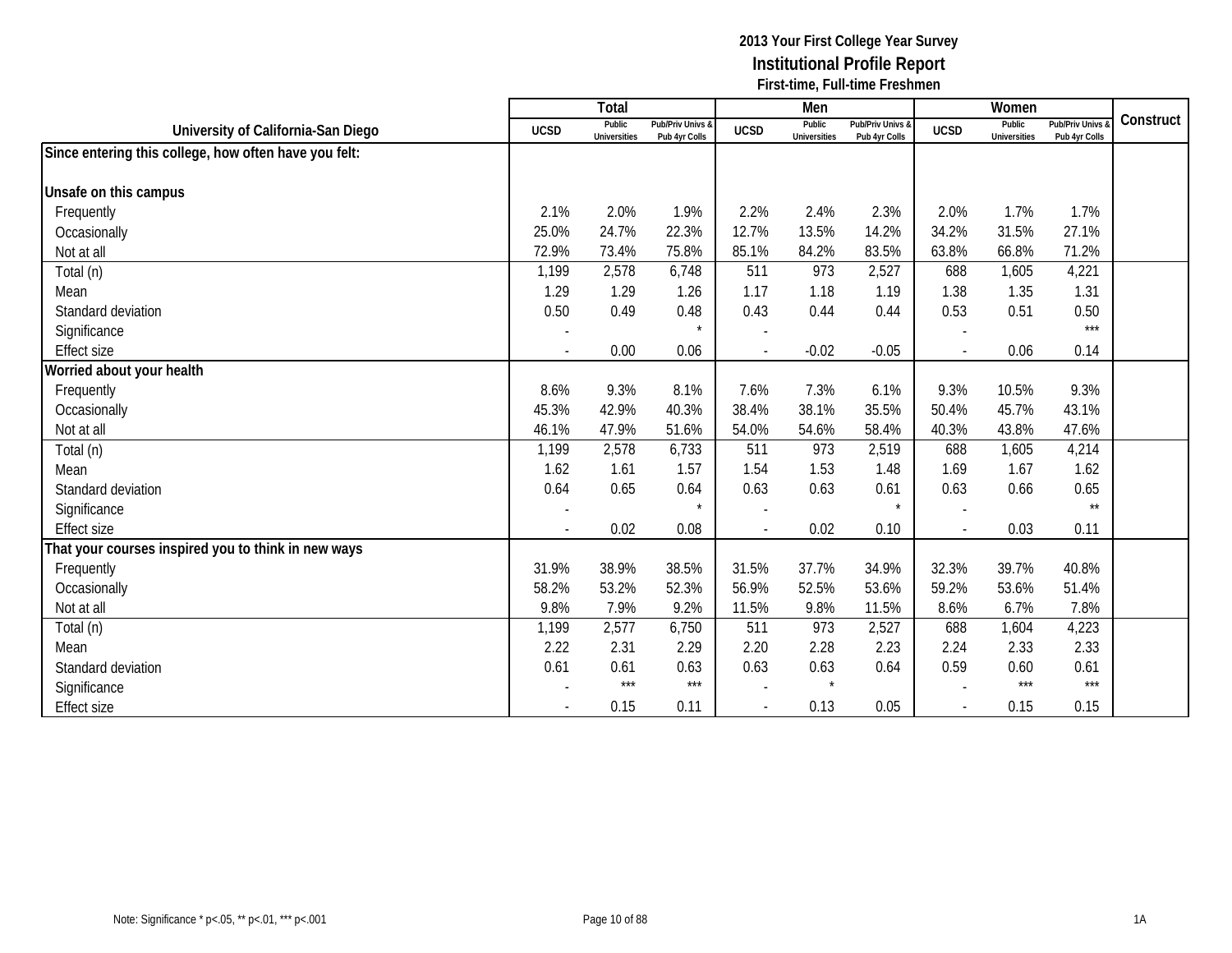|                                                                   |                | Total                         |                                   |                | Men                           |                                   |               | Women                         |                                 |           |
|-------------------------------------------------------------------|----------------|-------------------------------|-----------------------------------|----------------|-------------------------------|-----------------------------------|---------------|-------------------------------|---------------------------------|-----------|
| University of California-San Diego                                | <b>UCSD</b>    | Public<br><b>Universities</b> | Pub/Priv Univs &<br>Pub 4yr Colls | <b>UCSD</b>    | Public<br><b>Universities</b> | Pub/Priv Univs &<br>Pub 4yr Colls | <b>UCSD</b>   | Public<br><b>Universities</b> | Pub/Priv Univs<br>Pub 4yr Colls | Construct |
| That your job responsibilities interfered with your schoolwork    |                |                               |                                   |                |                               |                                   |               |                               |                                 |           |
| Frequently                                                        | 8.5%           | 7.1%                          | 6.5%                              | 7.0%           | 6.4%                          | 6.0%                              | 9.6%          | 7.6%                          | 6.8%                            |           |
| Occasionally                                                      | 26.4%          | 23.8%                         | 24.8%                             | 23.9%          | 21.6%                         | 22.6%                             | 28.2%         | 25.2%                         | 26.1%                           |           |
| Not at all                                                        | 65.1%          | 69.1%                         | 68.7%                             | 69.1%          | 72.0%                         | 71.4%                             | 62.2%         | 67.3%                         | 67.0%                           |           |
| Total (n)                                                         | 1,198          | 2,575                         | 6,741                             | 511            | 973                           | 2,526                             | 687           | 1,602                         | 4,215                           |           |
| Mean                                                              | 1.43           | 1.38                          | 1.38                              | 1.38           | 1.34                          | 1.35                              | 1.47          | 1.40                          | 1.40                            |           |
| Standard deviation                                                | 0.65           | 0.61                          | 0.60                              | 0.61           | 0.59                          | 0.59                              | 0.66          | 0.63                          | 0.61                            |           |
| Significance                                                      |                | $\star$                       | $\star\star$                      |                |                               |                                   |               |                               | $\star\star$                    |           |
| <b>Effect size</b>                                                |                | 0.08                          | 0.08                              | $\overline{a}$ | 0.07                          | 0.05                              | $\mathcal{L}$ | 0.11                          | 0.11                            |           |
| That your family responsibilities interfered with your schoolwork |                |                               |                                   |                |                               |                                   |               |                               |                                 |           |
| Frequently                                                        | 7.6%           | 5.9%                          | 6.0%                              | 6.3%           | 4.9%                          | 4.9%                              | 8.6%          | 6.5%                          | 6.7%                            |           |
| Occasionally                                                      | 28.9%          | 25.4%                         | 26.4%                             | 27.4%          | 24.3%                         | 24.9%                             | 30.0%         | 26.1%                         | 27.3%                           |           |
| Not at all                                                        | 63.5%          | 68.7%                         | 67.5%                             | 66.3%          | 70.8%                         | 70.2%                             | 61.4%         | 67.4%                         | 66.0%                           |           |
| Total (n)                                                         | 1,198          | 2,578                         | 6,748                             | 511            | 973                           | 2,527                             | 687           | 1,605                         | 4,221                           |           |
| Mean                                                              | 1.44           | 1.37                          | 1.39                              | 1.40           | 1.34                          | 1.35                              | 1.47          | 1.39                          | 1.41                            |           |
| Standard deviation                                                | 0.63           | 0.59                          | 0.60                              | 0.60           | 0.57                          | 0.57                              | 0.65          | 0.61                          | 0.61                            |           |
| Significance                                                      |                | $***$                         | $\star\star$                      |                |                               |                                   |               | $^{\star\star}$               | $\star$                         |           |
| <b>Effect size</b>                                                | $\overline{a}$ | 0.12                          | 0.08                              | $\overline{a}$ | 0.11                          | 0.09                              |               | 0.13                          | 0.10                            |           |
| Family support to succeed                                         |                |                               |                                   |                |                               |                                   |               |                               |                                 |           |
| Frequently                                                        | 55.6%          | 61.1%                         | 63.0%                             | 53.4%          | 55.9%                         | 56.8%                             | 57.3%         | 64.2%                         | 66.6%                           |           |
| Occasionally                                                      | 33.8%          | 30.0%                         | 28.4%                             | 35.2%          | 33.8%                         | 32.1%                             | 32.7%         | 27.7%                         | 26.2%                           |           |
| Not at all                                                        | 10.6%          | 8.9%                          | 8.7%                              | 11.4%          | 10.3%                         | 11.1%                             | 10.0%         | 8.0%                          | 7.2%                            |           |
| Total (n)                                                         | 1,199          | 2,578                         | 6,737                             | 511            | 973                           | 2,523                             | 688           | 1,605                         | 4,214                           |           |
| Mean                                                              | 2.45           | 2.52                          | 2.54                              | 2.42           | 2.46                          | 2.46                              | 2.47          | 2.56                          | 2.59                            |           |
| Standard deviation                                                | 0.68           | 0.65                          | 0.65                              | 0.69           | 0.67                          | 0.69                              | 0.67          | 0.64                          | 0.62                            |           |
| Significance                                                      |                | $***$                         | ***                               |                |                               |                                   |               | $\star\star$                  | $***$                           |           |
| <b>Effect size</b>                                                |                | $-0.11$                       | $-0.14$                           |                | $-0.06$                       | $-0.06$                           |               | $-0.14$                       | $-0.19$                         |           |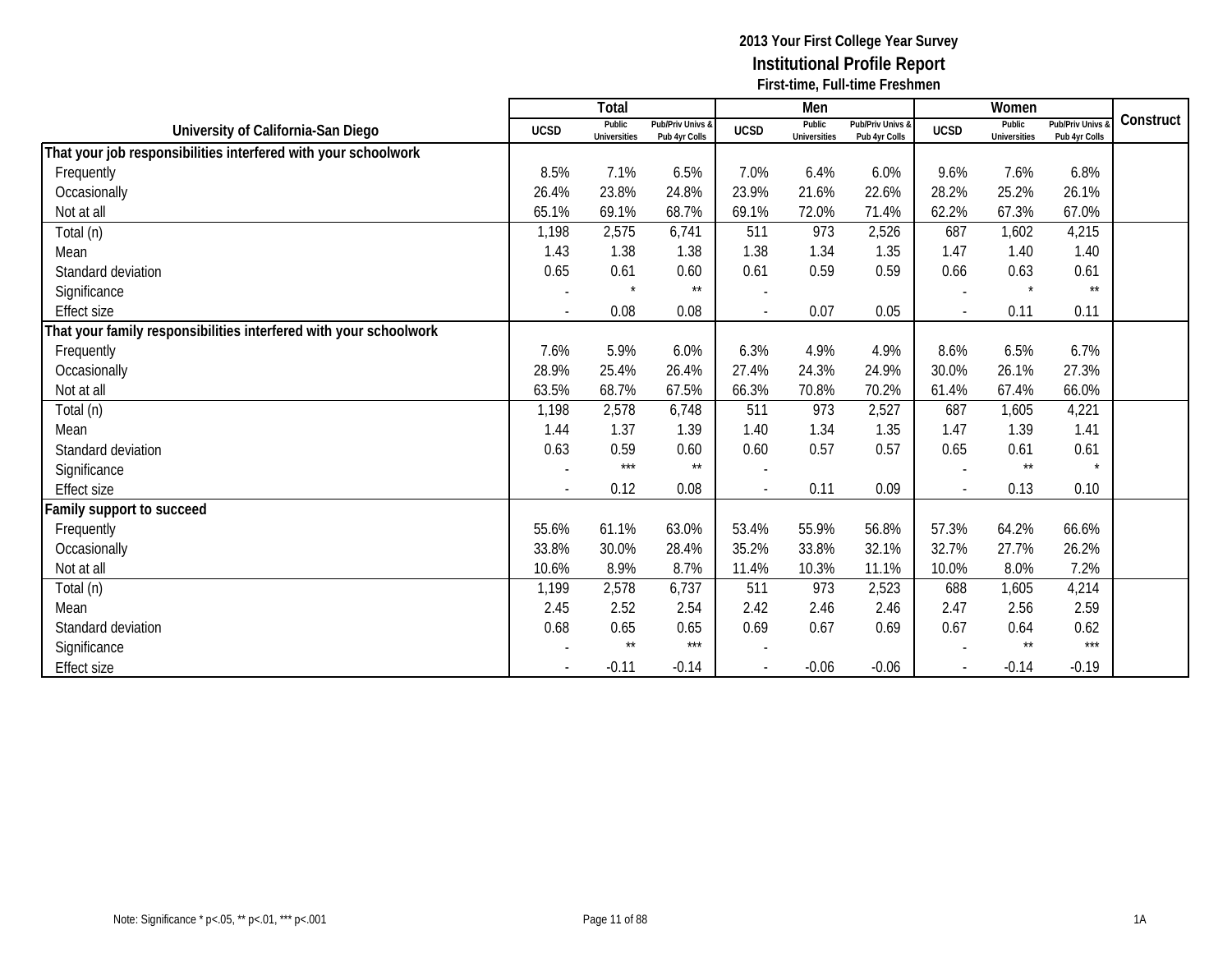|                                                                          |             | Total                         |                                   |             | Men                           |                                   |             | Women                         |                                        |           |
|--------------------------------------------------------------------------|-------------|-------------------------------|-----------------------------------|-------------|-------------------------------|-----------------------------------|-------------|-------------------------------|----------------------------------------|-----------|
| University of California-San Diego                                       | <b>UCSD</b> | Public<br><b>Universities</b> | Pub/Priv Univs &<br>Pub 4yr Colls | <b>UCSD</b> | Public<br><b>Universities</b> | Pub/Priv Univs &<br>Pub 4yr Colls | <b>UCSD</b> | Public<br><b>Universities</b> | <b>Pub/Priv Univs</b><br>Pub 4yr Colls | Construct |
| Since entering this college, how often have you felt:                    |             |                               |                                   |             |                               |                                   |             |                               |                                        |           |
|                                                                          |             |                               |                                   |             |                               |                                   |             |                               |                                        |           |
| That faculty provided me with feedback that helped me assess my progress |             |                               |                                   |             |                               |                                   |             |                               |                                        |           |
| in class                                                                 |             |                               |                                   |             |                               |                                   |             |                               |                                        |           |
| Frequently                                                               | 20.7%       | 31.3%                         | 35.9%                             | 19.6%       | 27.2%                         | 31.7%                             | 21.5%       | 33.8%                         | 38.4%                                  |           |
| Occasionally                                                             | 65.2%       | 59.3%                         | 56.1%                             | 65.9%       | 62.9%                         | 59.1%                             | 64.7%       | 57.1%                         | 54.3%                                  |           |
| Not at all                                                               | 14.1%       | 9.3%                          | 8.0%                              | 14.5%       | 9.9%                          | 9.1%                              | 13.8%       | 9.0%                          | 7.4%                                   |           |
| Total (n)                                                                | 1,199       | 2,578                         | 6,748                             | 511         | 973                           | 2,525                             | 688         | 1,605                         | 4,223                                  |           |
| Mean                                                                     | 2.07        | 2.22                          | 2.28                              | 2.05        | 2.17                          | 2.23                              | 2.08        | 2.25                          | 2.31                                   |           |
| Standard deviation                                                       | 0.59        | 0.60                          | 0.60                              | 0.58        | 0.58                          | 0.60                              | 0.59        | 0.61                          | 0.60                                   |           |
| Significance                                                             |             | $***$                         | $***$                             |             | $***$                         | $***$                             |             | $***$                         | $***$                                  |           |
| <b>Effect size</b>                                                       |             | $-0.25$                       | $-0.35$                           |             | $-0.21$                       | $-0.30$                           |             | $-0.28$                       | $-0.38$                                |           |
| That my contributions were valued in class                               |             |                               |                                   |             |                               |                                   |             |                               |                                        |           |
| Frequently                                                               | 18.8%       | 29.7%                         | 35.5%                             | 18.6%       | 28.4%                         | 34.4%                             | 18.9%       | 30.5%                         | 36.2%                                  |           |
| Occasionally                                                             | 60.1%       | 56.8%                         | 55.1%                             | 60.7%       | 57.6%                         | 55.2%                             | 59.6%       | 56.4%                         | 55.1%                                  |           |
| Not at all                                                               | 21.2%       | 13.5%                         | 9.4%                              | 20.7%       | 14.0%                         | 10.5%                             | 21.5%       | 13.1%                         | 8.7%                                   |           |
| Total (n)                                                                | 1,199       | 2,577                         | 6,743                             | 511         | 972                           | 2,524                             | 688         | 1,605                         | 4,219                                  |           |
| Mean                                                                     | 1.98        | 2.16                          | 2.26                              | 1.98        | 2.14                          | 2.24                              | 1.97        | 2.17                          | 2.28                                   |           |
| Standard deviation                                                       | 0.63        | 0.64                          | 0.62                              | 0.63        | 0.64                          | 0.63                              | 0.64        | 0.64                          | 0.61                                   |           |
| Significance                                                             |             | $***$                         | $***$                             |             | $***$                         | $***$                             |             | $***$                         | $***$                                  |           |
| <b>Effect size</b>                                                       |             | $-0.28$                       | $-0.45$                           |             | $-0.25$                       | $-0.41$                           |             | $-0.31$                       | $-0.51$                                |           |
| That faculty encouraged me to ask questions and participate in           |             |                               |                                   |             |                               |                                   |             |                               |                                        |           |
| discussions                                                              |             |                               |                                   |             |                               |                                   |             |                               |                                        |           |
| Frequently                                                               | 39.9%       | 48.2%                         | 53.7%                             | 38.2%       | 46.1%                         | 50.7%                             | 41.3%       | 49.4%                         | 55.5%                                  |           |
| Occasionally                                                             | 52.0%       | 46.0%                         | 41.5%                             | 53.0%       | 47.4%                         | 43.5%                             | 51.2%       | 45.2%                         | 40.3%                                  |           |
| Not at all                                                               | 8.1%        | 5.8%                          | 4.8%                              | 8.8%        | 6.5%                          | 5.8%                              | 7.6%        | 5.4%                          | 4.1%                                   |           |
| Total (n)                                                                | 1,199       | 2,577                         | 6,746                             | 511         | 972                           | 2,524                             | 688         | 1,605                         | 4,222                                  |           |
| Mean                                                                     | 2.32        | 2.42                          | 2.49                              | 2.29        | 2.40                          | 2.45                              | 2.34        | 2.44                          | 2.51                                   |           |
| Standard deviation                                                       | 0.62        | 0.60                          | 0.59                              | 0.62        | 0.61                          | 0.60                              | 0.61        | 0.60                          | 0.58                                   |           |
| Significance                                                             |             | $***$                         | $***$                             |             | $\star\star$                  | $***$                             |             | $***$                         | $***$                                  |           |
| <b>Effect size</b>                                                       |             | $-0.17$                       | $-0.29$                           |             | $-0.18$                       | $-0.27$                           | $\sim$      | $-0.17$                       | $-0.29$                                |           |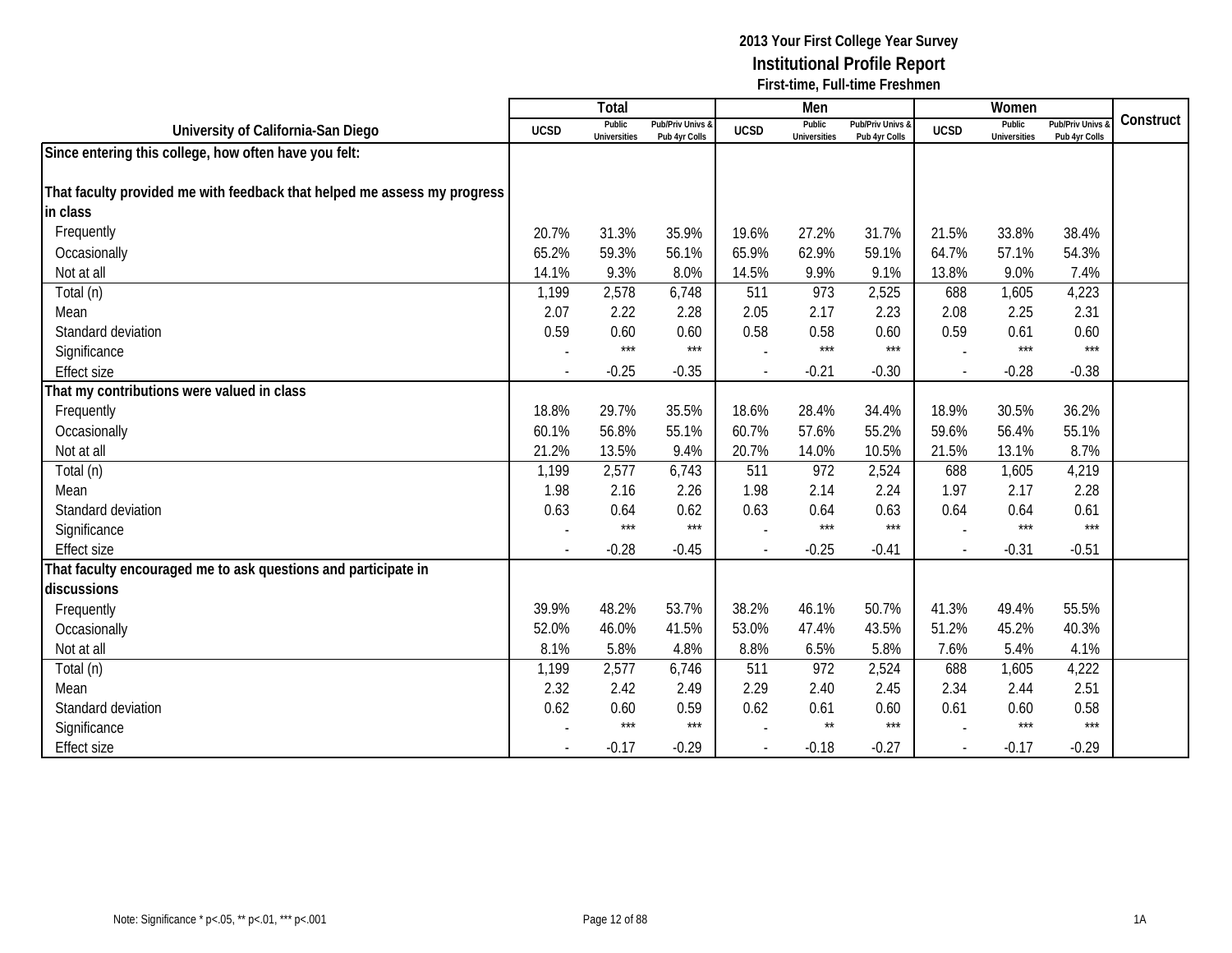|                                                                               |             | Total                         |                                   |                | Men                           |                                   |             | Women                         |                                        |              |
|-------------------------------------------------------------------------------|-------------|-------------------------------|-----------------------------------|----------------|-------------------------------|-----------------------------------|-------------|-------------------------------|----------------------------------------|--------------|
| University of California-San Diego                                            | <b>UCSD</b> | Public<br><b>Universities</b> | Pub/Priv Univs &<br>Pub 4yr Colls | <b>UCSD</b>    | Public<br><b>Universities</b> | Pub/Priv Univs &<br>Pub 4yr Colls | <b>UCSD</b> | Public<br><b>Universities</b> | <b>Pub/Priv Univs</b><br>Pub 4yr Colls | Construct    |
| Please rate your satisfaction with this institution on each of the aspects of |             |                               |                                   |                |                               |                                   |             |                               |                                        |              |
| college life listed below:                                                    |             |                               |                                   |                |                               |                                   |             |                               |                                        |              |
|                                                                               |             |                               |                                   |                |                               |                                   |             |                               |                                        |              |
| General education and core curriculum courses                                 |             |                               |                                   |                |                               |                                   |             |                               |                                        |              |
| Very satisfied                                                                | 14.3%       | 18.9%                         | 19.5%                             | 14.0%          | 17.4%                         | 18.2%                             | 14.6%       | 19.8%                         | 20.3%                                  |              |
| Satisfied                                                                     | 48.4%       | 52.3%                         | 52.0%                             | 45.3%          | 48.5%                         | 49.8%                             | 50.8%       | 54.6%                         | 53.3%                                  |              |
| Neutral                                                                       | 23.5%       | 19.2%                         | 19.6%                             | 24.5%          | 21.2%                         | 21.3%                             | 22.7%       | 18.0%                         | 18.5%                                  | Satisfaction |
| Dissatisfied                                                                  | 9.9%        | 7.2%                          | 6.5%                              | 11.3%          | 9.1%                          | 7.2%                              | 8.9%        | 6.1%                          | 6.0%                                   | with         |
| Very dissatisfied                                                             | 3.8%        | 2.4%                          | 2.5%                              | 4.8%           | 3.8%                          | 3.4%                              | 3.1%        | 1.6%                          | 1.9%                                   | Coursework   |
| Total (n)                                                                     | 1,129       | 2,570                         | 6,721                             | 477            | 967                           | 2,511                             | 652         | 1,603                         | 4,210                                  |              |
| Mean                                                                          | 3.60        | 3.78                          | 3.80                              | 3.52           | 3.66                          | 3.72                              | 3.65        | 3.85                          | 3.84                                   |              |
| Standard deviation                                                            | 0.98        | 0.92                          | 0.91                              | 1.02           | 0.99                          | 0.96                              | 0.94        | 0.86                          | 0.88                                   |              |
| Significance                                                                  |             | $***$                         | $***$                             |                | $\star$                       | $***$                             |             | $***$                         | $***$                                  |              |
| <b>Effect size</b>                                                            |             | $-0.20$                       | $-0.22$                           | $\blacksquare$ | $-0.14$                       | $-0.21$                           | $\sim$      | $-0.23$                       | $-0.22$                                |              |
| Your overall academic experience                                              |             |                               |                                   |                |                               |                                   |             |                               |                                        |              |
| Very satisfied                                                                | 15.8%       | 23.1%                         | 25.3%                             | 16.6%          | 22.3%                         | 23.6%                             | 15.2%       | 23.5%                         | 26.3%                                  |              |
| Satisfied                                                                     | 53.9%       | 54.8%                         | 53.5%                             | 54.3%          | 53.2%                         | 53.4%                             | 53.6%       | 55.8%                         | 53.5%                                  |              |
| Neutral                                                                       | 21.8%       | 15.3%                         | 15.8%                             | 19.9%          | 15.8%                         | 16.4%                             | 23.2%       | 14.9%                         | 15.4%                                  |              |
| <b>Dissatisfied</b>                                                           | 6.8%        | 5.5%                          | 4.2%                              | 7.1%           | 6.8%                          | 5.0%                              | 6.6%        | 4.8%                          | 3.7%                                   | Overall      |
| Very dissatisfied                                                             | 1.7%        | 1.3%                          | 1.2%                              | 2.1%           | 1.8%                          | 1.6%                              | 1.4%        | 1.0%                          | 1.0%                                   | Satisfaction |
| Total (n)                                                                     | 1,128       | 2,577                         | 6,732                             | 477            | 973                           | 2,515                             | 651         | 1,604                         | 4,217                                  |              |
| Mean                                                                          | 3.75        | 3.93                          | 3.97                              | 3.76           | 3.87                          | 3.92                              | 3.75        | 3.96                          | 4.00                                   |              |
| Standard deviation                                                            | 0.86        | 0.85                          | 0.83                              | 0.88           | 0.90                          | 0.86                              | 0.84        | 0.82                          | 0.81                                   |              |
| Significance                                                                  |             | $***$                         | $***$                             |                | $\star$                       | $***$                             |             | $***$                         | $***$                                  |              |
| <b>Effect size</b>                                                            |             | $-0.21$                       | $-0.27$                           |                | $-0.12$                       | $-0.19$                           | $\sim$      | $-0.26$                       | $-0.31$                                |              |
| <b>Classroom facilities</b>                                                   |             |                               |                                   |                |                               |                                   |             |                               |                                        |              |
| Very satisfied                                                                | 11.8%       | 16.7%                         | 19.5%                             | 13.6%          | 18.6%                         | 18.3%                             | 10.4%       | 15.6%                         | 20.2%                                  |              |
| Satisfied                                                                     | 52.1%       | 54.7%                         | 53.0%                             | 54.1%          | 54.2%                         | 53.3%                             | 50.7%       | 54.9%                         | 52.8%                                  |              |
| Neutral                                                                       | 28.7%       | 23.0%                         | 22.2%                             | 25.6%          | 21.2%                         | 21.9%                             | 31.0%       | 24.1%                         | 22.4%                                  |              |
| <b>Dissatisfied</b>                                                           | 6.5%        | 4.9%                          | 4.4%                              | 5.2%           | 4.8%                          | 5.0%                              | 7.4%        | 4.9%                          | 4.1%                                   |              |
| Very dissatisfied                                                             | 0.9%        | 0.7%                          | 0.9%                              | 1.5%           | 1.1%                          | 1.4%                              | 0.5%        | 0.4%                          | 0.6%                                   |              |
| Total (n)                                                                     | 1,128       | 2,568                         | 6,712                             | 477            | 970                           | 2,514                             | 651         | 1,598                         | 4,198                                  |              |
| Mean                                                                          | 3.67        | 3.82                          | 3.86                              | 3.73           | 3.84                          | 3.82                              | 3.63        | 3.81                          | 3.88                                   |              |
| Standard deviation                                                            | 0.80        | 0.79                          | 0.81                              | 0.81           | 0.82                          | 0.84                              | 0.79        | 0.77                          | 0.79                                   |              |
| Significance                                                                  |             | $***$                         | $***$                             |                |                               |                                   |             | $***$                         | $***$                                  |              |
| <b>Effect size</b>                                                            |             | $-0.19$                       | $-0.23$                           | $\blacksquare$ | $-0.13$                       | $-0.11$                           | $\sim$      | $-0.23$                       | $-0.32$                                |              |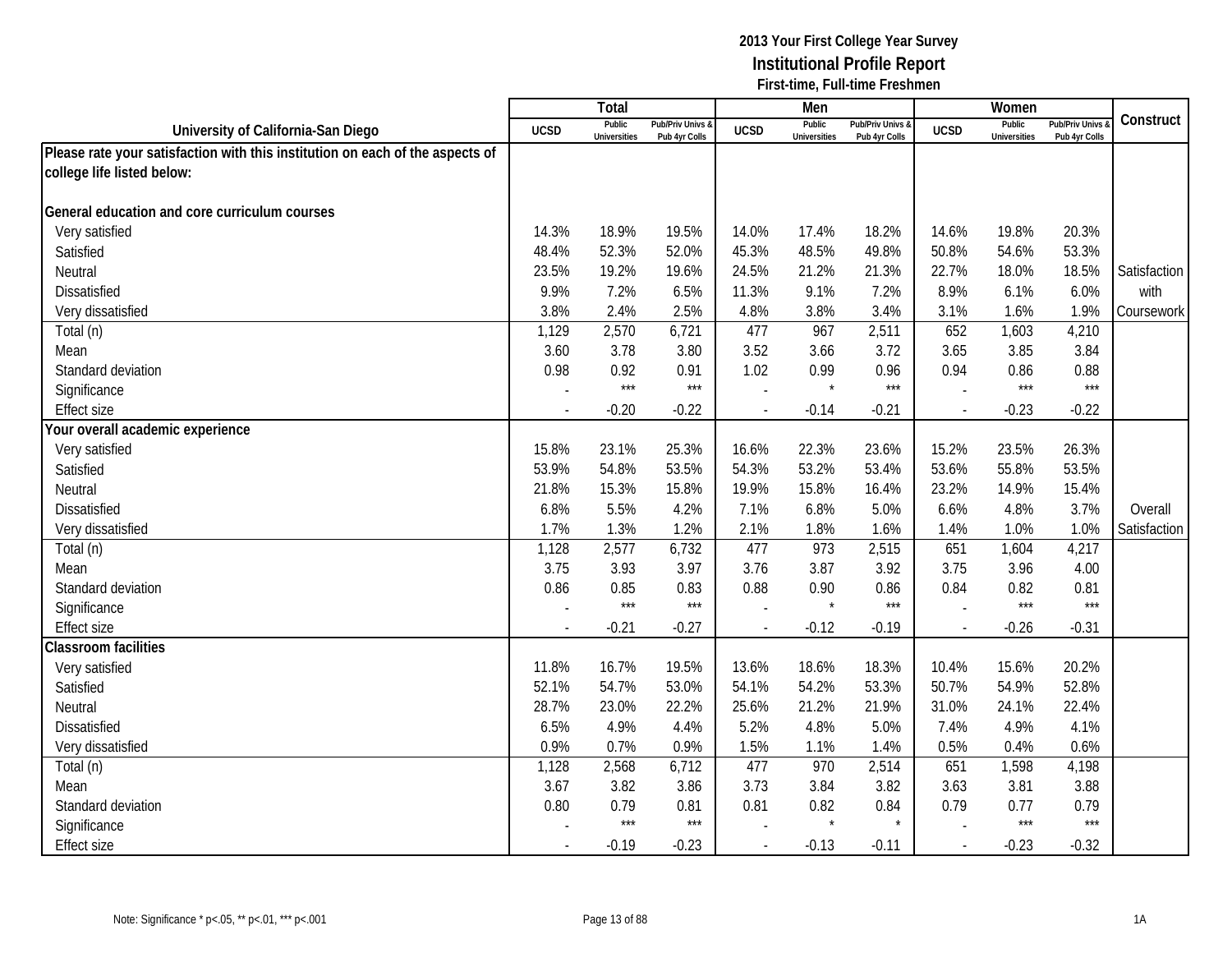|                                                                               |                | Total                         |                                   |                | Men                           |                                 |             | Women                         |                                        |           |
|-------------------------------------------------------------------------------|----------------|-------------------------------|-----------------------------------|----------------|-------------------------------|---------------------------------|-------------|-------------------------------|----------------------------------------|-----------|
| University of California-San Diego                                            | <b>UCSD</b>    | Public<br><b>Universities</b> | Pub/Priv Univs &<br>Pub 4yr Colls | <b>UCSD</b>    | Public<br><b>Universities</b> | Pub/Priv Univs<br>Pub 4yr Colls | <b>UCSD</b> | Public<br><b>Universities</b> | <b>Pub/Priv Univs</b><br>Pub 4yr Colls | Construct |
| Please rate your satisfaction with this institution on each of the aspects of |                |                               |                                   |                |                               |                                 |             |                               |                                        |           |
| college life listed below:                                                    |                |                               |                                   |                |                               |                                 |             |                               |                                        |           |
|                                                                               |                |                               |                                   |                |                               |                                 |             |                               |                                        |           |
| <b>Computer facilities/labs</b>                                               |                |                               |                                   |                |                               |                                 |             |                               |                                        |           |
| Very satisfied                                                                | 21.6%          | 28.2%                         | 26.5%                             | 25.8%          | 28.6%                         | 25.7%                           | 18.5%       | 27.9%                         | 26.9%                                  |           |
| Satisfied                                                                     | 52.7%          | 50.9%                         | 47.6%                             | 51.0%          | 50.1%                         | 46.9%                           | 54.0%       | 51.5%                         | 48.1%                                  |           |
| Neutral                                                                       | 21.2%          | 17.2%                         | 21.4%                             | 19.0%          | 17.3%                         | 22.0%                           | 22.9%       | 17.2%                         | 21.1%                                  |           |
| Dissatisfied                                                                  | 3.3%           | 3.1%                          | 3.7%                              | 2.6%           | 3.0%                          | 4.1%                            | 3.9%        | 3.1%                          | 3.4%                                   |           |
| Very dissatisfied                                                             | 1.1%           | 0.6%                          | 0.8%                              | 1.6%           | 1.0%                          | 1.2%                            | 0.7%        | 0.3%                          | 0.5%                                   |           |
| Total (n)                                                                     | 998            | 2,337                         | 6,203                             | 431            | 895                           | 2,347                           | 567         | 1,442                         | 3,856                                  |           |
| Mean                                                                          | 3.90           | 4.03                          | 3.95                              | 3.97           | 4.02                          | 3.92                            | 3.86        | 4.03                          | 3.98                                   |           |
| Standard deviation                                                            | 0.81           | 0.79                          | 0.83                              | 0.83           | 0.82                          | 0.86                            | 0.78        | 0.78                          | 0.81                                   |           |
| Significance                                                                  |                | $***$                         |                                   |                |                               |                                 |             | $***$                         | $***$                                  |           |
| <b>Effect size</b>                                                            |                | $-0.16$                       | $-0.06$                           |                | $-0.06$                       | 0.06                            |             | $-0.22$                       | $-0.15$                                |           |
| Library facilities                                                            |                |                               |                                   |                |                               |                                 |             |                               |                                        |           |
| Very satisfied                                                                | 30.7%          | 35.7%                         | 37.0%                             | 34.9%          | 38.2%                         | 36.8%                           | 27.6%       | 34.2%                         | 37.0%                                  |           |
| Satisfied                                                                     | 49.7%          | 48.0%                         | 45.8%                             | 48.8%          | 45.3%                         | 44.3%                           | 50.3%       | 49.6%                         | 46.7%                                  |           |
| Neutral                                                                       | 17.0%          | 13.8%                         | 14.2%                             | 13.9%          | 13.4%                         | 15.3%                           | 19.2%       | 14.1%                         | 13.6%                                  |           |
| <b>Dissatisfied</b>                                                           | 2.2%           | 2.1%                          | 2.4%                              | 1.8%           | 2.5%                          | 2.7%                            | 2.5%        | 1.8%                          | 2.2%                                   |           |
| Very dissatisfied                                                             | 0.5%           | 0.4%                          | 0.6%                              | 0.7%           | 0.7%                          | 0.9%                            | 0.3%        | 0.3%                          | 0.5%                                   |           |
| Total (n)                                                                     | 1,083          | 2,478                         | 6,552                             | 453            | 921                           | 2,435                           | 630         | 1,557                         | 4,117                                  |           |
| Mean                                                                          | 4.08           | 4.16                          | 4.16                              | 4.15           | 4.18                          | 4.13                            | 4.02        | 4.15                          | 4.18                                   |           |
| Standard deviation                                                            | 0.78           | 0.77                          | 0.80                              | 0.77           | 0.80                          | 0.83                            | 0.77        | 0.75                          | 0.78                                   |           |
| Significance                                                                  |                | $\star\star$                  | $\star\star$                      |                |                               |                                 |             | $***$                         | $***$                                  |           |
| <b>Effect size</b>                                                            |                | $-0.10$                       | $-0.10$                           |                | $-0.04$                       | 0.02                            | $\sim$      | $-0.17$                       | $-0.21$                                |           |
| Laboratory facilities and equipment                                           |                |                               |                                   |                |                               |                                 |             |                               |                                        |           |
| Very satisfied                                                                | 24.2%          | 27.2%                         | 25.7%                             | 28.1%          | 27.8%                         | 24.2%                           | 21.0%       | 26.9%                         | 26.7%                                  |           |
| Satisfied                                                                     | 45.6%          | 48.7%                         | 45.8%                             | 45.8%          | 46.8%                         | 43.5%                           | 45.3%       | 49.9%                         | 47.3%                                  |           |
| Neutral                                                                       | 27.0%          | 20.2%                         | 23.2%                             | 21.9%          | 20.2%                         | 25.3%                           | 31.3%       | 20.1%                         | 21.8%                                  |           |
| <b>Dissatisfied</b>                                                           | 2.4%           | 3.4%                          | 4.0%                              | 3.6%           | 4.4%                          | 5.3%                            | 1.4%        | 2.8%                          | 3.1%                                   |           |
| Very dissatisfied                                                             | 0.8%           | 0.5%                          | 1.3%                              | 0.6%           | 0.8%                          | 1.7%                            | 0.9%        | 0.3%                          | 1.1%                                   |           |
| Total (n)                                                                     | 788            | 1,964                         | 5,295                             | 360            | 771                           | 2,050                           | 428         | 1,193                         | 3,245                                  |           |
| Mean                                                                          | 3.90           | 3.99                          | 3.91                              | 3.97           | 3.96                          | 3.83                            | 3.84        | 4.00                          | 3.95                                   |           |
| Standard deviation                                                            | 0.82           | 0.81<br>$\star\star$          | 0.87                              | 0.83           | 0.85                          | 0.91<br>$\star\star$            | 0.80        | 0.78<br>$***$                 | 0.84                                   |           |
| Significance                                                                  |                |                               |                                   |                |                               |                                 |             |                               |                                        |           |
| <b>Effect size</b>                                                            | $\blacksquare$ | $-0.11$                       | $-0.01$                           | $\blacksquare$ | 0.01                          | 0.15                            | $\sim$      | $-0.21$                       | $-0.13$                                |           |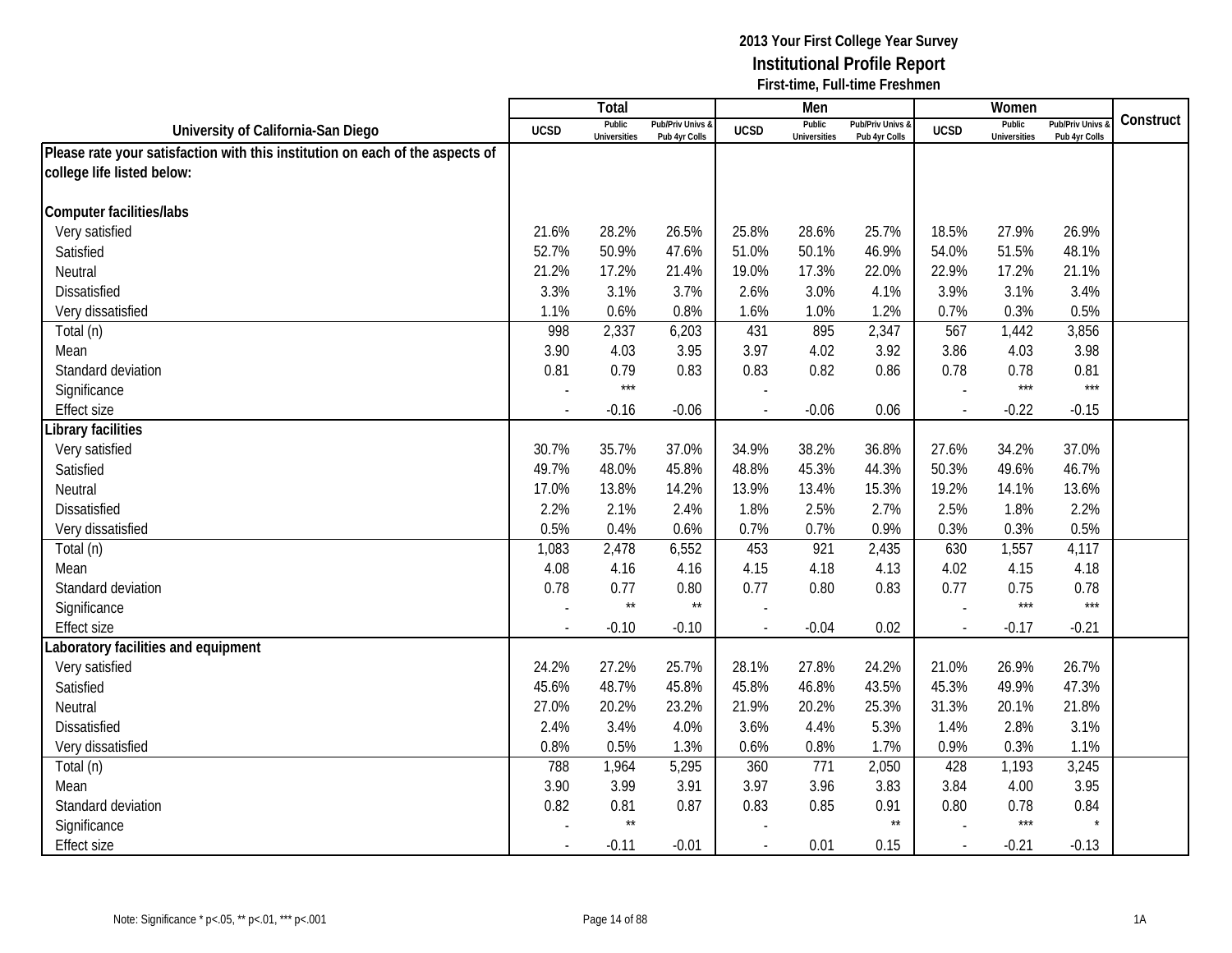|                                                                               |                | Total                         |                                   |                | Men                           |                                   |                          | Women                         |                                        |           |
|-------------------------------------------------------------------------------|----------------|-------------------------------|-----------------------------------|----------------|-------------------------------|-----------------------------------|--------------------------|-------------------------------|----------------------------------------|-----------|
| University of California-San Diego                                            | <b>UCSD</b>    | Public<br><b>Universities</b> | Pub/Priv Univs &<br>Pub 4yr Colls | <b>UCSD</b>    | Public<br><b>Universities</b> | Pub/Priv Univs &<br>Pub 4yr Colls | <b>UCSD</b>              | Public<br><b>Universities</b> | <b>Pub/Priv Univs</b><br>Pub 4yr Colls | Construct |
| Please rate your satisfaction with this institution on each of the aspects of |                |                               |                                   |                |                               |                                   |                          |                               |                                        |           |
| college life listed below:                                                    |                |                               |                                   |                |                               |                                   |                          |                               |                                        |           |
|                                                                               |                |                               |                                   |                |                               |                                   |                          |                               |                                        |           |
| Computing assistance                                                          |                |                               |                                   |                |                               |                                   |                          |                               |                                        |           |
| Very satisfied                                                                | 16.4%          | 19.3%                         | 20.1%                             | 18.9%          | 20.7%                         | 19.8%                             | 14.5%                    | 18.3%                         | 20.3%                                  |           |
| Satisfied                                                                     | 45.8%          | 47.5%                         | 43.4%                             | 48.9%          | 46.1%                         | 41.9%                             | 43.2%                    | 48.4%                         | 44.3%                                  |           |
| Neutral                                                                       | 32.4%          | 28.1%                         | 31.3%                             | 25.7%          | 26.6%                         | 31.2%                             | 37.9%                    | 29.0%                         | 31.4%                                  |           |
| Dissatisfied                                                                  | 4.0%           | 4.3%                          | 3.9%                              | 4.9%           | 5.1%                          | 4.9%                              | 3.3%                     | 3.7%                          | 3.3%                                   |           |
| Very dissatisfied                                                             | 1.3%           | 0.9%                          | 1.2%                              | 1.6%           | 1.5%                          | 2.1%                              | 1.1%                     | 0.5%                          | 0.7%                                   |           |
| Total (n)                                                                     | 815            | 1,903                         | 5,181                             | 366            | 752                           | 2,046                             | 449                      | 1,151                         | 3,135                                  |           |
| Mean                                                                          | 3.72           | 3.80                          | 3.77                              | 3.78           | 3.80                          | 3.72                              | 3.67                     | 3.80                          | 3.80                                   |           |
| Standard deviation                                                            | 0.83           | 0.83                          | 0.86                              | 0.86           | 0.88                          | 0.91                              | 0.80                     | 0.79                          | 0.82                                   |           |
| Significance                                                                  |                |                               |                                   |                |                               |                                   |                          | $\star\star$                  | $\star\star$                           |           |
| <b>Effect size</b>                                                            |                | $-0.10$                       | $-0.06$                           |                | $-0.02$                       | 0.07                              | $\blacksquare$           | $-0.16$                       | $-0.16$                                |           |
| Academic advising                                                             |                |                               |                                   |                |                               |                                   |                          |                               |                                        |           |
| Very satisfied                                                                | 17.2%          | 23.4%                         | 23.5%                             | 18.3%          | 23.6%                         | 23.3%                             | 16.3%                    | 23.3%                         | 23.7%                                  |           |
| Satisfied                                                                     | 42.1%          | 40.1%                         | 39.7%                             | 46.7%          | 42.0%                         | 41.1%                             | 38.8%                    | 39.1%                         | 38.9%                                  |           |
| Neutral                                                                       | 29.3%          | 24.1%                         | 23.6%                             | 24.9%          | 22.5%                         | 23.2%                             | 32.5%                    | 25.1%                         | 23.9%                                  |           |
| <b>Dissatisfied</b>                                                           | 8.4%           | 9.2%                          | 9.0%                              | 6.6%           | 8.2%                          | 8.2%                              | 9.7%                     | 9.8%                          | 9.5%                                   |           |
| Very dissatisfied                                                             | 3.0%           | 3.1%                          | 4.1%                              | 3.4%           | 3.7%                          | 4.2%                              | 2.7%                     | 2.8%                          | 4.1%                                   |           |
| Total (n)                                                                     | 1,037          | 2,471                         | 6,522                             | 437            | 927                           | 2,423                             | 600                      | 1,544                         | 4,099                                  |           |
| Mean                                                                          | 3.62           | 3.72                          | 3.70                              | 3.70           | 3.74                          | 3.71                              | 3.57                     | 3.70                          | 3.69                                   |           |
| Standard deviation                                                            | 0.96           | 1.02                          | 1.05                              | 0.96           | 1.03                          | 1.04                              | 0.96                     | 1.02                          | 1.06                                   |           |
| Significance                                                                  |                | $\star\star$                  | $\star$                           |                |                               |                                   |                          | $\star\star$                  | $\star\star$                           |           |
| <b>Effect size</b>                                                            |                | $-0.10$                       | $-0.08$                           |                | $-0.04$                       | $-0.01$                           | $\overline{\phantom{a}}$ | $-0.13$                       | $-0.11$                                |           |
| Student housing (e.g., res. halls)                                            |                |                               |                                   |                |                               |                                   |                          |                               |                                        |           |
| Very satisfied                                                                | 15.4%          | 18.7%                         | 18.4%                             | 15.5%          | 19.2%                         | 18.0%                             | 15.3%                    | 18.4%                         | 18.6%                                  |           |
| Satisfied                                                                     | 45.7%          | 46.1%                         | 43.2%                             | 45.5%          | 44.3%                         | 41.7%                             | 45.9%                    | 47.1%                         | 44.1%                                  |           |
| Neutral                                                                       | 21.4%          | 19.3%                         | 21.3%                             | 19.9%          | 19.7%                         | 21.5%                             | 22.6%                    | 19.1%                         | 21.1%                                  |           |
| <b>Dissatisfied</b>                                                           | 10.7%          | 10.2%                         | 11.3%                             | 11.0%          | 10.4%                         | 12.0%                             | 10.4%                    | 10.2%                         | 10.9%                                  |           |
| Very dissatisfied                                                             | 6.8%           | 5.7%                          | 5.8%                              | 8.2%           | 6.4%                          | 6.8%                              | 5.8%                     | 5.2%                          | 5.3%                                   |           |
| Total (n)                                                                     | 1,059          | 2,423                         | 6,154                             | 453            | 916                           | 2,315                             | 606                      | 1,507                         | 3,839                                  |           |
| Mean                                                                          | 3.52           | 3.62                          | 3.57                              | 3.49           | 3.59                          | 3.52                              | 3.55                     | 3.64                          | 3.60                                   |           |
| Standard deviation                                                            | 1.09           | 1.07                          | 1.09                              | 1.13           | 1.10                          | 1.12                              | 1.05                     | 1.06                          | 1.07                                   |           |
| Significance                                                                  |                |                               |                                   |                |                               |                                   |                          |                               |                                        |           |
| <b>Effect size</b>                                                            | $\blacksquare$ | $-0.09$                       | $-0.05$                           | $\blacksquare$ | $-0.09$                       | $-0.03$                           | $\sim$                   | $-0.08$                       | $-0.05$                                |           |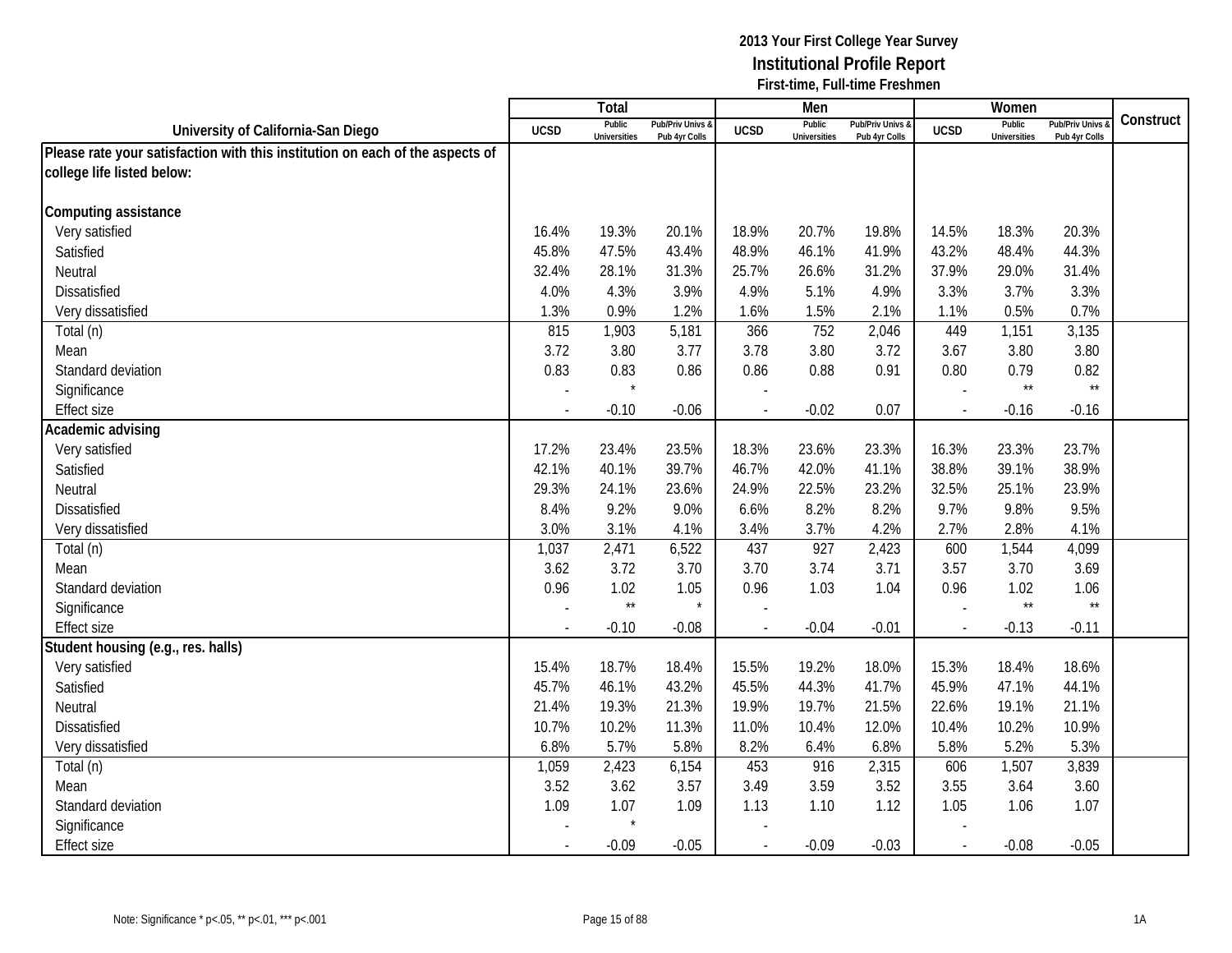|                                                                               |                | Total                         |                                   |                | Men                           |                                 |             | Women                         |                                        |           |
|-------------------------------------------------------------------------------|----------------|-------------------------------|-----------------------------------|----------------|-------------------------------|---------------------------------|-------------|-------------------------------|----------------------------------------|-----------|
| University of California-San Diego                                            | <b>UCSD</b>    | Public<br><b>Universities</b> | Pub/Priv Univs &<br>Pub 4yr Colls | <b>UCSD</b>    | Public<br><b>Universities</b> | Pub/Priv Univs<br>Pub 4yr Colls | <b>UCSD</b> | Public<br><b>Universities</b> | <b>Pub/Priv Univs</b><br>Pub 4yr Colls | Construct |
| Please rate your satisfaction with this institution on each of the aspects of |                |                               |                                   |                |                               |                                 |             |                               |                                        |           |
| college life listed below:                                                    |                |                               |                                   |                |                               |                                 |             |                               |                                        |           |
|                                                                               |                |                               |                                   |                |                               |                                 |             |                               |                                        |           |
| Financial aid office                                                          |                |                               |                                   |                |                               |                                 |             |                               |                                        |           |
| Very satisfied                                                                | 12.9%          | 11.5%                         | 12.5%                             | 10.0%          | 10.9%                         | 12.3%                           | 15.1%       | 11.8%                         | 12.6%                                  |           |
| Satisfied                                                                     | 35.0%          | 35.7%                         | 34.8%                             | 37.3%          | 35.7%                         | 34.5%                           | 33.3%       | 35.8%                         | 35.0%                                  |           |
| Neutral                                                                       | 41.0%          | 40.1%                         | 39.0%                             | 40.1%          | 40.4%                         | 40.1%                           | 41.6%       | 39.9%                         | 38.3%                                  |           |
| <b>Dissatisfied</b>                                                           | 7.1%           | 8.9%                          | 9.1%                              | 7.5%           | 8.6%                          | 8.4%                            | 6.9%        | 9.1%                          | 9.5%                                   |           |
| Very dissatisfied                                                             | 3.9%           | 3.8%                          | 4.6%                              | 5.0%           | 4.4%                          | 4.7%                            | 3.1%        | 3.4%                          | 4.6%                                   |           |
| Total (n)                                                                     | 742            | 1,822                         | 5,216                             | 319            | 678                           | 1,920                           | 423         | 1,144                         | 3,296                                  |           |
| Mean                                                                          | 3.46           | 3.42                          | 3.42                              | 3.40           | 3.40                          | 3.41                            | 3.51        | 3.43                          | 3.42                                   |           |
| Standard deviation                                                            | 0.94           | 0.94                          | 0.97                              | 0.95           | 0.95                          | 0.97                            | 0.94        | 0.93                          | 0.98                                   |           |
| Significance                                                                  |                |                               |                                   |                |                               |                                 |             |                               |                                        |           |
| <b>Effect size</b>                                                            |                | 0.04                          | 0.04                              | ÷,             | 0.00                          | $-0.01$                         |             | 0.09                          | 0.09                                   |           |
| Financial aid package                                                         |                |                               |                                   |                |                               |                                 |             |                               |                                        |           |
| Very satisfied                                                                | 16.6%          | 16.3%                         | 17.4%                             | 15.2%          | 16.9%                         | 18.1%                           | 17.7%       | 16.0%                         | 17.0%                                  |           |
| Satisfied                                                                     | 30.4%          | 30.2%                         | 31.9%                             | 34.8%          | 31.5%                         | 32.3%                           | 27.2%       | 29.4%                         | 31.7%                                  |           |
| Neutral                                                                       | 30.6%          | 30.6%                         | 30.4%                             | 28.4%          | 29.7%                         | 29.9%                           | 32.2%       | 31.1%                         | 30.7%                                  |           |
| <b>Dissatisfied</b>                                                           | 14.9%          | 15.1%                         | 13.3%                             | 14.0%          | 13.5%                         | 12.8%                           | 15.6%       | 15.9%                         | 13.6%                                  |           |
| Very dissatisfied                                                             | 7.4%           | 7.8%                          | 7.0%                              | 7.6%           | 8.3%                          | 6.9%                            | 7.3%        | 7.5%                          | 7.1%                                   |           |
| Total (n)                                                                     | 823            | 2,031                         | 5,639                             | 342            | 733                           | 2,057                           | 481         | 1,298                         | 3,582                                  |           |
| Mean                                                                          | 3.34           | 3.32                          | 3.39                              | 3.36           | 3.35                          | 3.42                            | 3.32        | 3.31                          | 3.38                                   |           |
| Standard deviation                                                            | 1.14           | 1.15                          | 1.13                              | 1.13           | 1.16                          | 1.13                            | 1.15        | 1.14                          | 1.13                                   |           |
| Significance                                                                  |                |                               |                                   |                |                               |                                 |             |                               |                                        |           |
| <b>Effect size</b>                                                            |                | 0.02                          | $-0.04$                           |                | 0.01                          | $-0.05$                         | $\sim$      | 0.01                          | $-0.05$                                |           |
| <b>Student health services</b>                                                |                |                               |                                   |                |                               |                                 |             |                               |                                        |           |
| Very satisfied                                                                | 13.5%          | 16.2%                         | 15.9%                             | 11.8%          | 15.9%                         | 14.5%                           | 14.7%       | 16.4%                         | 16.6%                                  |           |
| Satisfied                                                                     | 39.1%          | 38.2%                         | 37.4%                             | 39.8%          | 37.8%                         | 39.9%                           | 38.6%       | 38.4%                         | 36.0%                                  |           |
| Neutral                                                                       | 36.8%          | 31.4%                         | 30.8%                             | 38.2%          | 34.4%                         | 32.4%                           | 35.8%       | 29.8%                         | 29.9%                                  |           |
| <b>Dissatisfied</b>                                                           | 7.5%           | 10.3%                         | 11.0%                             | 6.6%           | 7.9%                          | 8.8%                            | 8.1%        | 11.7%                         | 12.2%                                  |           |
| Very dissatisfied                                                             | 3.1%           | 3.9%                          | 5.0%                              | 3.6%           | 4.2%                          | 4.4%                            | 2.8%        | 3.7%                          | 5.3%                                   |           |
| Total (n)                                                                     | 734            | 1,812                         | 5,023                             | 304            | 649                           | 1,831                           | 430         | 1,163                         | 3,192                                  |           |
| Mean                                                                          | 3.52           | 3.53                          | 3.48                              | 3.50           | 3.53                          | 3.51                            | 3.54        | 3.52                          | 3.46                                   |           |
| Standard deviation                                                            | 0.93           | 1.01                          | 1.04                              | 0.92           | 0.99                          | 0.99                            | 0.93        | 1.02                          | 1.07                                   |           |
| Significance                                                                  |                |                               |                                   |                |                               |                                 |             |                               |                                        |           |
| <b>Effect size</b>                                                            | $\blacksquare$ | $-0.01$                       | 0.04                              | $\blacksquare$ | $-0.03$                       | $-0.01$                         | $\sim$      | 0.02                          | 0.07                                   |           |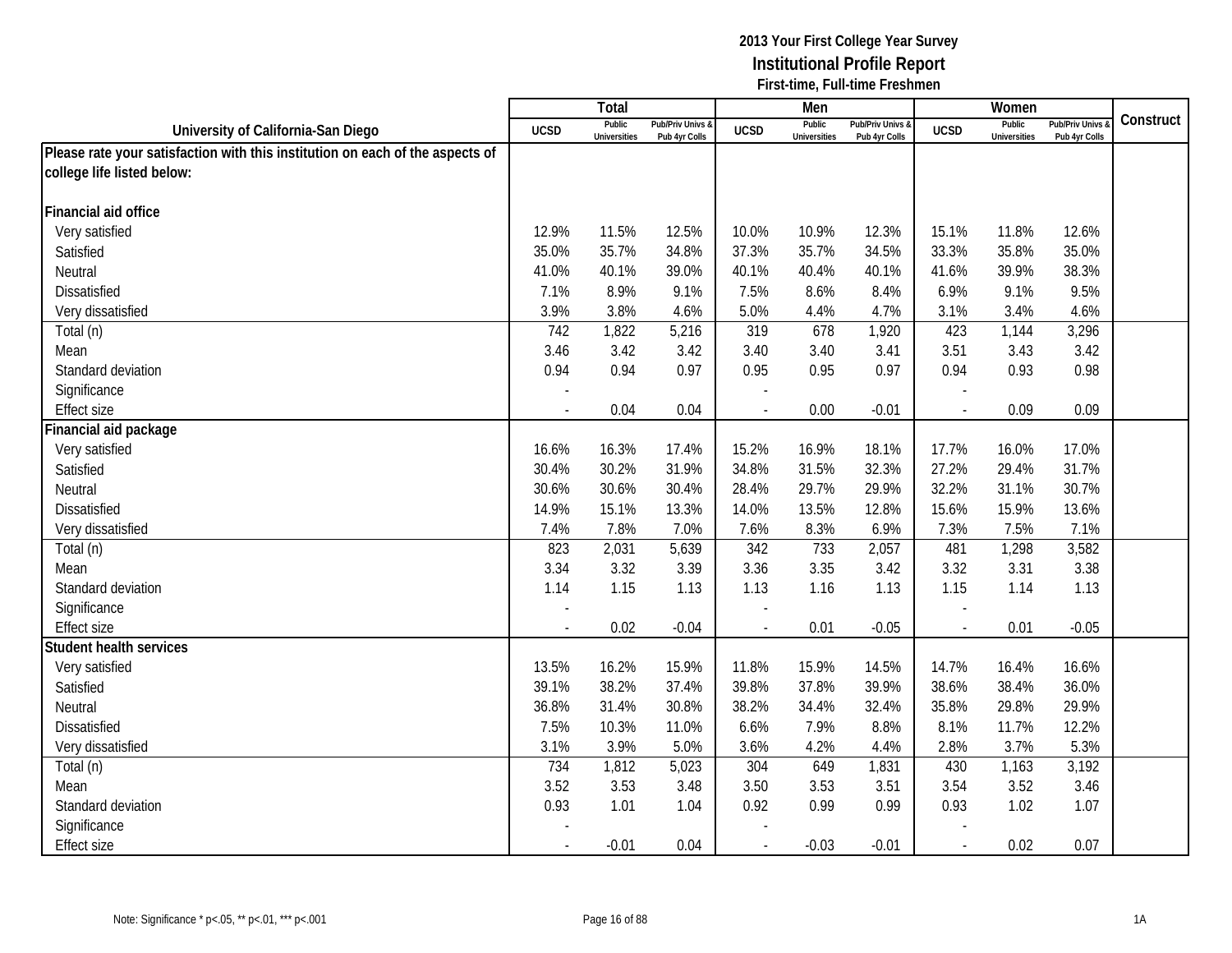|                                                                               |                | <b>Total</b>                  |                                   |                | Men                           |                                 |             | Women                         |                                        |           |
|-------------------------------------------------------------------------------|----------------|-------------------------------|-----------------------------------|----------------|-------------------------------|---------------------------------|-------------|-------------------------------|----------------------------------------|-----------|
| University of California-San Diego                                            | <b>UCSD</b>    | Public<br><b>Universities</b> | Pub/Priv Univs &<br>Pub 4yr Colls | <b>UCSD</b>    | Public<br><b>Universities</b> | Pub/Priv Univs<br>Pub 4yr Colls | <b>UCSD</b> | Public<br><b>Universities</b> | <b>Pub/Priv Univs</b><br>Pub 4yr Colls | Construct |
| Please rate your satisfaction with this institution on each of the aspects of |                |                               |                                   |                |                               |                                 |             |                               |                                        |           |
| college life listed below:                                                    |                |                               |                                   |                |                               |                                 |             |                               |                                        |           |
|                                                                               |                |                               |                                   |                |                               |                                 |             |                               |                                        |           |
| Student psychological services                                                |                |                               |                                   |                |                               |                                 |             |                               |                                        |           |
| Very satisfied                                                                | 12.1%          | 16.2%                         | 16.4%                             | 10.4%          | 14.8%                         | 14.0%                           | 13.4%       | 16.9%                         | 17.8%                                  |           |
| Satisfied                                                                     | 26.7%          | 28.8%                         | 28.9%                             | 24.5%          | 25.6%                         | 28.2%                           | 28.5%       | 30.7%                         | 29.4%                                  |           |
| Neutral                                                                       | 52.4%          | 47.1%                         | 47.3%                             | 55.2%          | 52.7%                         | 50.8%                           | 50.2%       | 43.8%                         | 45.0%                                  |           |
| <b>Dissatisfied</b>                                                           | 4.9%           | 5.0%                          | 4.8%                              | 5.7%           | 4.3%                          | 4.4%                            | 4.3%        | 5.3%                          | 5.1%                                   |           |
| Very dissatisfied                                                             | 3.8%           | 3.0%                          | 2.6%                              | 4.2%           | 2.6%                          | 2.5%                            | 3.6%        | 3.2%                          | 2.7%                                   |           |
| Total (n)                                                                     | 445            | 1,046                         | 3,094                             | 192            | 391                           | 1,204                           | 253         | 655                           | 1,890                                  |           |
| Mean                                                                          | 3.38           | 3.50                          | 3.52                              | 3.31           | 3.46                          | 3.47                            | 3.44        | 3.53                          | 3.55                                   |           |
| Standard deviation                                                            | 0.90           | 0.92                          | 0.91                              | 0.89           | 0.89                          | 0.88                            | 0.90        | 0.94                          | 0.93                                   |           |
| Significance                                                                  |                | $\star$                       | $\star\star$                      |                |                               |                                 |             |                               |                                        |           |
| <b>Effect size</b>                                                            |                | $-0.13$                       | $-0.15$                           |                | $-0.17$                       | $-0.18$                         |             | $-0.10$                       | $-0.12$                                |           |
| Orientation for new students                                                  |                |                               |                                   |                |                               |                                 |             |                               |                                        |           |
| Very satisfied                                                                | 17.3%          | 18.9%                         | 21.2%                             | 16.2%          | 18.6%                         | 19.8%                           | 18.0%       | 19.2%                         | 22.0%                                  |           |
| Satisfied                                                                     | 40.3%          | 41.7%                         | 40.1%                             | 41.8%          | 40.5%                         | 39.3%                           | 39.1%       | 42.3%                         | 40.5%                                  |           |
| Neutral                                                                       | 30.2%          | 27.6%                         | 26.2%                             | 30.0%          | 28.8%                         | 27.6%                           | 30.4%       | 26.9%                         | 25.4%                                  |           |
| <b>Dissatisfied</b>                                                           | 8.6%           | 8.8%                          | 9.0%                              | 8.2%           | 8.4%                          | 9.1%                            | 8.9%        | 9.1%                          | 9.0%                                   |           |
| Very dissatisfied                                                             | 3.7%           | 3.0%                          | 3.4%                              | 3.8%           | 3.7%                          | 4.1%                            | 3.6%        | 2.5%                          | 3.0%                                   |           |
| Total (n)                                                                     | 1,113          | 2,528                         | 6,609                             | 474            | 948                           | 2,463                           | 639         | 1,580                         | 4,146                                  |           |
| Mean                                                                          | 3.59           | 3.65                          | 3.67                              | 3.58           | 3.62                          | 3.62                            | 3.59        | 3.67                          | 3.70                                   |           |
| Standard deviation                                                            | 0.99           | 0.98                          | 1.02                              | 0.98           | 1.00                          | 1.03                            | 1.00        | 0.97                          | 1.01                                   |           |
| Significance                                                                  |                |                               | $\star$                           |                |                               |                                 |             |                               | $\star$                                |           |
| <b>Effect size</b>                                                            |                | $-0.06$                       | $-0.08$                           |                | $-0.04$                       | $-0.04$                         | $\sim$      | $-0.08$                       | $-0.11$                                |           |
| Opportunities for community service                                           |                |                               |                                   |                |                               |                                 |             |                               |                                        |           |
| Very satisfied                                                                | 13.0%          | 17.5%                         | 22.3%                             | 13.3%          | 16.2%                         | 18.1%                           | 12.9%       | 18.2%                         | 24.6%                                  |           |
| Satisfied                                                                     | 36.3%          | 36.6%                         | 38.9%                             | 34.7%          | 35.4%                         | 38.3%                           | 37.4%       | 37.1%                         | 39.3%                                  |           |
| Neutral                                                                       | 37.8%          | 34.1%                         | 30.0%                             | 41.2%          | 39.0%                         | 35.2%                           | 35.6%       | 31.5%                         | 27.1%                                  |           |
| <b>Dissatisfied</b>                                                           | 10.0%          | 10.2%                         | 7.3%                              | 7.7%           | 7.1%                          | 6.1%                            | 11.5%       | 11.8%                         | 8.0%                                   |           |
| Very dissatisfied                                                             | 2.8%           | 1.7%                          | 1.5%                              | 3.1%           | 2.4%                          | 2.3%                            | 2.6%        | 1.4%                          | 1.0%                                   |           |
| Total (n)                                                                     | 820            | 1,967                         | 5,465                             | 323            | 680                           | 1,929                           | 497         | 1,287                         | 3,536                                  |           |
| Mean                                                                          | 3.47           | 3.58                          | 3.73                              | 3.47           | 3.56                          | 3.64                            | 3.46        | 3.59                          | 3.78                                   |           |
| Standard deviation                                                            | 0.94           | 0.95<br>$\star\star$          | 0.94<br>$***$                     | 0.93           | 0.92                          | 0.92<br>$\star\star$            | 0.95        | 0.96                          | 0.94<br>$***$                          |           |
| Significance                                                                  |                |                               |                                   |                |                               |                                 |             |                               |                                        |           |
| <b>Effect size</b>                                                            | $\blacksquare$ | $-0.12$                       | $-0.28$                           | $\blacksquare$ | $-0.10$                       | $-0.18$                         | $\sim$      | $-0.14$                       | $-0.34$                                |           |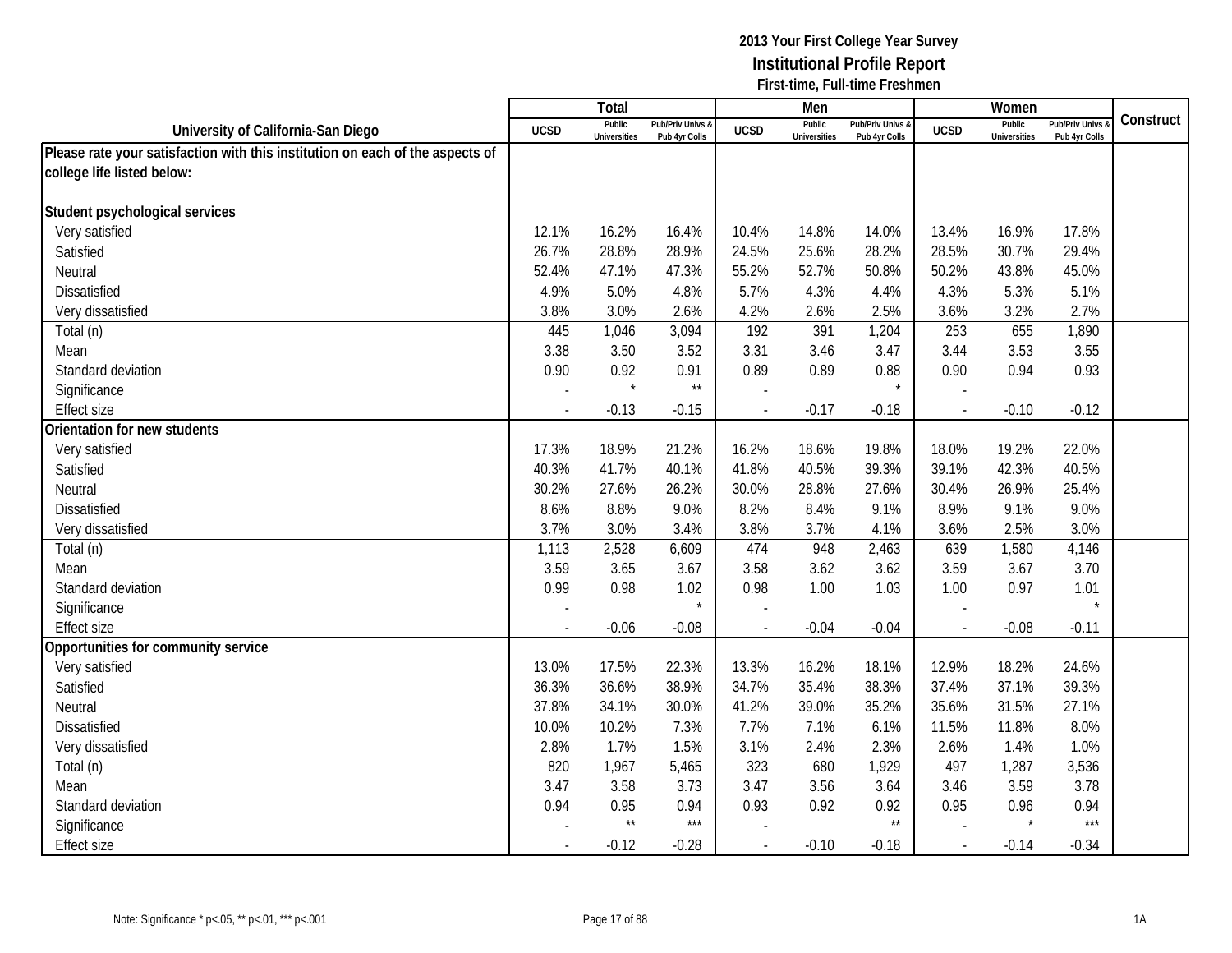|                                                                               |                          | Total                         |                                   |                          | Men                           |                                 |                | Women                         |                                        |              |
|-------------------------------------------------------------------------------|--------------------------|-------------------------------|-----------------------------------|--------------------------|-------------------------------|---------------------------------|----------------|-------------------------------|----------------------------------------|--------------|
| University of California-San Diego                                            | <b>UCSD</b>              | Public<br><b>Universities</b> | Pub/Priv Univs &<br>Pub 4yr Colls | <b>UCSD</b>              | Public<br><b>Universities</b> | Pub/Priv Univs<br>Pub 4yr Colls | <b>UCSD</b>    | Public<br><b>Universities</b> | <b>Pub/Priv Univs</b><br>Pub 4yr Colls | Construct    |
| Please rate your satisfaction with this institution on each of the aspects of |                          |                               |                                   |                          |                               |                                 |                |                               |                                        |              |
| college life listed below:                                                    |                          |                               |                                   |                          |                               |                                 |                |                               |                                        |              |
|                                                                               |                          |                               |                                   |                          |                               |                                 |                |                               |                                        |              |
| First-year programs (e.g., first-year seminar, learning community, linked     |                          |                               |                                   |                          |                               |                                 |                |                               |                                        |              |
| courses)                                                                      |                          |                               |                                   |                          |                               |                                 |                |                               |                                        |              |
| Very satisfied                                                                | 16.2%                    | 20.0%                         | 21.2%                             | 15.2%                    | 17.9%                         | 18.0%                           | 16.9%          | 21.3%                         | 23.0%                                  |              |
| Satisfied                                                                     | 39.3%                    | 37.0%                         | 37.3%                             | 38.8%                    | 34.6%                         | 36.2%                           | 39.7%          | 38.4%                         | 37.9%                                  |              |
| Neutral                                                                       | 35.5%                    | 32.1%                         | 31.1%                             | 35.4%                    | 33.9%                         | 33.6%                           | 35.6%          | 31.0%                         | 29.5%                                  | Satisfaction |
| <b>Dissatisfied</b>                                                           | 7.1%                     | 8.0%                          | 7.4%                              | 7.3%                     | 9.9%                          | 8.3%                            | 6.9%           | 6.9%                          | 6.9%                                   | with         |
| Very dissatisfied                                                             | 1.9%                     | 2.9%                          | 3.1%                              | 3.4%                     | 3.8%                          | 3.8%                            | 0.8%           | 2.4%                          | 2.7%                                   | Coursework   |
| Total (n)                                                                     | 847                      | 2,072                         | 5,726                             | 356                      | 761                           | 2,125                           | 491            | 1,311                         | 3,601                                  |              |
| Mean                                                                          | 3.61                     | 3.63                          | 3.66                              | 3.55                     | 3.53                          | 3.56                            | 3.65           | 3.69                          | 3.72                                   |              |
| Standard deviation                                                            | 0.90                     | 0.98                          | 0.99                              | 0.95                     | 1.02                          | 1.00                            | 0.87           | 0.96                          | 0.98                                   |              |
| Significance                                                                  |                          |                               |                                   |                          |                               |                                 |                |                               |                                        |              |
| <b>Effect size</b>                                                            |                          | $-0.02$                       | $-0.05$                           |                          | 0.02                          | $-0.01$                         |                | $-0.04$                       | $-0.07$                                |              |
| Since entering this college, how often have you utilized the following        |                          |                               |                                   |                          |                               |                                 |                |                               |                                        |              |
| services:                                                                     |                          |                               |                                   |                          |                               |                                 |                |                               |                                        |              |
|                                                                               |                          |                               |                                   |                          |                               |                                 |                |                               |                                        |              |
| Study skills advising                                                         |                          |                               |                                   |                          |                               |                                 |                |                               |                                        |              |
| Frequently                                                                    | 8.3%                     | 7.2%                          | 8.1%                              | 8.0%                     | 6.6%                          | 7.2%                            | 8.5%           | 7.5%                          | 8.6%                                   |              |
| Occasionally                                                                  | 23.2%                    | 24.4%                         | 28.1%                             | 23.3%                    | 25.0%                         | 30.0%                           | 23.1%          | 24.1%                         | 26.9%                                  |              |
| Not at all                                                                    | 68.5%                    | 68.4%                         | 63.8%                             | 68.7%                    | 68.4%                         | 62.8%                           | 68.3%          | 68.3%                         | 64.4%                                  |              |
| Total (n)                                                                     | 1,117                    | 2,577                         | 6,732                             | 473                      | 973                           | 2,521                           | 644            | 1,604                         | 4,211                                  |              |
| Mean                                                                          | 1.40                     | 1.39                          | 1.44                              | 1.39                     | 1.38                          | 1.44                            | 1.40           | 1.39                          | 1.44                                   |              |
| Standard deviation                                                            | 0.64                     | 0.62                          | 0.64                              | 0.63                     | 0.61                          | 0.63                            | 0.64           | 0.62                          | 0.65                                   |              |
| Significance                                                                  |                          |                               |                                   |                          |                               |                                 |                |                               |                                        |              |
| <b>Effect size</b>                                                            | $\overline{\phantom{a}}$ | 0.02                          | $-0.06$                           | $\overline{\phantom{a}}$ | 0.02                          | $-0.08$                         | $\overline{a}$ | 0.02                          | $-0.06$                                |              |
| Financial aid advising                                                        |                          |                               |                                   |                          |                               |                                 |                |                               |                                        |              |
| Frequently                                                                    | 6.4%                     | 4.4%                          | 5.7%                              | 6.6%                     | 3.6%                          | 4.6%                            | 6.2%           | 4.9%                          | 6.3%                                   |              |
| Occasionally                                                                  | 31.1%                    | 28.7%                         | 31.0%                             | 29.2%                    | 27.9%                         | 30.3%                           | 32.5%          | 29.2%                         | 31.4%                                  |              |
| Not at all                                                                    | 62.6%                    | 66.9%                         | 63.3%                             | 64.3%                    | 68.6%                         | 65.1%                           | 61.3%          | 65.8%                         | 62.3%                                  |              |
| Total (n)                                                                     | 1,117                    | 2,577                         | 6,731                             | 473                      | 973                           | 2,521                           | 644            | 1,604                         | 4,210                                  |              |
| Mean                                                                          | 1.44                     | 1.38                          | 1.42                              | 1.42                     | 1.35                          | 1.39                            | 1.45           | 1.39                          | 1.44                                   |              |
| Standard deviation                                                            | 0.61                     | 0.57                          | 0.60                              | 0.61                     | 0.55                          | 0.57                            | 0.61           | 0.58                          | 0.61                                   |              |
| Significance                                                                  |                          | $^{\star\star}$               |                                   |                          |                               |                                 |                |                               |                                        |              |
| <b>Effect size</b>                                                            | $\overline{\phantom{a}}$ | 0.11                          | 0.03                              | $\overline{\phantom{a}}$ | 0.13                          | 0.05                            | $\sim$         | 0.10                          | 0.02                                   |              |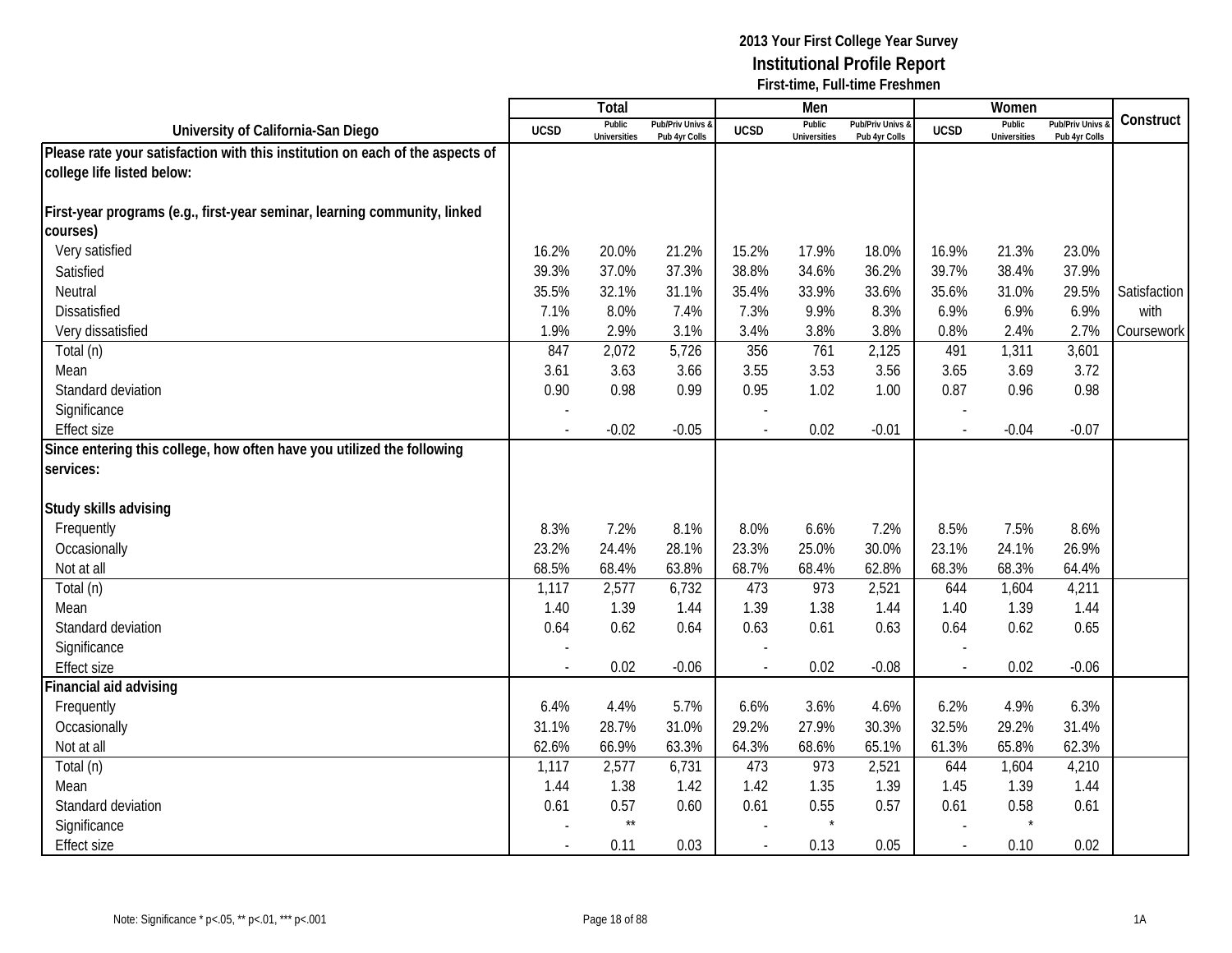|                                                                        |                          | <b>Total</b>                  |                                   |                          | Men                           |                                   |             | Women                         |                                 |           |
|------------------------------------------------------------------------|--------------------------|-------------------------------|-----------------------------------|--------------------------|-------------------------------|-----------------------------------|-------------|-------------------------------|---------------------------------|-----------|
| University of California-San Diego                                     | <b>UCSD</b>              | Public<br><b>Universities</b> | Pub/Priv Univs &<br>Pub 4yr Colls | <b>UCSD</b>              | Public<br><b>Universities</b> | Pub/Priv Univs &<br>Pub 4yr Colls | <b>UCSD</b> | Public<br><b>Universities</b> | Pub/Priv Univs<br>Pub 4yr Colls | Construct |
| Since entering this college, how often have you utilized the following |                          |                               |                                   |                          |                               |                                   |             |                               |                                 |           |
| services:                                                              |                          |                               |                                   |                          |                               |                                   |             |                               |                                 |           |
| <b>Student health services</b>                                         |                          |                               |                                   |                          |                               |                                   |             |                               |                                 |           |
| Frequently                                                             | 6.3%                     | 7.1%                          | 8.1%                              | 5.5%                     | 4.0%                          | 4.8%                              | 6.8%        | 9.0%                          | 10.0%                           |           |
| Occasionally                                                           | 37.1%                    | 42.6%                         | 45.5%                             | 36.8%                    | 41.3%                         | 44.2%                             | 37.3%       | 43.5%                         | 46.2%                           |           |
| Not at all                                                             | 56.7%                    | 50.3%                         | 46.5%                             | 57.7%                    | 54.7%                         | 51.0%                             | 55.9%       | 47.6%                         | 43.7%                           |           |
| Total (n)                                                              | 1,117                    | 2,577                         | 6,726                             | 473                      | 973                           | 2,519                             | 644         | 1,604                         | 4,207                           |           |
| Mean                                                                   | 1.50                     | 1.57                          | 1.62                              | 1.48                     | 1.49                          | 1.54                              | 1.51        | 1.61                          | 1.66                            |           |
| Standard deviation                                                     | 0.61                     | 0.62                          | 0.63                              | 0.60                     | 0.57                          | 0.59                              | 0.62        | 0.65                          | 0.65                            |           |
| Significance                                                           |                          | $\star\star$                  | $***$                             |                          |                               | $\star$                           |             | $***$                         | $***$                           |           |
| <b>Effect size</b>                                                     | $\overline{\phantom{a}}$ | $-0.11$                       | $-0.19$                           | $\overline{\phantom{a}}$ | $-0.02$                       | $-0.10$                           | $\sim$      | $-0.15$                       | $-0.23$                         |           |
| Student psychological services                                         |                          |                               |                                   |                          |                               |                                   |             |                               |                                 |           |
| Frequently                                                             | 3.1%                     | 3.3%                          | 4.6%                              | 3.2%                     | 2.6%                          | 3.4%                              | 3.1%        | 3.8%                          | 5.3%                            |           |
| Occasionally                                                           | 10.6%                    | 11.6%                         | 13.5%                             | 10.4%                    | 10.5%                         | 15.0%                             | 10.7%       | 12.3%                         | 12.6%                           |           |
| Not at all                                                             | 86.3%                    | 85.0%                         | 81.9%                             | 86.5%                    | 86.9%                         | 81.6%                             | 86.2%       | 83.9%                         | 82.1%                           |           |
| Total (n)                                                              | 1,117                    | 2,576                         | 6,721                             | 473                      | 972                           | 2,518                             | 644         | 1,604                         | 4,203                           |           |
| Mean                                                                   | 1.17                     | 1.18                          | 1.23                              | 1.17                     | 1.16                          | 1.22                              | 1.17        | 1.20                          | 1.23                            |           |
| Standard deviation                                                     | 0.45                     | 0.47                          | 0.52                              | 0.45                     | 0.43                          | 0.49                              | 0.45        | 0.49                          | 0.53                            |           |
| Significance                                                           |                          |                               | $***$                             |                          |                               | $\star$                           |             |                               | $\star\star$                    |           |
| <b>Effect size</b>                                                     |                          | $-0.02$                       | $-0.12$                           |                          | 0.02                          | $-0.10$                           |             | $-0.06$                       | $-0.11$                         |           |
| <b>Writing center</b>                                                  |                          |                               |                                   |                          |                               |                                   |             |                               |                                 |           |
| Frequently                                                             | 5.8%                     | 4.2%                          | 6.4%                              | 5.1%                     | 3.5%                          | 5.5%                              | 6.4%        | 4.6%                          | 6.9%                            |           |
| Occasionally                                                           | 27.5%                    | 22.1%                         | 27.3%                             | 24.9%                    | 20.1%                         | 26.3%                             | 29.3%       | 23.3%                         | 27.9%                           |           |
| Not at all                                                             | 66.7%                    | 73.8%                         | 66.3%                             | 70.0%                    | 76.4%                         | 68.2%                             | 64.3%       | 72.2%                         | 65.2%                           |           |
| Total (n)                                                              | 1,117                    | 2,577                         | 6,730                             | 473                      | 973                           | 2,520                             | 644         | 1,604                         | 4,210                           |           |
| Mean                                                                   | 1.39                     | 1.30                          | 1.40                              | 1.35                     | 1.27                          | 1.37                              | 1.42        | 1.32                          | 1.42                            |           |
| Standard deviation                                                     | 0.60                     | 0.54                          | 0.61                              | 0.57                     | 0.52                          | 0.59                              | 0.61        | 0.56                          | 0.62                            |           |
| Significance                                                           |                          | $***$                         |                                   |                          | $^{\star\star}$               |                                   |             | $***$                         |                                 |           |
| <b>Effect size</b>                                                     | $\overline{\phantom{a}}$ | 0.17                          | $-0.02$                           | $\overline{\phantom{a}}$ | 0.15                          | $-0.03$                           | $\sim$      | 0.18                          | 0.00                            |           |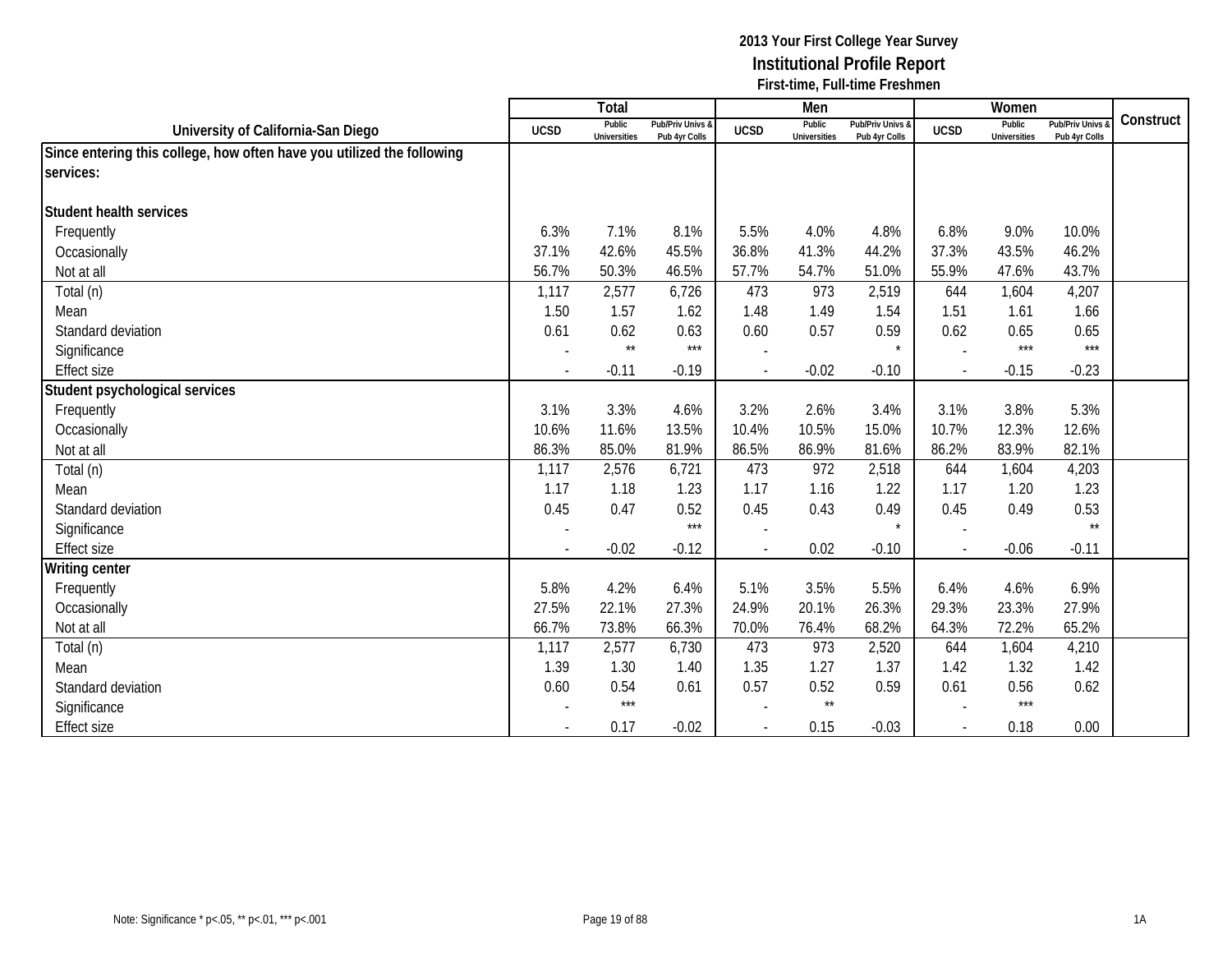|                                                                        |                          | <b>Total</b>                  |                                   |                          | Men                           |                                   |                          | Women                         |                                 |           |
|------------------------------------------------------------------------|--------------------------|-------------------------------|-----------------------------------|--------------------------|-------------------------------|-----------------------------------|--------------------------|-------------------------------|---------------------------------|-----------|
| University of California-San Diego                                     | <b>UCSD</b>              | Public<br><b>Universities</b> | Pub/Priv Univs &<br>Pub 4yr Colls | <b>UCSD</b>              | Public<br><b>Universities</b> | Pub/Priv Univs &<br>Pub 4yr Colls | <b>UCSD</b>              | Public<br><b>Universities</b> | Pub/Priv Univs<br>Pub 4yr Colls | Construct |
| Since entering this college, how often have you utilized the following |                          |                               |                                   |                          |                               |                                   |                          |                               |                                 |           |
| services:                                                              |                          |                               |                                   |                          |                               |                                   |                          |                               |                                 |           |
| Disability resource center                                             |                          |                               |                                   |                          |                               |                                   |                          |                               |                                 |           |
| Frequently                                                             | 2.1%                     | 2.1%                          | 2.7%                              | 1.9%                     | 1.7%                          | 2.8%                              | 2.2%                     | 2.3%                          | 2.7%                            |           |
| Occasionally                                                           | 6.0%                     | 5.0%                          | 7.1%                              | 6.8%                     | 5.4%                          | 9.6%                              | 5.4%                     | 4.7%                          | 5.6%                            |           |
| Not at all                                                             | 91.9%                    | 92.9%                         | 90.2%                             | 91.3%                    | 92.8%                         | 87.6%                             | 92.4%                    | 93.0%                         | 91.7%                           |           |
| Total (n)                                                              | 1,117                    | 2,577                         | 6,730                             | 473                      | 973                           | 2,519                             | 644                      | 1,604                         | 4,211                           |           |
| Mean                                                                   | 1.10                     | 1.09                          | 1.13                              | 1.11                     | 1.09                          | 1.15                              | 1.10                     | 1.09                          | 1.11                            |           |
| Standard deviation                                                     | 0.36                     | 0.35                          | 0.41                              | 0.36                     | 0.34                          | 0.43                              | 0.36                     | 0.36                          | 0.39                            |           |
| Significance                                                           |                          |                               |                                   |                          |                               |                                   |                          |                               |                                 |           |
| <b>Effect size</b>                                                     | $\overline{\phantom{a}}$ | 0.03                          | $-0.07$                           | $\overline{\phantom{a}}$ | 0.06                          | $-0.09$                           | $\overline{\phantom{a}}$ | 0.03                          | $-0.03$                         |           |
| Career services                                                        |                          |                               |                                   |                          |                               |                                   |                          |                               |                                 |           |
| Frequently                                                             | 4.3%                     | 4.3%                          | 4.8%                              | 3.8%                     | 3.7%                          | 4.5%                              | 4.7%                     | 4.7%                          | 5.0%                            |           |
| Occasionally                                                           | 31.5%                    | 31.2%                         | 30.3%                             | 30.0%                    | 30.1%                         | 30.9%                             | 32.6%                    | 31.8%                         | 30.0%                           |           |
| Not at all                                                             | 64.2%                    | 64.5%                         | 64.8%                             | 66.2%                    | 66.2%                         | 64.6%                             | 62.7%                    | 63.5%                         | 65.0%                           |           |
| Total (n)                                                              | 1,117                    | 2,577                         | 6,730                             | 473                      | 973                           | 2,521                             | 644                      | 1,604                         | 4,209                           |           |
| Mean                                                                   | 1.40                     | 1.40                          | 1.40                              | 1.38                     | 1.38                          | 1.40                              | 1.42                     | 1.41                          | 1.40                            |           |
| Standard deviation                                                     | 0.57                     | 0.57                          | 0.58                              | 0.56                     | 0.56                          | 0.57                              | 0.58                     | 0.58                          | 0.58                            |           |
| Significance                                                           |                          |                               |                                   |                          |                               |                                   |                          |                               |                                 |           |
| <b>Effect size</b>                                                     |                          | 0.00                          | 0.00                              |                          | 0.00                          | $-0.04$                           |                          | 0.02                          | 0.03                            |           |
| Academic advising                                                      |                          |                               |                                   |                          |                               |                                   |                          |                               |                                 |           |
| Frequently                                                             | 13.4%                    | 18.9%                         | 19.3%                             | 12.9%                    | 16.2%                         | 16.0%                             | 13.8%                    | 20.6%                         | 21.3%                           |           |
| Occasionally                                                           | 66.2%                    | 68.4%                         | 67.0%                             | 61.7%                    | 65.4%                         | 65.8%                             | 69.6%                    | 70.1%                         | 67.7%                           |           |
| Not at all                                                             | 20.3%                    | 12.7%                         | 13.6%                             | 25.4%                    | 18.4%                         | 18.1%                             | 16.6%                    | 9.3%                          | 11.0%                           |           |
| Total (n)                                                              | 1,116                    | 2,576                         | 6,729                             | 472                      | 972                           | 2,521                             | 644                      | 1,604                         | 4,208                           |           |
| Mean                                                                   | 1.93                     | 2.06                          | 2.06                              | 1.88                     | 1.98                          | 1.98                              | 1.97                     | 2.11                          | 2.10                            |           |
| Standard deviation                                                     | 0.58                     | 0.56                          | 0.57                              | 0.61                     | 0.59                          | 0.58                              | 0.55                     | 0.53                          | 0.56                            |           |
| Significance                                                           |                          | $***$                         | $***$                             |                          | $\star\star$                  | $***$                             |                          | $***$                         | $***$                           |           |
| <b>Effect size</b>                                                     | $\overline{\phantom{a}}$ | $-0.23$                       | $-0.23$                           | $\overline{\phantom{a}}$ | $-0.17$                       | $-0.17$                           | $\sim$                   | $-0.26$                       | $-0.23$                         |           |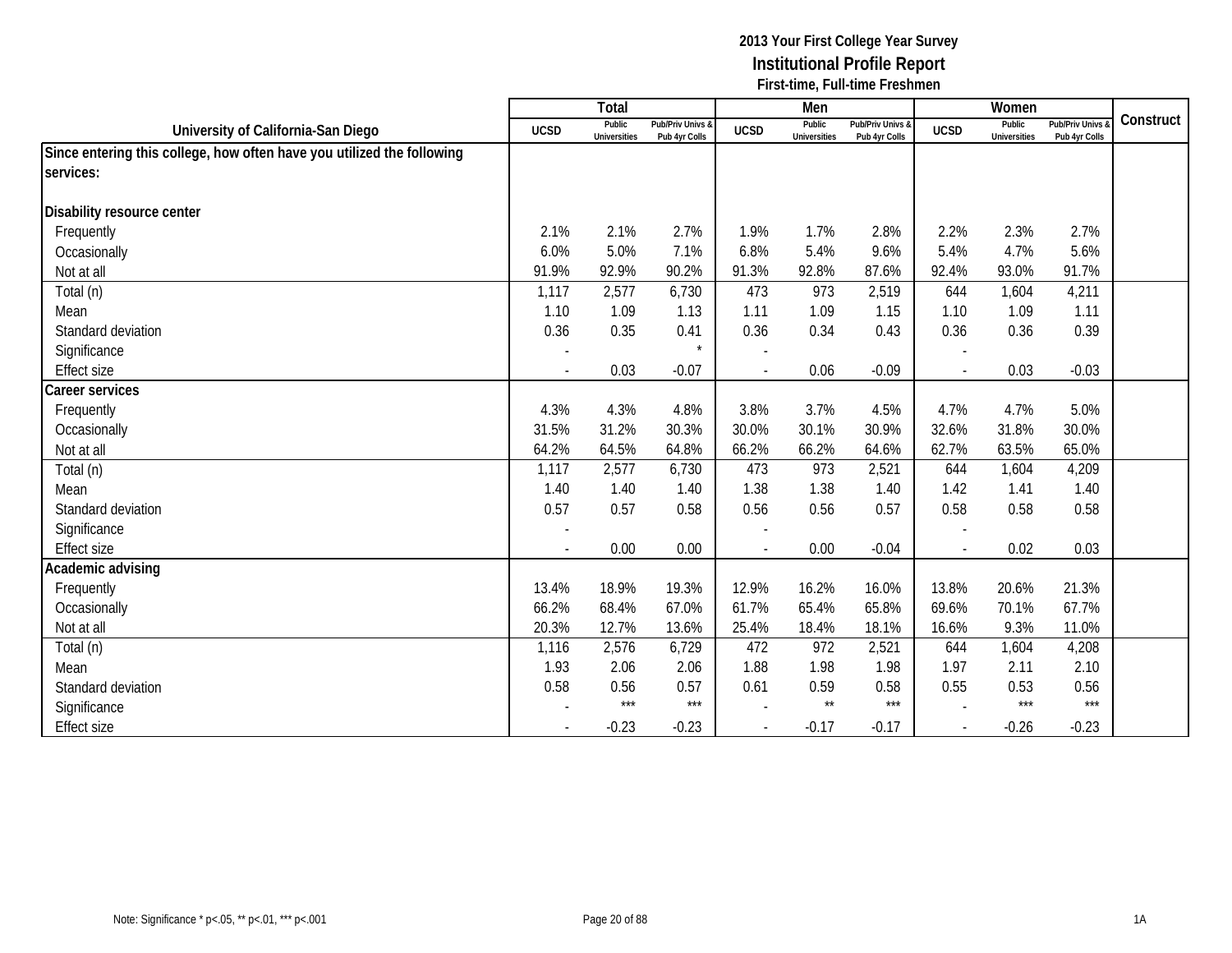|                                                                            |                          | Total                         |                                   |             | Men                           |                                   |                          | Women                         |                                        |           |
|----------------------------------------------------------------------------|--------------------------|-------------------------------|-----------------------------------|-------------|-------------------------------|-----------------------------------|--------------------------|-------------------------------|----------------------------------------|-----------|
| University of California-San Diego                                         | <b>UCSD</b>              | Public<br><b>Universities</b> | Pub/Priv Univs &<br>Pub 4yr Colls | <b>UCSD</b> | Public<br><b>Universities</b> | Pub/Priv Univs &<br>Pub 4yr Colls | <b>UCSD</b>              | Public<br><b>Universities</b> | <b>Pub/Priv Univs</b><br>Pub 4yr Colls | Construct |
| Rate yourself on each of the following traits as compared with the average |                          |                               |                                   |             |                               |                                   |                          |                               |                                        |           |
| person your age.                                                           |                          |                               |                                   |             |                               |                                   |                          |                               |                                        |           |
|                                                                            |                          |                               |                                   |             |                               |                                   |                          |                               |                                        |           |
| Academic ability                                                           |                          |                               |                                   |             |                               |                                   |                          |                               |                                        |           |
| Highest 10%                                                                | 18.4%                    | 23.1%                         | 21.4%                             | 26.3%       | 30.9%                         | 29.0%                             | 12.6%                    | 18.5%                         | 16.8%                                  |           |
| Above average                                                              | 43.3%                    | 48.0%                         | 48.4%                             | 43.9%       | 46.0%                         | 46.7%                             | 42.9%                    | 49.2%                         | 49.5%                                  |           |
| Average                                                                    | 31.7%                    | 24.9%                         | 27.0%                             | 24.8%       | 19.3%                         | 21.2%                             | 36.8%                    | 28.2%                         | 30.5%                                  | Academic  |
| Below average                                                              | 5.6%                     | 3.5%                          | 2.8%                              | 4.1%        | 3.1%                          | 2.3%                              | 6.8%                     | 3.8%                          | 3.1%                                   | Self-     |
| Lowest 10%                                                                 | 0.9%                     | 0.5%                          | 0.4%                              | 0.9%        | 0.7%                          | 0.8%                              | 1.0%                     | 0.3%                          | 0.2%                                   | Concept   |
| Total (n)                                                                  | 1,080                    | 2,575                         | 6,728                             | 460         | 971                           | 2,520                             | 620                      | 1,604                         | 4,208                                  |           |
| Mean                                                                       | 3.73                     | 3.90                          | 3.88                              | 3.91        | 4.03                          | 4.01                              | 3.59                     | 3.82                          | 3.80                                   |           |
| Standard deviation                                                         | 0.86                     | 0.81                          | 0.79                              | 0.86        | 0.83                          | 0.81                              | 0.83                     | 0.78                          | 0.76                                   |           |
| Significance                                                               |                          | $***$                         | $***$                             |             | $\star$                       | $\star$                           | ÷,                       | $***$                         | ***                                    |           |
| <b>Effect size</b>                                                         |                          | $-0.21$                       | $-0.19$                           |             | $-0.14$                       | $-0.12$                           | $\overline{\phantom{a}}$ | $-0.29$                       | $-0.28$                                |           |
| Artistic ability                                                           |                          |                               |                                   |             |                               |                                   |                          |                               |                                        |           |
| Highest 10%                                                                | 5.8%                     | 6.1%                          | 7.0%                              | 5.2%        | 5.7%                          | 7.2%                              | 6.3%                     | 6.4%                          | 6.9%                                   |           |
| Above average                                                              | 26.5%                    | 25.6%                         | 25.0%                             | 22.0%       | 23.1%                         | 21.7%                             | 29.8%                    | 27.1%                         | 27.0%                                  |           |
| Average                                                                    | 37.4%                    | 35.7%                         | 36.5%                             | 38.1%       | 34.4%                         | 34.6%                             | 36.9%                    | 36.5%                         | 37.6%                                  |           |
| Below average                                                              | 24.8%                    | 27.0%                         | 25.2%                             | 27.9%       | 30.1%                         | 28.6%                             | 22.6%                    | 25.2%                         | 23.1%                                  |           |
| Lowest 10%                                                                 | 5.4%                     | 5.5%                          | 6.4%                              | 6.8%        | 6.8%                          | 8.0%                              | 4.4%                     | 4.7%                          | 5.4%                                   |           |
| Total (n)                                                                  | 1,079                    | 2,575                         | 6,727                             | 459         | 971                           | 2,520                             | 620                      | 1,604                         | 4,207                                  |           |
| Mean                                                                       | 3.03                     | 3.00                          | 3.01                              | 2.91        | 2.91                          | 2.91                              | 3.11                     | 3.05                          | 3.07                                   |           |
| Standard deviation                                                         | 0.98                     | 1.00                          | 1.02                              | 0.99        | 1.01                          | 1.05                              | 0.97                     | 0.98                          | 0.99                                   |           |
| Significance                                                               |                          |                               |                                   |             |                               |                                   |                          |                               |                                        |           |
| <b>Effect size</b>                                                         |                          | 0.03                          | 0.02                              |             | 0.00                          | 0.00                              | $\overline{a}$           | 0.06                          | 0.04                                   |           |
| Competitiveness                                                            |                          |                               |                                   |             |                               |                                   |                          |                               |                                        |           |
| Highest 10%                                                                | 15.3%                    | 16.6%                         | 17.4%                             | 23.0%       | 23.6%                         | 24.9%                             | 9.5%                     | 12.4%                         | 12.9%                                  |           |
| Above average                                                              | 36.6%                    | 37.5%                         | 36.8%                             | 36.7%       | 38.8%                         | 37.8%                             | 36.5%                    | 36.7%                         | 36.2%                                  |           |
| Average                                                                    | 33.5%                    | 33.4%                         | 34.3%                             | 27.4%       | 26.3%                         | 27.4%                             | 38.1%                    | 37.6%                         | 38.4%                                  |           |
| Below average                                                              | 11.8%                    | 10.5%                         | 9.7%                              | 9.6%        | 9.0%                          | 7.9%                              | 13.4%                    | 11.5%                         | 10.8%                                  |           |
| Lowest 10%                                                                 | 2.9%                     | 2.0%                          | 1.8%                              | 3.3%        | 2.4%                          | 2.0%                              | 2.6%                     | 1.8%                          | 1.7%                                   |           |
| Total (n)                                                                  | 1,080                    | 2,575                         | 6,730                             | 460         | 972                           | 2,522                             | 620                      | 1,603                         | 4,208                                  |           |
| Mean                                                                       | 3.50                     | 3.56                          | 3.58                              | 3.67        | 3.72                          | 3.76                              | 3.37                     | 3.46                          | 3.48                                   |           |
| Standard deviation                                                         | 0.98                     | 0.95                          | 0.95                              | 1.04        | 1.00                          | 0.98                              | 0.92                     | 0.91                          | 0.91                                   |           |
| Significance                                                               |                          |                               | $\star$                           |             |                               |                                   |                          |                               | $\star\star$                           |           |
| <b>Effect size</b>                                                         | $\overline{\phantom{a}}$ | $-0.06$                       | $-0.08$                           | $\sim$      | $-0.05$                       | $-0.09$                           | $\mathcal{L}$            | $-0.10$                       | $-0.12$                                |           |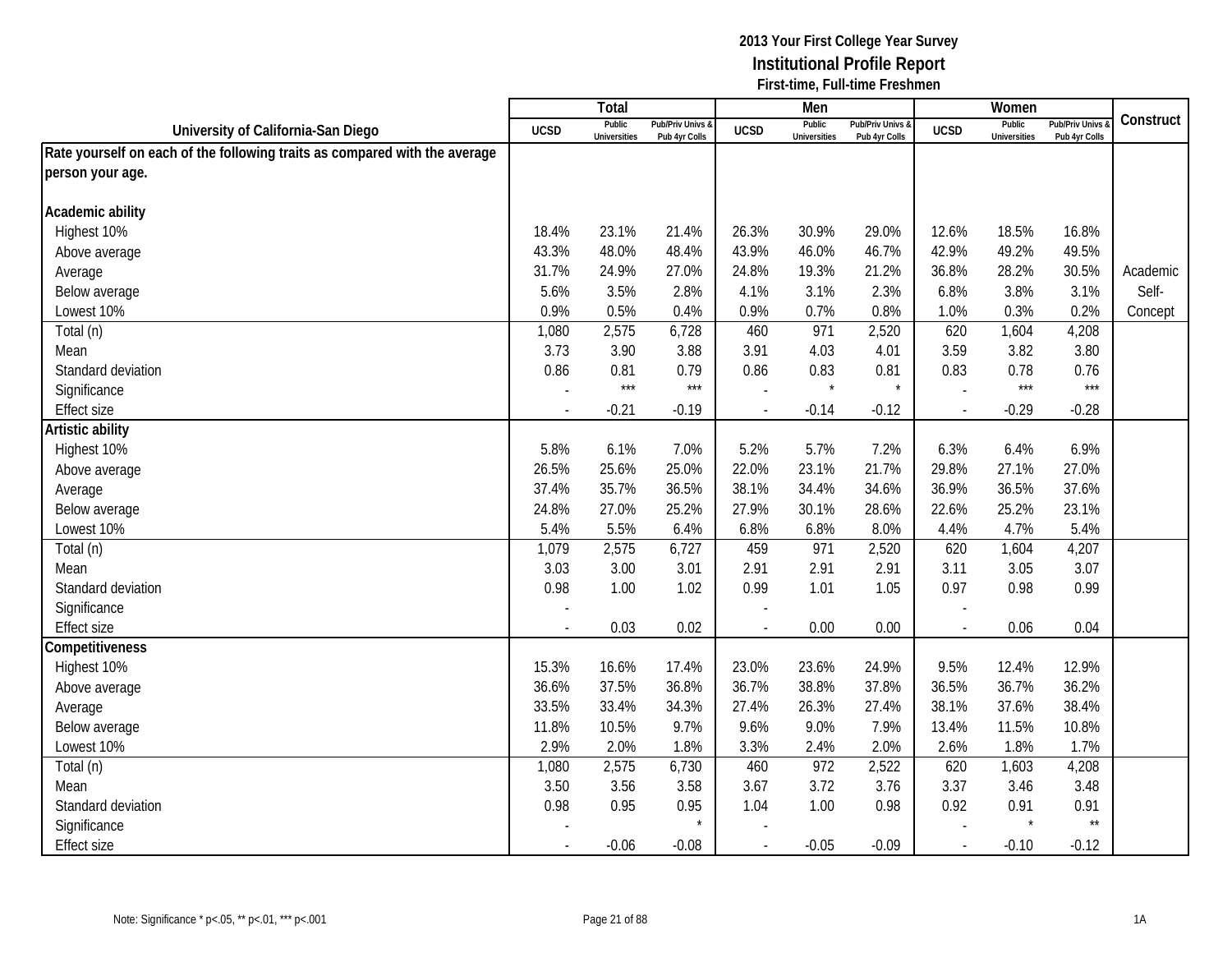|                                                                            |                | <b>Total</b>                  |                                   |                | Men                           |                                   |                          | Women                         |                                        |           |
|----------------------------------------------------------------------------|----------------|-------------------------------|-----------------------------------|----------------|-------------------------------|-----------------------------------|--------------------------|-------------------------------|----------------------------------------|-----------|
| University of California-San Diego                                         | <b>UCSD</b>    | Public<br><b>Universities</b> | Pub/Priv Univs &<br>Pub 4yr Colls | <b>UCSD</b>    | Public<br><b>Universities</b> | Pub/Priv Univs &<br>Pub 4yr Colls | <b>UCSD</b>              | Public<br><b>Universities</b> | <b>Pub/Priv Univs</b><br>Pub 4yr Colls | Construct |
| Rate yourself on each of the following traits as compared with the average |                |                               |                                   |                |                               |                                   |                          |                               |                                        |           |
| person your age.                                                           |                |                               |                                   |                |                               |                                   |                          |                               |                                        |           |
|                                                                            |                |                               |                                   |                |                               |                                   |                          |                               |                                        |           |
| <b>Computer skills</b>                                                     |                |                               |                                   |                |                               |                                   |                          |                               |                                        |           |
| Highest 10%                                                                | 6.5%           | 6.8%                          | 7.2%                              | 11.7%          | 12.6%                         | 12.9%                             | 2.6%                     | 3.4%                          | 3.8%                                   |           |
| Above average                                                              | 32.3%          | 31.5%                         | 31.5%                             | 39.8%          | 39.2%                         | 37.9%                             | 26.8%                    | 26.8%                         | 27.7%                                  |           |
| Average                                                                    | 47.0%          | 49.6%                         | 50.1%                             | 37.6%          | 38.6%                         | 39.8%                             | 54.0%                    | 56.3%                         | 56.2%                                  |           |
| Below average                                                              | 12.6%          | 10.8%                         | 10.0%                             | 9.6%           | 8.6%                          | 8.1%                              | 14.8%                    | 12.2%                         | 11.1%                                  |           |
| Lowest 10%                                                                 | 1.6%           | 1.2%                          | 1.2%                              | 1.3%           | 1.0%                          | 1.3%                              | 1.8%                     | 1.4%                          | 1.2%                                   |           |
| Total (n)                                                                  | 1,080          | 2,576                         | 6,732                             | 460            | 972                           | 2,522                             | 620                      | 1,604                         | 4,210                                  |           |
| Mean                                                                       | 3.30           | 3.32                          | 3.33                              | 3.51           | 3.54                          | 3.53                              | 3.14                     | 3.19                          | 3.22                                   |           |
| Standard deviation                                                         | 0.83           | 0.80                          | 0.80                              | 0.87           | 0.86                          | 0.86                              | 0.76                     | 0.74                          | 0.74                                   |           |
| Significance                                                               |                |                               |                                   |                |                               |                                   |                          |                               | $\star$                                |           |
| <b>Effect size</b>                                                         |                | $-0.03$                       | $-0.04$                           |                | $-0.03$                       | $-0.02$                           |                          | $-0.07$                       | $-0.11$                                |           |
| Cooperativeness                                                            |                |                               |                                   |                |                               |                                   |                          |                               |                                        |           |
| Highest 10%                                                                | 18.9%          | 19.8%                         | 21.6%                             | 20.7%          | 20.9%                         | 23.4%                             | 17.6%                    | 19.1%                         | 20.5%                                  |           |
| Above average                                                              | 49.9%          | 49.7%                         | 48.8%                             | 50.0%          | 49.7%                         | 47.9%                             | 49.8%                    | 49.7%                         | 49.4%                                  |           |
| Average                                                                    | 28.0%          | 27.5%                         | 26.7%                             | 25.4%          | 25.7%                         | 24.8%                             | 29.8%                    | 28.6%                         | 27.8%                                  |           |
| Below average                                                              | 3.0%           | 2.9%                          | 2.6%                              | 3.5%           | 3.4%                          | 3.4%                              | 2.6%                     | 2.6%                          | 2.2%                                   |           |
| Lowest 10%                                                                 | 0.3%           | 0.1%                          | 0.3%                              | 0.4%           | 0.3%                          | 0.6%                              | 0.2%                     | 0.0%                          | 0.1%                                   |           |
| Total (n)                                                                  | 1,080          | 2,576                         | 6,727                             | 460            | 972                           | 2,518                             | 620                      | 1,604                         | 4,209                                  |           |
| Mean                                                                       | 3.84           | 3.86                          | 3.89                              | 3.87           | 3.87                          | 3.90                              | 3.82                     | 3.85                          | 3.88                                   |           |
| Standard deviation                                                         | 0.77           | 0.76                          | 0.77                              | 0.79           | 0.78                          | 0.81                              | 0.75                     | 0.75                          | 0.75                                   |           |
| Significance                                                               |                |                               | $\star$                           |                |                               |                                   |                          |                               |                                        |           |
| <b>Effect size</b>                                                         |                | $-0.03$                       | $-0.06$                           |                | 0.00                          | $-0.04$                           | $\overline{\phantom{a}}$ | $-0.04$                       | $-0.08$                                |           |
| Creativity                                                                 |                |                               |                                   |                |                               |                                   |                          |                               |                                        |           |
| Highest 10%                                                                | 10.6%          | 12.8%                         | 14.1%                             | 12.0%          | 14.1%                         | 16.2%                             | 9.7%                     | 12.0%                         | 12.9%                                  |           |
| Above average                                                              | 38.8%          | 39.7%                         | 40.6%                             | 40.0%          | 40.8%                         | 40.6%                             | 37.9%                    | 39.1%                         | 40.6%                                  |           |
| Average                                                                    | 40.1%          | 36.3%                         | 35.6%                             | 38.0%          | 34.1%                         | 33.3%                             | 41.6%                    | 37.6%                         | 36.9%                                  |           |
| Below average                                                              | 9.8%           | 10.3%                         | 8.8%                              | 8.9%           | 10.2%                         | 8.8%                              | 10.5%                    | 10.4%                         | 8.8%                                   |           |
| Lowest 10%                                                                 | 0.6%           | 0.9%                          | 0.9%                              | 1.1%           | 0.8%                          | 1.2%                              | 0.3%                     | 0.9%                          | 0.8%                                   |           |
| Total (n)                                                                  | 1,080          | 2,575                         | 6,728                             | 460            | 971                           | 2,520                             | 620                      | 1,604                         | 4,208                                  |           |
| Mean                                                                       | 3.49           | 3.53                          | 3.58                              | 3.53           | 3.57                          | 3.62                              | 3.46                     | 3.51                          | 3.56                                   |           |
| Standard deviation                                                         | 0.84           | 0.87                          | 0.87                              | 0.86           | 0.88                          | 0.90                              | 0.82                     | 0.87                          | 0.85<br>$\star\star$                   |           |
| Significance                                                               |                |                               | $^{\star\star}$                   |                |                               |                                   |                          |                               |                                        |           |
| <b>Effect size</b>                                                         | $\blacksquare$ | $-0.05$                       | $-0.10$                           | $\blacksquare$ | $-0.05$                       | $-0.10$                           | $\sim$                   | $-0.06$                       | $-0.12$                                |           |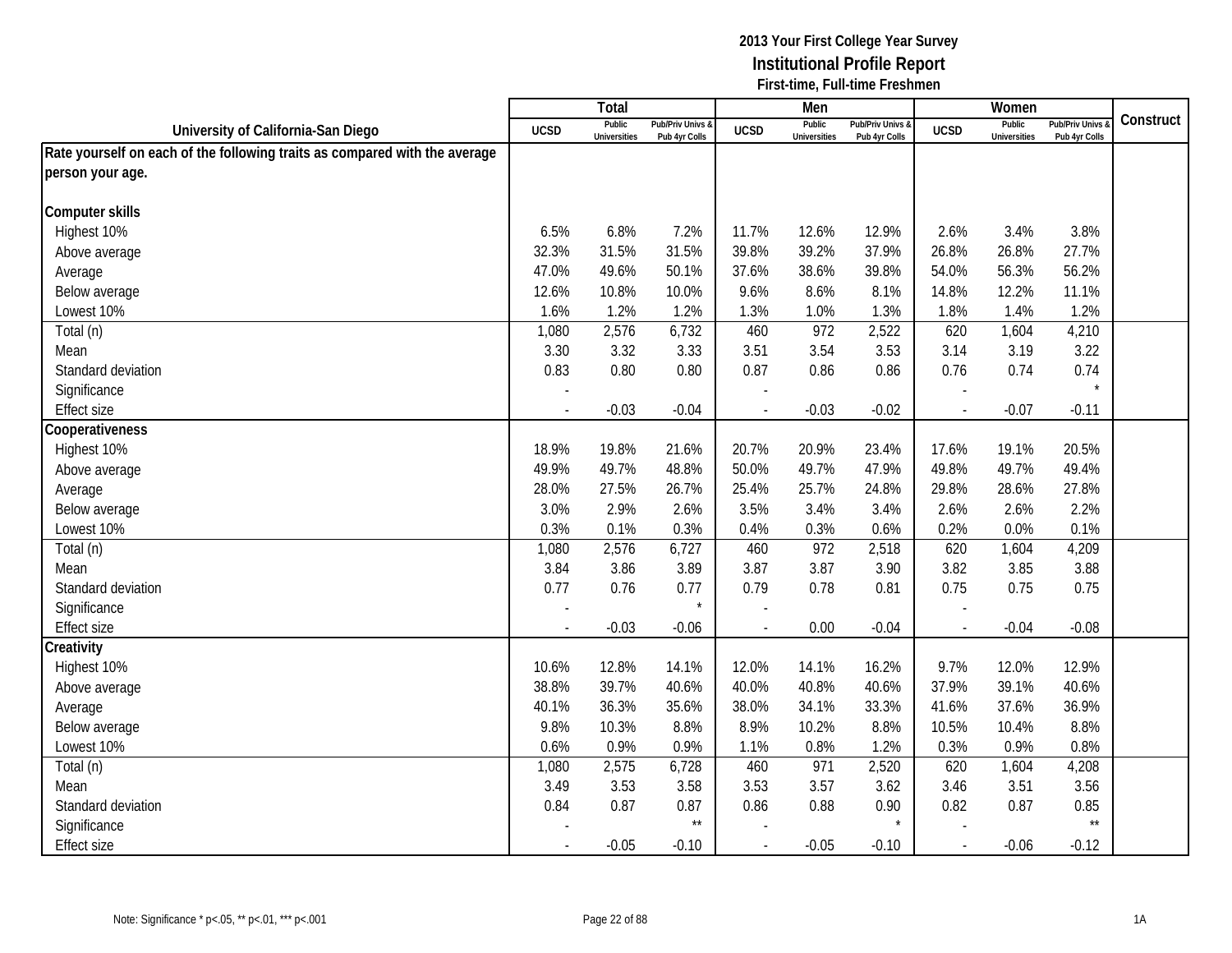|                                                                            |                | <b>Total</b>                  |                                   |                | Men                           |                                   |                          | Women                         |                                        |            |
|----------------------------------------------------------------------------|----------------|-------------------------------|-----------------------------------|----------------|-------------------------------|-----------------------------------|--------------------------|-------------------------------|----------------------------------------|------------|
| University of California-San Diego                                         | <b>UCSD</b>    | Public<br><b>Universities</b> | Pub/Priv Univs &<br>Pub 4yr Colls | <b>UCSD</b>    | Public<br><b>Universities</b> | Pub/Priv Univs &<br>Pub 4yr Colls | <b>UCSD</b>              | Public<br><b>Universities</b> | <b>Pub/Priv Univs</b><br>Pub 4yr Colls | Construct  |
| Rate yourself on each of the following traits as compared with the average |                |                               |                                   |                |                               |                                   |                          |                               |                                        |            |
| person your age.                                                           |                |                               |                                   |                |                               |                                   |                          |                               |                                        |            |
|                                                                            |                |                               |                                   |                |                               |                                   |                          |                               |                                        |            |
| Drive to achieve                                                           |                |                               |                                   |                |                               |                                   |                          |                               |                                        |            |
| Highest 10%                                                                | 26.8%          | 31.7%                         | 31.9%                             | 30.9%          | 33.6%                         | 33.9%                             | 23.7%                    | 30.4%                         | 30.8%                                  |            |
| Above average                                                              | 41.7%          | 40.8%                         | 40.9%                             | 39.3%          | 40.2%                         | 38.6%                             | 43.5%                    | 41.2%                         | 42.3%                                  |            |
| Average                                                                    | 25.6%          | 23.3%                         | 23.1%                             | 21.7%          | 20.5%                         | 21.8%                             | 28.4%                    | 25.0%                         | 23.9%                                  | Academic   |
| Below average                                                              | 5.0%           | 3.7%                          | 3.5%                              | 6.5%           | 4.5%                          | 4.6%                              | 3.9%                     | 3.1%                          | 2.9%                                   | Self-      |
| Lowest 10%                                                                 | 0.9%           | 0.6%                          | 0.5%                              | 1.5%           | 1.1%                          | 1.1%                              | 0.5%                     | 0.2%                          | 0.2%                                   | Concept    |
| Total (n)                                                                  | 1,079          | 2,575                         | 6,724                             | 460            | 972                           | 2,517                             | 619                      | 1,603                         | 4,207                                  |            |
| Mean                                                                       | 3.88           | 3.99                          | 4.00                              | 3.92           | 4.01                          | 4.00                              | 3.86                     | 3.98                          | 4.01                                   |            |
| Standard deviation                                                         | 0.89           | 0.86                          | 0.86                              | 0.96           | 0.91                          | 0.92                              | 0.84                     | 0.84                          | 0.82                                   |            |
| Significance                                                               |                | $***$                         | $***$                             |                |                               |                                   |                          | $\star\star$                  | ***                                    |            |
| <b>Effect size</b>                                                         |                | $-0.13$                       | $-0.14$                           |                | $-0.10$                       | $-0.09$                           |                          | $-0.14$                       | $-0.18$                                |            |
| <b>Emotional health</b>                                                    |                |                               |                                   |                |                               |                                   |                          |                               |                                        |            |
| Highest 10%                                                                | 16.2%          | 15.5%                         | 16.5%                             | 20.0%          | 19.9%                         | 21.9%                             | 13.4%                    | 12.8%                         | 13.2%                                  |            |
| Above average                                                              | 30.0%          | 29.9%                         | 30.3%                             | 31.3%          | 31.3%                         | 31.0%                             | 29.1%                    | 29.1%                         | 30.0%                                  |            |
| Average                                                                    | 36.0%          | 35.4%                         | 36.4%                             | 32.0%          | 32.6%                         | 32.6%                             | 38.9%                    | 37.1%                         | 38.6%                                  |            |
| Below average                                                              | 14.6%          | 16.8%                         | 14.6%                             | 13.5%          | 13.8%                         | 12.0%                             | 15.3%                    | 18.6%                         | 16.2%                                  |            |
| Lowest 10%                                                                 | 3.2%           | 2.4%                          | 2.2%                              | 3.3%           | 2.5%                          | 2.6%                              | 3.2%                     | 2.4%                          | 2.0%                                   |            |
| Total (n)                                                                  | 1,079          | 2,576                         | 6,719                             | 460            | 972                           | 2,516                             | 619                      | 1,604                         | 4,203                                  |            |
| Mean                                                                       | 3.41           | 3.39                          | 3.44                              | 3.51           | 3.52                          | 3.58                              | 3.34                     | 3.31                          | 3.36                                   |            |
| Standard deviation                                                         | 1.03           | 1.01                          | 1.00                              | 1.06           | 1.04                          | 1.04                              | 1.00                     | 0.99                          | 0.97                                   |            |
| Significance                                                               |                |                               |                                   |                |                               |                                   |                          |                               |                                        |            |
| <b>Effect size</b>                                                         | $\blacksquare$ | 0.02                          | $-0.03$                           |                | $-0.01$                       | $-0.07$                           | $\overline{\phantom{a}}$ | 0.03                          | $-0.02$                                |            |
| Leadership ability                                                         |                |                               |                                   |                |                               |                                   |                          |                               |                                        |            |
| Highest 10%                                                                | 16.8%          | 19.2%                         | 20.3%                             | 22.2%          | 23.3%                         | 25.0%                             | 12.7%                    | 16.8%                         | 17.5%                                  |            |
| Above average                                                              | 37.9%          | 39.4%                         | 39.9%                             | 40.2%          | 41.3%                         | 40.3%                             | 36.1%                    | 38.2%                         | 39.6%                                  |            |
| Average                                                                    | 33.2%          | 31.4%                         | 31.2%                             | 29.3%          | 27.7%                         | 26.9%                             | 36.1%                    | 33.7%                         | 33.7%                                  | Social     |
| Below average                                                              | 10.7%          | 8.9%                          | 7.5%                              | 7.0%           | 6.7%                          | 6.1%                              | 13.5%                    | 10.3%                         | 8.4%                                   | Self-      |
| Lowest 10%                                                                 | 1.4%           | 1.0%                          | 1.2%                              | 1.3%           | 1.1%                          | 1.7%                              | 1.5%                     | 1.0%                          | 0.9%                                   | Concept    |
| Total (n)                                                                  | 1,080          | 2,576                         | 6,728                             | 460            | 972                           | 2,520                             | 620                      | 1,604                         | 4,208                                  |            |
| Mean                                                                       | 3.58           | 3.67                          | 3.71                              | 3.75           | 3.79                          | 3.81                              | 3.45                     | 3.59                          | 3.65                                   |            |
| Standard deviation                                                         | 0.94           | 0.92                          | 0.91                              | 0.92           | 0.91                          | 0.94                              | 0.93                     | 0.92                          | 0.89                                   |            |
| Significance                                                               |                | $\star\star$                  | $***$                             |                |                               |                                   |                          | $^{\star\star}$               | $***$                                  |            |
| <b>Effect size</b>                                                         | $\blacksquare$ | $-0.10$                       | $-0.14$                           | $\blacksquare$ | $-0.04$                       | $-0.06$                           | $\mathcal{L}$            | $-0.15$                       | $-0.22$                                | Leadership |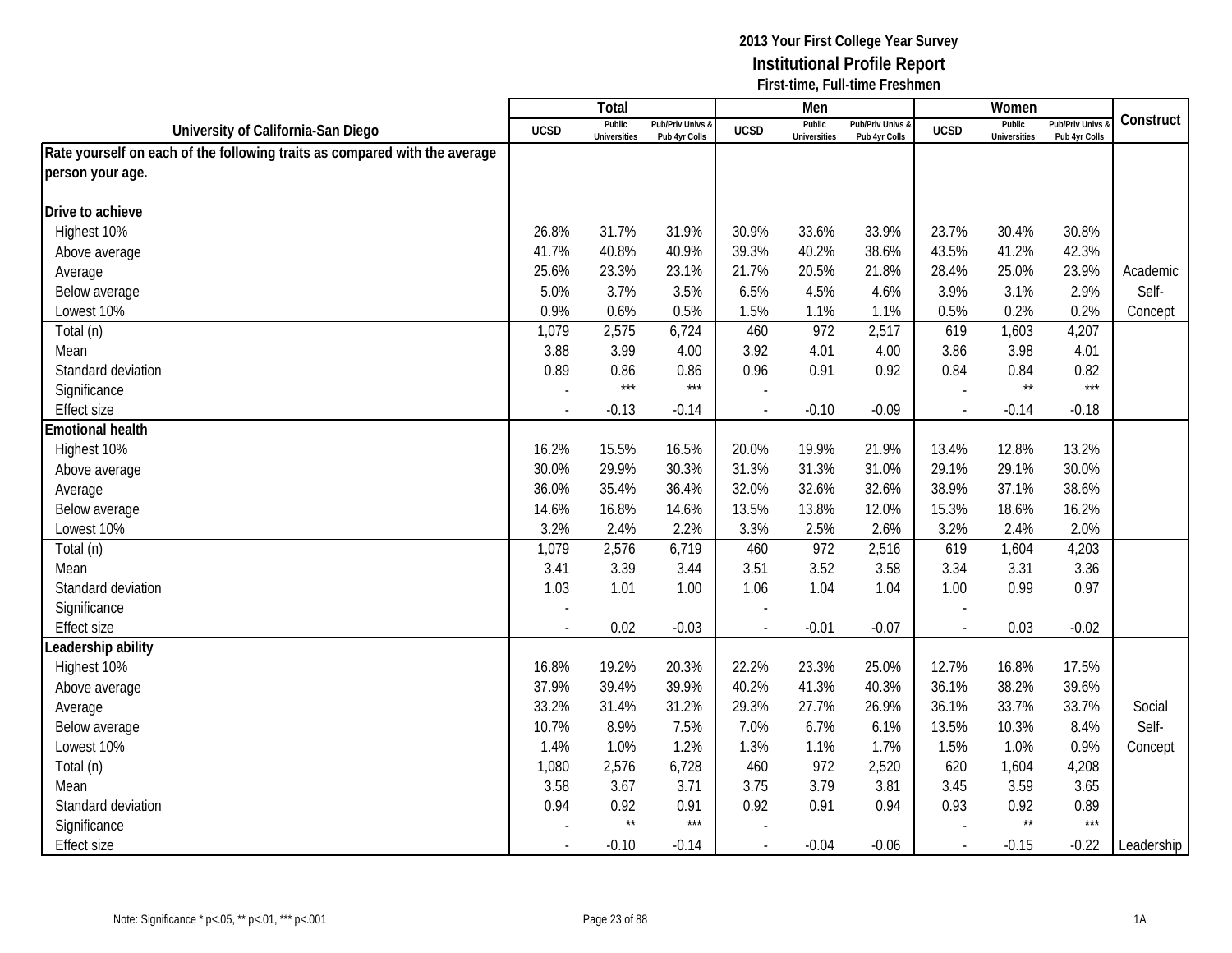|                                                                            |                | <b>Total</b>                  |                                   |                | Men                           |                                 |             | Women                         |                                        |           |
|----------------------------------------------------------------------------|----------------|-------------------------------|-----------------------------------|----------------|-------------------------------|---------------------------------|-------------|-------------------------------|----------------------------------------|-----------|
| University of California-San Diego                                         | <b>UCSD</b>    | Public<br><b>Universities</b> | Pub/Priv Univs &<br>Pub 4yr Colls | <b>UCSD</b>    | Public<br><b>Universities</b> | Pub/Priv Univs<br>Pub 4yr Colls | <b>UCSD</b> | Public<br><b>Universities</b> | <b>Pub/Priv Univs</b><br>Pub 4yr Colls | Construct |
| Rate yourself on each of the following traits as compared with the average |                |                               |                                   |                |                               |                                 |             |                               |                                        |           |
| person your age.                                                           |                |                               |                                   |                |                               |                                 |             |                               |                                        |           |
|                                                                            |                |                               |                                   |                |                               |                                 |             |                               |                                        |           |
| Mathematical ability                                                       |                |                               |                                   |                |                               |                                 |             |                               |                                        |           |
| Highest 10%                                                                | 14.2%          | 15.6%                         | 14.6%                             | 21.7%          | 24.3%                         | 22.4%                           | 8.5%        | 10.3%                         | 10.0%                                  |           |
| Above average                                                              | 38.1%          | 36.1%                         | 34.3%                             | 40.7%          | 39.4%                         | 36.7%                           | 36.3%       | 34.1%                         | 32.9%                                  |           |
| Average                                                                    | 34.1%          | 33.7%                         | 34.6%                             | 28.5%          | 27.4%                         | 29.4%                           | 38.2%       | 37.5%                         | 37.8%                                  | Academic  |
| Below average                                                              | 11.0%          | 11.7%                         | 13.4%                             | 7.6%           | 7.5%                          | 9.6%                            | 13.5%       | 14.2%                         | 15.6%                                  | Self-     |
| Lowest 10%                                                                 | 2.6%           | 2.9%                          | 3.0%                              | 1.5%           | 1.4%                          | 1.9%                            | 3.4%        | 3.8%                          | 3.7%                                   | Concept   |
| Total (n)                                                                  | 1,080          | 2,576                         | 6,729                             | 460            | 972                           | 2,521                           | 620         | 1,604                         | 4,208                                  |           |
| Mean                                                                       | 3.50           | 3.50                          | 3.44                              | 3.73           | 3.78                          | 3.68                            | 3.33        | 3.33                          | 3.30                                   |           |
| Standard deviation                                                         | 0.95           | 0.99                          | 0.99                              | 0.94           | 0.95                          | 0.98                            | 0.93        | 0.97                          | 0.97                                   |           |
| Significance                                                               |                |                               |                                   |                |                               |                                 |             |                               |                                        |           |
| <b>Effect size</b>                                                         |                | 0.00                          | 0.06                              |                | $-0.05$                       | 0.05                            |             | 0.00                          | 0.03                                   |           |
| <b>Physical health</b>                                                     |                |                               |                                   |                |                               |                                 |             |                               |                                        |           |
| Highest 10%                                                                | 14.6%          | 13.9%                         | 14.1%                             | 20.7%          | 20.2%                         | 20.4%                           | 10.2%       | 10.1%                         | 10.4%                                  |           |
| Above average                                                              | 33.6%          | 32.3%                         | 31.8%                             | 36.5%          | 35.3%                         | 35.5%                           | 31.5%       | 30.4%                         | 29.5%                                  |           |
| Average                                                                    | 37.0%          | 39.4%                         | 40.8%                             | 29.8%          | 32.3%                         | 32.0%                           | 42.4%       | 43.7%                         | 46.1%                                  |           |
| Below average                                                              | 12.8%          | 13.4%                         | 12.2%                             | 11.3%          | 11.3%                         | 10.8%                           | 13.9%       | 14.6%                         | 13.1%                                  |           |
| Lowest 10%                                                                 | 1.9%           | 1.1%                          | 1.1%                              | 1.7%           | 0.9%                          | 1.3%                            | 2.1%        | 1.2%                          | 0.9%                                   |           |
| Total (n)                                                                  | 1,080          | 2,575                         | 6,726                             | 460            | 972                           | 2,521                           | 620         | 1,603                         | 4,205                                  |           |
| Mean                                                                       | 3.46           | 3.45                          | 3.46                              | 3.63           | 3.62                          | 3.63                            | 3.34        | 3.34                          | 3.35                                   |           |
| Standard deviation                                                         | 0.96           | 0.93                          | 0.92                              | 0.99           | 0.96                          | 0.97                            | 0.91        | 0.89                          | 0.87                                   |           |
| Significance                                                               |                |                               |                                   |                |                               |                                 |             |                               |                                        |           |
| <b>Effect size</b>                                                         | $\blacksquare$ | 0.01                          | 0.00                              |                | 0.01                          | 0.00                            | $\sim$      | 0.00                          | $-0.01$                                |           |
| Popularity                                                                 |                |                               |                                   |                |                               |                                 |             |                               |                                        |           |
| Highest 10%                                                                | 4.2%           | 3.1%                          | 4.7%                              | 6.1%           | 4.5%                          | 7.3%                            | 2.7%        | 2.3%                          | 3.1%                                   |           |
| Above average                                                              | 21.6%          | 18.7%                         | 21.1%                             | 25.0%          | 23.8%                         | 27.1%                           | 19.0%       | 15.7%                         | 17.5%                                  |           |
| Average                                                                    | 49.8%          | 53.3%                         | 52.7%                             | 45.4%          | 47.8%                         | 45.2%                           | 53.1%       | 56.6%                         | 57.2%                                  | Social    |
| Below average                                                              | 20.1%          | 20.9%                         | 18.1%                             | 20.0%          | 20.5%                         | 17.0%                           | 20.2%       | 21.2%                         | 18.7%                                  | Self-     |
| Lowest 10%                                                                 | 4.4%           | 3.9%                          | 3.5%                              | 3.5%           | 3.4%                          | 3.4%                            | 5.0%        | 4.2%                          | 3.5%                                   | Concept   |
| Total (n)                                                                  | 1,080          | 2,574                         | 6,720                             | 460            | 972                           | 2,519                           | 620         | 1,602                         | 4,201                                  |           |
| Mean                                                                       | 3.01           | 2.96                          | 3.05                              | 3.10           | 3.06                          | 3.18                            | 2.94        | 2.91                          | 2.98                                   |           |
| Standard deviation                                                         | 0.87           | 0.82                          | 0.85                              | 0.91           | 0.87                          | 0.92                            | 0.84        | 0.79                          | 0.79                                   |           |
| Significance                                                               |                |                               |                                   |                |                               |                                 |             |                               |                                        |           |
| <b>Effect size</b>                                                         | $\blacksquare$ | 0.06                          | $-0.05$                           | $\blacksquare$ | 0.05                          | $-0.09$                         | $\sim$      | 0.04                          | $-0.05$                                |           |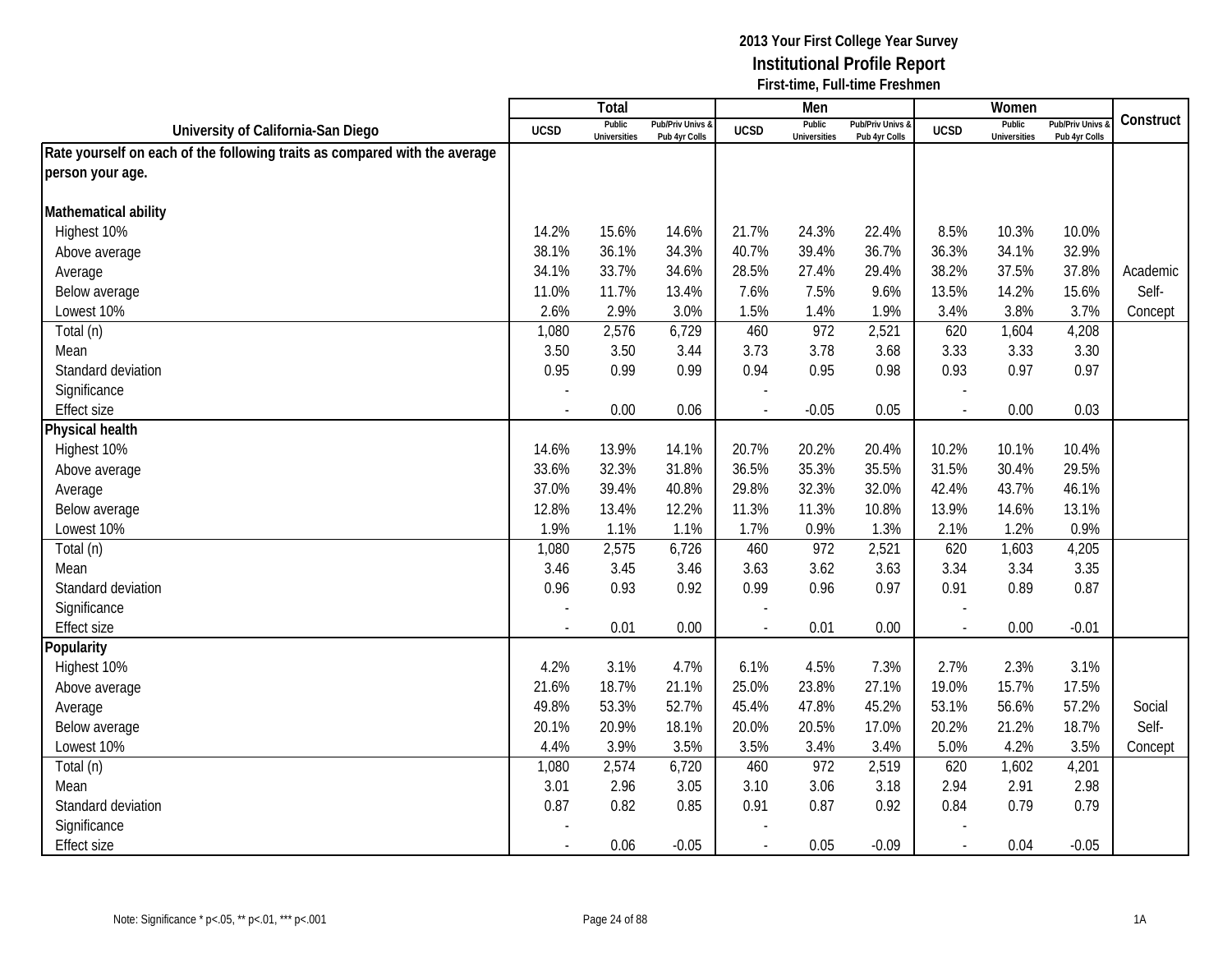|                                                                            |             | Total                         |                                   |                | Men                           |                                   |             | Women                         |                                        |           |
|----------------------------------------------------------------------------|-------------|-------------------------------|-----------------------------------|----------------|-------------------------------|-----------------------------------|-------------|-------------------------------|----------------------------------------|-----------|
| University of California-San Diego                                         | <b>UCSD</b> | Public<br><b>Universities</b> | Pub/Priv Univs &<br>Pub 4yr Colls | <b>UCSD</b>    | Public<br><b>Universities</b> | Pub/Priv Univs &<br>Pub 4yr Colls | <b>UCSD</b> | Public<br><b>Universities</b> | <b>Pub/Priv Univs</b><br>Pub 4yr Colls | Construct |
| Rate yourself on each of the following traits as compared with the average |             |                               |                                   |                |                               |                                   |             |                               |                                        |           |
| person your age.                                                           |             |                               |                                   |                |                               |                                   |             |                               |                                        |           |
|                                                                            |             |                               |                                   |                |                               |                                   |             |                               |                                        |           |
| Public speaking ability                                                    |             |                               |                                   |                |                               |                                   |             |                               |                                        |           |
| Highest 10%                                                                | 8.0%        | 9.4%                          | 11.1%                             | 9.3%           | 11.0%                         | 14.5%                             | 6.9%        | 8.4%                          | 9.1%                                   |           |
| Above average                                                              | 27.2%       | 28.9%                         | 29.9%                             | 33.3%          | 34.2%                         | 34.0%                             | 22.7%       | 25.7%                         | 27.5%                                  |           |
| Average                                                                    | 40.5%       | 39.4%                         | 37.6%                             | 38.0%          | 36.6%                         | 34.3%                             | 42.3%       | 41.0%                         | 39.6%                                  | Social    |
| Below average                                                              | 20.5%       | 18.6%                         | 17.4%                             | 16.7%          | 15.8%                         | 14.2%                             | 23.2%       | 20.2%                         | 19.4%                                  | Self-     |
| Lowest 10%                                                                 | 3.9%        | 3.8%                          | 3.9%                              | 2.6%           | 2.4%                          | 3.0%                              | 4.8%        | 4.6%                          | 4.4%                                   | Concept   |
| Total (n)                                                                  | 1,080       | 2,575                         | 6,727                             | 460            | 972                           | 2,518                             | 620         | 1,603                         | 4,209                                  |           |
| Mean                                                                       | 3.15        | 3.22                          | 3.27                              | 3.30           | 3.36                          | 3.43                              | 3.04        | 3.13                          | 3.17                                   |           |
| Standard deviation                                                         | 0.96        | 0.98                          | 1.00                              | 0.94           | 0.95                          | 1.00                              | 0.96        | 0.98                          | 0.99                                   |           |
| Significance                                                               |             |                               | $***$                             |                |                               | $^{\star\star}$                   |             |                               | $\star\star$                           |           |
| <b>Effect size</b>                                                         |             | $-0.07$                       | $-0.12$                           | $\overline{a}$ | $-0.06$                       | $-0.13$                           | $\sim$      | $-0.09$                       | $-0.13$                                |           |
| Risk-taking                                                                |             |                               |                                   |                |                               |                                   |             |                               |                                        |           |
| Highest 10%                                                                | 8.4%        | 6.6%                          | 8.2%                              | 11.1%          | 9.2%                          | 11.6%                             | 6.5%        | 5.1%                          | 6.2%                                   |           |
| Above average                                                              | 27.7%       | 27.5%                         | 28.1%                             | 32.8%          | 31.5%                         | 31.4%                             | 23.9%       | 25.0%                         | 26.1%                                  |           |
| Average                                                                    | 43.7%       | 45.5%                         | 45.1%                             | 38.9%          | 41.1%                         | 41.0%                             | 47.3%       | 48.2%                         | 47.5%                                  |           |
| Below average                                                              | 17.8%       | 18.5%                         | 16.7%                             | 15.4%          | 16.6%                         | 14.1%                             | 19.5%       | 19.7%                         | 18.3%                                  |           |
| Lowest 10%                                                                 | 2.4%        | 1.9%                          | 1.9%                              | 1.7%           | 1.6%                          | 1.9%                              | 2.9%        | 2.1%                          | 1.9%                                   |           |
| Total (n)                                                                  | 1,080       | 2,574                         | 6,712                             | 460            | 971                           | 2,511                             | 620         | 1,603                         | 4,201                                  |           |
| Mean                                                                       | 3.22        | 3.18                          | 3.24                              | 3.36           | 3.30                          | 3.37                              | 3.11        | 3.11                          | 3.16                                   |           |
| Standard deviation                                                         | 0.92        | 0.88                          | 0.89                              | 0.93           | 0.91                          | 0.93                              | 0.89        | 0.85                          | 0.86                                   |           |
| Significance                                                               |             |                               |                                   |                |                               |                                   |             |                               |                                        |           |
| <b>Effect size</b>                                                         |             | 0.05                          | $-0.02$                           |                | 0.07                          | $-0.01$                           | $\sim$      | 0.00                          | $-0.06$                                |           |
| Self-confidence (intellectual)                                             |             |                               |                                   |                |                               |                                   |             |                               |                                        |           |
| Highest 10%                                                                | 14.6%       | 15.7%                         | 17.1%                             | 23.9%          | 24.2%                         | 26.1%                             | 7.7%        | 10.5%                         | 11.7%                                  |           |
| Above average                                                              | 35.7%       | 38.8%                         | 38.9%                             | 39.8%          | 42.6%                         | 41.1%                             | 32.7%       | 36.5%                         | 37.6%                                  |           |
| Average                                                                    | 35.9%       | 34.4%                         | 33.6%                             | 27.0%          | 25.2%                         | 24.8%                             | 42.6%       | 40.0%                         | 38.9%                                  | Academic  |
| Below average                                                              | 11.9%       | 9.7%                          | 8.9%                              | 8.5%           | 7.3%                          | 6.8%                              | 14.4%       | 11.1%                         | 10.1%                                  | Self-     |
| Lowest 10%                                                                 | 1.9%        | 1.4%                          | 1.6%                              | 0.9%           | 0.7%                          | 1.2%                              | 2.6%        | 1.8%                          | 1.8%                                   | Concept   |
| Total (n)                                                                  | 1,080       | 2,575                         | 6,723                             | 460            | 972                           | 2,517                             | 620         | 1,603                         | 4,206                                  |           |
| Mean                                                                       | 3.49        | 3.58                          | 3.61                              | 3.77           | 3.82                          | 3.84                              | 3.29        | 3.43                          | 3.47                                   |           |
| Standard deviation                                                         | 0.94        | 0.91                          | 0.92                              | 0.94           | 0.91                          | 0.93                              | 0.90        | 0.89                          | 0.89                                   |           |
| Significance                                                               |             | $^{\star\star}$               | $***$                             |                |                               |                                   |             | $***$                         | $***$                                  |           |
| <b>Effect size</b>                                                         |             | $-0.10$                       | $-0.13$                           | $\overline{a}$ | $-0.05$                       | $-0.08$                           | $\sim$      | $-0.16$                       | $-0.20$                                |           |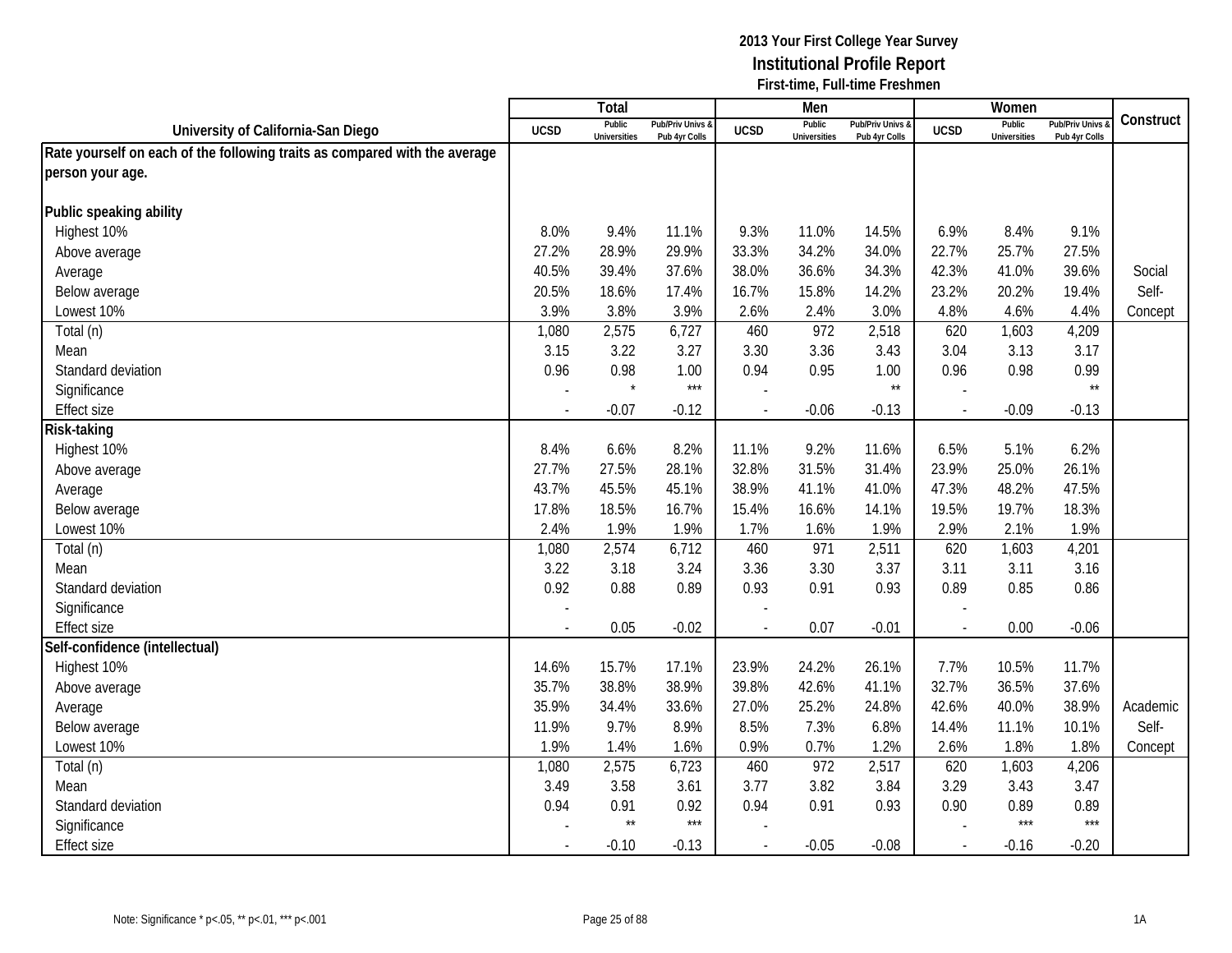|                                                                            |                | <b>Total</b>                  |                                   |                | Men                           |                                 |             | Women                         |                                        |           |
|----------------------------------------------------------------------------|----------------|-------------------------------|-----------------------------------|----------------|-------------------------------|---------------------------------|-------------|-------------------------------|----------------------------------------|-----------|
| University of California-San Diego                                         | <b>UCSD</b>    | Public<br><b>Universities</b> | Pub/Priv Univs &<br>Pub 4yr Colls | <b>UCSD</b>    | Public<br><b>Universities</b> | Pub/Priv Univs<br>Pub 4yr Colls | <b>UCSD</b> | Public<br><b>Universities</b> | <b>Pub/Priv Univs</b><br>Pub 4yr Colls | Construct |
| Rate yourself on each of the following traits as compared with the average |                |                               |                                   |                |                               |                                 |             |                               |                                        |           |
| person your age.                                                           |                |                               |                                   |                |                               |                                 |             |                               |                                        |           |
|                                                                            |                |                               |                                   |                |                               |                                 |             |                               |                                        |           |
| Self-confidence (social)                                                   |                |                               |                                   |                |                               |                                 |             |                               |                                        |           |
| Highest 10%                                                                | 10.4%          | 9.0%                          | 11.1%                             | 13.9%          | 11.4%                         | 15.1%                           | 7.7%        | 7.5%                          | 8.7%                                   |           |
| Above average                                                              | 27.4%          | 26.9%                         | 28.9%                             | 29.1%          | 28.3%                         | 30.0%                           | 26.1%       | 26.0%                         | 28.3%                                  |           |
| Average                                                                    | 39.8%          | 38.6%                         | 37.3%                             | 35.9%          | 36.1%                         | 33.3%                           | 42.7%       | 40.1%                         | 39.7%                                  | Social    |
| Below average                                                              | 18.8%          | 21.7%                         | 19.2%                             | 18.3%          | 20.7%                         | 18.0%                           | 19.2%       | 22.3%                         | 19.9%                                  | Self-     |
| Lowest 10%                                                                 | 3.6%           | 3.8%                          | 3.6%                              | 2.8%           | 3.5%                          | 3.7%                            | 4.2%        | 4.1%                          | 3.5%                                   | Concept   |
| Total (n)                                                                  | 1,080          | 2,574                         | 6,724                             | 460            | 972                           | 2,520                           | 620         | 1,602                         | 4,204                                  |           |
| Mean                                                                       | 3.22           | 3.15                          | 3.25                              | 3.33           | 3.23                          | 3.35                            | 3.14        | 3.11                          | 3.19                                   |           |
| Standard deviation                                                         | 0.99           | 0.99                          | 1.00                              | 1.02           | 1.02                          | 1.05                            | 0.96        | 0.97                          | 0.97                                   |           |
| Significance                                                               |                |                               |                                   |                |                               |                                 |             |                               |                                        |           |
| <b>Effect size</b>                                                         |                | 0.07                          | $-0.03$                           |                | 0.10                          | $-0.02$                         |             | 0.03                          | $-0.05$                                |           |
| Self-understanding                                                         |                |                               |                                   |                |                               |                                 |             |                               |                                        |           |
| Highest 10%                                                                | 20.7%          | 20.9%                         | 20.7%                             | 23.9%          | 24.4%                         | 25.5%                           | 18.4%       | 18.7%                         | 17.8%                                  |           |
| Above average                                                              | 36.6%          | 36.9%                         | 37.3%                             | 38.5%          | 37.2%                         | 37.3%                           | 35.2%       | 36.6%                         | 37.3%                                  |           |
| Average                                                                    | 34.0%          | 34.1%                         | 34.7%                             | 29.8%          | 29.5%                         | 29.2%                           | 37.1%       | 36.8%                         | 38.0%                                  |           |
| Below average                                                              | 7.3%           | 7.1%                          | 6.2%                              | 6.7%           | 7.4%                          | 6.4%                            | 7.7%        | 6.9%                          | 6.1%                                   |           |
| Lowest 10%                                                                 | 1.4%           | 1.2%                          | 1.1%                              | 1.1%           | 1.4%                          | 1.6%                            | 1.6%        | 1.0%                          | 0.8%                                   |           |
| Total (n)                                                                  | 1,080          | 2,575                         | 6,723                             | 460            | 972                           | 2,515                           | 620         | 1,603                         | 4,208                                  |           |
| Mean                                                                       | 3.68           | 3.69                          | 3.70                              | 3.77           | 3.76                          | 3.79                            | 3.61        | 3.65                          | 3.65                                   |           |
| Standard deviation                                                         | 0.93           | 0.92                          | 0.90                              | 0.92           | 0.95                          | 0.95                            | 0.93        | 0.89                          | 0.87                                   |           |
| Significance                                                               |                |                               |                                   |                |                               |                                 |             |                               |                                        |           |
| <b>Effect size</b>                                                         |                | $-0.01$                       | $-0.02$                           |                | 0.01                          | $-0.02$                         | $\sim$      | $-0.04$                       | $-0.05$                                |           |
| Spirituality                                                               |                |                               |                                   |                |                               |                                 |             |                               |                                        |           |
| Highest 10%                                                                | 14.3%          | 13.2%                         | 13.9%                             | 13.9%          | 13.5%                         | 14.5%                           | 14.5%       | 13.0%                         | 13.6%                                  |           |
| Above average                                                              | 22.3%          | 22.8%                         | 26.1%                             | 24.1%          | 22.5%                         | 24.5%                           | 21.0%       | 22.9%                         | 27.0%                                  |           |
| Average                                                                    | 39.4%          | 38.0%                         | 37.6%                             | 33.3%          | 32.8%                         | 34.6%                           | 43.9%       | 41.1%                         | 39.4%                                  |           |
| Below average                                                              | 13.9%          | 15.4%                         | 14.0%                             | 13.0%          | 15.2%                         | 13.9%                           | 14.5%       | 15.5%                         | 14.1%                                  |           |
| Lowest 10%                                                                 | 10.2%          | 10.7%                         | 8.4%                              | 15.7%          | 15.9%                         | 12.5%                           | 6.1%        | 7.6%                          | 5.9%                                   |           |
| Total (n)                                                                  | 1,080          | 2,574                         | 6,710                             | 460            | 972                           | 2,511                           | 620         | 1,602                         | 4,199                                  |           |
| Mean                                                                       | 3.17           | 3.12                          | 3.23                              | 3.08           | 3.02                          | 3.14                            | 3.23        | 3.18                          | 3.28                                   |           |
| Standard deviation                                                         | 1.15           | 1.15                          | 1.11                              | 1.25           | 1.25                          | 1.20                            | 1.06        | 1.08                          | 1.05                                   |           |
| Significance                                                               |                |                               |                                   |                |                               |                                 |             |                               |                                        |           |
| <b>Effect size</b>                                                         | $\blacksquare$ | 0.04                          | $-0.05$                           | $\blacksquare$ | 0.05                          | $-0.05$                         | $\sim$      | 0.05                          | $-0.05$                                |           |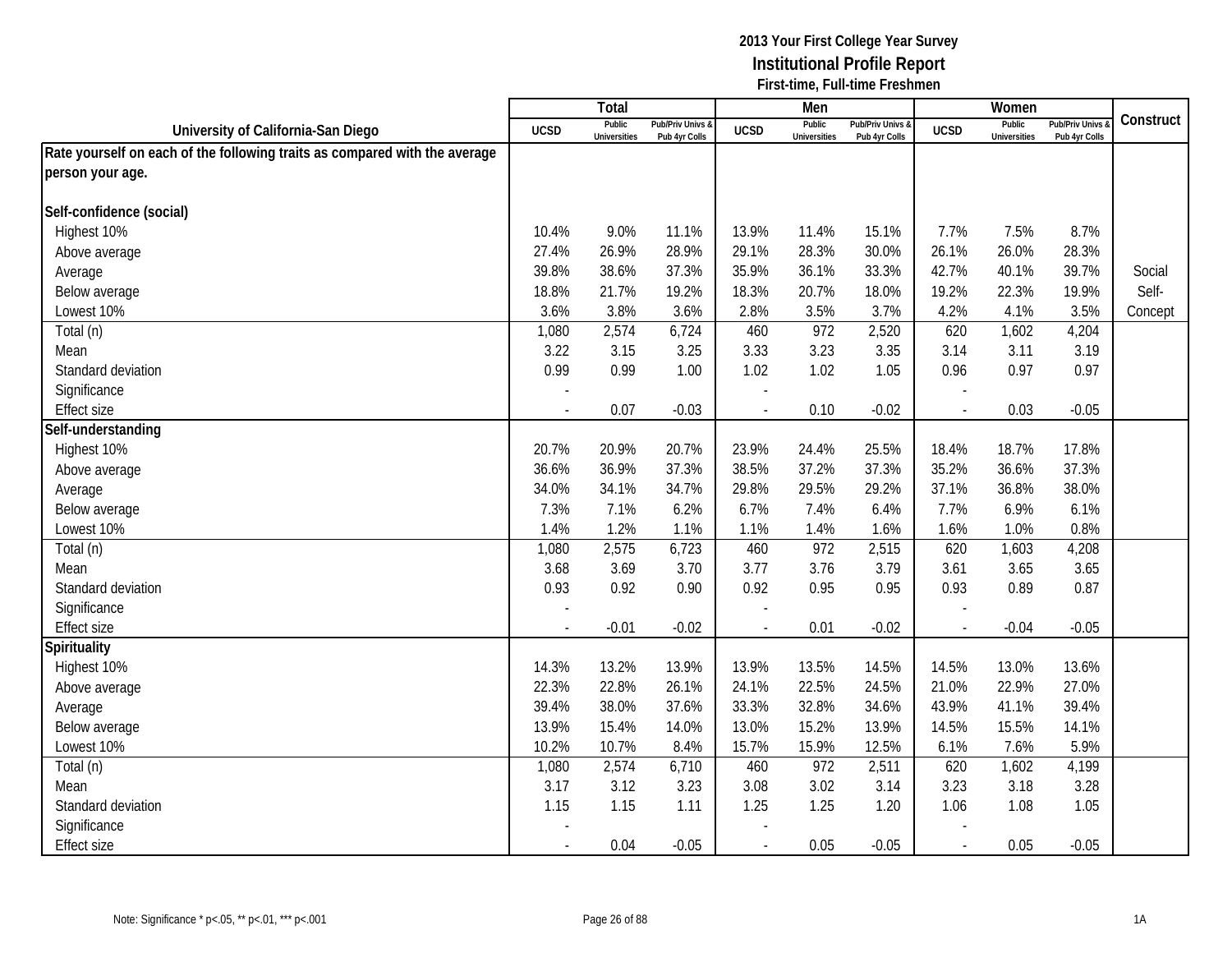|                                                                            |                          | Total                         |                                   |                          | Men                           |                                   |                | Women                         |                                 |           |
|----------------------------------------------------------------------------|--------------------------|-------------------------------|-----------------------------------|--------------------------|-------------------------------|-----------------------------------|----------------|-------------------------------|---------------------------------|-----------|
| University of California-San Diego                                         | <b>UCSD</b>              | Public<br><b>Universities</b> | Pub/Priv Univs &<br>Pub 4yr Colls | <b>UCSD</b>              | Public<br><b>Universities</b> | Pub/Priv Univs &<br>Pub 4yr Colls | <b>UCSD</b>    | Public<br><b>Universities</b> | Pub/Priv Univs<br>Pub 4yr Colls | Construct |
| Rate yourself on each of the following traits as compared with the average |                          |                               |                                   |                          |                               |                                   |                |                               |                                 |           |
| person your age.                                                           |                          |                               |                                   |                          |                               |                                   |                |                               |                                 |           |
|                                                                            |                          |                               |                                   |                          |                               |                                   |                |                               |                                 |           |
| <b>Understanding of others</b>                                             |                          |                               |                                   |                          |                               |                                   |                |                               |                                 |           |
| Highest 10%                                                                | 20.5%                    | 22.7%                         | 23.0%                             | 22.0%                    | 21.7%                         | 21.5%                             | 19.4%          | 23.3%                         | 23.9%                           |           |
| Above average                                                              | 47.6%                    | 46.4%                         | 45.9%                             | 43.1%                    | 43.6%                         | 44.1%                             | 50.9%          | 48.1%                         | 47.0%                           |           |
| Average                                                                    | 27.7%                    | 26.8%                         | 27.4%                             | 29.8%                    | 29.2%                         | 29.1%                             | 26.2%          | 25.3%                         | 26.3%                           |           |
| Below average                                                              | 3.5%                     | 3.7%                          | 3.0%                              | 3.9%                     | 4.8%                          | 3.9%                              | 3.2%           | 2.9%                          | 2.5%                            |           |
| Lowest 10%                                                                 | 0.6%                     | 0.5%                          | 0.6%                              | 1.1%                     | 0.6%                          | 1.3%                              | 0.3%           | 0.4%                          | 0.2%                            |           |
| Total (n)                                                                  | 1,078                    | 2,573                         | 6,720                             | 459                      | 971                           | 2,518                             | 619            | 1,602                         | 4,202                           |           |
| Mean                                                                       | 3.84                     | 3.87                          | 3.88                              | 3.81                     | 3.81                          | 3.81                              | 3.86           | 3.91                          | 3.92                            |           |
| Standard deviation                                                         | 0.81                     | 0.82                          | 0.82                              | 0.86                     | 0.85                          | 0.86                              | 0.77           | 0.79                          | 0.78                            |           |
| Significance                                                               |                          |                               |                                   |                          |                               |                                   |                |                               |                                 |           |
| Effect size                                                                | $\overline{\phantom{a}}$ | $-0.04$                       | $-0.05$                           | $\overline{\phantom{a}}$ | 0.00                          | 0.00                              | $\blacksquare$ | $-0.06$                       | $-0.08$                         |           |
| <b>Writing ability</b>                                                     |                          |                               |                                   |                          |                               |                                   |                |                               |                                 |           |
| Highest 10%                                                                | 8.7%                     | 12.7%                         | 14.6%                             | 11.5%                    | 12.9%                         | 15.6%                             | 6.6%           | 12.6%                         | 14.0%                           |           |
| Above average                                                              | 34.0%                    | 41.2%                         | 40.1%                             | 34.8%                    | 40.6%                         | 38.8%                             | 33.4%          | 41.6%                         | 40.8%                           |           |
| Average                                                                    | 42.1%                    | 35.3%                         | 35.3%                             | 39.1%                    | 33.8%                         | 33.6%                             | 44.4%          | 36.2%                         | 36.4%                           |           |
| Below average                                                              | 13.1%                    | 9.2%                          | 8.7%                              | 13.0%                    | 11.0%                         | 10.4%                             | 13.1%          | 8.1%                          | 7.7%                            |           |
| Lowest 10%                                                                 | 2.1%                     | 1.5%                          | 1.2%                              | 1.5%                     | 1.6%                          | 1.6%                              | 2.6%           | 1.4%                          | 1.0%                            |           |
| Total (n)                                                                  | 1,080                    | 2,575                         | 6,722                             | 460                      | 972                           | 2,518                             | 620            | 1,603                         | 4,204                           |           |
| Mean                                                                       | 3.34                     | 3.54                          | 3.58                              | 3.42                     | 3.52                          | 3.56                              | 3.28           | 3.56                          | 3.59                            |           |
| Standard deviation                                                         | 0.89                     | 0.88                          | 0.89                              | 0.91                     | 0.91                          | 0.93                              | 0.87           | 0.86                          | 0.86                            |           |
| Significance                                                               |                          | $***$                         | $***$                             |                          |                               | $***$                             |                | $***$                         | $***$                           |           |
| Effect size                                                                |                          | $-0.23$                       | $-0.27$                           |                          | $-0.11$                       | $-0.15$                           |                | $-0.33$                       | $-0.36$                         |           |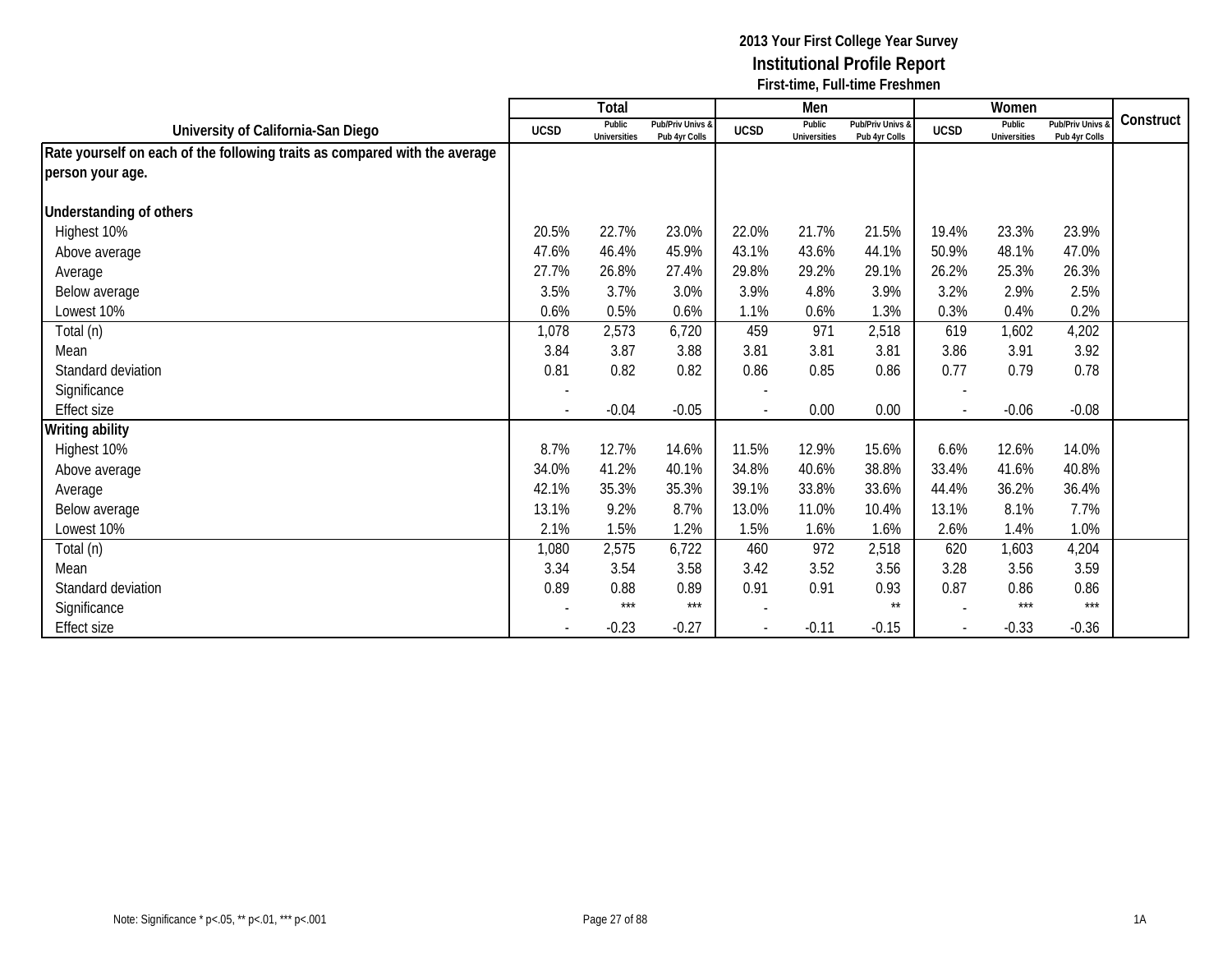|                                                            |                          | Total                         |                                   |                | Men                           |                                   |                          | Women                         |                                        |            |
|------------------------------------------------------------|--------------------------|-------------------------------|-----------------------------------|----------------|-------------------------------|-----------------------------------|--------------------------|-------------------------------|----------------------------------------|------------|
| University of California-San Diego                         | <b>UCSD</b>              | Public<br><b>Universities</b> | Pub/Priv Univs &<br>Pub 4yr Colls | <b>UCSD</b>    | Public<br><b>Universities</b> | Pub/Priv Univs &<br>Pub 4yr Colls | <b>UCSD</b>              | Public<br><b>Universities</b> | <b>Pub/Priv Univs</b><br>Pub 4yr Colls | Construct  |
| Since entering this college, how has it been to:           |                          |                               |                                   |                |                               |                                   |                          |                               |                                        |            |
|                                                            |                          |                               |                                   |                |                               |                                   |                          |                               |                                        |            |
| Understand what your professors expect of you academically |                          |                               |                                   |                |                               |                                   |                          |                               |                                        |            |
| Very easy                                                  | 17.2%                    | 25.9%                         | 26.1%                             | 19.8%          | 26.2%                         | 26.4%                             | 15.3%                    | 25.7%                         | 25.9%                                  |            |
| Somewhat easy                                              | 55.2%                    | 54.2%                         | 55.4%                             | 52.8%          | 51.8%                         | 55.0%                             | 57.0%                    | 55.6%                         | 55.6%                                  |            |
| Somewhat difficult                                         | 25.0%                    | 18.2%                         | 16.9%                             | 24.1%          | 19.5%                         | 16.5%                             | 25.7%                    | 17.5%                         | 17.2%                                  | Academic   |
| Very difficult                                             | 2.5%                     | 1.7%                          | 1.6%                              | 3.3%           | 2.5%                          | 2.1%                              | 1.9%                     | 1.2%                          | 1.3%                                   | Adjustment |
| Total (n)                                                  | 1,079                    | 2,577                         | 6,732                             | 460            | 973                           | 2,521                             | 619                      | 1,604                         | 4,211                                  |            |
| Mean                                                       | 2.87                     | 3.04                          | 3.06                              | 2.89           | 3.02                          | 3.06                              | 2.86                     | 3.06                          | 3.06                                   |            |
| Standard deviation                                         | 0.71                     | 0.71                          | 0.70                              | 0.75           | 0.75                          | 0.71                              | 0.68                     | 0.69                          | 0.69                                   |            |
| Significance                                               |                          | $***$                         | $***$                             |                | $\star\star$                  | $***$                             |                          | $***$                         | $***$                                  |            |
| <b>Effect size</b>                                         |                          | $-0.24$                       | $-0.27$                           | $\blacksquare$ | $-0.17$                       | $-0.24$                           | $\sim$                   | $-0.29$                       | $-0.29$                                |            |
| Develop effective study skills                             |                          |                               |                                   |                |                               |                                   |                          |                               |                                        |            |
| Very easy                                                  | 9.5%                     | 15.0%                         | 16.7%                             | 11.7%          | 15.8%                         | 16.7%                             | 7.8%                     | 14.5%                         | 16.7%                                  |            |
| Somewhat easy                                              | 40.1%                    | 42.6%                         | 44.4%                             | 40.7%          | 41.1%                         | 44.7%                             | 39.7%                    | 43.5%                         | 44.2%                                  |            |
| Somewhat difficult                                         | 41.4%                    | 35.6%                         | 33.3%                             | 38.5%          | 35.8%                         | 32.8%                             | 43.6%                    | 35.5%                         | 33.6%                                  | Academic   |
| Very difficult                                             | 9.0%                     | 6.8%                          | 5.6%                              | 9.1%           | 7.3%                          | 5.8%                              | 8.9%                     | 6.5%                          | 5.5%                                   | Adjustment |
| Total (n)                                                  | 1,079                    | 2,578                         | 6,728                             | 460            | 973                           | 2,518                             | 619                      | 1,605                         | 4,210                                  |            |
| Mean                                                       | 2.50                     | 2.66                          | 2.72                              | 2.55           | 2.65                          | 2.72                              | 2.46                     | 2.66                          | 2.72                                   |            |
| Standard deviation                                         | 0.79                     | 0.81                          | 0.80                              | 0.82           | 0.83                          | 0.81                              | 0.76                     | 0.80                          | 0.80                                   |            |
| Significance                                               |                          | $***$                         | $***$                             |                | $\star$                       | $***$                             |                          | ***                           | $***$                                  |            |
| <b>Effect size</b>                                         | $\overline{\phantom{a}}$ | $-0.20$                       | $-0.28$                           | $\blacksquare$ | $-0.12$                       | $-0.21$                           | $\overline{\phantom{a}}$ | $-0.25$                       | $-0.33$                                |            |
| Adjust to the academic demands of college                  |                          |                               |                                   |                |                               |                                   |                          |                               |                                        |            |
| Very easy                                                  | 11.4%                    | 19.0%                         | 20.2%                             | 15.0%          | 20.7%                         | 21.4%                             | 8.7%                     | 17.9%                         | 19.5%                                  |            |
| Somewhat easy                                              | 36.4%                    | 38.6%                         | 41.4%                             | 38.3%          | 38.7%                         | 42.3%                             | 35.1%                    | 38.6%                         | 40.8%                                  |            |
| Somewhat difficult                                         | 41.8%                    | 35.2%                         | 32.2%                             | 38.9%          | 34.3%                         | 30.5%                             | 43.9%                    | 35.8%                         | 33.2%                                  | Academic   |
| Very difficult                                             | 10.4%                    | 7.2%                          | 6.2%                              | 7.8%           | 6.4%                          | 5.8%                              | 12.3%                    | 7.7%                          | 6.5%                                   | Adjustment |
| Total (n)                                                  | 1,079                    | 2,577                         | 6,727                             | 460            | 972                           | 2,519                             | 619                      | 1,605                         | 4,208                                  |            |
| Mean                                                       | 2.49                     | 2.69                          | 2.75                              | 2.60           | 2.74                          | 2.79                              | 2.40                     | 2.67                          | 2.73                                   |            |
| Standard deviation                                         | 0.83                     | 0.86                          | 0.84                              | 0.83           | 0.86                          | 0.84                              | 0.81                     | 0.86                          | 0.85                                   |            |
| Significance                                               |                          | $***$                         | $***$                             |                | $\star\star$                  | $***$                             |                          | ***                           | $***$                                  |            |
| <b>Effect size</b>                                         |                          | $-0.23$                       | $-0.31$                           | $\overline{a}$ | $-0.16$                       | $-0.23$                           |                          | $-0.31$                       | $-0.39$                                |            |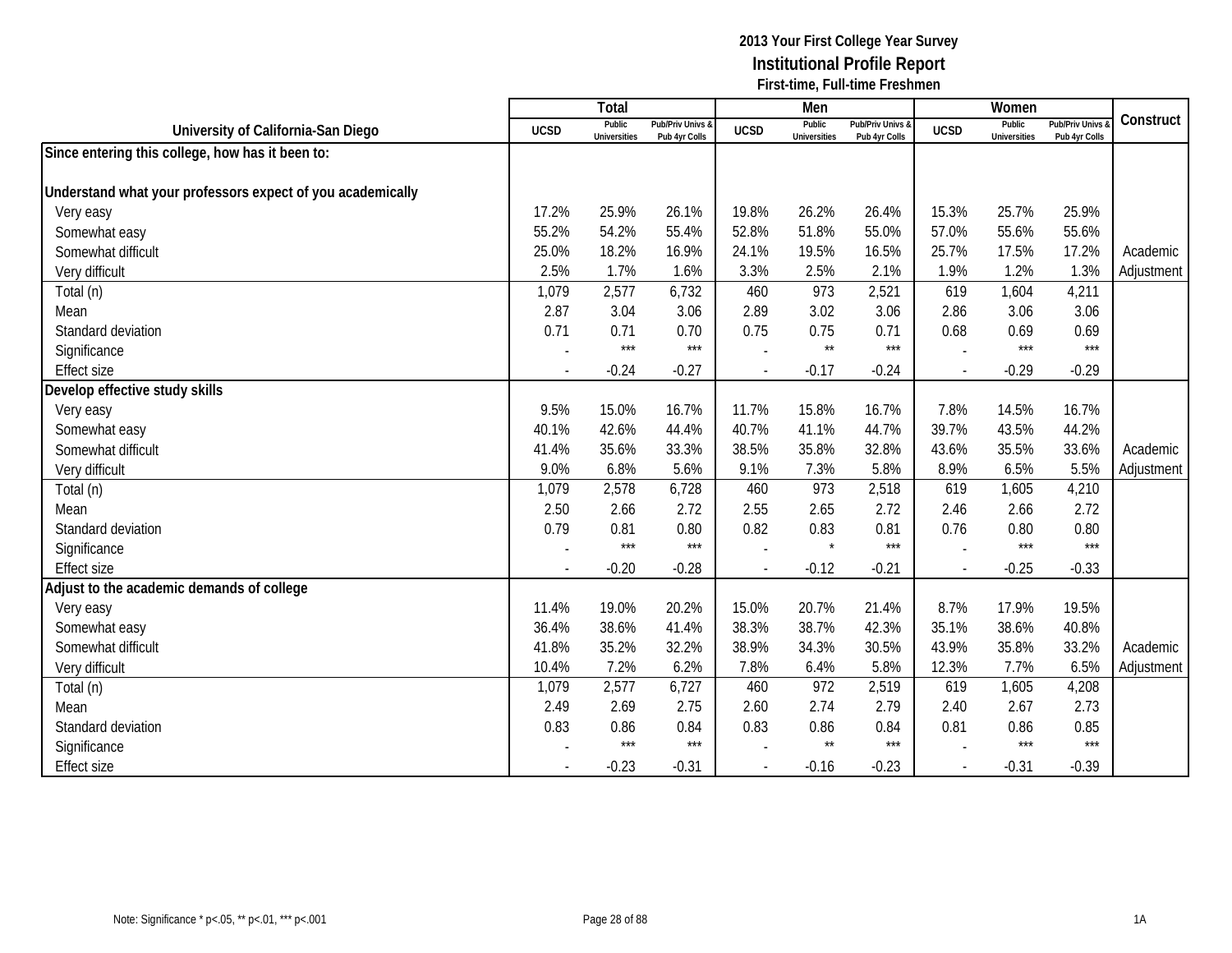|                                                  |                          | Total                         |                                   |                | Men                           |                                   |                          | Women                         |                                        |            |
|--------------------------------------------------|--------------------------|-------------------------------|-----------------------------------|----------------|-------------------------------|-----------------------------------|--------------------------|-------------------------------|----------------------------------------|------------|
| University of California-San Diego               | <b>UCSD</b>              | Public<br><b>Universities</b> | Pub/Priv Univs &<br>Pub 4yr Colls | <b>UCSD</b>    | Public<br><b>Universities</b> | Pub/Priv Univs &<br>Pub 4yr Colls | <b>UCSD</b>              | Public<br><b>Universities</b> | <b>Pub/Priv Univs</b><br>Pub 4yr Colls | Construct  |
| Since entering this college, how has it been to: |                          |                               |                                   |                |                               |                                   |                          |                               |                                        |            |
|                                                  |                          |                               |                                   |                |                               |                                   |                          |                               |                                        |            |
| Manage your time effectively                     |                          |                               |                                   |                |                               |                                   |                          |                               |                                        |            |
| Very easy                                        | 7.9%                     | 13.5%                         | 13.9%                             | 9.6%           | 14.3%                         | 14.6%                             | 6.6%                     | 13.0%                         | 13.5%                                  |            |
| Somewhat easy                                    | 29.1%                    | 34.0%                         | 35.6%                             | 28.3%          | 31.2%                         | 34.8%                             | 29.7%                    | 35.7%                         | 36.1%                                  |            |
| Somewhat difficult                               | 48.5%                    | 42.0%                         | 40.4%                             | 47.6%          | 43.8%                         | 39.9%                             | 49.1%                    | 40.9%                         | 40.7%                                  | Academic   |
| Very difficult                                   | 14.6%                    | 10.5%                         | 10.1%                             | 14.6%          | 10.7%                         | 10.7%                             | 14.5%                    | 10.3%                         | 9.7%                                   | Adjustment |
| Total (n)                                        | 1,079                    | 2,578                         | 6,727                             | 460            | 973                           | 2,520                             | 619                      | 1,605                         | 4,207                                  |            |
| Mean                                             | 2.30                     | 2.51                          | 2.53                              | 2.33           | 2.49                          | 2.53                              | 2.28                     | 2.51                          | 2.53                                   |            |
| Standard deviation                               | 0.81                     | 0.85                          | 0.85                              | 0.84           | 0.87                          | 0.87                              | 0.79                     | 0.85                          | 0.84                                   |            |
| Significance                                     |                          | $***$                         | $***$                             |                | $\star\star$                  | $***$                             |                          | ***                           | $***$                                  |            |
| <b>Effect size</b>                               |                          | $-0.25$                       | $-0.27$                           |                | $-0.18$                       | $-0.23$                           |                          | $-0.27$                       | $-0.30$                                |            |
| Develop close friendships with other students    |                          |                               |                                   |                |                               |                                   |                          |                               |                                        |            |
| Very easy                                        | 23.5%                    | 30.0%                         | 34.8%                             | 24.1%          | 29.8%                         | 35.6%                             | 23.0%                    | 30.0%                         | 34.3%                                  |            |
| Somewhat easy                                    | 41.6%                    | 37.9%                         | 38.9%                             | 42.2%          | 38.3%                         | 38.5%                             | 41.1%                    | 37.6%                         | 39.2%                                  |            |
| Somewhat difficult                               | 25.4%                    | 23.2%                         | 19.2%                             | 25.2%          | 23.8%                         | 19.0%                             | 25.6%                    | 22.9%                         | 19.3%                                  |            |
| Very difficult                                   | 9.6%                     | 8.9%                          | 7.1%                              | 8.5%           | 8.0%                          | 6.9%                              | 10.4%                    | 9.5%                          | 7.2%                                   |            |
| Total (n)                                        | 1,078                    | 2,577                         | 6,730                             | 460            | 973                           | 2,522                             | 618                      | 1,604                         | 4,208                                  |            |
| Mean                                             | 2.79                     | 2.89                          | 3.01                              | 2.82           | 2.90                          | 3.03                              | 2.77                     | 2.88                          | 3.00                                   |            |
| Standard deviation                               | 0.91                     | 0.94                          | 0.91                              | 0.90           | 0.92                          | 0.91                              | 0.92                     | 0.95                          | 0.91                                   |            |
| Significance                                     |                          | $\star\star$                  | $***$                             |                |                               | $***$                             |                          |                               | $***$                                  |            |
| <b>Effect size</b>                               | $\overline{\phantom{a}}$ | $-0.11$                       | $-0.24$                           |                | $-0.09$                       | $-0.23$                           | $\overline{\phantom{a}}$ | $-0.12$                       | $-0.25$                                |            |
| How would you characterize your political views? |                          |                               |                                   |                |                               |                                   |                          |                               |                                        |            |
| Far left                                         | 2.8%                     | 3.9%                          | 3.8%                              | 3.9%           | 5.0%                          | 5.2%                              | 2.0%                     | 3.3%                          | 3.0%                                   |            |
| Liberal                                          | 39.8%                    | 40.1%                         | 34.1%                             | 38.6%          | 35.4%                         | 30.9%                             | 40.7%                    | 42.9%                         | 36.1%                                  |            |
| Middle-of-the-road                               | 45.9%                    | 41.6%                         | 41.3%                             | 46.8%          | 44.0%                         | 41.8%                             | 45.3%                    | 40.2%                         | 40.9%                                  |            |
| Conservative                                     | 10.6%                    | 13.3%                         | 19.0%                             | 9.4%           | 14.2%                         | 19.4%                             | 11.6%                    | 12.9%                         | 18.7%                                  |            |
| Far right                                        | 0.8%                     | 1.0%                          | 1.8%                              | 1.3%           | 1.6%                          | 2.7%                              | 0.5%                     | 0.7%                          | 1.3%                                   |            |
| Total (n)                                        | 1,073                    | 2,562                         | 6,663                             | 459            | 967                           | 2,490                             | 614                      | 1,595                         | 4,173                                  |            |
| Mean                                             | 3.33                     | 3.33                          | 3.19                              | 3.34           | 3.28                          | 3.17                              | 3.32                     | 3.35                          | 3.21                                   |            |
| Standard deviation                               | 0.74                     | 0.79                          | 0.85                              | 0.76           | 0.82                          | 0.89                              | 0.72                     | 0.77                          | 0.82                                   |            |
| Significance                                     |                          |                               | $***$                             |                |                               | $***$                             |                          |                               | $\star\star$                           |            |
| <b>Effect size</b>                               |                          | 0.00                          | 0.16                              | $\overline{a}$ | 0.07                          | 0.19                              | $\overline{\phantom{a}}$ | $-0.04$                       | 0.13                                   |            |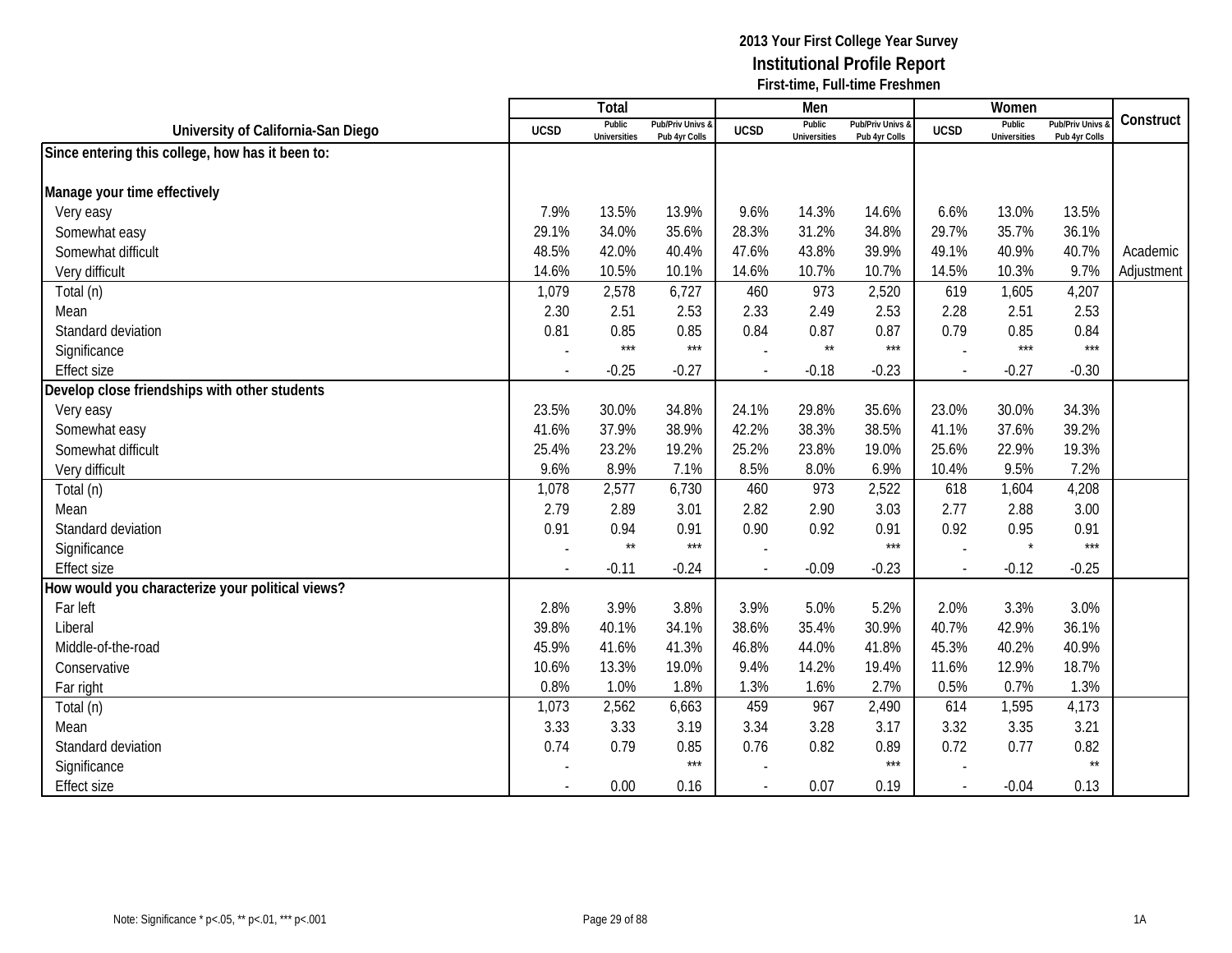|                                                                            |                | <b>Total</b>                  |                                   |                          | Men                           |                                 |             | Women                         |                                        |             |
|----------------------------------------------------------------------------|----------------|-------------------------------|-----------------------------------|--------------------------|-------------------------------|---------------------------------|-------------|-------------------------------|----------------------------------------|-------------|
| University of California-San Diego                                         | <b>UCSD</b>    | Public<br><b>Universities</b> | Pub/Priv Univs &<br>Pub 4yr Colls | <b>UCSD</b>              | Public<br><b>Universities</b> | Pub/Priv Univs<br>Pub 4yr Colls | <b>UCSD</b> | Public<br><b>Universities</b> | <b>Pub/Priv Univs</b><br>Pub 4yr Colls | Construct   |
| Rate yourself on each of the following traits as compared with the average |                |                               |                                   |                          |                               |                                 |             |                               |                                        |             |
| person your age.                                                           |                |                               |                                   |                          |                               |                                 |             |                               |                                        |             |
|                                                                            |                |                               |                                   |                          |                               |                                 |             |                               |                                        |             |
| Ability to see the world from someone else's perspective                   |                |                               |                                   |                          |                               |                                 |             |                               |                                        |             |
| Highest 10%                                                                | 27.9%          | 26.8%                         | 26.0%                             | 31.2%                    | 27.4%                         | 26.6%                           | 25.4%       | 26.4%                         | 25.6%                                  |             |
| Above average                                                              | 47.7%          | 48.7%                         | 47.9%                             | 45.9%                    | 47.6%                         | 46.6%                           | 49.1%       | 49.3%                         | 48.7%                                  |             |
| Average                                                                    | 22.8%          | 22.8%                         | 24.1%                             | 21.0%                    | 22.6%                         | 23.9%                           | 24.1%       | 22.9%                         | 24.2%                                  |             |
| Below average                                                              | 1.1%           | 1.3%                          | 1.5%                              | 1.5%                     | 1.7%                          | 2.0%                            | 0.8%        | 1.1%                          | 1.2%                                   | Pluralistic |
| Lowest 10%                                                                 | 0.5%           | 0.4%                          | 0.4%                              | 0.4%                     | 0.6%                          | 0.9%                            | 0.5%        | 0.2%                          | 0.2%                                   | Orientation |
| Total (n)                                                                  | 1,075          | 2,574                         | 6,719                             | 458                      | 973                           | 2,519                           | 617         | 1,601                         | 4,200                                  |             |
| Mean                                                                       | 4.01           | 4.00                          | 3.98                              | 4.06                     | 3.99                          | 3.96                            | 3.98        | 4.01                          | 3.98                                   |             |
| Standard deviation                                                         | 0.77           | 0.76                          | 0.78                              | 0.79                     | 0.79                          | 0.81                            | 0.76        | 0.75                          | 0.75                                   |             |
| Significance                                                               |                |                               |                                   |                          |                               | $\star$                         |             |                               |                                        |             |
| <b>Effect size</b>                                                         |                | 0.01                          | 0.04                              |                          | 0.09                          | 0.12                            |             | $-0.04$                       | 0.00                                   |             |
| Tolerance of others with different beliefs                                 |                |                               |                                   |                          |                               |                                 |             |                               |                                        |             |
| Highest 10%                                                                | 32.7%          | 32.9%                         | 32.1%                             | 34.1%                    | 33.3%                         | 33.4%                           | 31.6%       | 32.7%                         | 31.4%                                  |             |
| Above average                                                              | 47.1%          | 46.0%                         | 45.4%                             | 44.3%                    | 44.4%                         | 42.4%                           | 49.1%       | 47.0%                         | 47.3%                                  |             |
| Average                                                                    | 18.7%          | 18.3%                         | 20.0%                             | 19.7%                    | 19.0%                         | 20.7%                           | 18.0%       | 17.9%                         | 19.6%                                  |             |
| Below average                                                              | 1.4%           | 2.6%                          | 2.1%                              | 2.0%                     | 3.0%                          | 2.9%                            | 1.0%        | 2.4%                          | 1.6%                                   | Pluralistic |
| Lowest 10%                                                                 | 0.2%           | 0.2%                          | 0.4%                              | 0.0%                     | 0.3%                          | 0.8%                            | 0.3%        | 0.1%                          | 0.1%                                   | Orientation |
| Total (n)                                                                  | 1,075          | 2,574                         | 6,719                             | 458                      | 973                           | 2,517                           | 617         | 1,601                         | 4,202                                  |             |
| Mean                                                                       | 4.11           | 4.09                          | 4.07                              | 4.10                     | 4.07                          | 4.05                            | 4.11        | 4.10                          | 4.08                                   |             |
| Standard deviation                                                         | 0.76           | 0.79                          | 0.80                              | 0.78                     | 0.82                          | 0.85                            | 0.74        | 0.77                          | 0.76                                   |             |
| Significance                                                               |                |                               |                                   |                          |                               |                                 |             |                               |                                        |             |
| <b>Effect size</b>                                                         |                | 0.03                          | 0.05                              |                          | 0.04                          | 0.06                            | $\sim$      | 0.01                          | 0.04                                   |             |
| Openness to having my own views challenged                                 |                |                               |                                   |                          |                               |                                 |             |                               |                                        |             |
| Highest 10%                                                                | 20.7%          | 20.6%                         | 20.6%                             | 25.5%                    | 24.7%                         | 24.9%                           | 17.2%       | 18.1%                         | 18.1%                                  |             |
| Above average                                                              | 42.3%          | 41.0%                         | 40.7%                             | 40.8%                    | 41.8%                         | 40.3%                           | 43.4%       | 40.5%                         | 40.9%                                  |             |
| Average                                                                    | 31.3%          | 32.3%                         | 32.8%                             | 26.9%                    | 26.8%                         | 28.0%                           | 34.7%       | 35.7%                         | 35.7%                                  |             |
| Below average                                                              | 4.8%           | 5.5%                          | 5.3%                              | 5.5%                     | 5.8%                          | 5.8%                            | 4.4%        | 5.3%                          | 4.9%                                   | Pluralistic |
| Lowest 10%                                                                 | 0.7%           | 0.6%                          | 0.7%                              | 1.3%                     | 0.9%                          | 1.0%                            | 0.3%        | 0.4%                          | 0.5%                                   | Orientation |
| Total (n)                                                                  | 1,075          | 2,574                         | 6,717                             | 458                      | 973                           | 2,517                           | 617         | 1,601                         | 4,200                                  |             |
| Mean                                                                       | 3.77           | 3.75                          | 3.75                              | 3.84                     | 3.84                          | 3.82                            | 3.73        | 3.71                          | 3.71                                   |             |
| Standard deviation                                                         | 0.86           | 0.86                          | 0.86                              | 0.91                     | 0.90                          | 0.91                            | 0.81        | 0.84                          | 0.83                                   |             |
| Significance                                                               |                |                               |                                   |                          |                               |                                 |             |                               |                                        |             |
| <b>Effect size</b>                                                         | $\blacksquare$ | 0.02                          | 0.02                              | $\overline{\phantom{a}}$ | 0.00                          | 0.02                            | $\sim$      | 0.02                          | 0.02                                   |             |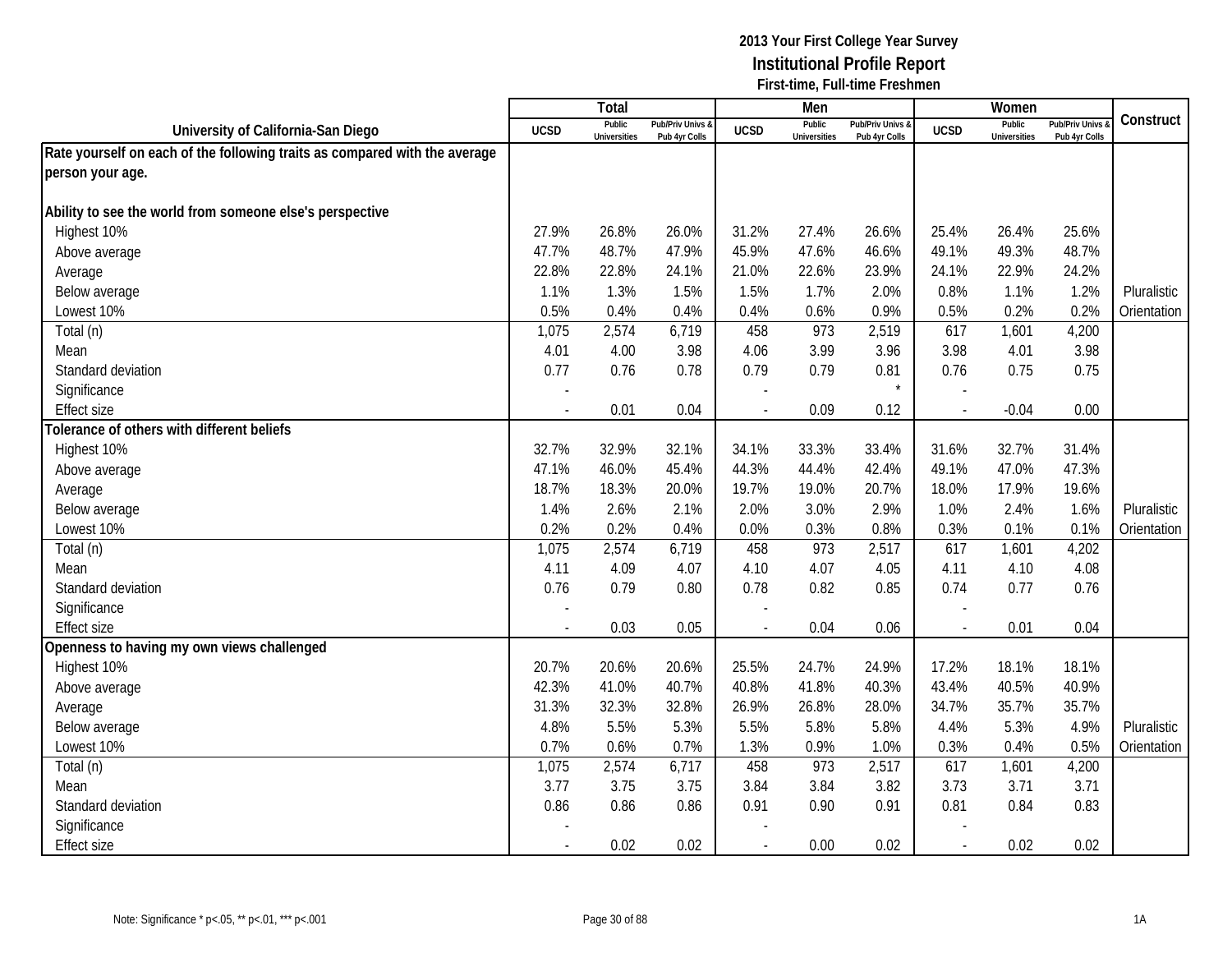|                                                                            |                          | Total                         |                                   |             | Men                           |                                   |                          | Women                         |                                   |             |
|----------------------------------------------------------------------------|--------------------------|-------------------------------|-----------------------------------|-------------|-------------------------------|-----------------------------------|--------------------------|-------------------------------|-----------------------------------|-------------|
| University of California-San Diego                                         | <b>UCSD</b>              | Public<br><b>Universities</b> | Pub/Priv Univs &<br>Pub 4yr Colls | <b>UCSD</b> | Public<br><b>Universities</b> | Pub/Priv Univs &<br>Pub 4yr Colls | <b>UCSD</b>              | Public<br><b>Universities</b> | Pub/Priv Univs &<br>Pub 4yr Colls | Construct   |
| Rate yourself on each of the following traits as compared with the average |                          |                               |                                   |             |                               |                                   |                          |                               |                                   |             |
| person your age.                                                           |                          |                               |                                   |             |                               |                                   |                          |                               |                                   |             |
| Ability to discuss and negotiate controversial issues                      |                          |                               |                                   |             |                               |                                   |                          |                               |                                   |             |
| Highest 10%                                                                | 23.1%                    | 23.1%                         | 23.5%                             | 29.0%       | 28.0%                         | 29.5%                             | 18.6%                    | 20.1%                         | 19.9%                             |             |
| Above average                                                              | 40.7%                    | 42.5%                         | 41.3%                             | 44.3%       | 45.9%                         | 42.6%                             | 38.1%                    | 40.4%                         | 40.5%                             |             |
| Average                                                                    | 29.8%                    | 28.0%                         | 29.2%                             | 22.9%       | 21.5%                         | 22.9%                             | 34.8%                    | 31.9%                         | 33.0%                             |             |
| Below average                                                              | 5.4%                     | 5.7%                          | 5.2%                              | 3.1%        | 3.9%                          | 4.1%                              | 7.1%                     | 6.7%                          | 5.8%                              | Pluralistic |
| Lowest 10%                                                                 | 1.0%                     | 0.8%                          | 0.8%                              | 0.7%        | 0.7%                          | 0.9%                              | 1.3%                     | 0.8%                          | 0.7%                              | Orientation |
| Total (n)                                                                  | 1,075                    | 2,574                         | 6,718                             | 458         | 973                           | 2,518                             | 617                      | 1,601                         | 4,200                             |             |
| Mean                                                                       | 3.79                     | 3.81                          | 3.81                              | 3.98        | 3.97                          | 3.96                              | 3.66                     | 3.72                          | 3.73                              |             |
| Standard deviation                                                         | 0.89                     | 0.88                          | 0.88                              | 0.84        | 0.85                          | 0.88                              | 0.91                     | 0.89                          | 0.87                              |             |
| Significance                                                               |                          |                               |                                   |             |                               |                                   |                          |                               |                                   |             |
| <b>Effect size</b>                                                         | $\overline{\phantom{a}}$ | $-0.02$                       | $-0.02$                           |             | 0.01                          | 0.02                              | $\overline{\phantom{a}}$ | $-0.07$                       | $-0.08$                           |             |
| Ability to work cooperatively with diverse people                          |                          |                               |                                   |             |                               |                                   |                          |                               |                                   |             |
| Highest 10%                                                                | 30.6%                    | 31.7%                         | 31.5%                             | 33.6%       | 32.6%                         | 32.3%                             | 28.4%                    | 31.2%                         | 31.1%                             |             |
| Above average                                                              | 45.9%                    | 44.7%                         | 46.1%                             | 45.6%       | 44.9%                         | 45.3%                             | 46.0%                    | 44.5%                         | 46.6%                             |             |
| Average                                                                    | 22.0%                    | 22.1%                         | 20.8%                             | 19.2%       | 20.7%                         | 20.0%                             | 24.0%                    | 22.9%                         | 21.4%                             |             |
| Below average                                                              | 1.3%                     | 1.3%                          | 1.2%                              | 1.1%        | 1.4%                          | 1.6%                              | 1.5%                     | 1.2%                          | 0.9%                              | Pluralistic |
| Lowest 10%                                                                 | 0.3%                     | 0.2%                          | 0.4%                              | 0.4%        | 0.4%                          | 0.9%                              | 0.2%                     | 0.1%                          | 0.1%                              | Orientation |
| Total (n)                                                                  | 1,075                    | 2,574                         | 6,720                             | 458         | 973                           | 2,519                             | 617                      | 1,601                         | 4,201                             |             |
| Mean                                                                       | 4.05                     | 4.06                          | 4.07                              | 4.11        | 4.08                          | 4.07                              | 4.01                     | 4.05                          | 4.08                              |             |
| Standard deviation                                                         | 0.78                     | 0.78                          | 0.77                              | 0.78        | 0.79                          | 0.81                              | 0.77                     | 0.77                          | 0.75                              |             |
| Significance                                                               |                          |                               |                                   |             |                               |                                   |                          |                               | $\star$                           |             |
| <b>Effect size</b>                                                         |                          | $-0.01$                       | $-0.03$                           |             | 0.04                          | 0.05                              |                          | $-0.05$                       | $-0.09$                           |             |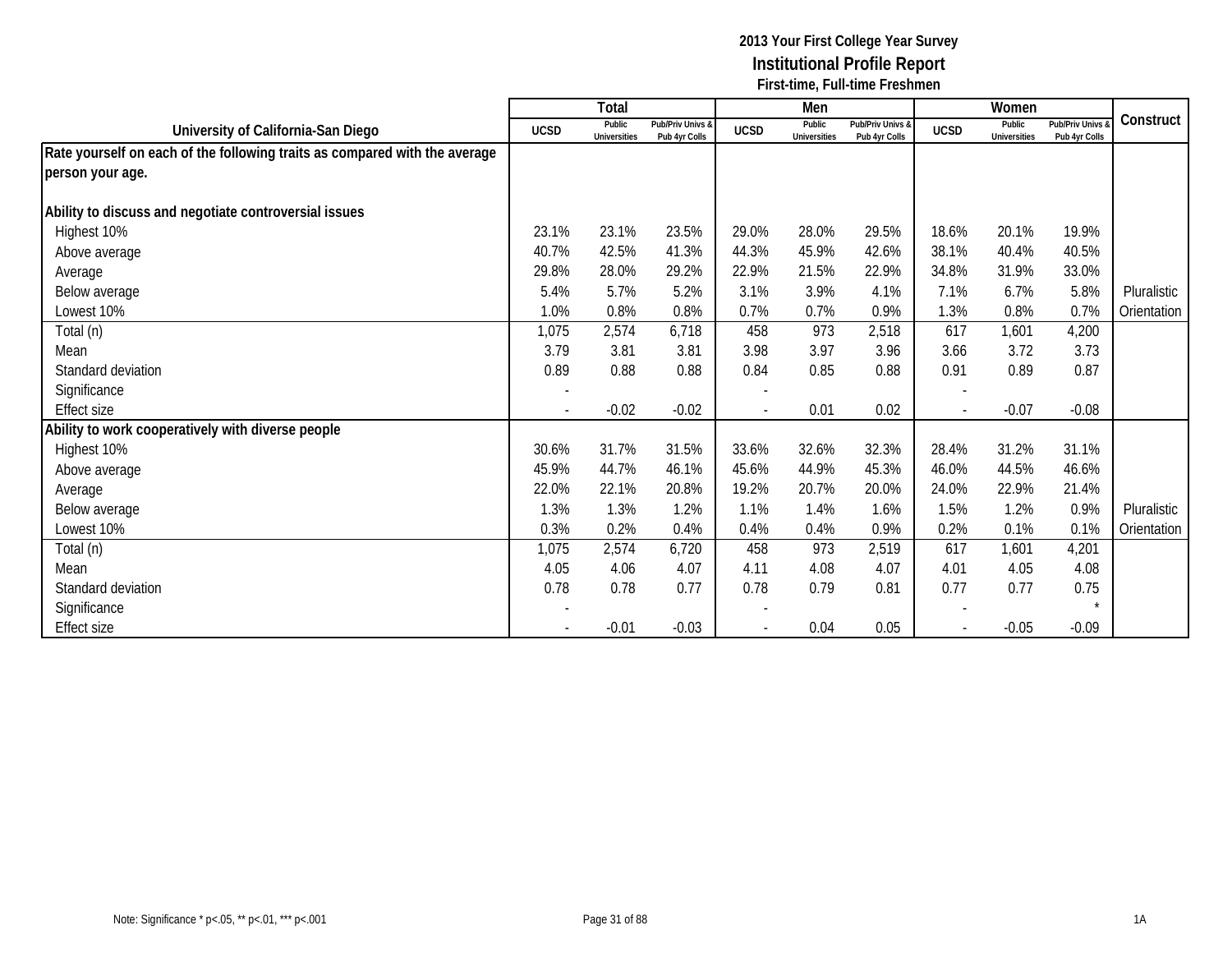|                                                          |                          | <b>Total</b>                  |                                   |                          | Men                           |                                   |                          | Women                         |                                        |           |
|----------------------------------------------------------|--------------------------|-------------------------------|-----------------------------------|--------------------------|-------------------------------|-----------------------------------|--------------------------|-------------------------------|----------------------------------------|-----------|
| University of California-San Diego                       | <b>UCSD</b>              | Public<br><b>Universities</b> | Pub/Priv Univs &<br>Pub 4yr Colls | <b>UCSD</b>              | Public<br><b>Universities</b> | Pub/Priv Univs &<br>Pub 4yr Colls | <b>UCSD</b>              | Public<br><b>Universities</b> | <b>Pub/Priv Univs</b><br>Pub 4yr Colls | Construct |
| Since entering this college, how often have you:         |                          |                               |                                   |                          |                               |                                   |                          |                               |                                        |           |
|                                                          |                          |                               |                                   |                          |                               |                                   |                          |                               |                                        |           |
| Attended a religious service                             |                          |                               |                                   |                          |                               |                                   |                          |                               |                                        |           |
| Frequently                                               | 16.0%                    | 17.0%                         | 22.6%                             | 15.6%                    | 15.7%                         | 17.8%                             | 16.3%                    | 17.8%                         | 25.4%                                  |           |
| Occasionally                                             | 23.3%                    | 22.3%                         | 27.4%                             | 21.4%                    | 21.4%                         | 27.7%                             | 24.8%                    | 22.9%                         | 27.3%                                  |           |
| Not at all                                               | 60.7%                    | 60.6%                         | 50.0%                             | 63.0%                    | 62.9%                         | 54.5%                             | 58.9%                    | 59.3%                         | 47.3%                                  |           |
| Total (n)                                                | 1,058                    | 2,574                         | 6,725                             | 449                      | 971                           | 2,518                             | 609                      | 1,603                         | 4,207                                  |           |
| Mean                                                     | 1.55                     | 1.56                          | 1.73                              | 1.53                     | 1.53                          | 1.63                              | 1.57                     | 1.59                          | 1.78                                   |           |
| Standard deviation                                       | 0.75                     | 0.77                          | 0.81                              | 0.75                     | 0.75                          | 0.77                              | 0.76                     | 0.77                          | 0.82                                   |           |
| Significance                                             |                          |                               | $***$                             |                          |                               |                                   |                          |                               | $***$                                  |           |
| <b>Effect size</b>                                       | $\overline{\phantom{a}}$ | $-0.01$                       | $-0.22$                           | $\overline{\phantom{a}}$ | 0.00                          | $-0.13$                           | $\sim$                   | $-0.03$                       | $-0.26$                                |           |
| Been bored in class                                      |                          |                               |                                   |                          |                               |                                   |                          |                               |                                        |           |
| Frequently                                               | 40.4%                    | 40.7%                         | 39.2%                             | 44.8%                    | 42.0%                         | 39.8%                             | 37.1%                    | 39.8%                         | 38.8%                                  |           |
| Occasionally                                             | 55.9%                    | 55.7%                         | 57.0%                             | 52.1%                    | 54.3%                         | 56.0%                             | 58.6%                    | 56.5%                         | 57.6%                                  |           |
| Not at all                                               | 3.8%                     | 3.7%                          | 3.8%                              | 3.1%                     | 3.7%                          | 4.2%                              | 4.3%                     | 3.7%                          | 3.6%                                   |           |
| Total (n)                                                | 1,058                    | 2,575                         | 6,723                             | 449                      | 971                           | 2,516                             | 609                      | 1,604                         | 4,207                                  |           |
| Mean                                                     | 2.37                     | 2.37                          | 2.35                              | 2.42                     | 2.38                          | 2.36                              | 2.33                     | 2.36                          | 2.35                                   |           |
| Standard deviation                                       | 0.55                     | 0.55                          | 0.55                              | 0.55                     | 0.56                          | 0.56                              | 0.55                     | 0.55                          | 0.55                                   |           |
| Significance                                             |                          |                               |                                   |                          |                               |                                   | $\overline{a}$           |                               |                                        |           |
| <b>Effect size</b>                                       | $\blacksquare$           | 0.00                          | 0.04                              |                          | 0.07                          | 0.11                              | $\overline{\phantom{a}}$ | $-0.05$                       | $-0.04$                                |           |
| Demonstrated for a cause (e.g., boycott, rally, protest) |                          |                               |                                   |                          |                               |                                   |                          |                               |                                        |           |
| Frequently                                               | 1.7%                     | 2.0%                          | 2.4%                              | 2.9%                     | 2.6%                          | 2.7%                              | 0.8%                     | 1.7%                          | 2.2%                                   | Civic     |
| Occasionally                                             | 12.5%                    | 15.5%                         | 17.5%                             | 14.0%                    | 14.5%                         | 18.3%                             | 11.3%                    | 16.1%                         | 17.0%                                  | Engage-   |
| Not at all                                               | 85.8%                    | 82.5%                         | 80.1%                             | 83.1%                    | 82.9%                         | 78.9%                             | 87.8%                    | 82.2%                         | 80.7%                                  | ment      |
| Total (n)                                                | 1,058                    | 2,574                         | 6,713                             | 449                      | 971                           | 2,512                             | 609                      | 1,603                         | 4,201                                  |           |
| Mean                                                     | 1.16                     | 1.20                          | 1.22                              | 1.20                     | 1.20                          | 1.24                              | 1.13                     | 1.19                          | 1.22                                   |           |
| Standard deviation                                       | 0.41                     | 0.44                          | 0.47                              | 0.47                     | 0.46                          | 0.49                              | 0.36                     | 0.44                          | 0.46                                   |           |
| Significance                                             |                          | $\star$                       | $***$                             |                          |                               |                                   |                          | $\star\star$                  | $***$                                  |           |
| <b>Effect size</b>                                       |                          | $-0.09$                       | $-0.13$                           |                          | 0.00                          | $-0.08$                           |                          | $-0.14$                       | $-0.20$                                |           |
| <b>Tutored another student</b>                           |                          |                               |                                   |                          |                               |                                   |                          |                               |                                        |           |
| Frequently                                               | 8.6%                     | 7.7%                          | 7.7%                              | 10.7%                    | 10.0%                         | 9.6%                              | 7.1%                     | 6.2%                          | 6.6%                                   |           |
| Occasionally                                             | 48.6%                    | 43.2%                         | 40.4%                             | 53.6%                    | 49.2%                         | 44.9%                             | 45.0%                    | 39.6%                         | 37.7%                                  |           |
| Not at all                                               | 42.8%                    | 49.2%                         | 51.9%                             | 35.7%                    | 40.8%                         | 45.5%                             | 47.9%                    | 54.2%                         | 55.7%                                  |           |
| Total (n)                                                | 1,057                    | 2,573                         | 6,715                             | 448                      | 970                           | 2,513                             | 609                      | 1,603                         | 4,202                                  |           |
| Mean                                                     | 1.66                     | 1.58                          | 1.56                              | 1.75                     | 1.69                          | 1.64                              | 1.59                     | 1.52                          | 1.51                                   |           |
| Standard deviation                                       | 0.63                     | 0.63                          | 0.63                              | 0.63                     | 0.64                          | 0.65                              | 0.62                     | 0.61                          | 0.62                                   |           |
| Significance                                             |                          | $***$                         | $***$                             |                          |                               | $***$                             |                          | $\star$                       | $\star\star$                           |           |
| <b>Effect size</b>                                       |                          | 0.13                          | 0.16                              |                          | 0.09                          | 0.17                              | $\mathcal{L}$            | 0.11                          | 0.13                                   |           |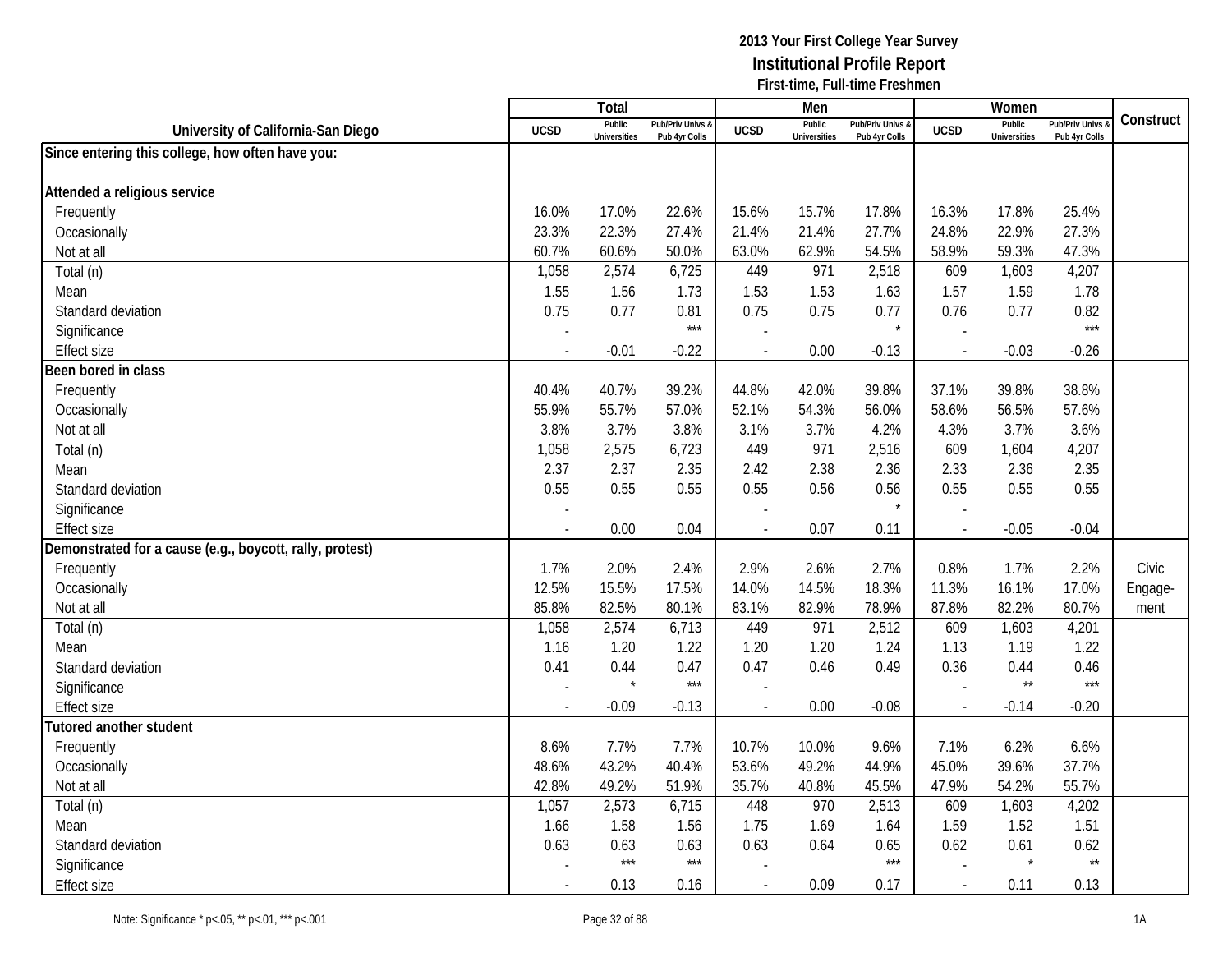|                                                  |                          | <b>Total</b>                  |                                              |                          | Men                           |                                              |                          | Women                         |                                        |           |
|--------------------------------------------------|--------------------------|-------------------------------|----------------------------------------------|--------------------------|-------------------------------|----------------------------------------------|--------------------------|-------------------------------|----------------------------------------|-----------|
| University of California-San Diego               | <b>UCSD</b>              | Public<br><b>Universities</b> | <b>Pub/Priv Univs &amp;</b><br>Pub 4yr Colls | <b>UCSD</b>              | Public<br><b>Universities</b> | <b>Pub/Priv Univs &amp;</b><br>Pub 4yr Colls | <b>UCSD</b>              | Public<br><b>Universities</b> | <b>Pub/Priv Univs</b><br>Pub 4yr Colls | Construct |
| Since entering this college, how often have you: |                          |                               |                                              |                          |                               |                                              |                          |                               |                                        |           |
|                                                  |                          |                               |                                              |                          |                               |                                              |                          |                               |                                        |           |
| Studied with other students                      |                          |                               |                                              |                          |                               |                                              |                          |                               |                                        |           |
| Frequently                                       | 36.8%                    | 35.7%                         | 36.7%                                        | 37.6%                    | 36.9%                         | 36.1%                                        | 36.1%                    | 35.1%                         | 37.1%                                  |           |
| Occasionally                                     | 57.5%                    | 57.5%                         | 56.0%                                        | 57.5%                    | 55.9%                         | 55.5%                                        | 57.5%                    | 58.5%                         | 56.4%                                  |           |
| Not at all                                       | 5.8%                     | 6.8%                          | 7.2%                                         | 4.9%                     | 7.2%                          | 8.4%                                         | 6.4%                     | 6.5%                          | 6.5%                                   |           |
| Total (n)                                        | 1,058                    | 2,574                         | 6,718                                        | 449                      | 971                           | 2,516                                        | 609                      | 1,603                         | 4,202                                  |           |
| Mean                                             | 2.31                     | 2.29                          | 2.30                                         | 2.33                     | 2.30                          | 2.28                                         | 2.30                     | 2.29                          | 2.31                                   |           |
| Standard deviation                               | 0.57                     | 0.58                          | 0.59                                         | 0.56                     | 0.59                          | 0.61                                         | 0.58                     | 0.58                          | 0.59                                   |           |
| Significance                                     |                          |                               |                                              |                          |                               |                                              |                          |                               |                                        |           |
| <b>Effect size</b>                               | $\overline{a}$           | 0.03                          | 0.02                                         | $\overline{a}$           | 0.05                          | 0.08                                         | $\overline{\phantom{a}}$ | 0.02                          | $-0.02$                                |           |
| Been a guest in a professor's home               |                          |                               |                                              |                          |                               |                                              |                          |                               |                                        |           |
| Frequently                                       | 0.4%                     | 0.4%                          | 1.5%                                         | 0.4%                     | 0.4%                          | 1.7%                                         | 0.3%                     | 0.4%                          | 1.4%                                   |           |
| Occasionally                                     | 5.1%                     | 6.3%                          | 11.2%                                        | 6.9%                     | 6.8%                          | 11.1%                                        | 3.8%                     | 5.9%                          | 11.3%                                  |           |
| Not at all                                       | 94.5%                    | 93.3%                         | 87.3%                                        | 92.7%                    | 92.8%                         | 87.2%                                        | 95.9%                    | 93.6%                         | 87.3%                                  |           |
| Total (n)                                        | 1,058                    | 2,574                         | 6,720                                        | 449                      | 971                           | 2,515                                        | 609                      | 1,603                         | 4,205                                  |           |
| Mean                                             | 1.06                     | 1.07                          | 1.14                                         | 1.08                     | 1.08                          | 1.14                                         | 1.04                     | 1.07                          | 1.14                                   |           |
| Standard deviation                               | 0.25                     | 0.27                          | 0.39                                         | 0.28                     | 0.28                          | 0.40                                         | 0.22                     | 0.27                          | 0.39                                   |           |
| Significance                                     |                          |                               | $***$                                        |                          |                               | $\star\star$                                 | $\overline{a}$           | $\star$                       | $***$                                  |           |
| <b>Effect size</b>                               | $\overline{\phantom{a}}$ | $-0.04$                       | $-0.21$                                      | $\overline{\phantom{a}}$ | 0.00                          | $-0.15$                                      | $\mathbf{r}$             | $-0.11$                       | $-0.26$                                |           |
| Smoked cigarettes                                |                          |                               |                                              |                          |                               |                                              |                          |                               |                                        |           |
| Frequently                                       | 2.2%                     | 2.0%                          | 2.4%                                         | 3.3%                     | 2.8%                          | 3.5%                                         | 1.3%                     | 1.5%                          | 1.8%                                   |           |
| Occasionally                                     | 8.4%                     | 8.1%                          | 10.0%                                        | 12.5%                    | 11.0%                         | 13.9%                                        | 5.4%                     | 6.3%                          | 7.7%                                   |           |
| Not at all                                       | 89.4%                    | 89.9%                         | 87.6%                                        | 84.2%                    | 86.2%                         | 82.7%                                        | 93.3%                    | 92.2%                         | 90.5%                                  |           |
| Total (n)                                        | 1,058                    | 2,573                         | 6,715                                        | 449                      | 971                           | 2,512                                        | 609                      | 1,602                         | 4,203                                  |           |
| Mean                                             | 1.13                     | 1.12                          | 1.15                                         | 1.19                     | 1.17                          | 1.21                                         | 1.08                     | 1.09                          | 1.11                                   |           |
| Standard deviation                               | 0.39                     | 0.38                          | 0.42                                         | 0.47                     | 0.44                          | 0.48                                         | 0.32                     | 0.34                          | 0.37                                   |           |
| Significance                                     |                          |                               |                                              |                          |                               |                                              |                          |                               |                                        |           |
| <b>Effect size</b>                               |                          | 0.03                          | $-0.05$                                      |                          | 0.05                          | $-0.04$                                      |                          | $-0.03$                       | $-0.08$                                |           |
| Drank beer                                       |                          |                               |                                              |                          |                               |                                              |                          |                               |                                        |           |
| Frequently                                       | 5.6%                     | 10.1%                         | 12.1%                                        | 7.3%                     | 11.0%                         | 15.6%                                        | 4.3%                     | 9.6%                          | 10.1%                                  |           |
| Occasionally                                     | 26.0%                    | 30.5%                         | 30.0%                                        | 29.8%                    | 32.2%                         | 32.5%                                        | 23.2%                    | 29.4%                         | 28.5%                                  |           |
| Not at all                                       | 68.4%                    | 59.4%                         | 57.8%                                        | 62.8%                    | 56.7%                         | 51.9%                                        | 72.6%                    | 61.0%                         | 61.4%                                  |           |
| Total (n)                                        | 1,058                    | 2,574                         | 6,711                                        | 449                      | 971                           | 2,511                                        | 609                      | 1,603                         | 4,200                                  |           |
| Mean                                             | 1.37                     | 1.51                          | 1.54                                         | 1.45                     | 1.54                          | 1.64                                         | 1.32                     | 1.49                          | 1.49                                   |           |
| Standard deviation                               | 0.59                     | 0.67                          | 0.70                                         | 0.63                     | 0.68                          | 0.74                                         | 0.55                     | 0.66                          | 0.67                                   |           |
| Significance                                     |                          | $***$                         | $***$                                        |                          | $\star$                       | $***$                                        |                          | $***$                         | $***$                                  |           |
| <b>Effect size</b>                               |                          | $-0.21$                       | $-0.24$                                      |                          | $-0.13$                       | $-0.26$                                      | $\mathcal{L}$            | $-0.26$                       | $-0.25$                                |           |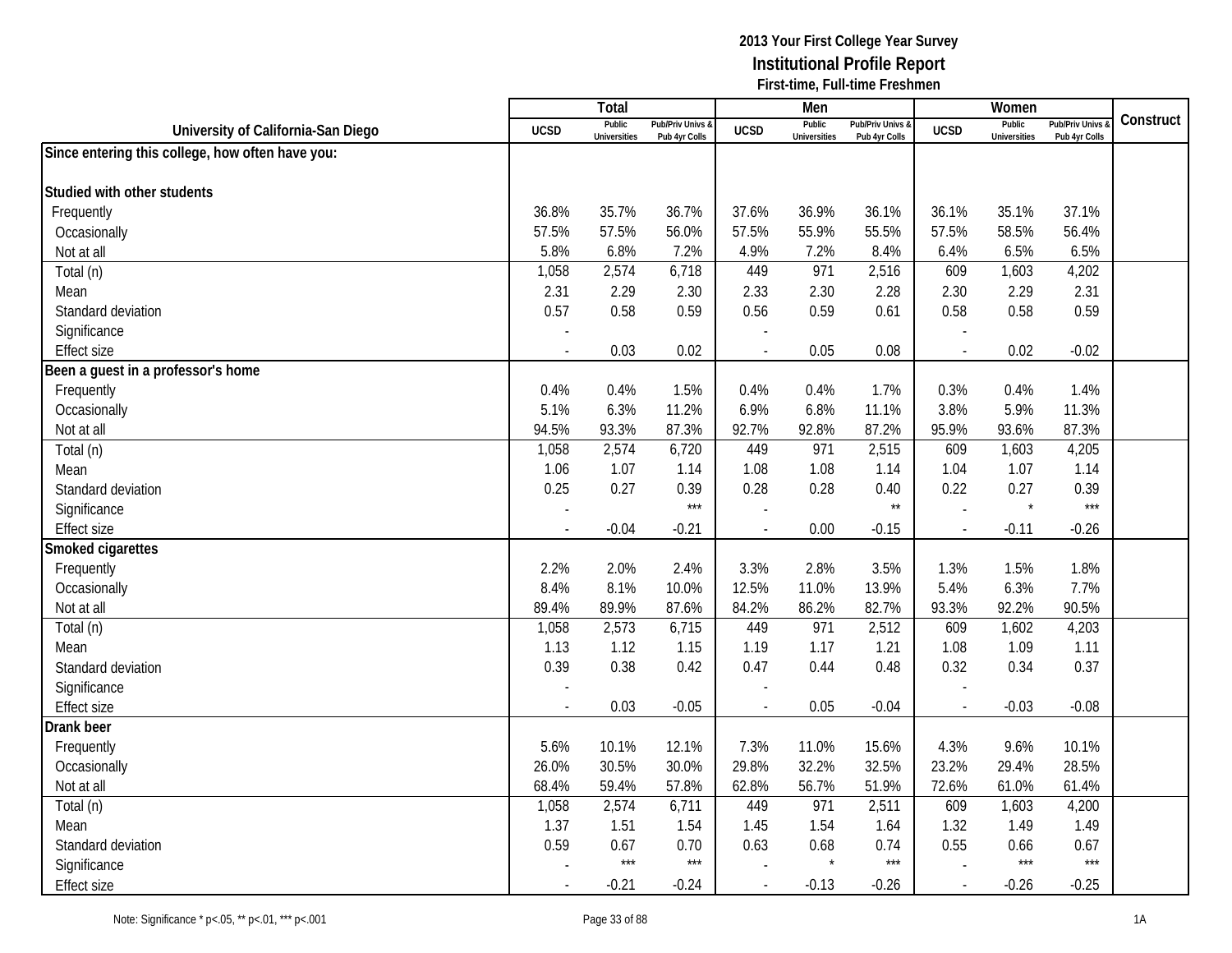|                                                  |             | <b>Total</b>                  |                                   |                | Men                           |                                   |                          | Women                         |                                        |           |
|--------------------------------------------------|-------------|-------------------------------|-----------------------------------|----------------|-------------------------------|-----------------------------------|--------------------------|-------------------------------|----------------------------------------|-----------|
| University of California-San Diego               | <b>UCSD</b> | Public<br><b>Universities</b> | Pub/Priv Univs &<br>Pub 4yr Colls | <b>UCSD</b>    | Public<br><b>Universities</b> | Pub/Priv Univs &<br>Pub 4yr Colls | <b>UCSD</b>              | Public<br><b>Universities</b> | <b>Pub/Priv Univs</b><br>Pub 4yr Colls | Construct |
| Since entering this college, how often have you: |             |                               |                                   |                |                               |                                   |                          |                               |                                        |           |
|                                                  |             |                               |                                   |                |                               |                                   |                          |                               |                                        |           |
| Drank wine or liquor                             |             |                               |                                   |                |                               |                                   |                          |                               |                                        |           |
| Frequently                                       | 7.1%        | 13.1%                         | 14.2%                             | 8.5%           | 11.5%                         | 14.9%                             | 6.1%                     | 14.0%                         | 13.8%                                  |           |
| Occasionally                                     | 30.4%       | 34.1%                         | 34.0%                             | 33.4%          | 34.3%                         | 34.2%                             | 28.2%                    | 34.0%                         | 33.9%                                  |           |
| Not at all                                       | 62.5%       | 52.8%                         | 51.7%                             | 58.1%          | 54.2%                         | 50.9%                             | 65.7%                    | 51.9%                         | 52.3%                                  |           |
| Total (n)                                        | 1,058       | 2,573                         | 6,708                             | 449            | 971                           | 2,511                             | 609                      | 1,602                         | 4,197                                  |           |
| Mean                                             | 1.45        | 1.60                          | 1.62                              | 1.50           | 1.57                          | 1.64                              | 1.40                     | 1.62                          | 1.62                                   |           |
| Standard deviation                               | 0.62        | 0.71                          | 0.72                              | 0.65           | 0.69                          | 0.73                              | 0.60                     | 0.72                          | 0.72                                   |           |
| Significance                                     |             | $***$                         | $***$                             |                |                               | $***$                             |                          | $***$                         | $***$                                  |           |
| <b>Effect size</b>                               |             | $-0.21$                       | $-0.24$                           |                | $-0.10$                       | $-0.19$                           | $\overline{a}$           | $-0.31$                       | $-0.31$                                |           |
| Felt overwhelmed by all you had to do            |             |                               |                                   |                |                               |                                   |                          |                               |                                        |           |
| Frequently                                       | 45.8%       | 43.8%                         | 43.3%                             | 37.6%          | 34.4%                         | 32.0%                             | 51.8%                    | 49.5%                         | 50.1%                                  |           |
| Occasionally                                     | 51.1%       | 52.9%                         | 52.1%                             | 58.4%          | 60.5%                         | 60.3%                             | 45.7%                    | 48.3%                         | 47.2%                                  |           |
| Not at all                                       | 3.1%        | 3.3%                          | 4.6%                              | 4.0%           | 5.1%                          | 7.7%                              | 2.5%                     | 2.2%                          | 2.7%                                   |           |
| Total (n)                                        | 1,057       | 2,574                         | 6,717                             | 449            | 971                           | 2,513                             | 608                      | 1,603                         | 4,204                                  |           |
| Mean                                             | 2.43        | 2.40                          | 2.39                              | 2.34           | 2.29                          | 2.24                              | 2.49                     | 2.47                          | 2.47                                   |           |
| Standard deviation                               | 0.55        | 0.55                          | 0.57                              | 0.55           | 0.56                          | 0.58                              | 0.55                     | 0.54                          | 0.55                                   |           |
| Significance                                     |             |                               | $\star$                           | $\overline{a}$ |                               | $***$                             |                          |                               |                                        |           |
| <b>Effect size</b>                               |             | 0.05                          | 0.07                              | $\blacksquare$ | 0.09                          | 0.17                              | $\overline{\phantom{a}}$ | 0.04                          | 0.04                                   |           |
| Felt depressed                                   |             |                               |                                   |                |                               |                                   |                          |                               |                                        |           |
| Frequently                                       | 19.1%       | 17.1%                         | 14.8%                             | 16.0%          | 14.8%                         | 12.7%                             | 21.4%                    | 18.5%                         | 16.1%                                  |           |
| Occasionally                                     | 50.8%       | 51.0%                         | 48.7%                             | 49.9%          | 49.5%                         | 46.6%                             | 51.5%                    | 51.9%                         | 50.0%                                  |           |
| Not at all                                       | 30.1%       | 31.9%                         | 36.5%                             | 34.1%          | 35.7%                         | 40.7%                             | 27.1%                    | 29.6%                         | 33.9%                                  |           |
| Total (n)                                        | 1,057       | 2,573                         | 6,716                             | 449            | 970                           | 2,512                             | 608                      | 1,603                         | 4,204                                  |           |
| Mean                                             | 1.89        | 1.85                          | 1.78                              | 1.82           | 1.79                          | 1.72                              | 1.94                     | 1.89                          | 1.82                                   |           |
| Standard deviation                               | 0.69        | 0.68                          | 0.68                              | 0.69           | 0.68                          | 0.68                              | 0.69                     | 0.68                          | 0.68                                   |           |
| Significance                                     |             |                               | $***$                             |                |                               | $\star\star$                      |                          |                               | $***$                                  |           |
| <b>Effect size</b>                               |             | 0.06                          | 0.16                              | $\overline{a}$ | 0.04                          | 0.15                              | $\overline{a}$           | 0.07                          | 0.18                                   |           |
| Performed volunteer work                         |             |                               |                                   |                |                               |                                   |                          |                               |                                        |           |
| Frequently                                       | 11.7%       | 13.5%                         | 15.2%                             | 10.2%          | 10.3%                         | 10.6%                             | 12.8%                    | 15.4%                         | 18.0%                                  | Civic     |
| Occasionally                                     | 41.2%       | 43.7%                         | 48.8%                             | 38.1%          | 40.6%                         | 46.0%                             | 43.6%                    | 45.6%                         | 50.6%                                  | Engage-   |
| Not at all                                       | 47.0%       | 42.8%                         | 35.9%                             | 51.7%          | 49.1%                         | 43.4%                             | 43.6%                    | 39.0%                         | 31.4%                                  | ment      |
| Total (n)                                        | 1,057       | 2,573                         | 6,713                             | 449            | 971                           | 2,516                             | 608                      | 1,602                         | 4,197                                  |           |
| Mean                                             | 1.65        | 1.71                          | 1.79                              | 1.59           | 1.61                          | 1.67                              | 1.69                     | 1.76                          | 1.87                                   |           |
| Standard deviation                               | 0.68        | 0.69                          | 0.68                              | 0.67           | 0.67                          | 0.66                              | 0.69                     | 0.70                          | 0.69                                   |           |
| Significance                                     |             | $\star$                       | $***$                             |                |                               | $\star$                           |                          | $\star$                       | $***$                                  |           |
| <b>Effect size</b>                               |             | $-0.09$                       | $-0.21$                           | $\overline{a}$ | $-0.03$                       | $-0.12$                           | $\overline{a}$           | $-0.10$                       | $-0.26$                                |           |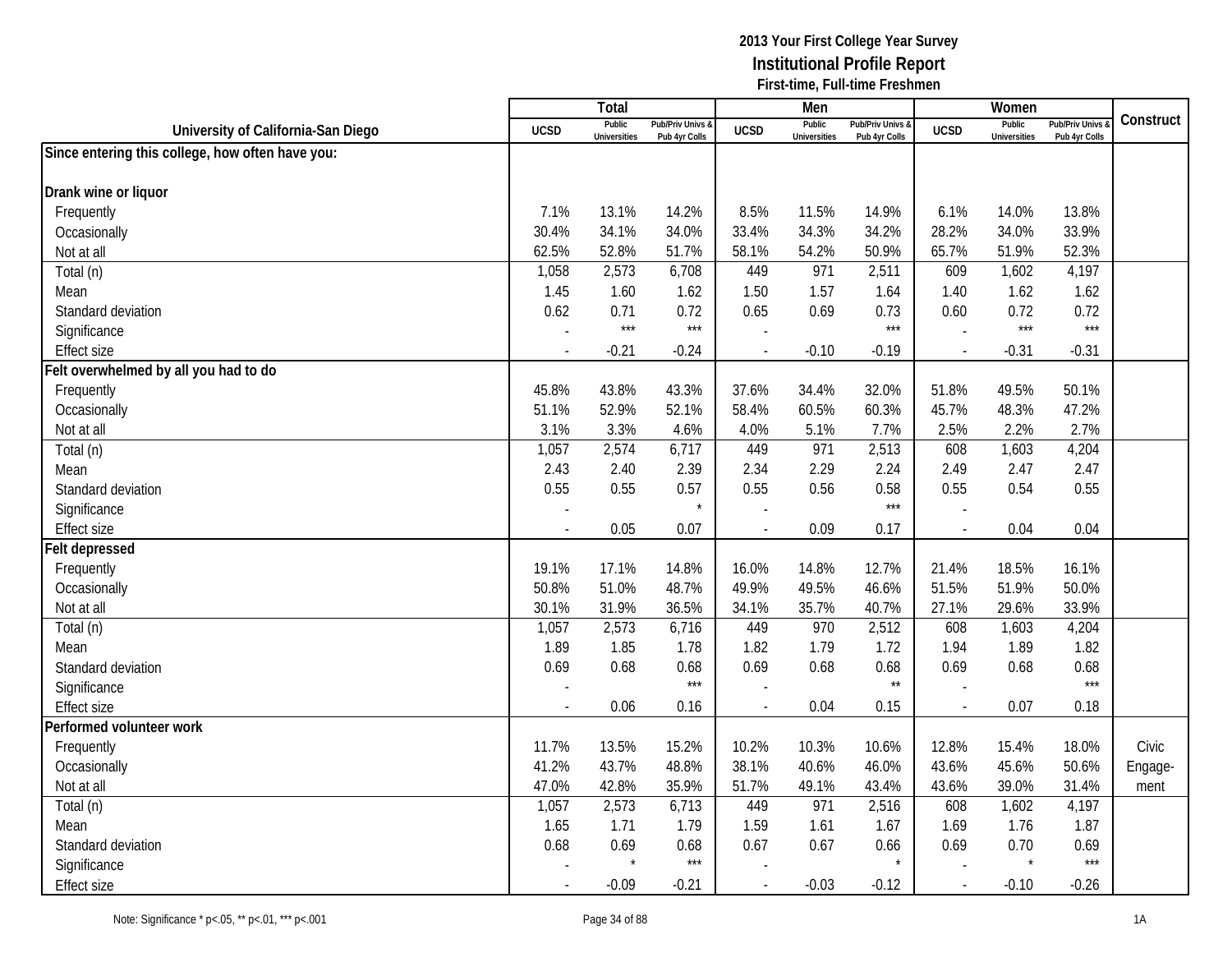|                                                          |             | <b>Total</b>                  |                                   |                          | Men                           |                                   |                          | Women                         |                                        |             |
|----------------------------------------------------------|-------------|-------------------------------|-----------------------------------|--------------------------|-------------------------------|-----------------------------------|--------------------------|-------------------------------|----------------------------------------|-------------|
| University of California-San Diego                       | <b>UCSD</b> | Public<br><b>Universities</b> | Pub/Priv Univs &<br>Pub 4yr Colls | <b>UCSD</b>              | Public<br><b>Universities</b> | Pub/Priv Univs &<br>Pub 4vr Colls | <b>UCSD</b>              | Public<br><b>Universities</b> | <b>Pub/Priv Univs</b><br>Pub 4yr Colls | Construct   |
| Since entering this college, how often have you:         |             |                               |                                   |                          |                               |                                   |                          |                               |                                        |             |
|                                                          |             |                               |                                   |                          |                               |                                   |                          |                               |                                        |             |
| Asked a professor for advice after class                 |             |                               |                                   |                          |                               |                                   |                          |                               |                                        |             |
| Frequently                                               | 6.6%        | 10.8%                         | 15.6%                             | 7.8%                     | 11.2%                         | 15.5%                             | 5.8%                     | 10.6%                         | 15.6%                                  |             |
| Occasionally                                             | 48.8%       | 55.1%                         | 59.6%                             | 52.1%                    | 54.8%                         | 59.6%                             | 46.4%                    | 55.2%                         | 59.6%                                  | Faculty     |
| Not at all                                               | 44.6%       | 34.1%                         | 24.8%                             | 40.1%                    | 34.0%                         | 24.9%                             | 47.9%                    | 34.2%                         | 24.8%                                  | Interaction |
| Total (n)                                                | 1,057       | 2,574                         | 6,716                             | 449                      | 971                           | 2,515                             | 608                      | 1,603                         | 4,201                                  |             |
| Mean                                                     | 1.62        | 1.77                          | 1.91                              | 1.68                     | 1.77                          | 1.91                              | 1.58                     | 1.76                          | 1.91                                   |             |
| Standard deviation                                       | 0.61        | 0.63                          | 0.63                              | 0.61                     | 0.63                          | 0.63                              | 0.60                     | 0.63                          | 0.63                                   |             |
| Significance                                             |             | $***$                         | $***$                             |                          | $\star$                       | $***$                             |                          | $***$                         | $***$                                  |             |
| <b>Effect size</b>                                       |             | $-0.24$                       | -0.46                             | $\overline{\phantom{a}}$ | $-0.14$                       | $-0.37$                           | $\sim$                   | $-0.29$                       | $-0.52$                                |             |
| Voted in a student election                              |             |                               |                                   |                          |                               |                                   |                          |                               |                                        |             |
| Frequently                                               | 8.7%        | 8.4%                          | 10.5%                             | 9.6%                     | 9.1%                          | 10.3%                             | 8.1%                     | 7.9%                          | 10.5%                                  |             |
| Occasionally                                             | 42.8%       | 43.1%                         | 43.1%                             | 41.4%                    | 42.1%                         | 42.6%                             | 43.8%                    | 43.8%                         | 43.4%                                  |             |
| Not at all                                               | 48.5%       | 48.5%                         | 46.4%                             | 49.0%                    | 48.8%                         | 47.1%                             | 48.2%                    | 48.3%                         | 46.0%                                  |             |
| Total (n)                                                | 1,057       | 2,573                         | 6,710                             | 449                      | 971                           | 2,510                             | 608                      | 1,602                         | 4,200                                  |             |
| Mean                                                     | 1.60        | 1.60                          | 1.64                              | 1.61                     | 1.60                          | 1.63                              | 1.60                     | 1.60                          | 1.65                                   |             |
| Standard deviation                                       | 0.64        | 0.64                          | 0.66                              | 0.66                     | 0.65                          | 0.66                              | 0.63                     | 0.63                          | 0.66                                   |             |
| Significance                                             |             |                               |                                   |                          |                               |                                   |                          |                               |                                        |             |
| <b>Effect size</b>                                       | $\sim$      | 0.00                          | $-0.06$                           |                          | 0.02                          | $-0.03$                           | $\overline{\phantom{a}}$ | 0.00                          | $-0.08$                                |             |
| Worked on a local, state, or national political campaign |             |                               |                                   |                          |                               |                                   |                          |                               |                                        |             |
| Frequently                                               | 1.4%        | 1.6%                          | 2.1%                              | 1.3%                     | 1.0%                          | 2.7%                              | 1.5%                     | 2.0%                          | 1.8%                                   | Civic       |
| Occasionally                                             | 7.3%        | 7.1%                          | 8.4%                              | 10.7%                    | 9.2%                          | 10.8%                             | 4.8%                     | 5.8%                          | 7.0%                                   | Engage-     |
| Not at all                                               | 91.3%       | 91.3%                         | 89.5%                             | 88.0%                    | 89.8%                         | 86.5%                             | 93.8%                    | 92.2%                         | 91.3%                                  | ment        |
| Total (n)                                                | 1,057       | 2,573                         | 6,719                             | 449                      | 970                           | 2,513                             | 608                      | 1,603                         | 4,206                                  |             |
| Mean                                                     | 1.10        | 1.10                          | 1.13                              | 1.13                     | 1.11                          | 1.16                              | 1.08                     | 1.10                          | 1.11                                   |             |
| Standard deviation                                       | 0.35        | 0.35                          | 0.39                              | 0.38                     | 0.35                          | 0.43                              | 0.32                     | 0.36                          | 0.36                                   |             |
| Significance                                             |             |                               | $\star$                           |                          |                               |                                   |                          |                               |                                        |             |
| <b>Effect size</b>                                       |             | 0.00                          | $-0.08$                           |                          | 0.06                          | $-0.07$                           |                          | $-0.06$                       | $-0.08$                                |             |
| Socialized with someone of another racial/ethnic group   |             |                               |                                   |                          |                               |                                   |                          |                               |                                        |             |
| Frequently                                               | 68.0%       | 60.6%                         | 63.1%                             | 66.8%                    | 58.6%                         | 59.8%                             | 68.9%                    | 61.7%                         | 65.0%                                  |             |
| Occasionally                                             | 26.2%       | 33.5%                         | 31.7%                             | 26.3%                    | 33.4%                         | 33.6%                             | 26.2%                    | 33.5%                         | 30.6%                                  |             |
| Not at all                                               | 5.8%        | 6.0%                          | 5.2%                              | 6.9%                     | 8.0%                          | 6.6%                              | 4.9%                     | 4.7%                          | 4.4%                                   |             |
| Total (n)                                                | 1,057       | 2,573                         | 6,713                             | 449                      | 971                           | 2,510                             | 608                      | 1,602                         | 4,203                                  |             |
| Mean                                                     | 2.62        | 2.55                          | 2.58                              | 2.60                     | 2.51                          | 2.53                              | 2.64                     | 2.57                          | 2.61                                   |             |
| Standard deviation                                       | 0.59        | 0.61                          | 0.59                              | 0.62                     | 0.64                          | 0.62                              | 0.57                     | 0.58                          | 0.57                                   |             |
| Significance                                             |             | $^{\star\star}$               | $\star$                           |                          | $\star$                       |                                   |                          |                               |                                        |             |
| <b>Effect size</b>                                       |             | 0.11                          | 0.07                              |                          | 0.14                          | 0.11                              | $\blacksquare$           | 0.12                          | 0.05                                   |             |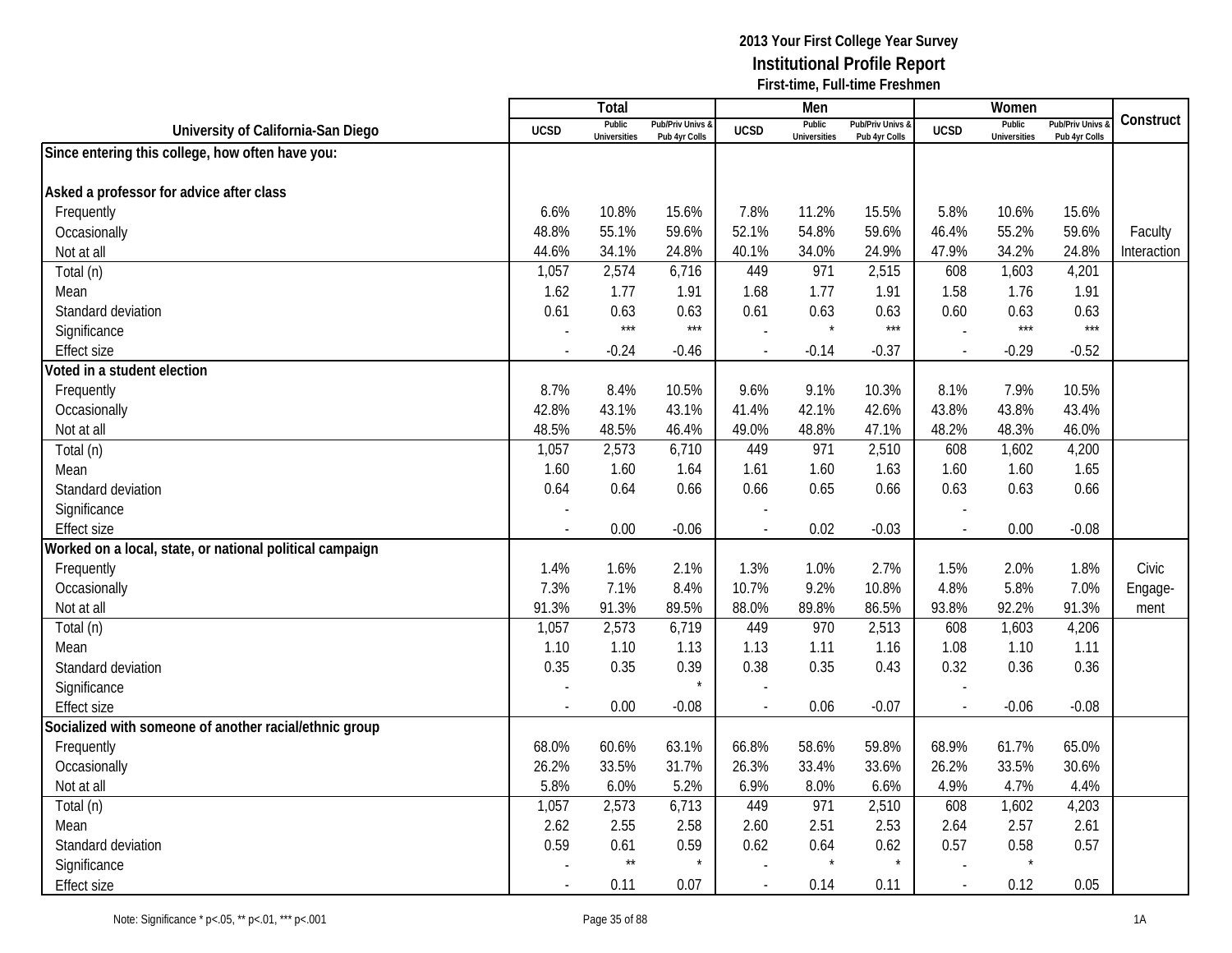|                                                     |                          | <b>Total</b>                  |                                              |                          | Men                           |                                   |             | Women                         |                                        |            |
|-----------------------------------------------------|--------------------------|-------------------------------|----------------------------------------------|--------------------------|-------------------------------|-----------------------------------|-------------|-------------------------------|----------------------------------------|------------|
| University of California-San Diego                  | <b>UCSD</b>              | Public<br><b>Universities</b> | <b>Pub/Priv Univs &amp;</b><br>Pub 4yr Colls | <b>UCSD</b>              | Public<br><b>Universities</b> | Pub/Priv Univs &<br>Pub 4yr Colls | <b>UCSD</b> | Public<br><b>Universities</b> | <b>Pub/Priv Univs</b><br>Pub 4yr Colls | Construct  |
| Since entering this college, how often have you:    |                          |                               |                                              |                          |                               |                                   |             |                               |                                        |            |
|                                                     |                          |                               |                                              |                          |                               |                                   |             |                               |                                        |            |
| Come late to class                                  |                          |                               |                                              |                          |                               |                                   |             |                               |                                        |            |
| Frequently                                          | 11.2%                    | 7.1%                          | 6.8%                                         | 16.0%                    | 9.7%                          | 8.8%                              | 7.6%        | 5.5%                          | 5.6%                                   | Academic   |
| Occasionally                                        | 60.2%                    | 50.5%                         | 49.9%                                        | 60.4%                    | 53.0%                         | 53.8%                             | 60.0%       | 48.9%                         | 47.6%                                  | Disengage- |
| Not at all                                          | 28.7%                    | 42.4%                         | 43.3%                                        | 23.6%                    | 37.3%                         | 37.4%                             | 32.4%       | 45.5%                         | 46.8%                                  | ment       |
| Total (n)                                           | 1,057                    | 2,575                         | 6,708                                        | 449                      | 971                           | 2,510                             | 608         | 1,604                         | 4,198                                  |            |
| Mean                                                | 1.82                     | 1.65                          | 1.64                                         | 1.92                     | 1.72                          | 1.71                              | 1.75        | 1.60                          | 1.59                                   |            |
| Standard deviation                                  | 0.61                     | 0.61                          | 0.61                                         | 0.63                     | 0.63                          | 0.62                              | 0.58        | 0.59                          | 0.60                                   |            |
| Significance                                        |                          | $***$                         | $***$                                        |                          | $***$                         | $***$                             |             | $***$                         | $***$                                  |            |
| <b>Effect size</b>                                  | $\overline{\phantom{a}}$ | 0.28                          | 0.30                                         |                          | 0.32                          | 0.34                              |             | 0.25                          | 0.27                                   |            |
| Posted on a course-related on-line discussion board |                          |                               |                                              |                          |                               |                                   |             |                               |                                        |            |
| Frequently                                          | 9.8%                     | 14.2%                         | 15.6%                                        | 10.9%                    | 10.8%                         | 12.9%                             | 9.0%        | 16.3%                         | 17.2%                                  |            |
| Occasionally                                        | 38.9%                    | 40.8%                         | 39.6%                                        | 41.0%                    | 41.5%                         | 40.5%                             | 37.3%       | 40.4%                         | 39.0%                                  |            |
| Not at all                                          | 51.3%                    | 44.9%                         | 44.9%                                        | 48.1%                    | 47.7%                         | 46.7%                             | 53.6%       | 43.3%                         | 43.8%                                  |            |
| Total (n)                                           | 1,057                    | 2,574                         | 6,707                                        | 449                      | 971                           | 2,510                             | 608         | 1,603                         | 4,197                                  |            |
| Mean                                                | 1.59                     | 1.69                          | 1.71                                         | 1.63                     | 1.63                          | 1.66                              | 1.55        | 1.73                          | 1.73                                   |            |
| Standard deviation                                  | 0.66                     | 0.71                          | 0.72                                         | 0.67                     | 0.67                          | 0.69                              | 0.65        | 0.72                          | 0.73                                   |            |
| Significance                                        |                          | $***$                         | $***$                                        |                          |                               |                                   |             | $***$                         | $***$                                  |            |
| <b>Effect size</b>                                  | $\blacksquare$           | $-0.14$                       | $-0.17$                                      | $\overline{\phantom{a}}$ | 0.00                          | $-0.04$                           | $\sim$      | $-0.25$                       | $-0.25$                                |            |
| Performed community service as part of class        |                          |                               |                                              |                          |                               |                                   |             |                               |                                        |            |
| Frequently                                          | 1.5%                     | 3.0%                          | 5.7%                                         | 1.6%                     | 2.4%                          | 4.3%                              | 1.5%        | 3.4%                          | 6.5%                                   |            |
| Occasionally                                        | 11.7%                    | 13.8%                         | 22.2%                                        | 12.7%                    | 13.9%                         | 21.3%                             | 11.0%       | 13.8%                         | 22.8%                                  |            |
| Not at all                                          | 86.8%                    | 83.2%                         | 72.1%                                        | 85.7%                    | 83.7%                         | 74.4%                             | 87.5%       | 82.8%                         | 70.7%                                  |            |
| Total (n)                                           | 1,057                    | 2,573                         | 6,712                                        | 449                      | 971                           | 2,510                             | 608         | 1,602                         | 4,202                                  |            |
| Mean                                                | 1.15                     | 1.20                          | 1.34                                         | 1.16                     | 1.19                          | 1.30                              | 1.14        | 1.21                          | 1.36                                   |            |
| Standard deviation                                  | 0.40                     | 0.47                          | 0.58                                         | 0.41                     | 0.45                          | 0.54                              | 0.39        | 0.48                          | 0.60                                   |            |
| Significance                                        |                          | $\star\star$                  | $***$                                        |                          |                               | $***$                             |             | $\star\star$                  | $***$                                  |            |
| <b>Effect size</b>                                  |                          | $-0.11$                       | $-0.33$                                      |                          | $-0.07$                       | $-0.26$                           |             | $-0.15$                       | $-0.37$                                |            |
| Discussed religion                                  |                          |                               |                                              |                          |                               |                                   |             |                               |                                        |            |
| Frequently                                          | 20.2%                    | 20.6%                         | 26.8%                                        | 19.8%                    | 20.0%                         | 24.1%                             | 20.4%       | 20.9%                         | 28.5%                                  |            |
| Occasionally                                        | 53.5%                    | 56.9%                         | 54.1%                                        | 53.9%                    | 56.0%                         | 54.9%                             | 53.1%       | 57.4%                         | 53.7%                                  |            |
| Not at all                                          | 26.4%                    | 22.5%                         | 19.0%                                        | 26.3%                    | 24.0%                         | 21.1%                             | 26.5%       | 21.7%                         | 17.8%                                  |            |
| Total (n)                                           | 1,057                    | 2,573                         | 6,716                                        | 449                      | 971                           | 2,513                             | 608         | 1,602                         | 4,203                                  |            |
| Mean                                                | 1.94                     | 1.98                          | 2.08                                         | 1.94                     | 1.96                          | 2.03                              | 1.94        | 1.99                          | 2.11                                   |            |
| Standard deviation                                  | 0.68                     | 0.66                          | 0.67                                         | 0.68                     | 0.66                          | 0.67                              | 0.68        | 0.65                          | 0.67                                   |            |
| Significance                                        |                          |                               | $***$                                        |                          |                               | $\star\star$                      |             |                               | $***$                                  |            |
| <b>Effect size</b>                                  | $\overline{\phantom{a}}$ | $-0.06$                       | $-0.21$                                      |                          | $-0.03$                       | $-0.13$                           |             | $-0.08$                       | $-0.25$                                |            |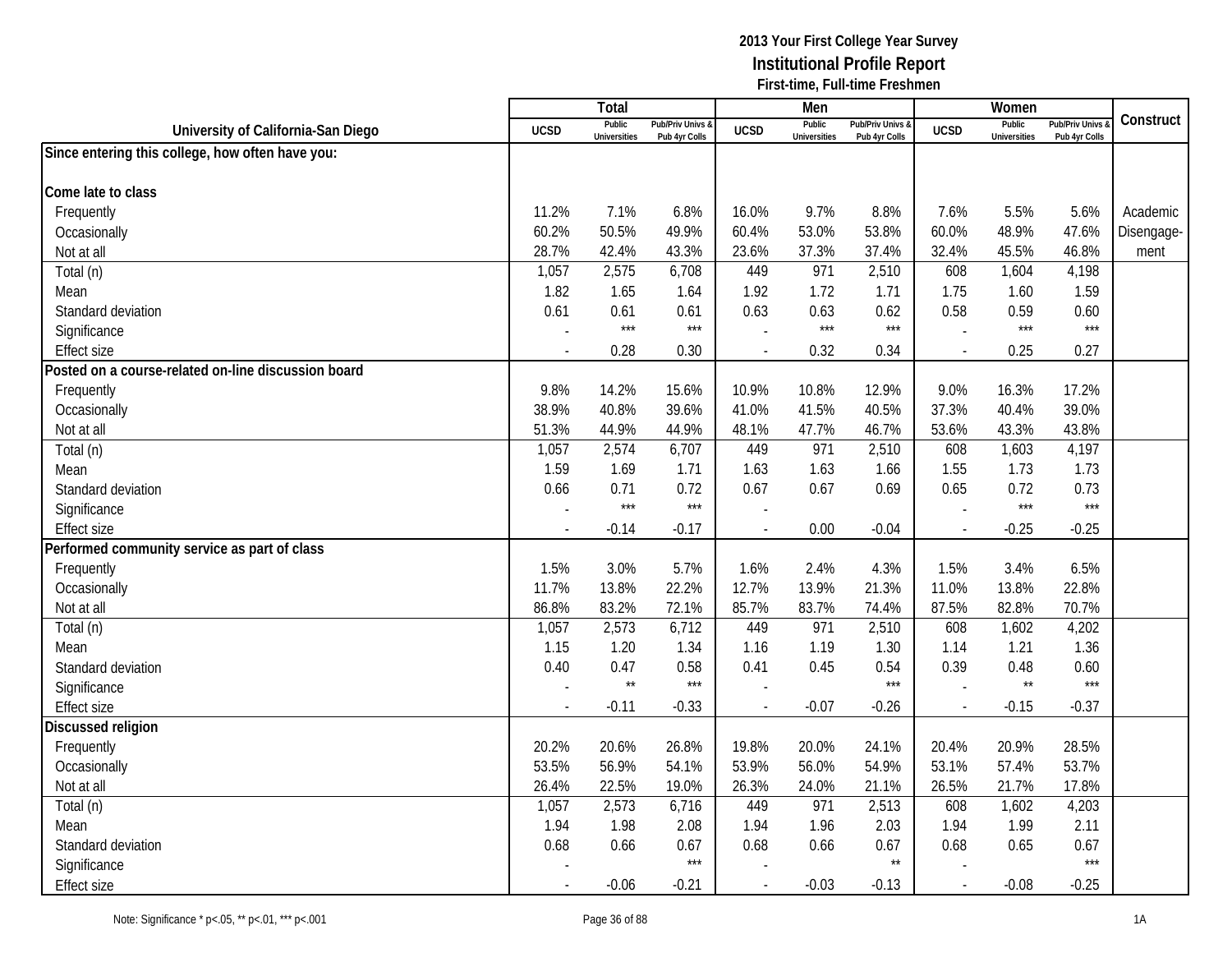|                                                  |             | <b>Total</b>                  |                                   |                | Men                           |                                   |                          | Women                         |                                        |           |
|--------------------------------------------------|-------------|-------------------------------|-----------------------------------|----------------|-------------------------------|-----------------------------------|--------------------------|-------------------------------|----------------------------------------|-----------|
| University of California-San Diego               | <b>UCSD</b> | Public<br><b>Universities</b> | Pub/Priv Univs &<br>Pub 4yr Colls | <b>UCSD</b>    | Public<br><b>Universities</b> | Pub/Priv Univs &<br>Pub 4yr Colls | <b>UCSD</b>              | Public<br><b>Universities</b> | <b>Pub/Priv Univs</b><br>Pub 4yr Colls | Construct |
| Since entering this college, how often have you: |             |                               |                                   |                |                               |                                   |                          |                               |                                        |           |
|                                                  |             |                               |                                   |                |                               |                                   |                          |                               |                                        |           |
| <b>Discussed politics</b>                        |             |                               |                                   |                |                               |                                   |                          |                               |                                        |           |
| Frequently                                       | 15.7%       | 18.8%                         | 22.3%                             | 17.1%          | 20.2%                         | 23.9%                             | 14.6%                    | 18.0%                         | 21.4%                                  |           |
| Occasionally                                     | 54.6%       | 58.0%                         | 58.0%                             | 57.0%          | 57.4%                         | 57.4%                             | 52.8%                    | 58.3%                         | 58.3%                                  |           |
| Not at all                                       | 29.7%       | 23.2%                         | 19.7%                             | 25.8%          | 22.4%                         | 18.7%                             | 32.6%                    | 23.7%                         | 20.3%                                  |           |
| Total (n)                                        | 1,057       | 2,572                         | 6,712                             | 449            | 970                           | 2,512                             | 608                      | 1,602                         | 4,200                                  |           |
| Mean                                             | 1.86        | 1.96                          | 2.03                              | 1.91           | 1.98                          | 2.05                              | 1.82                     | 1.94                          | 2.01                                   |           |
| Standard deviation                               | 0.66        | 0.65                          | 0.65                              | 0.65           | 0.65                          | 0.65                              | 0.66                     | 0.64                          | 0.65                                   |           |
| Significance                                     |             | $***$                         | $***$                             |                |                               | $***$                             |                          | $***$                         | $***$                                  |           |
| <b>Effect size</b>                               |             | $-0.15$                       | $-0.26$                           | $\blacksquare$ | $-0.11$                       | $-0.22$                           | $\sim$                   | $-0.19$                       | $-0.29$                                |           |
| Maintained a healthy diet                        |             |                               |                                   |                |                               |                                   |                          |                               |                                        |           |
| Frequently                                       | 29.1%       | 34.3%                         | 31.3%                             | 28.3%          | 34.2%                         | 31.2%                             | 29.7%                    | 34.3%                         | 31.4%                                  |           |
| Occasionally                                     | 58.2%       | 55.0%                         | 57.8%                             | 59.0%          | 54.2%                         | 56.8%                             | 57.7%                    | 55.5%                         | 58.4%                                  |           |
| Not at all                                       | 12.7%       | 10.8%                         | 10.9%                             | 12.7%          | 11.6%                         | 12.0%                             | 12.7%                    | 10.2%                         | 10.2%                                  |           |
| Total (n)                                        | 1,056       | 2,575                         | 6,716                             | 449            | 971                           | 2,513                             | 607                      | 1,604                         | 4,203                                  |           |
| Mean                                             | 2.16        | 2.23                          | 2.20                              | 2.16           | 2.23                          | 2.19                              | 2.17                     | 2.24                          | 2.21                                   |           |
| Standard deviation                               | 0.63        | 0.63                          | 0.62                              | 0.62           | 0.64                          | 0.63                              | 0.63                     | 0.62                          | 0.61                                   |           |
| Significance                                     |             | $\star\star$                  |                                   |                |                               |                                   |                          | $\star$                       |                                        |           |
| <b>Effect size</b>                               | $\sim$      | $-0.11$                       | $-0.06$                           | ÷,             | $-0.11$                       | $-0.05$                           | $\overline{\phantom{a}}$ | $-0.11$                       | $-0.07$                                |           |
| Had adequate sleep                               |             |                               |                                   |                |                               |                                   |                          |                               |                                        |           |
| Frequently                                       | 23.3%       | 29.3%                         | 24.6%                             | 24.3%          | 26.8%                         | 23.8%                             | 22.5%                    | 30.8%                         | 25.0%                                  |           |
| Occasionally                                     | 61.1%       | 56.9%                         | 59.9%                             | 60.6%          | 59.4%                         | 60.8%                             | 61.5%                    | 55.3%                         | 59.4%                                  |           |
| Not at all                                       | 15.6%       | 13.8%                         | 15.5%                             | 15.1%          | 13.8%                         | 15.4%                             | 16.0%                    | 13.8%                         | 15.5%                                  |           |
| Total (n)                                        | 1,057       | 2,576                         | 6,715                             | 449            | 971                           | 2,513                             | 608                      | 1,605                         | 4,202                                  |           |
| Mean                                             | 2.08        | 2.15                          | 2.09                              | 2.09           | 2.13                          | 2.08                              | 2.07                     | 2.17                          | 2.10                                   |           |
| Standard deviation                               | 0.62        | 0.64                          | 0.63                              | 0.62           | 0.62                          | 0.62                              | 0.62                     | 0.65                          | 0.63                                   |           |
| Significance                                     |             | $\star\star$                  |                                   | $\overline{a}$ |                               |                                   |                          | $\star\star$                  |                                        |           |
| <b>Effect size</b>                               |             | $-0.11$                       | $-0.02$                           |                | $-0.06$                       | 0.02                              | $\overline{\phantom{a}}$ | $-0.15$                       | $-0.05$                                |           |
| Helped raise money for a cause or campaign       |             |                               |                                   |                |                               |                                   |                          |                               |                                        |           |
| Frequently                                       | 5.9%        | 7.3%                          | 8.6%                              | 4.7%           | 5.4%                          | 6.8%                              | 6.7%                     | 8.6%                          | 9.6%                                   | Civic     |
| Occasionally                                     | 25.0%       | 25.8%                         | 28.9%                             | 23.8%          | 23.9%                         | 27.7%                             | 25.8%                    | 27.0%                         | 29.6%                                  | Engage-   |
| Not at all                                       | 69.2%       | 66.8%                         | 62.5%                             | 71.5%          | 70.8%                         | 65.5%                             | 67.4%                    | 64.4%                         | 60.7%                                  | ment      |
| Total (n)                                        | 1,057       | 2,573                         | 6,713                             | 449            | 971                           | 2,512                             | 608                      | 1,602                         | 4,201                                  |           |
| Mean                                             | 1.37        | 1.41                          | 1.46                              | 1.33           | 1.35                          | 1.41                              | 1.39                     | 1.44                          | 1.49                                   |           |
| Standard deviation                               | 0.59        | 0.62                          | 0.65                              | 0.56           | 0.58                          | 0.62                              | 0.61                     | 0.65                          | 0.67                                   |           |
| Significance                                     |             |                               | $***$                             |                |                               |                                   |                          |                               | $***$                                  |           |
| <b>Effect size</b>                               |             | $-0.06$                       | $-0.14$                           | $\blacksquare$ | $-0.03$                       | $-0.13$                           | $\overline{\phantom{a}}$ | $-0.08$                       | $-0.15$                                |           |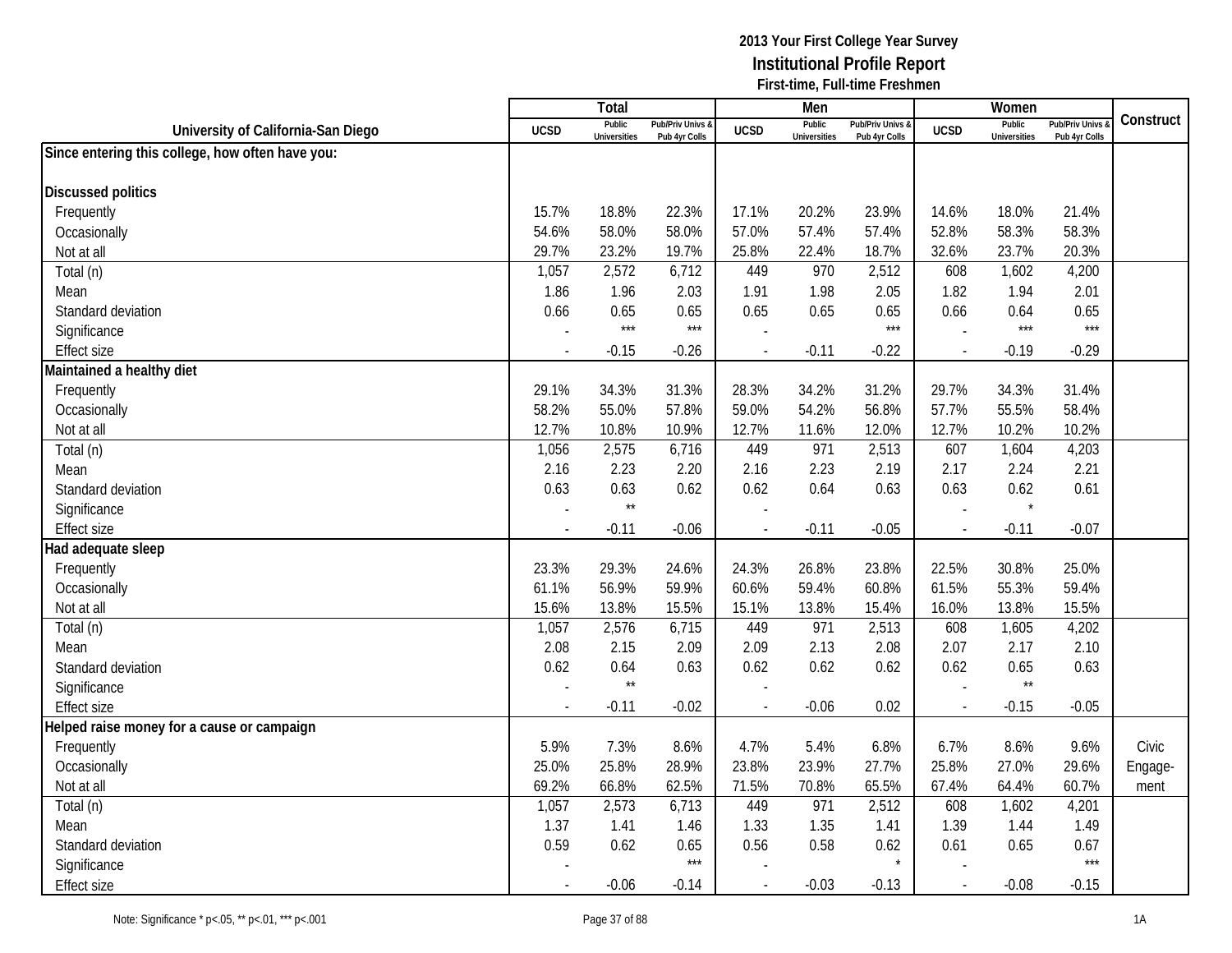|                                                                         |             | Total                         |                                   |                          | Men                           |                                   |                          | Women                         |                                 |           |
|-------------------------------------------------------------------------|-------------|-------------------------------|-----------------------------------|--------------------------|-------------------------------|-----------------------------------|--------------------------|-------------------------------|---------------------------------|-----------|
| University of California-San Diego                                      | <b>UCSD</b> | Public<br><b>Universities</b> | Pub/Priv Univs &<br>Pub 4yr Colls | <b>UCSD</b>              | Public<br><b>Universities</b> | Pub/Priv Univs &<br>Pub 4yr Colls | <b>UCSD</b>              | Public<br><b>Universities</b> | Pub/Priv Univs<br>Pub 4yr Colls | Construct |
| Since entering this college, how often have you:                        |             |                               |                                   |                          |                               |                                   |                          |                               |                                 |           |
|                                                                         |             |                               |                                   |                          |                               |                                   |                          |                               |                                 |           |
| Publicly communicated your opinion about a cause (e.g., blog, email,    |             |                               |                                   |                          |                               |                                   |                          |                               |                                 |           |
| petition)                                                               |             |                               |                                   |                          |                               |                                   |                          |                               |                                 |           |
| Frequently                                                              | 7.1%        | 8.4%                          | 10.4%                             | 7.6%                     | 7.9%                          | 10.5%                             | 6.7%                     | 8.7%                          | 10.4%                           | Civic     |
| Occasionally                                                            | 27.4%       | 29.0%                         | 31.6%                             | 24.7%                    | 27.3%                         | 31.0%                             | 29.4%                    | 30.0%                         | 31.9%                           | Engage-   |
| Not at all                                                              | 65.5%       | 62.6%                         | 58.0%                             | 67.7%                    | 64.8%                         | 58.5%                             | 63.8%                    | 61.2%                         | 57.7%                           | ment      |
| Total (n)                                                               | 1,057       | 2,573                         | 6,713                             | 449                      | 971                           | 2,511                             | 608                      | 1,602                         | 4,202                           |           |
| Mean                                                                    | 1.42        | 1.46                          | 1.52                              | 1.40                     | 1.43                          | 1.52                              | 1.43                     | 1.48                          | 1.53                            |           |
| Standard deviation                                                      | 0.62        | 0.65                          | 0.68                              | 0.63                     | 0.64                          | 0.68                              | 0.62                     | 0.65                          | 0.68                            |           |
| Significance                                                            |             |                               | $***$                             |                          |                               | $***$                             |                          |                               | $***$                           |           |
| <b>Effect size</b>                                                      |             | $-0.06$                       | $-0.15$                           | $\overline{\phantom{a}}$ | $-0.05$                       | $-0.18$                           | $\mathbf{r}$             | $-0.08$                       | $-0.15$                         |           |
| How many times in the past two weeks, if any, have you had five or more |             |                               |                                   |                          |                               |                                   |                          |                               |                                 |           |
| alcoholic drinks in a row?                                              |             |                               |                                   |                          |                               |                                   |                          |                               |                                 |           |
| 10 or more times                                                        | 0.4%        | 0.6%                          | 0.9%                              | 0.4%                     | 0.7%                          | 1.4%                              | 0.3%                     | 0.5%                          | 0.6%                            |           |
| 6-9 times                                                               | 0.2%        | 0.9%                          | 1.3%                              | 0.4%                     | 1.2%                          | 2.2%                              | 0.0%                     | 0.7%                          | 0.7%                            |           |
| 3-5 times                                                               | 3.8%        | 6.8%                          | 7.6%                              | 4.7%                     | 7.7%                          | 9.9%                              | 3.1%                     | 6.2%                          | 6.3%                            |           |
| Twice                                                                   | 6.0%        | 7.3%                          | 8.3%                              | 6.7%                     | 7.3%                          | 9.2%                              | 5.4%                     | 7.2%                          | 7.7%                            |           |
| Once                                                                    | 11.0%       | 10.1%                         | 10.6%                             | 13.1%                    | 11.4%                         | 10.5%                             | 9.4%                     | 9.4%                          | 10.6%                           |           |
| None                                                                    | 78.7%       | 74.3%                         | 71.4%                             | 74.6%                    | 71.6%                         | 66.9%                             | 81.7%                    | 75.9%                         | 74.1%                           |           |
| Total (n)                                                               | 1,056       | 2,575                         | 6,680                             | 449                      | 972                           | 2,501                             | 607                      | 1,603                         | 4,179                           |           |
| Mean                                                                    | 1.37        | 1.52                          | 1.59                              | 1.45                     | 1.58                          | 1.74                              | 1.31                     | 1.48                          | 1.51                            |           |
| Standard deviation                                                      | 0.82        | 1.02                          | 1.09                              | 0.90                     | 1.07                          | 1.23                              | 0.76                     | 0.98                          | 0.99                            |           |
| Significance                                                            |             | $***$                         | $***$                             |                          | $\star$                       | ***                               |                          | $***$                         | $***$                           |           |
| Effect size                                                             |             | $-0.15$                       | $-0.20$                           | $\overline{\phantom{a}}$ | $-0.12$                       | $-0.24$                           | $\overline{\phantom{a}}$ | $-0.17$                       | $-0.20$                         |           |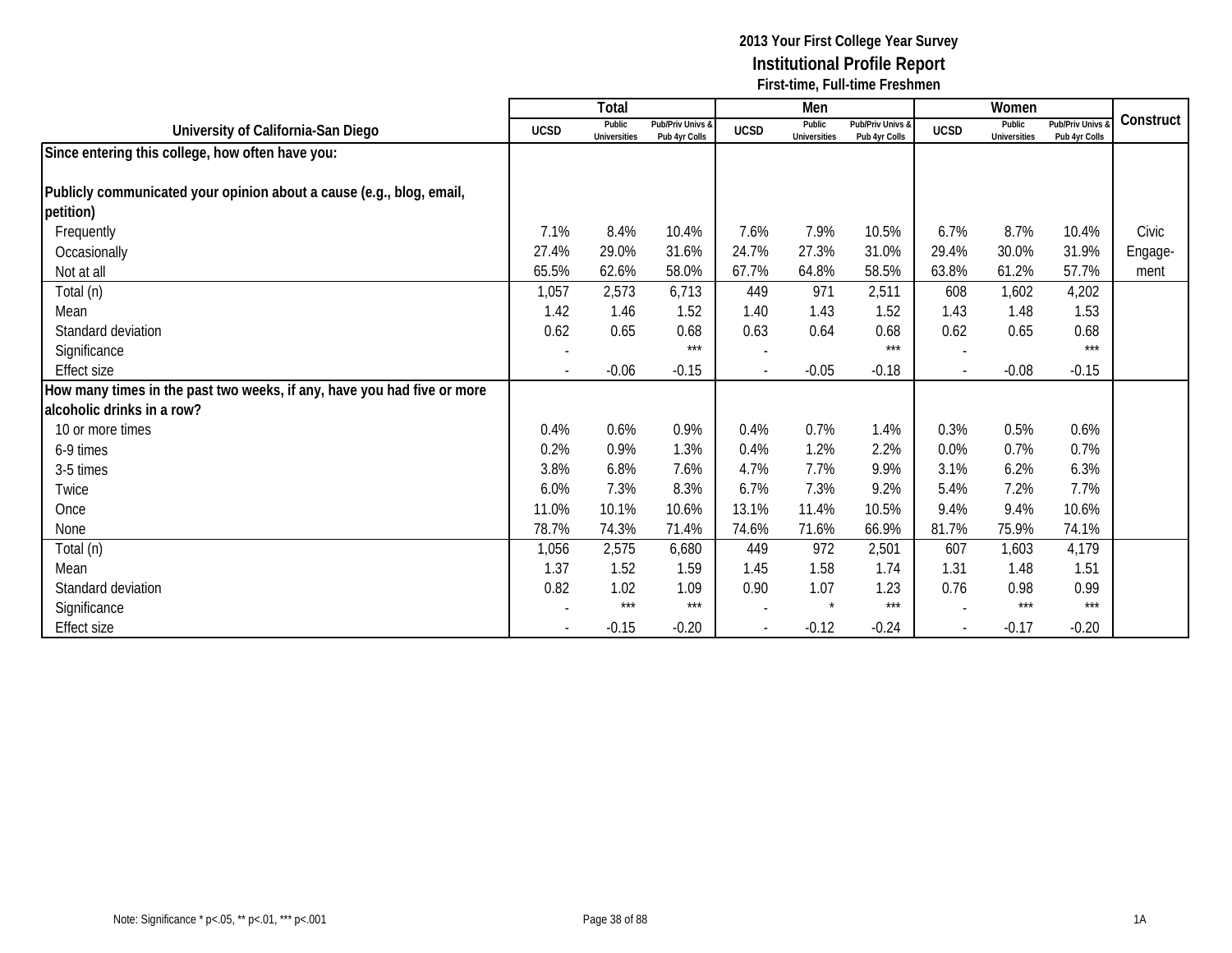|                                                                              |                          | Total                         |                                   |                          | Men                           |                                   |                          | Women                         |                                        |           |
|------------------------------------------------------------------------------|--------------------------|-------------------------------|-----------------------------------|--------------------------|-------------------------------|-----------------------------------|--------------------------|-------------------------------|----------------------------------------|-----------|
| University of California-San Diego                                           | <b>UCSD</b>              | Public<br><b>Universities</b> | Pub/Priv Univs 8<br>Pub 4yr Colls | <b>UCSD</b>              | Public<br><b>Universities</b> | Pub/Priv Univs &<br>Pub 4yr Colls | <b>UCSD</b>              | Public<br><b>Universities</b> | <b>Pub/Priv Univs</b><br>Pub 4yr Colls | Construct |
| Please indicate the extent to which you agree or disagree with the following |                          |                               |                                   |                          |                               |                                   |                          |                               |                                        |           |
| statements:                                                                  |                          |                               |                                   |                          |                               |                                   |                          |                               |                                        |           |
|                                                                              |                          |                               |                                   |                          |                               |                                   |                          |                               |                                        |           |
| have felt discriminated against at this institution because of my            |                          |                               |                                   |                          |                               |                                   |                          |                               |                                        |           |
| ace/ethnicity, gender, sexual orientation, or religious affiliation          |                          |                               |                                   |                          |                               |                                   |                          |                               |                                        |           |
| Strongly agree                                                               | 2.0%                     | 1.7%                          | 2.1%                              | 1.6%                     | 1.4%                          | 2.1%                              | 2.4%                     | 1.9%                          | 2.0%                                   |           |
| Agree                                                                        | 15.7%                    | 11.7%                         | 10.7%                             | 16.9%                    | 11.7%                         | 10.1%                             | 14.8%                    | 11.8%                         | 11.1%                                  |           |
| <b>Disagree</b>                                                              | 48.4%                    | 37.2%                         | 34.5%                             | 41.6%                    | 33.7%                         | 31.2%                             | 53.5%                    | 39.4%                         | 36.5%                                  |           |
| Strongly disagree                                                            | 33.8%                    | 49.3%                         | 52.7%                             | 40.0%                    | 53.1%                         | 56.6%                             | 29.3%                    | 47.0%                         | 50.4%                                  |           |
| Total (n)                                                                    | 1,032                    | 2,572                         | 6,706                             | 438                      | 969                           | 2,509                             | 594                      | 1,603                         | 4,197                                  |           |
| Mean                                                                         | 1.86                     | 1.66                          | 1.62                              | 1.80                     | 1.61                          | 1.58                              | 1.90                     | 1.69                          | 1.65                                   |           |
| Standard deviation                                                           | 0.75                     | 0.75                          | 0.76                              | 0.77                     | 0.75                          | 0.76                              | 0.73                     | 0.75                          | 0.76                                   |           |
| Significance                                                                 |                          | $***$                         | $***$                             |                          | $***$                         | $***$                             |                          | ***                           | $***$                                  |           |
| <b>Effect size</b>                                                           | $\overline{\phantom{a}}$ | 0.27                          | 0.32                              |                          | 0.25                          | 0.29                              | $\overline{\phantom{a}}$ | 0.28                          | 0.33                                   |           |
| see myself as part of the campus community                                   |                          |                               |                                   |                          |                               |                                   |                          |                               |                                        |           |
| Strongly agree                                                               | 10.9%                    | 17.8%                         | 20.2%                             | 11.9%                    | 16.3%                         | 18.0%                             | 10.1%                    | 18.8%                         | 21.5%                                  |           |
| Agree                                                                        | 67.6%                    | 65.2%                         | 62.5%                             | 65.1%                    | 64.7%                         | 62.2%                             | 69.5%                    | 65.6%                         | 62.6%                                  |           |
| Disagree                                                                     | 18.1%                    | 14.0%                         | 14.2%                             | 19.6%                    | 15.7%                         | 15.6%                             | 17.0%                    | 13.0%                         | 13.4%                                  | Sense of  |
| Strongly disagree                                                            | 3.4%                     | 2.9%                          | 3.2%                              | 3.4%                     | 3.3%                          | 4.2%                              | 3.4%                     | 2.6%                          | 2.5%                                   | Belonging |
| Total (n)                                                                    | 1,032                    | 2,572                         | 6,707                             | 438                      | 969                           | 2,509                             | 594                      | 1,603                         | 4,198                                  |           |
| Mean                                                                         | 2.86                     | 2.98                          | 3.00                              | 2.85                     | 2.94                          | 2.94                              | 2.86                     | 3.00                          | 3.03                                   |           |
| Standard deviation                                                           | 0.64                     | 0.66                          | 0.69                              | 0.66                     | 0.67                          | 0.71                              | 0.62                     | 0.65                          | 0.67                                   |           |
| Significance                                                                 |                          | $***$                         | $***$                             |                          | $\star$                       | $\star$                           |                          | ***                           | $***$                                  |           |
| <b>Effect size</b>                                                           |                          | $-0.18$                       | $-0.20$                           | $\blacksquare$           | $-0.13$                       | $-0.13$                           | $\sim$                   | $-0.22$                       | $-0.25$                                |           |
| Faculty showed concern about my progress                                     |                          |                               |                                   |                          |                               |                                   |                          |                               |                                        |           |
| Strongly agree                                                               | 6.9%                     | 9.5%                          | 12.5%                             | 7.5%                     | 8.6%                          | 11.5%                             | 6.4%                     | 10.1%                         | 13.0%                                  |           |
| Agree                                                                        | 54.8%                    | 54.6%                         | 55.5%                             | 53.2%                    | 53.9%                         | 56.0%                             | 56.1%                    | 54.9%                         | 55.2%                                  |           |
| Disagree                                                                     | 32.8%                    | 27.7%                         | 24.4%                             | 33.6%                    | 29.9%                         | 25.0%                             | 32.2%                    | 26.5%                         | 24.0%                                  |           |
| Strongly disagree                                                            | 5.5%                     | 8.2%                          | 7.7%                              | 5.7%                     | 7.6%                          | 7.4%                              | 5.4%                     | 8.5%                          | 7.8%                                   |           |
| Total (n)                                                                    | 1,032                    | 2,570                         | 6,701                             | 438                      | 968                           | 2,507                             | 594                      | 1,602                         | 4,194                                  |           |
| Mean                                                                         | 2.63                     | 2.65                          | 2.73                              | 2.63                     | 2.63                          | 2.72                              | 2.63                     | 2.67                          | 2.73                                   |           |
| Standard deviation                                                           | 0.69                     | 0.76                          | 0.78                              | 0.71                     | 0.75                          | 0.76                              | 0.68                     | 0.77                          | 0.78                                   |           |
| Significance                                                                 |                          |                               | $***$                             |                          |                               | $\star$                           |                          |                               | $\star\star$                           |           |
| <b>Effect size</b>                                                           |                          | $-0.03$                       | $-0.13$                           | $\overline{\phantom{a}}$ | 0.00                          | $-0.12$                           | $\sim$                   | $-0.05$                       | $-0.13$                                |           |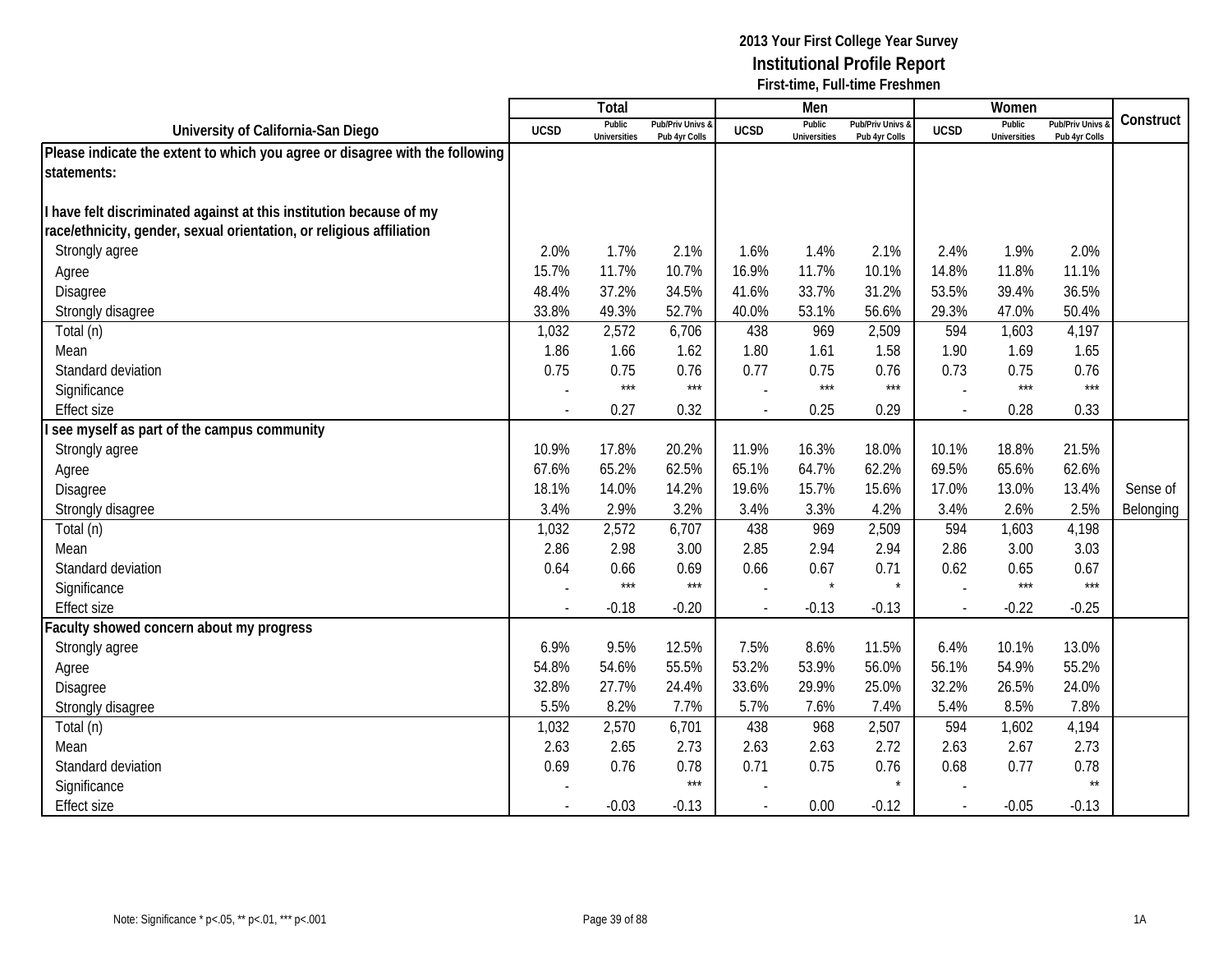|                                                                              |                          | <b>Total</b>                  |                                   |                          | Men                           |                                   |             | Women                         |                                        |           |
|------------------------------------------------------------------------------|--------------------------|-------------------------------|-----------------------------------|--------------------------|-------------------------------|-----------------------------------|-------------|-------------------------------|----------------------------------------|-----------|
| University of California-San Diego                                           | <b>UCSD</b>              | Public<br><b>Universities</b> | Pub/Priv Univs &<br>Pub 4yr Colls | <b>UCSD</b>              | Public<br><b>Universities</b> | Pub/Priv Univs &<br>Pub 4yr Colls | <b>UCSD</b> | Public<br><b>Universities</b> | <b>Pub/Priv Univs</b><br>Pub 4yr Colls | Construct |
| Please indicate the extent to which you agree or disagree with the following |                          |                               |                                   |                          |                               |                                   |             |                               |                                        |           |
| statements:                                                                  |                          |                               |                                   |                          |                               |                                   |             |                               |                                        |           |
|                                                                              |                          |                               |                                   |                          |                               |                                   |             |                               |                                        |           |
| There is a lot of racial tension on this campus                              |                          |                               |                                   |                          |                               |                                   |             |                               |                                        |           |
| Strongly agree                                                               | 3.0%                     | 1.9%                          | 2.5%                              | 3.2%                     | 2.2%                          | 2.8%                              | 2.9%        | 1.8%                          | 2.3%                                   |           |
| Agree                                                                        | 17.2%                    | 13.0%                         | 12.0%                             | 17.8%                    | 12.8%                         | 12.0%                             | 16.7%       | 13.2%                         | 12.0%                                  |           |
| Disagree                                                                     | 58.4%                    | 53.2%                         | 48.6%                             | 53.2%                    | 49.9%                         | 44.1%                             | 62.2%       | 55.2%                         | 51.2%                                  |           |
| Strongly disagree                                                            | 21.4%                    | 31.8%                         | 37.0%                             | 25.8%                    | 35.1%                         | 41.1%                             | 18.2%       | 29.9%                         | 34.5%                                  |           |
| Total (n)                                                                    | 1,031                    | 2,570                         | 6,701                             | 438                      | 969                           | 2,509                             | 593         | 1,601                         | 4,192                                  |           |
| Mean                                                                         | 2.02                     | 1.85                          | 1.80                              | 1.98                     | 1.82                          | 1.76                              | 2.04        | 1.87                          | 1.82                                   |           |
| Standard deviation                                                           | 0.71                     | 0.71                          | 0.74                              | 0.75                     | 0.73                          | 0.77                              | 0.68        | 0.70                          | 0.72                                   |           |
| Significance                                                                 |                          | $***$                         | $***$                             |                          | $***$                         | $***$                             |             | $***$                         | $***$                                  |           |
| <b>Effect size</b>                                                           | $\overline{\phantom{a}}$ | 0.24                          | 0.30                              | $\overline{a}$           | 0.22                          | 0.29                              | $\sim$      | 0.24                          | 0.31                                   |           |
| have been able to find a balance between academics and extracurricular       |                          |                               |                                   |                          |                               |                                   |             |                               |                                        |           |
| activities                                                                   |                          |                               |                                   |                          |                               |                                   |             |                               |                                        |           |
| Strongly agree                                                               | 7.6%                     | 11.6%                         | 12.3%                             | 9.4%                     | 11.5%                         | 13.4%                             | 6.2%        | 11.6%                         | 11.7%                                  |           |
| Agree                                                                        | 62.7%                    | 65.9%                         | 66.0%                             | 63.7%                    | 65.7%                         | 63.6%                             | 62.0%       | 66.0%                         | 67.5%                                  |           |
| Disagree                                                                     | 25.8%                    | 19.4%                         | 18.8%                             | 23.5%                    | 19.6%                         | 19.8%                             | 27.4%       | 19.3%                         | 18.3%                                  |           |
| Strongly disagree                                                            | 4.0%                     | 3.2%                          | 2.8%                              | 3.4%                     | 3.2%                          | 3.2%                              | 4.4%        | 3.1%                          | 2.6%                                   |           |
| Total (n)                                                                    | 1,032                    | 2,570                         | 6,701                             | 438                      | 968                           | 2,506                             | 594         | 1,602                         | 4,195                                  |           |
| Mean                                                                         | 2.74                     | 2.86                          | 2.88                              | 2.79                     | 2.85                          | 2.87                              | 2.70        | 2.86                          | 2.88                                   |           |
| Standard deviation                                                           | 0.65                     | 0.64                          | 0.64                              | 0.65                     | 0.65                          | 0.67                              | 0.65        | 0.64                          | 0.62                                   |           |
| Significance                                                                 |                          | $***$                         | $***$                             |                          |                               | $\star$                           |             | $***$                         | $***$                                  |           |
| <b>Effect size</b>                                                           |                          | $-0.19$                       | $-0.22$                           |                          | $-0.09$                       | $-0.12$                           | $\sim$      | $-0.25$                       | $-0.29$                                |           |
| The admission/recruitment materials portrayed this campus accurately         |                          |                               |                                   |                          |                               |                                   |             |                               |                                        |           |
| Strongly agree                                                               | 5.4%                     | 9.2%                          | 10.2%                             | 5.7%                     | 8.3%                          | 9.2%                              | 5.2%        | 9.8%                          | 10.7%                                  |           |
| Agree                                                                        | 65.4%                    | 70.9%                         | 69.3%                             | 63.0%                    | 68.7%                         | 67.7%                             | 67.2%       | 72.2%                         | 70.2%                                  |           |
| Disagree                                                                     | 21.9%                    | 15.3%                         | 16.5%                             | 21.9%                    | 17.0%                         | 18.0%                             | 22.0%       | 14.3%                         | 15.6%                                  |           |
| Strongly disagree                                                            | 7.2%                     | 4.6%                          | 4.0%                              | 9.4%                     | 6.0%                          | 5.0%                              | 5.6%        | 3.8%                          | 3.4%                                   |           |
| Total (n)                                                                    | 1,030                    | 2,568                         | 6,690                             | 438                      | 969                           | 2,500                             | 592         | 1,599                         | 4,190                                  |           |
| Mean                                                                         | 2.69                     | 2.85                          | 2.86                              | 2.65                     | 2.79                          | 2.81                              | 2.72        | 2.88                          | 2.88                                   |           |
| Standard deviation                                                           | 0.68                     | 0.64                          | 0.64                              | 0.73                     | 0.67                          | 0.66                              | 0.65        | 0.61                          | 0.62                                   |           |
| Significance                                                                 |                          | $***$                         | ***                               |                          | $***$                         | $***$                             |             | $***$                         | $***$                                  |           |
| <b>Effect size</b>                                                           |                          | $-0.25$                       | $-0.27$                           | $\overline{\phantom{a}}$ | $-0.21$                       | $-0.24$                           | $\sim$      | $-0.26$                       | $-0.26$                                |           |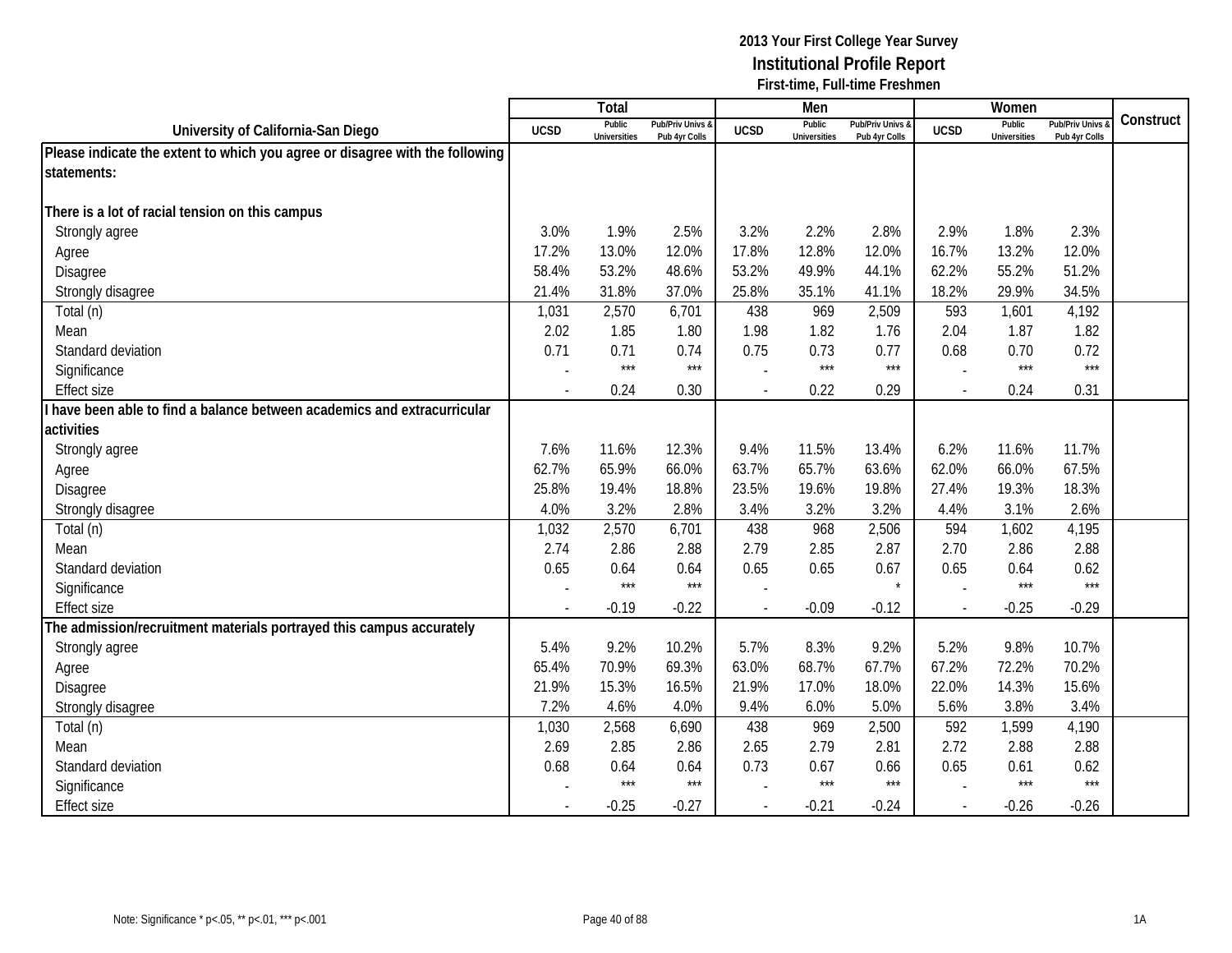|                                                                              |                          | <b>Total</b>                  |                                   |             | Men                           |                                   |                          | Women                         |                                        |           |
|------------------------------------------------------------------------------|--------------------------|-------------------------------|-----------------------------------|-------------|-------------------------------|-----------------------------------|--------------------------|-------------------------------|----------------------------------------|-----------|
| University of California-San Diego                                           | <b>UCSD</b>              | Public<br><b>Universities</b> | Pub/Priv Univs &<br>Pub 4yr Colls | <b>UCSD</b> | Public<br><b>Universities</b> | Pub/Priv Univs &<br>Pub 4yr Colls | <b>UCSD</b>              | Public<br><b>Universities</b> | <b>Pub/Priv Univs</b><br>Pub 4yr Colls | Construct |
| Please indicate the extent to which you agree or disagree with the following |                          |                               |                                   |             |                               |                                   |                          |                               |                                        |           |
| statements:                                                                  |                          |                               |                                   |             |                               |                                   |                          |                               |                                        |           |
|                                                                              |                          |                               |                                   |             |                               |                                   |                          |                               |                                        |           |
| Faculty empower me to learn here                                             |                          |                               |                                   |             |                               |                                   |                          |                               |                                        |           |
| Strongly agree                                                               | 9.2%                     | 13.9%                         | 17.0%                             | 8.7%        | 13.0%                         | 16.5%                             | 9.6%                     | 14.5%                         | 17.3%                                  |           |
| Agree                                                                        | 69.0%                    | 69.4%                         | 67.8%                             | 67.6%       | 68.8%                         | 66.8%                             | 70.0%                    | 69.7%                         | 68.3%                                  |           |
| Disagree                                                                     | 18.6%                    | 14.4%                         | 13.2%                             | 19.4%       | 15.3%                         | 14.1%                             | 18.0%                    | 13.9%                         | 12.6%                                  |           |
| Strongly disagree                                                            | 3.2%                     | 2.2%                          | 2.1%                              | 4.3%        | 2.9%                          | 2.6%                              | 2.4%                     | 1.8%                          | 1.8%                                   |           |
| Total (n)                                                                    | 1,031                    | 2,568                         | 6,668                             | 438         | 969                           | 2,497                             | 593                      | 1,599                         | 4,171                                  |           |
| Mean                                                                         | 2.84                     | 2.95                          | 3.00                              | 2.81        | 2.92                          | 2.97                              | 2.87                     | 2.97                          | 3.01                                   |           |
| Standard deviation                                                           | 0.62                     | 0.61                          | 0.62                              | 0.65        | 0.63                          | 0.64                              | 0.60                     | 0.60                          | 0.61                                   |           |
| Significance                                                                 |                          | $***$                         | $***$                             |             | $^{\star\star}$               | $***$                             |                          | $***$                         | ***                                    |           |
| <b>Effect size</b>                                                           |                          | $-0.18$                       | $-0.26$                           |             | $-0.17$                       | $-0.25$                           | $\overline{\phantom{a}}$ | $-0.17$                       | $-0.23$                                |           |
| f asked, I would recommend this college to others                            |                          |                               |                                   |             |                               |                                   |                          |                               |                                        |           |
| Strongly agree                                                               | 32.6%                    | 44.7%                         | 42.5%                             | 35.8%       | 44.0%                         | 39.7%                             | 30.2%                    | 45.0%                         | 44.1%                                  |           |
| Agree                                                                        | 55.4%                    | 46.3%                         | 47.5%                             | 51.1%       | 45.2%                         | 48.4%                             | 58.5%                    | 47.0%                         | 46.9%                                  |           |
| Disagree                                                                     | 9.0%                     | 6.9%                          | 7.5%                              | 10.1%       | 8.1%                          | 8.6%                              | 8.3%                     | 6.2%                          | 6.9%                                   | Sense of  |
| Strongly disagree                                                            | 3.0%                     | 2.1%                          | 2.5%                              | 3.0%        | 2.7%                          | 3.2%                              | 3.0%                     | 1.7%                          | 2.1%                                   | Belonging |
| Total (n)                                                                    | 1,029                    | 2,568                         | 6,695                             | 436         | 965                           | 2,501                             | 593                      | 1,603                         | 4,194                                  |           |
| Mean                                                                         | 3.17                     | 3.34                          | 3.30                              | 3.20        | 3.31                          | 3.25                              | 3.16                     | 3.35                          | 3.33                                   |           |
| Standard deviation                                                           | 0.71                     | 0.70                          | 0.71                              | 0.74        | 0.73                          | 0.74                              | 0.69                     | 0.67                          | 0.70                                   |           |
| Significance                                                                 |                          | $***$                         | $***$                             |             | $^{\star\star}$               |                                   |                          | $***$                         | $***$                                  |           |
| <b>Effect size</b>                                                           | $\overline{\phantom{a}}$ | $-0.24$                       | $-0.18$                           |             | $-0.15$                       | $-0.07$                           | $\sim$                   | $-0.28$                       | $-0.24$                                |           |
| At least one staff member has taken an interest in my development            |                          |                               |                                   |             |                               |                                   |                          |                               |                                        |           |
| Strongly agree                                                               | 13.6%                    | 25.5%                         | 29.4%                             | 15.4%       | 23.1%                         | 27.2%                             | 12.3%                    | 26.9%                         | 30.8%                                  |           |
| Agree                                                                        | 50.0%                    | 49.6%                         | 51.6%                             | 48.4%       | 50.2%                         | 52.2%                             | 51.1%                    | 49.2%                         | 51.3%                                  |           |
| Disagree                                                                     | 31.0%                    | 21.4%                         | 16.1%                             | 31.0%       | 23.2%                         | 17.5%                             | 31.0%                    | 20.4%                         | 15.3%                                  |           |
| Strongly disagree                                                            | 5.4%                     | 3.5%                          | 2.8%                              | 5.3%        | 3.6%                          | 3.1%                              | 5.6%                     | 3.4%                          | 2.6%                                   |           |
| Total (n)                                                                    | 1,029                    | 2,570                         | 6,698                             | 436         | 967                           | 2,502                             | 593                      | 1,603                         | 4,196                                  |           |
| Mean                                                                         | 2.72                     | 2.97                          | 3.08                              | 2.74        | 2.93                          | 3.04                              | 2.70                     | 3.00                          | 3.10                                   |           |
| Standard deviation                                                           | 0.76                     | 0.78                          | 0.75                              | 0.78        | 0.78                          | 0.76                              | 0.75                     | 0.78                          | 0.75                                   |           |
| Significance                                                                 |                          | $***$                         | $***$                             |             | $***$                         | $***$                             |                          | $***$                         | $***$                                  |           |
| <b>Effect size</b>                                                           |                          | $-0.32$                       | $-0.48$                           |             | $-0.24$                       | $-0.39$                           | $\overline{\phantom{a}}$ | $-0.38$                       | $-0.53$                                |           |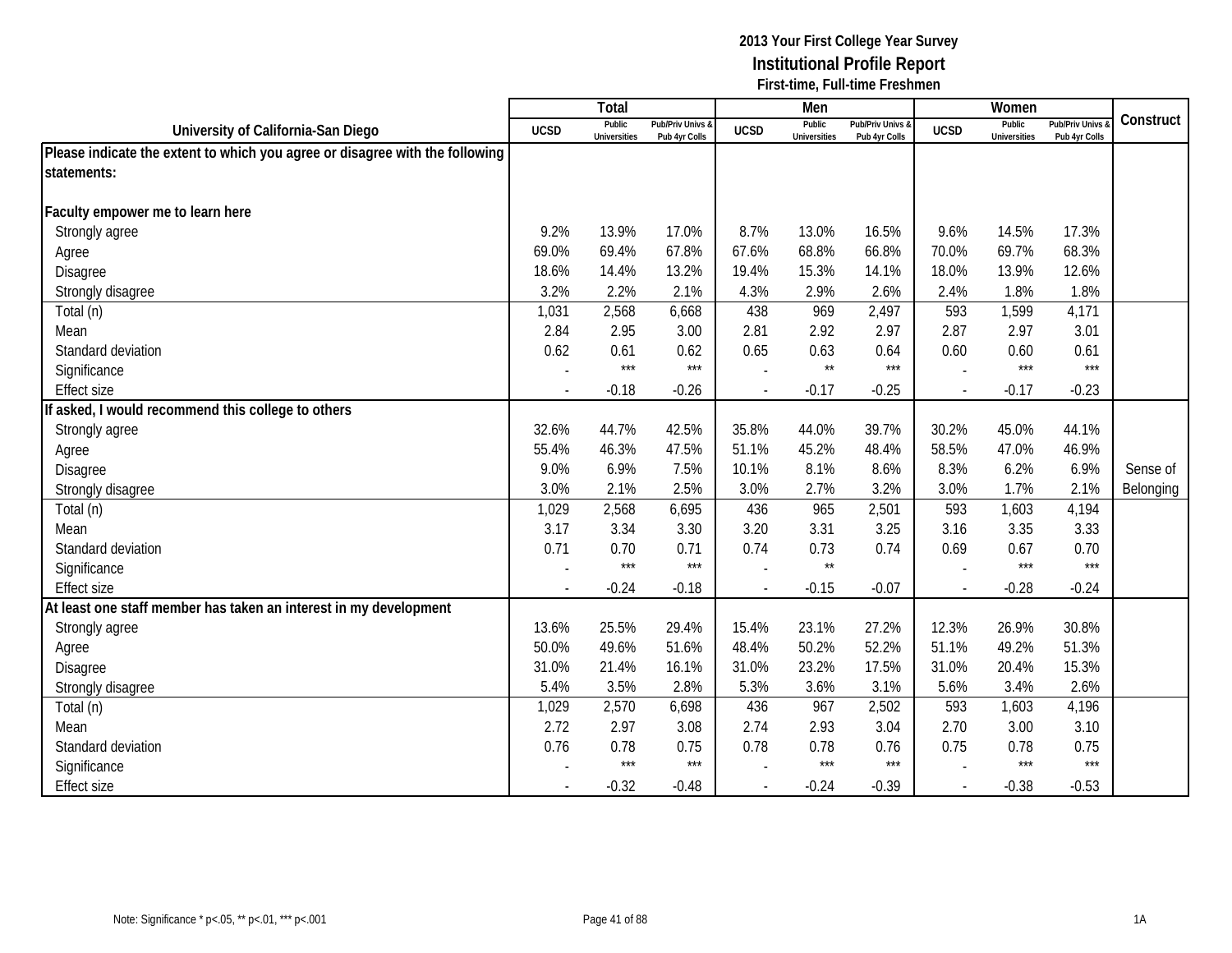|                                                                              |                | Total                         |                                   |                          | Men                           |                                   |                | Women                         |                                        |           |
|------------------------------------------------------------------------------|----------------|-------------------------------|-----------------------------------|--------------------------|-------------------------------|-----------------------------------|----------------|-------------------------------|----------------------------------------|-----------|
| University of California-San Diego                                           | <b>UCSD</b>    | Public<br><b>Universities</b> | Pub/Priv Univs &<br>Pub 4yr Colls | <b>UCSD</b>              | Public<br><b>Universities</b> | Pub/Priv Univs &<br>Pub 4yr Colls | <b>UCSD</b>    | Public<br><b>Universities</b> | <b>Pub/Priv Univs</b><br>Pub 4yr Colls | Construct |
| Please indicate the extent to which you agree or disagree with the following |                |                               |                                   |                          |                               |                                   |                |                               |                                        |           |
| statements:                                                                  |                |                               |                                   |                          |                               |                                   |                |                               |                                        |           |
|                                                                              |                |                               |                                   |                          |                               |                                   |                |                               |                                        |           |
| feel valued at this institution                                              |                |                               |                                   |                          |                               |                                   |                |                               |                                        |           |
| Strongly agree                                                               | 8.0%           | 16.1%                         | 20.1%                             | 9.9%                     | 14.5%                         | 18.7%                             | 6.6%           | 17.1%                         | 20.9%                                  |           |
| Agree                                                                        | 52.3%          | 53.9%                         | 55.8%                             | 52.8%                    | 53.0%                         | 55.3%                             | 52.0%          | 54.5%                         | 56.1%                                  |           |
| Disagree                                                                     | 33.9%          | 25.8%                         | 20.7%                             | 30.7%                    | 26.9%                         | 21.2%                             | 36.3%          | 25.2%                         | 20.3%                                  |           |
| Strongly disagree                                                            | 5.7%           | 4.2%                          | 3.4%                              | 6.7%                     | 5.6%                          | 4.8%                              | 5.1%           | 3.3%                          | 2.7%                                   |           |
| Total (n)                                                                    | 1,028          | 2,567                         | 6,667                             | 436                      | 966                           | 2,497                             | 592            | 1,601                         | 4,170                                  |           |
| Mean                                                                         | 2.63           | 2.82                          | 2.93                              | 2.66                     | 2.76                          | 2.88                              | 2.60           | 2.85                          | 2.95                                   |           |
| Standard deviation                                                           | 0.71           | 0.74                          | 0.73                              | 0.75                     | 0.76                          | 0.76                              | 0.69           | 0.73                          | 0.72                                   |           |
| Significance                                                                 |                | $***$                         | $***$                             |                          | $\star$                       | $***$                             |                | $***$                         | $***$                                  |           |
| <b>Effect size</b>                                                           |                | $-0.26$                       | $-0.41$                           | $\overline{\phantom{a}}$ | $-0.13$                       | $-0.29$                           | $\overline{a}$ | $-0.34$                       | $-0.49$                                |           |
| aculty believe in my potential to succeed academically                       |                |                               |                                   |                          |                               |                                   |                |                               |                                        |           |
| Strongly agree                                                               | 8.9%           | 17.5%                         | 22.0%                             | 10.3%                    | 16.9%                         | 20.7%                             | 7.9%           | 17.9%                         | 22.7%                                  |           |
| Agree                                                                        | 65.9%          | 65.9%                         | 64.1%                             | 67.2%                    | 66.0%                         | 65.2%                             | 64.9%          | 65.8%                         | 63.5%                                  |           |
| Disagree                                                                     | 22.4%          | 14.9%                         | 12.3%                             | 19.3%                    | 15.0%                         | 12.0%                             | 24.7%          | 14.8%                         | 12.5%                                  |           |
| Strongly disagree                                                            | 2.8%           | 1.7%                          | 1.6%                              | 3.2%                     | 2.1%                          | 2.1%                              | 2.5%           | 1.5%                          | 1.3%                                   |           |
| Total (n)                                                                    | 1,028          | 2,564                         | 6,688                             | 436                      | 965                           | 2,501                             | 592            | 1,599                         | 4,187                                  |           |
| Mean                                                                         | 2.81           | 2.99                          | 3.06                              | 2.85                     | 2.98                          | 3.04                              | 2.78           | 3.00                          | 3.08                                   |           |
| Standard deviation                                                           | 0.62           | 0.63                          | 0.64                              | 0.63                     | 0.63                          | 0.64                              | 0.62           | 0.62                          | 0.63                                   |           |
| Significance                                                                 |                | $***$                         | $***$                             |                          | $***$                         | $***$                             | $\sim$         | $***$                         | $***$                                  |           |
| <b>Effect size</b>                                                           |                | $-0.29$                       | $-0.39$                           | $\overline{\phantom{a}}$ | $-0.21$                       | $-0.30$                           | $\overline{a}$ | $-0.35$                       | $-0.48$                                |           |
| My college experiences have exposed me to diverse opinions, cultures, and    |                |                               |                                   |                          |                               |                                   |                |                               |                                        |           |
| values                                                                       |                |                               |                                   |                          |                               |                                   |                |                               |                                        |           |
| Strongly agree                                                               | 28.8%          | 30.8%                         | 30.7%                             | 25.2%                    | 27.5%                         | 27.5%                             | 31.4%          | 32.8%                         | 32.6%                                  |           |
| Agree                                                                        | 62.5%          | 58.8%                         | 57.3%                             | 64.0%                    | 60.3%                         | 58.4%                             | 61.3%          | 57.8%                         | 56.6%                                  |           |
| Disagree                                                                     | 7.3%           | 8.6%                          | 9.8%                              | 8.9%                     | 9.8%                          | 11.3%                             | 6.1%           | 7.9%                          | 9.0%                                   |           |
| Strongly disagree                                                            | 1.5%           | 1.8%                          | 2.2%                              | 1.8%                     | 2.4%                          | 2.8%                              | 1.2%           | 1.5%                          | 1.9%                                   |           |
| Total (n)                                                                    | 1,028          | 2,568                         | 6,698                             | 436                      | 967                           | 2,503                             | 592            | 1,601                         | 4,195                                  |           |
| Mean                                                                         | 3.19           | 3.19                          | 3.16                              | 3.13                     | 3.13                          | 3.11                              | 3.23           | 3.22                          | 3.20                                   |           |
| Standard deviation                                                           | 0.62           | 0.66                          | 0.68                              | 0.63                     | 0.67                          | 0.70                              | 0.61           | 0.65                          | 0.67                                   |           |
| Significance                                                                 |                |                               |                                   |                          |                               |                                   |                |                               |                                        |           |
| <b>Effect size</b>                                                           | $\overline{a}$ | 0.00                          | 0.04                              | $\overline{\phantom{a}}$ | 0.00                          | 0.03                              | $\sim$         | 0.02                          | 0.04                                   |           |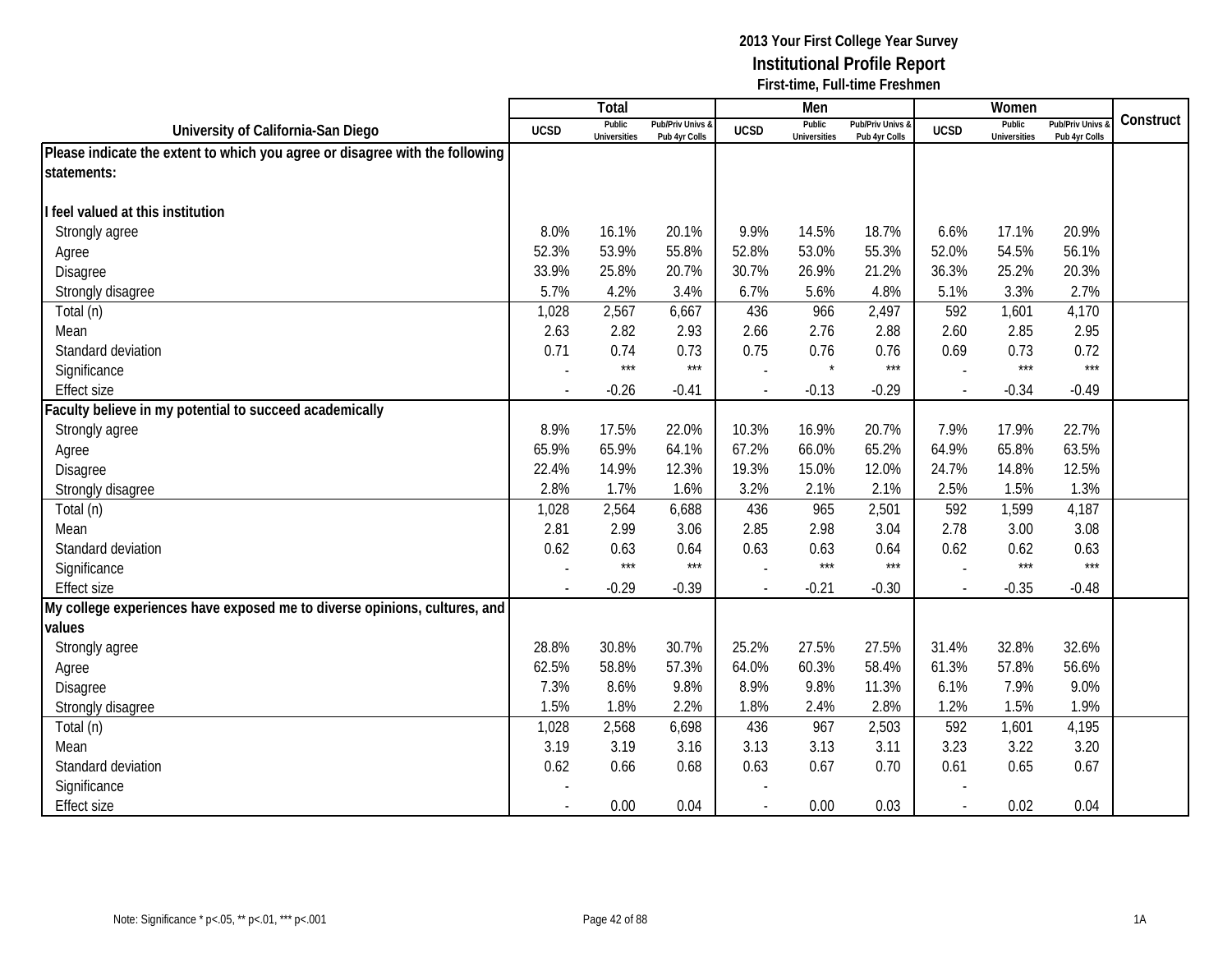|                                                                              |                | Total                         |                                   |                | Men                           |                                   |                          | Women                         |                                        |           |
|------------------------------------------------------------------------------|----------------|-------------------------------|-----------------------------------|----------------|-------------------------------|-----------------------------------|--------------------------|-------------------------------|----------------------------------------|-----------|
| University of California-San Diego                                           | <b>UCSD</b>    | Public<br><b>Universities</b> | Pub/Priv Univs &<br>Pub 4yr Colls | <b>UCSD</b>    | Public<br><b>Universities</b> | Pub/Priv Univs &<br>Pub 4yr Colls | <b>UCSD</b>              | Public<br><b>Universities</b> | <b>Pub/Priv Univs</b><br>Pub 4yr Colls | Construct |
| Please indicate the extent to which you agree or disagree with the following |                |                               |                                   |                |                               |                                   |                          |                               |                                        |           |
| statements:                                                                  |                |                               |                                   |                |                               |                                   |                          |                               |                                        |           |
|                                                                              |                |                               |                                   |                |                               |                                   |                          |                               |                                        |           |
| Staff encouraged me to get involved in campus activities                     |                |                               |                                   |                |                               |                                   |                          |                               |                                        |           |
| Strongly agree                                                               | 9.6%           | 14.6%                         | 15.7%                             | 11.0%          | 13.4%                         | 13.9%                             | 8.6%                     | 15.4%                         | 16.9%                                  |           |
| Agree                                                                        | 53.2%          | 54.4%                         | 54.8%                             | 53.1%          | 56.0%                         | 56.7%                             | 53.3%                    | 53.5%                         | 53.6%                                  |           |
| <b>Disagree</b>                                                              | 32.9%          | 27.0%                         | 25.8%                             | 32.0%          | 26.2%                         | 25.0%                             | 33.7%                    | 27.4%                         | 26.3%                                  |           |
| Strongly disagree                                                            | 4.2%           | 4.0%                          | 3.7%                              | 3.9%           | 4.5%                          | 4.4%                              | 4.4%                     | 3.7%                          | 3.2%                                   |           |
| Total (n)                                                                    | 1,026          | 2,566                         | 6,684                             | 435            | 965                           | 2,498                             | 591                      | 1,601                         | 4,186                                  |           |
| Mean                                                                         | 2.68           | 2.80                          | 2.83                              | 2.71           | 2.78                          | 2.80                              | 2.66                     | 2.80                          | 2.84                                   |           |
| Standard deviation                                                           | 0.70           | 0.73                          | 0.73                              | 0.71           | 0.73                          | 0.73                              | 0.70                     | 0.73                          | 0.73                                   |           |
| Significance                                                                 |                | $***$                         | $***$                             |                |                               |                                   | $\overline{a}$           | $***$                         | $***$                                  |           |
| <b>Effect size</b>                                                           | $\blacksquare$ | $-0.16$                       | $-0.21$                           |                | $-0.10$                       | $-0.12$                           | $\sim$                   | $-0.19$                       | $-0.25$                                |           |
| In class, I have heard faculty express stereotypes based on race/ethnicity,  |                |                               |                                   |                |                               |                                   |                          |                               |                                        |           |
| gender, sexual orientation, or religious affiliation                         |                |                               |                                   |                |                               |                                   |                          |                               |                                        |           |
| Strongly agree                                                               | 4.9%           | 4.4%                          | 4.4%                              | 4.1%           | 4.2%                          | 4.0%                              | 5.4%                     | 4.5%                          | 4.7%                                   |           |
| Agree                                                                        | 23.7%          | 20.6%                         | 21.1%                             | 20.6%          | 18.3%                         | 19.9%                             | 26.0%                    | 22.0%                         | 21.8%                                  |           |
| Disagree                                                                     | 47.1%          | 45.1%                         | 44.4%                             | 46.5%          | 44.3%                         | 42.0%                             | 47.6%                    | 45.6%                         | 45.8%                                  |           |
| Strongly disagree                                                            | 24.3%          | 29.9%                         | 30.1%                             | 28.8%          | 33.2%                         | 34.1%                             | 20.9%                    | 27.9%                         | 27.8%                                  |           |
| Total (n)                                                                    | 1,029          | 2,570                         | 6,692                             | 437            | 967                           | 2,502                             | 592                      | 1,603                         | 4,190                                  |           |
| Mean                                                                         | 2.09           | 2.00                          | 2.00                              | 2.00           | 1.94                          | 1.94                              | 2.16                     | 2.03                          | 2.03                                   |           |
| Standard deviation                                                           | 0.82           | 0.83                          | 0.83                              | 0.81           | 0.83                          | 0.83                              | 0.81                     | 0.82                          | 0.83                                   |           |
| Significance                                                                 |                | $\star\star$                  | $\star\star$                      |                |                               |                                   |                          | $***$                         | $***$                                  |           |
| <b>Effect size</b>                                                           |                | 0.11                          | 0.11                              | $\overline{a}$ | 0.07                          | 0.07                              | $\overline{\phantom{a}}$ | 0.16                          | 0.16                                   |           |
| Staff recognize my achievements                                              |                |                               |                                   |                |                               |                                   |                          |                               |                                        |           |
| Strongly agree                                                               | 5.2%           | 10.7%                         | 12.2%                             | 5.3%           | 10.0%                         | 11.4%                             | 5.1%                     | 11.1%                         | 12.8%                                  |           |
| Agree                                                                        | 49.1%          | 54.7%                         | 58.4%                             | 48.3%          | 54.3%                         | 58.3%                             | 49.7%                    | 54.9%                         | 58.5%                                  |           |
| Disagree                                                                     | 40.1%          | 30.6%                         | 26.3%                             | 41.2%          | 31.4%                         | 26.9%                             | 39.3%                    | 30.2%                         | 26.0%                                  |           |
| Strongly disagree                                                            | 5.6%           | 4.0%                          | 3.0%                              | 5.3%           | 4.2%                          | 3.4%                              | 5.9%                     | 3.8%                          | 2.8%                                   |           |
| Total (n)                                                                    | 1,027          | 2,566                         | 6,672                             | 437            | 966                           | 2,496                             | 590                      | 1,600                         | 4,176                                  |           |
| Mean                                                                         | 2.54           | 2.72                          | 2.80                              | 2.54           | 2.70                          | 2.78                              | 2.54                     | 2.73                          | 2.81                                   |           |
| Standard deviation                                                           | 0.68           | 0.70                          | 0.68                              | 0.68           | 0.70                          | 0.69                              | 0.69                     | 0.70                          | 0.68                                   |           |
| Significance                                                                 |                | $***$                         | $***$                             |                | $***$                         | $***$                             |                          | $***$                         | $***$                                  |           |
| <b>Effect size</b>                                                           |                | $-0.26$                       | $-0.38$                           | $\sim$         | $-0.23$                       | $-0.35$                           | $\sim$                   | $-0.27$                       | $-0.40$                                |           |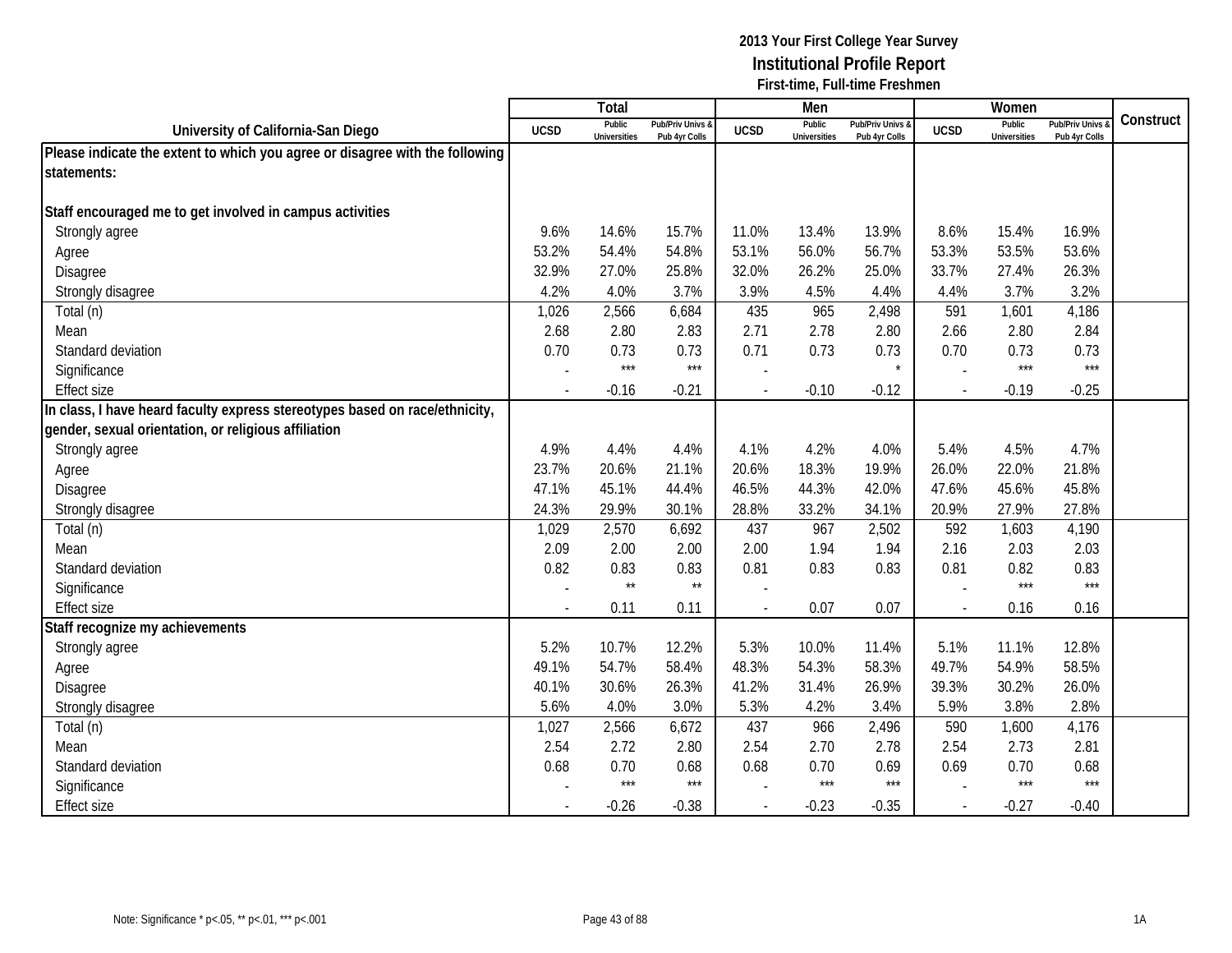|                                                                              |                          | Total                         |                                   |                          | Men                           |                                   |                | Women                         |                                        |           |
|------------------------------------------------------------------------------|--------------------------|-------------------------------|-----------------------------------|--------------------------|-------------------------------|-----------------------------------|----------------|-------------------------------|----------------------------------------|-----------|
| University of California-San Diego                                           | <b>UCSD</b>              | Public<br><b>Universities</b> | Pub/Priv Univs &<br>Pub 4yr Colls | <b>UCSD</b>              | Public<br><b>Universities</b> | Pub/Priv Univs &<br>Pub 4yr Colls | <b>UCSD</b>    | Public<br><b>Universities</b> | <b>Pub/Priv Univs</b><br>Pub 4yr Colls | Construct |
| Please indicate the extent to which you agree or disagree with the following |                          |                               |                                   |                          |                               |                                   |                |                               |                                        |           |
| statements:                                                                  |                          |                               |                                   |                          |                               |                                   |                |                               |                                        |           |
|                                                                              |                          |                               |                                   |                          |                               |                                   |                |                               |                                        |           |
| Faculty encouraged me to meet with them outside of class                     |                          |                               |                                   |                          |                               |                                   |                |                               |                                        |           |
| Strongly agree                                                               | 10.8%                    | 15.8%                         | 17.5%                             | 11.0%                    | 14.3%                         | 16.1%                             | 10.7%          | 16.8%                         | 18.3%                                  |           |
| Agree                                                                        | 61.8%                    | 60.3%                         | 61.1%                             | 60.6%                    | 60.3%                         | 61.6%                             | 62.7%          | 60.3%                         | 60.8%                                  |           |
| Disagree                                                                     | 24.2%                    | 21.0%                         | 18.5%                             | 25.4%                    | 22.5%                         | 18.9%                             | 23.4%          | 20.0%                         | 18.2%                                  |           |
| Strongly disagree                                                            | 3.1%                     | 2.9%                          | 2.9%                              | 3.0%                     | 2.9%                          | 3.4%                              | 3.2%           | 2.9%                          | 2.6%                                   |           |
| Total (n)                                                                    | 1,027                    | 2,568                         | 6,686                             | 437                      | 967                           | 2,499                             | 590            | 1,601                         | 4,187                                  |           |
| Mean                                                                         | 2.80                     | 2.89                          | 2.93                              | 2.80                     | 2.86                          | 2.90                              | 2.81           | 2.91                          | 2.95                                   |           |
| Standard deviation                                                           | 0.66                     | 0.69                          | 0.69                              | 0.67                     | 0.68                          | 0.69                              | 0.66           | 0.69                          | 0.68                                   |           |
| Significance                                                                 |                          | $***$                         | $***$                             |                          |                               | $\star\star$                      | $\sim$         | $^{\star\star}$               | $***$                                  |           |
| <b>Effect size</b>                                                           | $\overline{\phantom{a}}$ | $-0.13$                       | $-0.19$                           |                          | $-0.09$                       | $-0.14$                           | $\sim$         | $-0.14$                       | $-0.21$                                |           |
| am interested in seeking information about current social and political      |                          |                               |                                   |                          |                               |                                   |                |                               |                                        |           |
| <b>issues</b>                                                                |                          |                               |                                   |                          |                               |                                   |                |                               |                                        |           |
| Strongly agree                                                               | 10.8%                    | 14.1%                         | 15.0%                             | 11.9%                    | 14.4%                         | 16.9%                             | 10.0%          | 13.9%                         | 13.9%                                  |           |
| Agree                                                                        | 46.6%                    | 46.6%                         | 46.1%                             | 45.3%                    | 46.1%                         | 46.3%                             | 47.5%          | 46.8%                         | 45.9%                                  | Civic     |
| Disagree                                                                     | 34.3%                    | 31.4%                         | 31.1%                             | 35.0%                    | 31.7%                         | 28.9%                             | 33.8%          | 31.2%                         | 32.4%                                  | Engage-   |
| Strongly disagree                                                            | 8.3%                     | 8.0%                          | 7.7%                              | 7.8%                     | 7.7%                          | 7.8%                              | 8.6%           | 8.1%                          | 7.7%                                   | ment      |
| Total (n)                                                                    | 1,028                    | 2,570                         | 6,688                             | 437                      | 969                           | 2,505                             | 591            | 1,601                         | 4,183                                  |           |
| Mean                                                                         | 2.60                     | 2.67                          | 2.68                              | 2.61                     | 2.67                          | 2.72                              | 2.59           | 2.66                          | 2.66                                   |           |
| Standard deviation                                                           | 0.79                     | 0.81                          | 0.82                              | 0.80                     | 0.82                          | 0.83                              | 0.78           | 0.81                          | 0.81                                   |           |
| Significance                                                                 |                          | $\star$                       | $\star\star$                      |                          |                               |                                   |                |                               |                                        |           |
| <b>Effect size</b>                                                           |                          | $-0.09$                       | $-0.10$                           | $\overline{a}$           | $-0.07$                       | $-0.13$                           | $\overline{a}$ | $-0.09$                       | $-0.09$                                |           |
| feel a sense of belonging to this campus                                     |                          |                               |                                   |                          |                               |                                   |                |                               |                                        |           |
| Strongly agree                                                               | 9.1%                     | 17.3%                         | 20.5%                             | 9.2%                     | 14.5%                         | 18.9%                             | 9.1%           | 19.0%                         | 21.5%                                  |           |
| Agree                                                                        | 63.9%                    | 62.3%                         | 59.4%                             | 65.2%                    | 64.7%                         | 59.5%                             | 63.0%          | 60.9%                         | 59.3%                                  |           |
| <b>Disagree</b>                                                              | 20.6%                    | 16.1%                         | 15.9%                             | 20.1%                    | 16.3%                         | 16.6%                             | 20.9%          | 16.0%                         | 15.5%                                  | Sense of  |
| Strongly disagree                                                            | 6.3%                     | 4.3%                          | 4.2%                              | 5.5%                     | 4.5%                          | 5.0%                              | 6.9%           | 4.1%                          | 3.7%                                   | Belonging |
| Total (n)                                                                    | 1,029                    | 2,570                         | 6,688                             | 437                      | 968                           | 2,501                             | 592            | 1,602                         | 4,187                                  |           |
| Mean                                                                         | 2.76                     | 2.93                          | 2.96                              | 2.78                     | 2.89                          | 2.92                              | 2.74           | 2.95                          | 2.99                                   |           |
| Standard deviation                                                           | 0.70                     | 0.71                          | 0.73                              | 0.68                     | 0.69                          | 0.74                              | 0.72           | 0.72                          | 0.72                                   |           |
| Significance                                                                 |                          | $***$                         | $***$                             |                          | $\star\star$                  | $***$                             |                | $***$                         | $***$                                  |           |
| <b>Effect size</b>                                                           |                          | $-0.24$                       | $-0.27$                           | $\overline{\phantom{a}}$ | $-0.16$                       | $-0.19$                           | $\sim$         | $-0.29$                       | $-0.35$                                |           |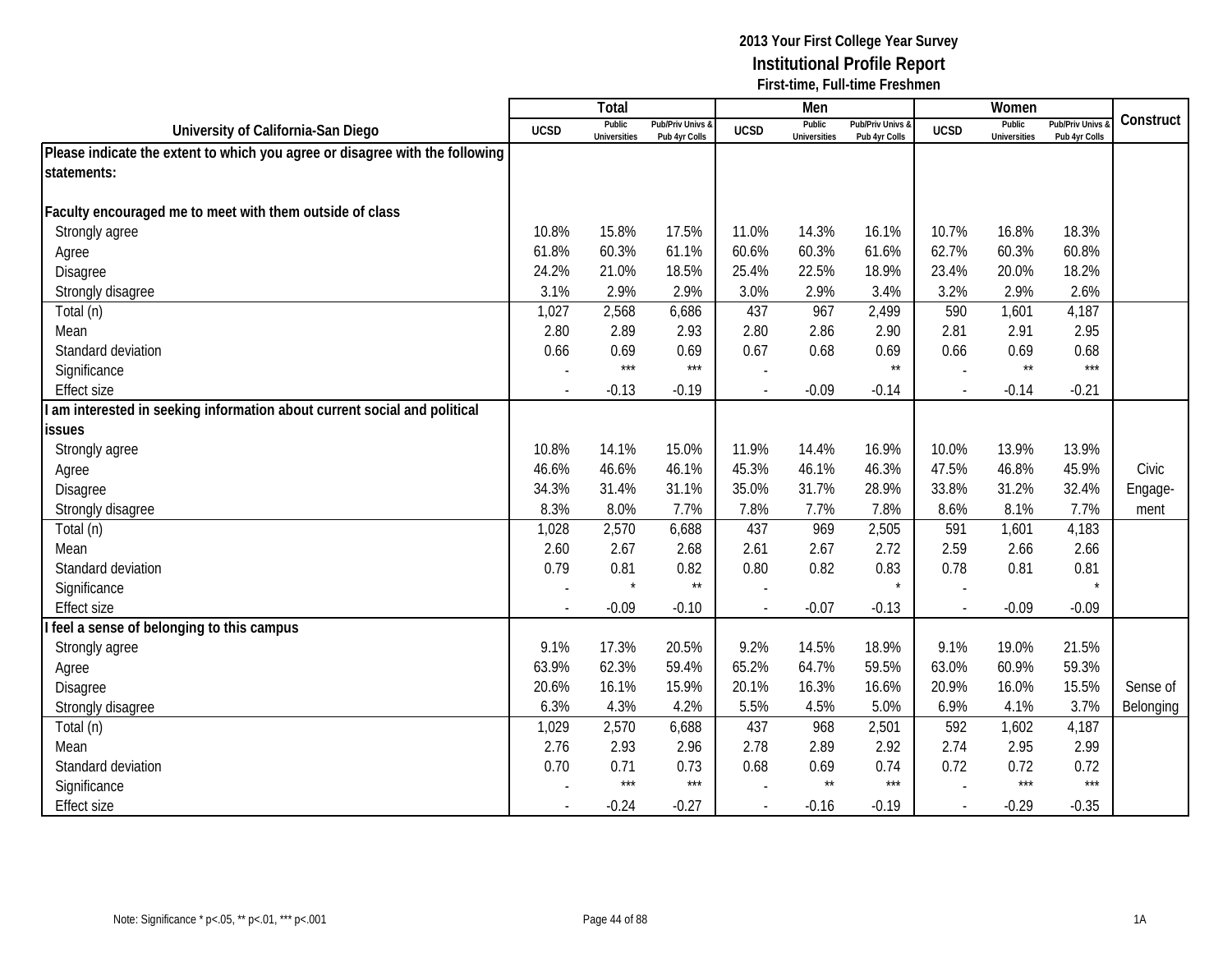|                                                                              |                          | <b>Total</b>                  |                                   |             | Men                           |                                   |                | Women                         |                                        |            |
|------------------------------------------------------------------------------|--------------------------|-------------------------------|-----------------------------------|-------------|-------------------------------|-----------------------------------|----------------|-------------------------------|----------------------------------------|------------|
| University of California-San Diego                                           | <b>UCSD</b>              | Public<br><b>Universities</b> | Pub/Priv Univs &<br>Pub 4yr Colls | <b>UCSD</b> | Public<br><b>Universities</b> | Pub/Priv Univs &<br>Pub 4yr Colls | <b>UCSD</b>    | Public<br><b>Universities</b> | <b>Pub/Priv Univs</b><br>Pub 4yr Colls | Construct  |
| Please indicate the extent to which you agree or disagree with the following |                          |                               |                                   |             |                               |                                   |                |                               |                                        |            |
| statements:                                                                  |                          |                               |                                   |             |                               |                                   |                |                               |                                        |            |
|                                                                              |                          |                               |                                   |             |                               |                                   |                |                               |                                        |            |
| At least one faculty member has taken an interest in my development          |                          |                               |                                   |             |                               |                                   |                |                               |                                        |            |
| Strongly agree                                                               | 8.5%                     | 17.3%                         | 21.8%                             | 8.7%        | 14.9%                         | 19.8%                             | 8.3%           | 18.7%                         | 23.0%                                  |            |
| Agree                                                                        | 48.5%                    | 54.4%                         | 56.7%                             | 48.5%       | 54.3%                         | 56.8%                             | 48.6%          | 54.4%                         | 56.7%                                  |            |
| Disagree                                                                     | 37.2%                    | 24.5%                         | 18.3%                             | 37.3%       | 26.4%                         | 19.7%                             | 37.2%          | 23.3%                         | 17.4%                                  |            |
| Strongly disagree                                                            | 5.8%                     | 3.9%                          | 3.2%                              | 5.5%        | 4.3%                          | 3.6%                              | 5.9%           | 3.6%                          | 2.9%                                   |            |
| Total (n)                                                                    | 1,026                    | 2,567                         | 6,683                             | 437         | 968                           | 2,502                             | 589            | 1,599                         | 4,181                                  |            |
| Mean                                                                         | 2.60                     | 2.85                          | 2.97                              | 2.60        | 2.80                          | 2.93                              | 2.59           | 2.88                          | 3.00                                   |            |
| Standard deviation                                                           | 0.72                     | 0.74                          | 0.73                              | 0.72        | 0.74                          | 0.73                              | 0.73           | 0.74                          | 0.72                                   |            |
| Significance                                                                 |                          | $***$                         | $***$                             |             | $***$                         | $***$                             |                | $***$                         | $***$                                  |            |
| <b>Effect size</b>                                                           |                          | $-0.34$                       | $-0.51$                           |             | $-0.27$                       | $-0.45$                           | $\sim$         | $-0.39$                       | $-0.57$                                |            |
| feel I am a member of this college                                           |                          |                               |                                   |             |                               |                                   |                |                               |                                        |            |
| Strongly agree                                                               | 13.2%                    | 21.8%                         | 24.8%                             | 13.1%       | 19.6%                         | 23.4%                             | 13.3%          | 23.2%                         | 25.6%                                  |            |
| Agree                                                                        | 68.5%                    | 65.0%                         | 62.1%                             | 69.0%       | 66.4%                         | 62.3%                             | 68.1%          | 64.2%                         | 62.0%                                  |            |
| <b>Disagree</b>                                                              | 13.9%                    | 10.4%                         | 10.4%                             | 13.8%       | 11.1%                         | 11.2%                             | 14.0%          | 9.9%                          | 9.9%                                   | Sense of   |
| Strongly disagree                                                            | 4.4%                     | 2.8%                          | 2.7%                              | 4.1%        | 2.9%                          | 3.0%                              | 4.6%           | 2.7%                          | 2.4%                                   | Belonging  |
| Total (n)                                                                    | 1,028                    | 2,568                         | 6,684                             | 436         | 965                           | 2,498                             | 592            | 1,603                         | 4,186                                  |            |
| Mean                                                                         | 2.91                     | 3.06                          | 3.09                              | 2.91        | 3.03                          | 3.06                              | 2.90           | 3.08                          | 3.11                                   |            |
| Standard deviation                                                           | 0.66                     | 0.66                          | 0.67                              | 0.65        | 0.65                          | 0.68                              | 0.67           | 0.66                          | 0.66                                   |            |
| Significance                                                                 |                          | $***$                         | $***$                             |             | $\star\star$                  | $***$                             |                | $***$                         | $***$                                  |            |
| <b>Effect size</b>                                                           | $\overline{\phantom{a}}$ | $-0.23$                       | $-0.27$                           |             | $-0.18$                       | $-0.22$                           | $\sim$         | $-0.27$                       | $-0.32$                                |            |
| have effectively led a group to a common purpose                             |                          |                               |                                   |             |                               |                                   |                |                               |                                        |            |
| Strongly agree                                                               | 7.0%                     | 10.0%                         | 12.2%                             | 8.0%        | 10.3%                         | 13.7%                             | 6.3%           | 9.9%                          | 11.3%                                  |            |
| Agree                                                                        | 35.8%                    | 41.8%                         | 42.6%                             | 40.3%       | 46.2%                         | 47.2%                             | 32.5%          | 39.1%                         | 39.9%                                  |            |
| Disagree                                                                     | 46.3%                    | 38.7%                         | 36.4%                             | 42.3%       | 35.0%                         | 31.3%                             | 49.2%          | 40.9%                         | 39.5%                                  |            |
| Strongly disagree                                                            | 10.9%                    | 9.5%                          | 8.7%                              | 9.4%        | 8.5%                          | 7.9%                              | 12.0%          | 10.1%                         | 9.2%                                   | Leadership |
| Total (n)                                                                    | 1,028                    | 2,569                         | 6,683                             | 437         | 968                           | 2,499                             | 591            | 1,601                         | 4,184                                  |            |
| Mean                                                                         | 2.39                     | 2.52                          | 2.58                              | 2.47        | 2.58                          | 2.67                              | 2.33           | 2.49                          | 2.53                                   |            |
| Standard deviation                                                           | 0.77                     | 0.80                          | 0.81                              | 0.77        | 0.79                          | 0.81                              | 0.77           | 0.81                          | 0.81                                   |            |
| Significance                                                                 |                          | $***$                         | $***$                             |             |                               | $***$                             |                | $***$                         | $***$                                  |            |
| <b>Effect size</b>                                                           |                          | $-0.16$                       | $-0.23$                           |             | $-0.14$                       | $-0.25$                           | $\overline{a}$ | $-0.20$                       | $-0.25$                                |            |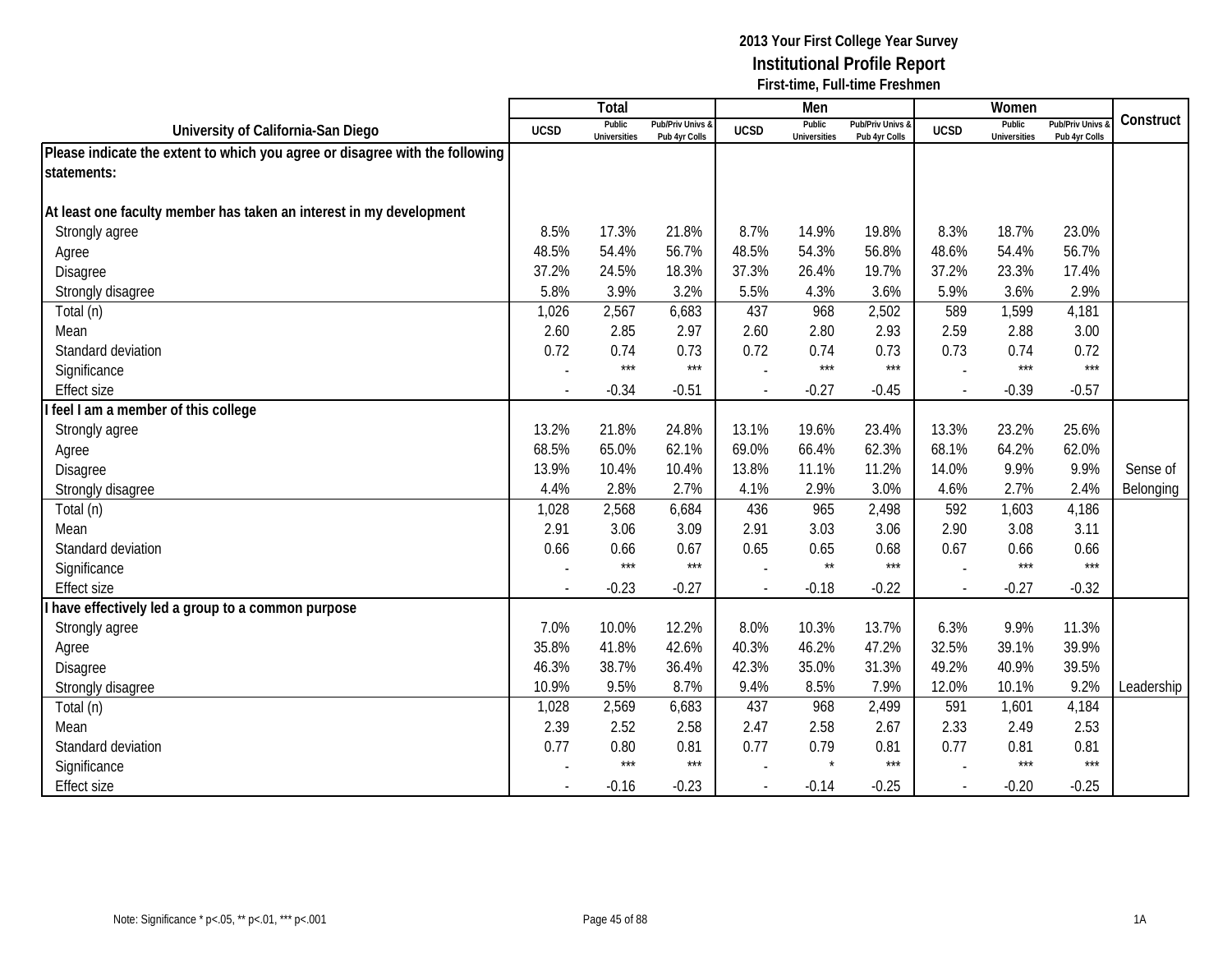|                                                                               |             | Total                         |                                   |                | Men                           |                                   |                          | Women                         |                                        |             |
|-------------------------------------------------------------------------------|-------------|-------------------------------|-----------------------------------|----------------|-------------------------------|-----------------------------------|--------------------------|-------------------------------|----------------------------------------|-------------|
| University of California-San Diego                                            | <b>UCSD</b> | Public<br><b>Universities</b> | Pub/Priv Univs &<br>Pub 4yr Colls | <b>UCSD</b>    | Public<br><b>Universities</b> | Pub/Priv Univs &<br>Pub 4yr Colls | <b>UCSD</b>              | Public<br><b>Universities</b> | <b>Pub/Priv Univs</b><br>Pub 4yr Colls | Construct   |
| Please rate your satisfaction with this institution on each of the aspects of |             |                               |                                   |                |                               |                                   |                          |                               |                                        |             |
| college life listed below:                                                    |             |                               |                                   |                |                               |                                   |                          |                               |                                        |             |
|                                                                               |             |                               |                                   |                |                               |                                   |                          |                               |                                        |             |
| Amount of contact with faculty                                                |             |                               |                                   |                |                               |                                   |                          |                               |                                        |             |
| Very satisfied                                                                | 5.2%        | 9.8%                          | 13.3%                             | 6.8%           | 9.3%                          | 12.9%                             | 4.0%                     | 10.2%                         | 13.6%                                  |             |
| Satisfied                                                                     | 34.1%       | 45.9%                         | 49.2%                             | 35.1%          | 46.4%                         | 48.8%                             | 33.4%                    | 45.5%                         | 49.5%                                  |             |
| Neutral                                                                       | 45.1%       | 33.1%                         | 30.5%                             | 44.6%          | 33.3%                         | 31.6%                             | 45.5%                    | 32.9%                         | 29.8%                                  |             |
| Dissatisfied                                                                  | 12.8%       | 9.5%                          | 5.8%                              | 10.4%          | 8.9%                          | 5.3%                              | 14.6%                    | 9.9%                          | 6.1%                                   | Faculty     |
| Very dissatisfied                                                             | 2.8%        | 1.7%                          | 1.1%                              | 3.1%           | 2.1%                          | 1.3%                              | 2.5%                     | 1.5%                          | 1.0%                                   | Interaction |
| Total (n)                                                                     | 967         | 2,521                         | 6,625                             | 413            | 948                           | 2,475                             | 554                      | 1,573                         | 4,150                                  |             |
| Mean                                                                          | 3.26        | 3.53                          | 3.68                              | 3.32           | 3.52                          | 3.67                              | 3.22                     | 3.53                          | 3.68                                   |             |
| Standard deviation                                                            | 0.85        | 0.86                          | 0.82                              | 0.87           | 0.86                          | 0.82                              | 0.83                     | 0.86                          | 0.82                                   |             |
| Significance                                                                  |             | $***$                         | $***$                             |                | $***$                         | $***$                             |                          | $***$                         | ***                                    |             |
| <b>Effect size</b>                                                            |             | $-0.31$                       | $-0.51$                           | $\blacksquare$ | $-0.23$                       | $-0.43$                           | $\overline{\phantom{a}}$ | $-0.36$                       | $-0.56$                                |             |
| Racial/ethnic diversity of faculty                                            |             |                               |                                   |                |                               |                                   |                          |                               |                                        |             |
| Very satisfied                                                                | 6.2%        | 9.7%                          | 10.5%                             | 7.9%           | 9.2%                          | 10.8%                             | 5.0%                     | 9.9%                          | 10.3%                                  |             |
| Satisfied                                                                     | 40.1%       | 41.4%                         | 41.4%                             | 39.9%          | 42.8%                         | 42.6%                             | 40.3%                    | 40.6%                         | 40.6%                                  |             |
| Neutral                                                                       | 45.5%       | 40.9%                         | 39.4%                             | 46.1%          | 41.8%                         | 39.4%                             | 45.1%                    | 40.3%                         | 39.4%                                  |             |
| <b>Dissatisfied</b>                                                           | 5.7%        | 6.2%                          | 6.8%                              | 4.5%           | 4.7%                          | 5.4%                              | 6.6%                     | 7.1%                          | 7.6%                                   |             |
| Very dissatisfied                                                             | 2.4%        | 1.9%                          | 2.0%                              | 1.7%           | 1.6%                          | 1.9%                              | 3.0%                     | 2.0%                          | 2.1%                                   |             |
| Total (n)                                                                     | 980         | 2,516                         | 6,575                             | 419            | 946                           | 2,446                             | 561                      | 1,570                         | 4,129                                  |             |
| Mean                                                                          | 3.42        | 3.51                          | 3.51                              | 3.48           | 3.53                          | 3.55                              | 3.38                     | 3.49                          | 3.49                                   |             |
| Standard deviation                                                            | 0.79        | 0.82                          | 0.85                              | 0.77           | 0.79                          | 0.83                              | 0.81                     | 0.85                          | 0.86                                   |             |
| Significance                                                                  |             | $\star\star$                  | $\star\star$                      |                |                               |                                   |                          | $\star\star$                  | $\star\star$                           |             |
| <b>Effect size</b>                                                            |             | $-0.11$                       | $-0.11$                           |                | $-0.06$                       | $-0.08$                           | $\overline{\phantom{a}}$ | $-0.13$                       | $-0.13$                                |             |
| Racial/ethnic diversity of student body                                       |             |                               |                                   |                |                               |                                   |                          |                               |                                        |             |
| Very satisfied                                                                | 6.0%        | 10.9%                         | 11.8%                             | 8.4%           | 10.2%                         | 11.6%                             | 4.3%                     | 11.3%                         | 11.9%                                  |             |
| Satisfied                                                                     | 33.8%       | 39.3%                         | 39.4%                             | 32.7%          | 39.3%                         | 39.6%                             | 34.7%                    | 39.3%                         | 39.2%                                  |             |
| Neutral                                                                       | 37.9%       | 33.1%                         | 33.9%                             | 40.4%          | 35.9%                         | 35.5%                             | 36.1%                    | 31.4%                         | 33.0%                                  |             |
| <b>Dissatisfied</b>                                                           | 15.4%       | 12.1%                         | 10.8%                             | 13.7%          | 10.6%                         | 9.7%                              | 16.7%                    | 13.0%                         | 11.4%                                  |             |
| Very dissatisfied                                                             | 6.7%        | 4.6%                          | 4.2%                              | 4.8%           | 4.0%                          | 3.6%                              | 8.2%                     | 4.9%                          | 4.5%                                   |             |
| Total (n)                                                                     | 978         | 2,525                         | 6,603                             | 416            | 944                           | 2,450                             | 562                      | 1,581                         | 4,153                                  |             |
| Mean                                                                          | 3.17        | 3.40                          | 3.44                              | 3.26           | 3.41                          | 3.46                              | 3.10                     | 3.39                          | 3.43                                   |             |
| Standard deviation                                                            | 0.99        | 0.99                          | 0.97                              | 0.96           | 0.95                          | 0.94                              | 1.00                     | 1.01                          | 0.99                                   |             |
| Significance                                                                  |             | $***$                         | $***$                             |                | $\star\star$                  | $***$                             |                          | $***$                         | $***$                                  |             |
| <b>Effect size</b>                                                            |             | $-0.23$                       | $-0.28$                           | $\blacksquare$ | $-0.16$                       | $-0.21$                           | $\mathbf{r}$             | $-0.29$                       | $-0.33$                                |             |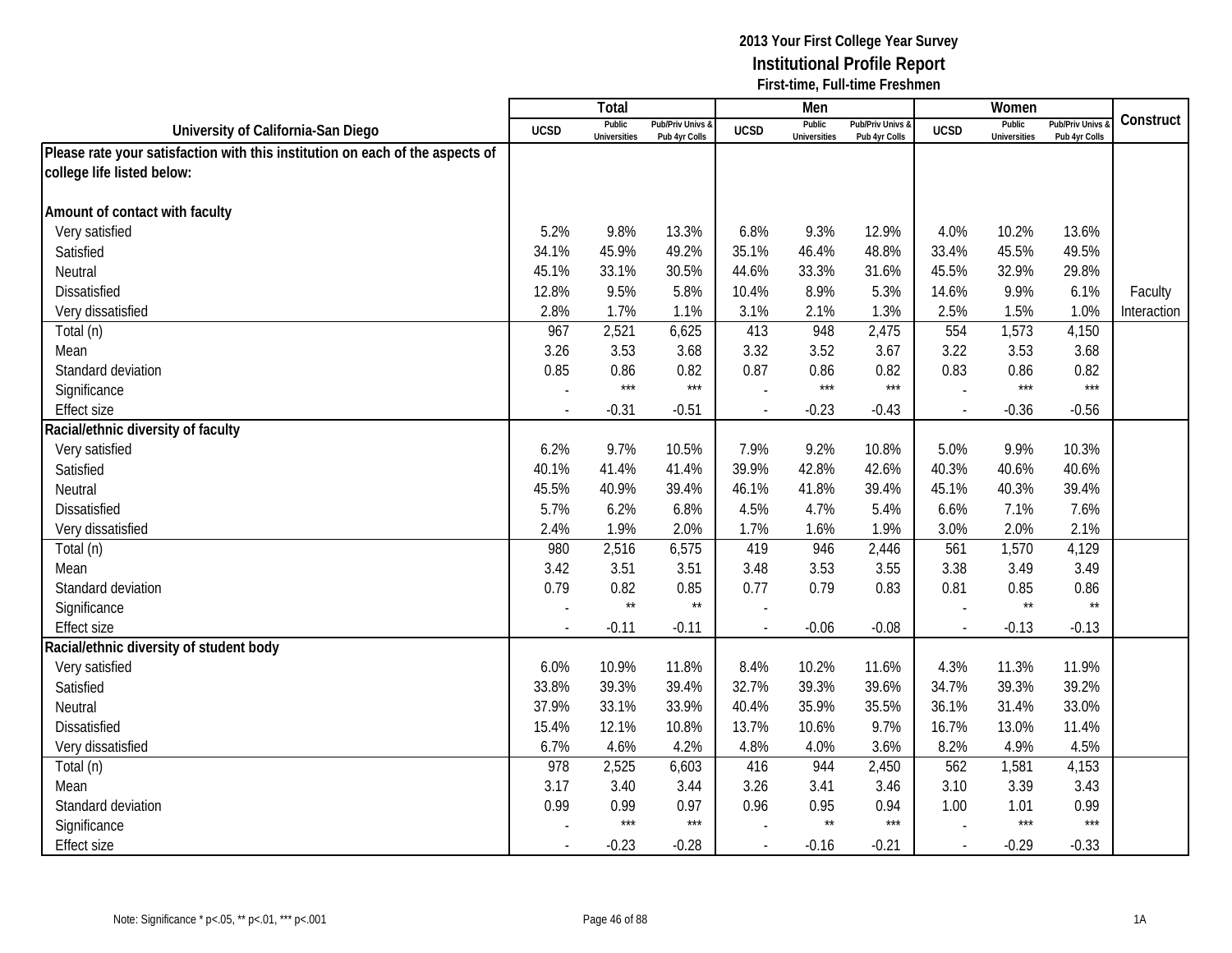|                                                                               |             | Total                         |                                   |                | Men                           |                                 |             | Women                         |                                        |              |
|-------------------------------------------------------------------------------|-------------|-------------------------------|-----------------------------------|----------------|-------------------------------|---------------------------------|-------------|-------------------------------|----------------------------------------|--------------|
| University of California-San Diego                                            | <b>UCSD</b> | Public<br><b>Universities</b> | Pub/Priv Univs &<br>Pub 4yr Colls | <b>UCSD</b>    | Public<br><b>Universities</b> | Pub/Priv Univs<br>Pub 4yr Colls | <b>UCSD</b> | Public<br><b>Universities</b> | <b>Pub/Priv Univs</b><br>Pub 4yr Colls | Construct    |
| Please rate your satisfaction with this institution on each of the aspects of |             |                               |                                   |                |                               |                                 |             |                               |                                        |              |
| college life listed below:                                                    |             |                               |                                   |                |                               |                                 |             |                               |                                        |              |
|                                                                               |             |                               |                                   |                |                               |                                 |             |                               |                                        |              |
| Class size                                                                    |             |                               |                                   |                |                               |                                 |             |                               |                                        |              |
| Very satisfied                                                                | 3.2%        | 8.9%                          | 19.8%                             | 4.7%           | 8.5%                          | 19.0%                           | 2.1%        | 9.1%                          | 20.3%                                  |              |
| Satisfied                                                                     | 30.0%       | 42.2%                         | 47.1%                             | 31.0%          | 40.3%                         | 44.1%                           | 29.3%       | 43.3%                         | 49.0%                                  |              |
| Neutral                                                                       | 39.6%       | 32.0%                         | 23.8%                             | 39.7%          | 33.5%                         | 26.8%                           | 39.6%       | 31.1%                         | 21.9%                                  |              |
| <b>Dissatisfied</b>                                                           | 21.1%       | 13.6%                         | 7.4%                              | 18.3%          | 14.2%                         | 8.0%                            | 23.2%       | 13.3%                         | 7.1%                                   |              |
| Very dissatisfied                                                             | 6.0%        | 3.3%                          | 1.9%                              | 6.3%           | 3.5%                          | 2.1%                            | 5.8%        | 3.2%                          | 1.7%                                   |              |
| Total (n)                                                                     | 999         | 2,564                         | 6,689                             | 426            | 965                           | 2,498                           | 573         | 1,599                         | 4,191                                  |              |
| Mean                                                                          | 3.03        | 3.40                          | 3.76                              | 3.09           | 3.36                          | 3.70                            | 2.99        | 3.42                          | 3.79                                   |              |
| Standard deviation                                                            | 0.94        | 0.94                          | 0.92                              | 0.96           | 0.95                          | 0.94                            | 0.92        | 0.94                          | 0.90                                   |              |
| Significance                                                                  |             | $***$                         | $***$                             |                | $***$                         | $***$                           |             | $***$                         | $***$                                  |              |
| <b>Effect size</b>                                                            |             | $-0.39$                       | $-0.79$                           |                | $-0.28$                       | $-0.65$                         |             | $-0.46$                       | $-0.89$                                |              |
| Interaction with other students                                               |             |                               |                                   |                |                               |                                 |             |                               |                                        |              |
| Very satisfied                                                                | 8.3%        | 14.2%                         | 19.7%                             | 8.2%           | 13.9%                         | 19.6%                           | 8.4%        | 14.4%                         | 19.8%                                  |              |
| Satisfied                                                                     | 41.7%       | 49.7%                         | 51.5%                             | 45.6%          | 49.9%                         | 49.7%                           | 38.9%       | 49.5%                         | 52.7%                                  |              |
| Neutral                                                                       | 31.8%       | 23.5%                         | 20.6%                             | 29.9%          | 24.1%                         | 22.3%                           | 33.3%       | 23.2%                         | 19.6%                                  |              |
| <b>Dissatisfied</b>                                                           | 14.5%       | 10.4%                         | 6.6%                              | 13.1%          | 9.8%                          | 6.3%                            | 15.5%       | 10.8%                         | 6.7%                                   |              |
| Very dissatisfied                                                             | 3.7%        | 2.1%                          | 1.6%                              | 3.3%           | 2.3%                          | 2.2%                            | 4.0%        | 2.1%                          | 1.2%                                   |              |
| Total (n)                                                                     | 1,002       | 2,566                         | 6,682                             | 428            | 967                           | 2,497                           | 574         | 1,599                         | 4,185                                  |              |
| Mean                                                                          | 3.36        | 3.63                          | 3.81                              | 3.42           | 3.63                          | 3.78                            | 3.32        | 3.64                          | 3.83                                   |              |
| Standard deviation                                                            | 0.95        | 0.92                          | 0.88                              | 0.93           | 0.92                          | 0.91                            | 0.97        | 0.93                          | 0.86                                   |              |
| Significance                                                                  |             | $***$                         | $***$                             |                | $***$                         | $***$                           |             | $***$                         | $***$                                  |              |
| <b>Effect size</b>                                                            |             | $-0.29$                       | $-0.51$                           |                | $-0.23$                       | $-0.40$                         |             | $-0.34$                       | $-0.59$                                |              |
| Relevance of coursework to everyday life                                      |             |                               |                                   |                |                               |                                 |             |                               |                                        |              |
| Very satisfied                                                                | 4.3%        | 8.1%                          | 10.2%                             | 5.4%           | 8.5%                          | 10.5%                           | 3.5%        | 7.9%                          | 10.0%                                  |              |
| Satisfied                                                                     | 34.8%       | 42.7%                         | 44.4%                             | 36.1%          | 40.0%                         | 41.2%                           | 33.9%       | 44.4%                         | 46.3%                                  |              |
| Neutral                                                                       | 41.3%       | 34.3%                         | 33.2%                             | 39.1%          | 35.2%                         | 34.5%                           | 43.0%       | 33.7%                         | 32.5%                                  | Satisfaction |
| Dissatisfied                                                                  | 14.8%       | 11.5%                         | 9.6%                              | 13.6%          | 11.9%                         | 10.2%                           | 15.7%       | 11.3%                         | 9.2%                                   | with         |
| Very dissatisfied                                                             | 4.8%        | 3.3%                          | 2.6%                              | 5.9%           | 4.4%                          | 3.7%                            | 4.0%        | 2.7%                          | 2.0%                                   | Coursework   |
| Total (n)                                                                     | 1,002       | 2,564                         | 6,677                             | 427            | 965                           | 2,490                           | 575         | 1,599                         | 4,187                                  |              |
| Mean                                                                          | 3.19        | 3.41                          | 3.50                              | 3.22           | 3.36                          | 3.45                            | 3.17        | 3.43                          | 3.53                                   |              |
| Standard deviation                                                            | 0.91        | 0.91                          | 0.90                              | 0.95           | 0.95                          | 0.94                            | 0.88        | 0.89                          | 0.87                                   |              |
| Significance                                                                  |             | $***$                         | $***$                             |                |                               | $***$                           |             | $***$                         | $***$                                  |              |
| <b>Effect size</b>                                                            |             | $-0.24$                       | $-0.34$                           | $\blacksquare$ | $-0.15$                       | $-0.24$                         | $\sim$      | $-0.29$                       | $-0.41$                                |              |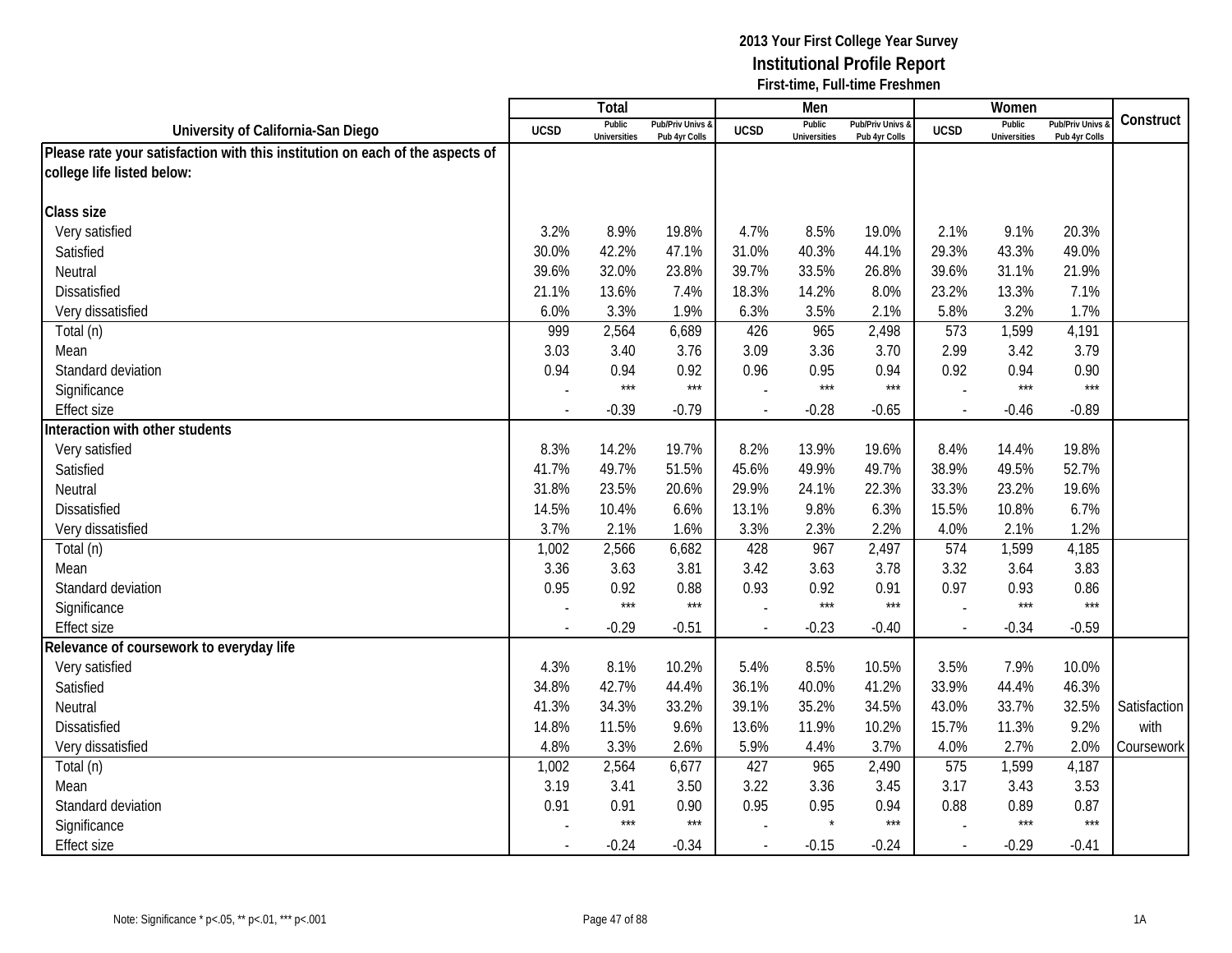|                                                                               |             | Total                         |                                   |                | Men                           |                                   |              | Women                         |                                        |              |
|-------------------------------------------------------------------------------|-------------|-------------------------------|-----------------------------------|----------------|-------------------------------|-----------------------------------|--------------|-------------------------------|----------------------------------------|--------------|
| University of California-San Diego                                            | <b>UCSD</b> | Public<br><b>Universities</b> | Pub/Priv Univs 8<br>Pub 4yr Colls | <b>UCSD</b>    | Public<br><b>Universities</b> | Pub/Priv Univs &<br>Pub 4yr Colls | <b>UCSD</b>  | Public<br><b>Universities</b> | <b>Pub/Priv Univs</b><br>Pub 4yr Colls | Construct    |
| Please rate your satisfaction with this institution on each of the aspects of |             |                               |                                   |                |                               |                                   |              |                               |                                        |              |
| college life listed below:                                                    |             |                               |                                   |                |                               |                                   |              |                               |                                        |              |
|                                                                               |             |                               |                                   |                |                               |                                   |              |                               |                                        |              |
| Relevance of coursework to future career plans                                |             |                               |                                   |                |                               |                                   |              |                               |                                        |              |
| Very satisfied                                                                | 8.7%        | 14.7%                         | 15.7%                             | 11.4%          | 16.6%                         | 16.5%                             | 6.7%         | 13.5%                         | 15.3%                                  |              |
| Satisfied                                                                     | 42.3%       | 44.8%                         | 45.2%                             | 43.5%          | 42.7%                         | 43.9%                             | 41.5%        | 46.1%                         | 46.0%                                  |              |
| Neutral                                                                       | 33.2%       | 28.3%                         | 27.7%                             | 29.4%          | 27.7%                         | 27.4%                             | 36.0%        | 28.7%                         | 27.9%                                  | Satisfaction |
| <b>Dissatisfied</b>                                                           | 13.2%       | 10.1%                         | 9.1%                              | 12.6%          | 10.5%                         | 9.3%                              | 13.7%        | 9.8%                          | 9.0%                                   | with         |
| Very dissatisfied                                                             | 2.5%        | 2.0%                          | 2.2%                              | 3.0%           | 2.5%                          | 2.8%                              | 2.1%         | 1.8%                          | 1.9%                                   | Coursework   |
| Total (n)                                                                     | 997         | 2,551                         | 6,648                             | 428            | 964                           | 2,481                             | 569          | 1,587                         | 4,167                                  |              |
| Mean                                                                          | 3.42        | 3.60                          | 3.63                              | 3.48           | 3.60                          | 3.62                              | 3.37         | 3.60                          | 3.64                                   |              |
| Standard deviation                                                            | 0.91        | 0.93                          | 0.93                              | 0.96           | 0.96                          | 0.96                              | 0.88         | 0.90                          | 0.91                                   |              |
| Significance                                                                  |             | $***$                         | $***$                             |                | $\star$                       | $\star\star$                      |              | $***$                         | $***$                                  |              |
| Effect size                                                                   |             | $-0.19$                       | $-0.23$                           |                | $-0.13$                       | $-0.15$                           |              | $-0.26$                       | $-0.30$                                |              |
| Overall quality of instruction                                                |             |                               |                                   |                |                               |                                   |              |                               |                                        |              |
| Very satisfied                                                                | 12.8%       | 18.2%                         | 19.6%                             | 14.9%          | 18.1%                         | 20.0%                             | 11.3%        | 18.2%                         | 19.5%                                  |              |
| Satisfied                                                                     | 59.2%       | 59.6%                         | 57.1%                             | 58.4%          | 58.1%                         | 55.0%                             | 59.8%        | 60.5%                         | 58.3%                                  |              |
| Neutral                                                                       | 21.7%       | 16.6%                         | 18.1%                             | 18.8%          | 16.7%                         | 18.7%                             | 23.8%        | 16.5%                         | 17.7%                                  |              |
| <b>Dissatisfied</b>                                                           | 5.5%        | 4.8%                          | 4.2%                              | 6.5%           | 5.6%                          | 5.0%                              | 4.7%         | 4.4%                          | 3.7%                                   | Overall      |
| Very dissatisfied                                                             | 0.8%        | 0.9%                          | 1.1%                              | 1.4%           | 1.4%                          | 1.4%                              | 0.3%         | 0.5%                          | 0.9%                                   | Satisfaction |
| Total (n)                                                                     | 1,005       | 2,573                         | 6,694                             | 430            | 970                           | 2,501                             | 575          | 1,603                         | 4,193                                  |              |
| Mean                                                                          | 3.78        | 3.89                          | 3.90                              | 3.79           | 3.86                          | 3.87                              | 3.77         | 3.91                          | 3.92                                   |              |
| Standard deviation                                                            | 0.77        | 0.78                          | 0.79                              | 0.82           | 0.83                          | 0.83                              | 0.72         | 0.75                          | 0.77                                   |              |
| Significance                                                                  |             | $***$                         | $***$                             |                |                               |                                   |              | $***$                         | $***$                                  |              |
| <b>Effect size</b>                                                            |             | $-0.14$                       | $-0.15$                           |                | $-0.08$                       | $-0.10$                           |              | $-0.19$                       | $-0.19$                                |              |
| Respect for the expression of diverse beliefs                                 |             |                               |                                   |                |                               |                                   |              |                               |                                        |              |
| Very satisfied                                                                | 15.1%       | 22.5%                         | 22.2%                             | 17.8%          | 22.9%                         | 22.6%                             | 13.0%        | 22.3%                         | 22.0%                                  |              |
| Satisfied                                                                     | 58.6%       | 56.2%                         | 54.6%                             | 55.2%          | 53.5%                         | 52.1%                             | 61.2%        | 57.8%                         | 56.0%                                  |              |
| Neutral                                                                       | 23.7%       | 18.4%                         | 19.7%                             | 23.9%          | 20.5%                         | 21.8%                             | 23.5%        | 17.1%                         | 18.5%                                  |              |
| <b>Dissatisfied</b>                                                           | 2.0%        | 2.1%                          | 2.6%                              | 2.3%           | 2.1%                          | 2.4%                              | 1.8%         | 2.1%                          | 2.8%                                   |              |
| Very dissatisfied                                                             | 0.6%        | 0.8%                          | 0.9%                              | 0.7%           | 0.9%                          | 1.1%                              | 0.5%         | 0.7%                          | 0.7%                                   |              |
| Total (n)                                                                     | 996         | 2,553                         | 6,633                             | 426            | 959                           | 2,472                             | 570          | 1,594                         | 4,161                                  |              |
| Mean                                                                          | 3.86        | 3.98                          | 3.95                              | 3.87           | 3.95                          | 3.93                              | 3.84         | 3.99                          | 3.96                                   |              |
| Standard deviation                                                            | 0.71        | 0.75                          | 0.78                              | 0.75           | 0.78                          | 0.80                              | 0.68         | 0.74                          | 0.76                                   |              |
| Significance                                                                  |             | $***$                         | $***$                             |                |                               |                                   |              | $***$                         | $***$                                  |              |
| <b>Effect size</b>                                                            |             | $-0.16$                       | $-0.12$                           | $\blacksquare$ | $-0.10$                       | $-0.08$                           | $\mathbf{r}$ | $-0.20$                       | $-0.16$                                |              |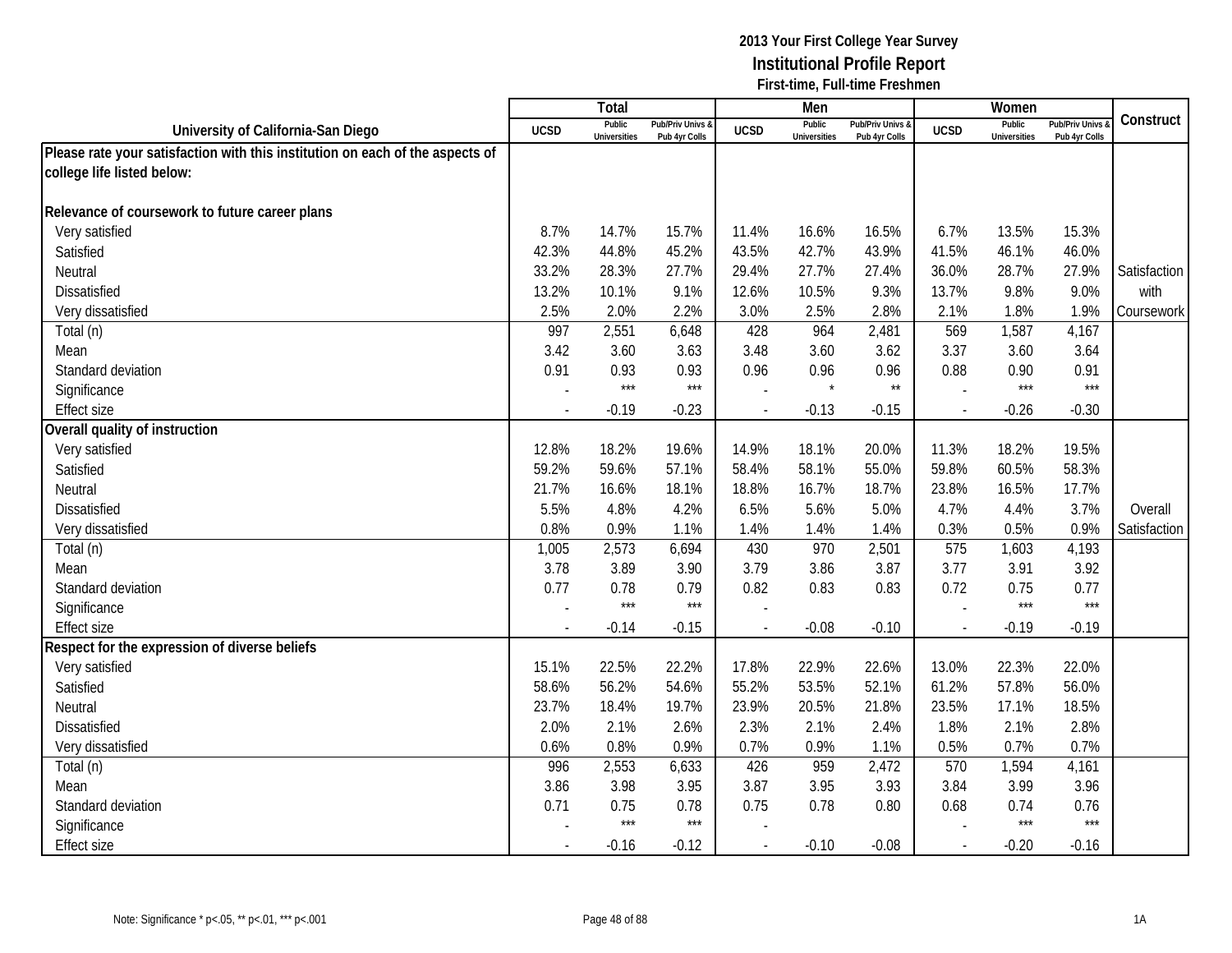|                                                                               |             | Total                         |                                   |                | Men                           |                                   |             | Women                         |                                        |           |
|-------------------------------------------------------------------------------|-------------|-------------------------------|-----------------------------------|----------------|-------------------------------|-----------------------------------|-------------|-------------------------------|----------------------------------------|-----------|
| University of California-San Diego                                            | <b>UCSD</b> | Public<br><b>Universities</b> | Pub/Priv Univs &<br>Pub 4yr Colls | <b>UCSD</b>    | Public<br><b>Universities</b> | Pub/Priv Univs &<br>Pub 4yr Colls | <b>UCSD</b> | Public<br><b>Universities</b> | <b>Pub/Priv Univs</b><br>Pub 4yr Colls | Construct |
| Please rate your satisfaction with this institution on each of the aspects of |             |                               |                                   |                |                               |                                   |             |                               |                                        |           |
| college life listed below:                                                    |             |                               |                                   |                |                               |                                   |             |                               |                                        |           |
|                                                                               |             |                               |                                   |                |                               |                                   |             |                               |                                        |           |
| Availability of campus social activities                                      |             |                               |                                   |                |                               |                                   |             |                               |                                        |           |
| Very satisfied                                                                | 12.0%       | 23.7%                         | 23.7%                             | 12.2%          | 21.5%                         | 21.7%                             | 11.8%       | 25.0%                         | 24.9%                                  |           |
| Satisfied                                                                     | 49.0%       | 49.6%                         | 48.2%                             | 49.9%          | 48.7%                         | 47.4%                             | 48.4%       | 50.2%                         | 48.7%                                  |           |
| Neutral                                                                       | 26.4%       | 19.6%                         | 20.4%                             | 25.2%          | 22.2%                         | 23.0%                             | 27.3%       | 18.0%                         | 18.9%                                  |           |
| Dissatisfied                                                                  | 8.5%        | 5.1%                          | 5.4%                              | 7.5%           | 4.7%                          | 5.3%                              | 9.2%        | 5.3%                          | 5.5%                                   |           |
| Very dissatisfied                                                             | 4.1%        | 2.0%                          | 2.2%                              | 5.2%           | 2.9%                          | 2.7%                              | 3.3%        | 1.4%                          | 2.0%                                   |           |
| Total (n)                                                                     | 993         | 2,544                         | 6,630                             | 425            | 955                           | 2,470                             | 568         | 1,589                         | 4,160                                  |           |
| Mean                                                                          | 3.56        | 3.88                          | 3.86                              | 3.56           | 3.81                          | 3.80                              | 3.56        | 3.92                          | 3.89                                   |           |
| Standard deviation                                                            | 0.95        | 0.90                          | 0.92                              | 0.98           | 0.92                          | 0.93                              | 0.93        | 0.88                          | 0.91                                   |           |
| Significance                                                                  |             | $***$                         | $***$                             |                | $***$                         | $***$                             |             | $***$                         | $***$                                  |           |
| <b>Effect size</b>                                                            |             | $-0.36$                       | $-0.33$                           | $\blacksquare$ | $-0.27$                       | $-0.26$                           | $\sim$      | $-0.41$                       | $-0.36$                                |           |
| Your social life                                                              |             |                               |                                   |                |                               |                                   |             |                               |                                        |           |
| Very satisfied                                                                | 12.8%       | 20.8%                         | 23.6%                             | 12.3%          | 19.1%                         | 23.7%                             | 13.1%       | 21.8%                         | 23.6%                                  |           |
| Satisfied                                                                     | 39.5%       | 40.9%                         | 41.1%                             | 38.6%          | 40.7%                         | 39.1%                             | 40.1%       | 41.0%                         | 42.3%                                  |           |
| Neutral                                                                       | 25.5%       | 21.1%                         | 21.4%                             | 26.7%          | 22.0%                         | 22.6%                             | 24.6%       | 20.6%                         | 20.7%                                  |           |
| <b>Dissatisfied</b>                                                           | 15.0%       | 11.7%                         | 9.5%                              | 14.2%          | 12.1%                         | 9.9%                              | 15.5%       | 11.5%                         | 9.2%                                   |           |
| Very dissatisfied                                                             | 7.3%        | 5.5%                          | 4.4%                              | 8.1%           | 6.1%                          | 4.8%                              | 6.6%        | 5.1%                          | 4.2%                                   |           |
| Total (n)                                                                     | 1,003       | 2,562                         | 6,666                             | 430            | 968                           | 2,494                             | 573         | 1,594                         | 4,172                                  |           |
| Mean                                                                          | 3.35        | 3.60                          | 3.70                              | 3.33           | 3.55                          | 3.67                              | 3.38        | 3.63                          | 3.72                                   |           |
| Standard deviation                                                            | 1.11        | 1.11                          | 1.07                              | 1.11           | 1.11                          | 1.09                              | 1.10        | 1.10                          | 1.05                                   |           |
| Significance                                                                  |             | $***$                         | $***$                             |                | $***$                         | $***$                             |             | $***$                         | $***$                                  |           |
| <b>Effect size</b>                                                            |             | $-0.23$                       | $-0.33$                           |                | $-0.20$                       | $-0.31$                           | $\sim$      | $-0.23$                       | $-0.32$                                |           |
| Overall sense of community among students                                     |             |                               |                                   |                |                               |                                   |             |                               |                                        |           |
| Very satisfied                                                                | 8.3%        | 16.7%                         | 19.2%                             | 7.7%           | 14.6%                         | 17.8%                             | 8.7%        | 17.9%                         | 20.0%                                  |           |
| Satisfied                                                                     | 41.9%       | 46.3%                         | 45.4%                             | 41.1%          | 46.2%                         | 44.4%                             | 42.5%       | 46.3%                         | 46.0%                                  |           |
| Neutral                                                                       | 30.5%       | 23.7%                         | 23.6%                             | 31.8%          | 24.8%                         | 24.7%                             | 29.5%       | 23.0%                         | 22.9%                                  |           |
| <b>Dissatisfied</b>                                                           | 13.9%       | 9.4%                          | 8.6%                              | 14.7%          | 10.7%                         | 9.4%                              | 13.3%       | 8.6%                          | 8.1%                                   |           |
| Very dissatisfied                                                             | 5.4%        | 4.0%                          | 3.3%                              | 4.7%           | 3.7%                          | 3.6%                              | 5.9%        | 4.1%                          | 3.1%                                   |           |
| Total (n)                                                                     | 1,000       | 2,560                         | 6,662                             | 428            | 966                           | 2,489                             | 572         | 1,594                         | 4,173                                  |           |
| Mean                                                                          | 3.34        | 3.62                          | 3.69                              | 3.32           | 3.57                          | 3.64                              | 3.35        | 3.65                          | 3.72                                   |           |
| Standard deviation                                                            | 1.00        | 1.00                          | 0.98                              | 0.97           | 0.99                          | 1.00                              | 1.01        | 1.00                          | 0.97                                   |           |
| Significance                                                                  |             | $***$                         | $***$                             |                | $***$                         | $***$                             |             | $***$                         | $***$                                  |           |
| <b>Effect size</b>                                                            |             | $-0.28$                       | $-0.36$                           | $\blacksquare$ | $-0.25$                       | $-0.32$                           | $\sim$      | $-0.30$                       | $-0.38$                                |           |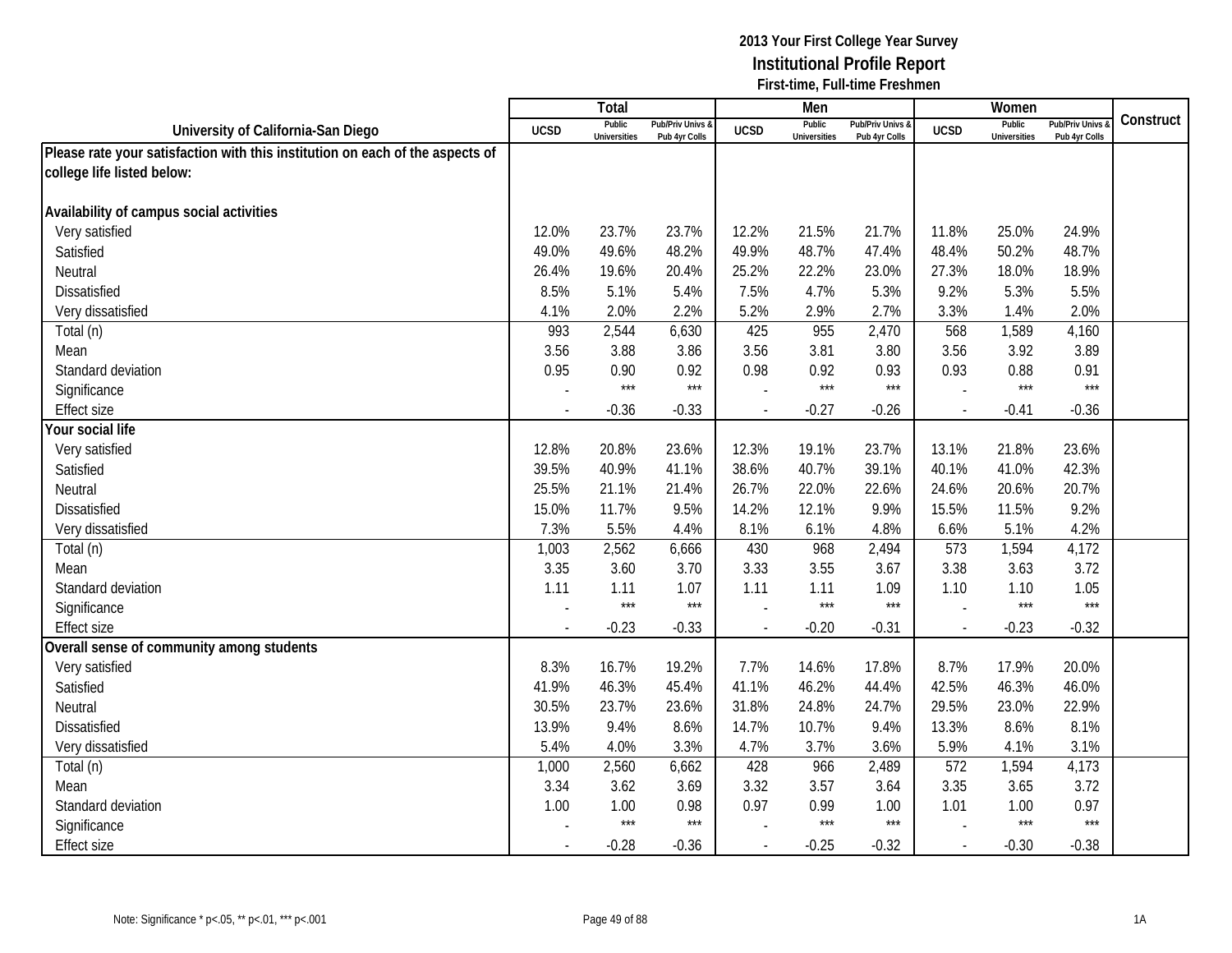|                                                                               |             | Total                         |                                   |                | Men                           |                                   |             | Women                         |                                        |              |
|-------------------------------------------------------------------------------|-------------|-------------------------------|-----------------------------------|----------------|-------------------------------|-----------------------------------|-------------|-------------------------------|----------------------------------------|--------------|
| University of California-San Diego                                            | <b>UCSD</b> | Public<br><b>Universities</b> | Pub/Priv Univs &<br>Pub 4yr Colls | <b>UCSD</b>    | Public<br><b>Universities</b> | Pub/Priv Univs &<br>Pub 4yr Colls | <b>UCSD</b> | Public<br><b>Universities</b> | <b>Pub/Priv Univs</b><br>Pub 4yr Colls | Construct    |
| Please rate your satisfaction with this institution on each of the aspects of |             |                               |                                   |                |                               |                                   |             |                               |                                        |              |
| college life listed below:                                                    |             |                               |                                   |                |                               |                                   |             |                               |                                        |              |
|                                                                               |             |                               |                                   |                |                               |                                   |             |                               |                                        |              |
| Overall college experience                                                    |             |                               |                                   |                |                               |                                   |             |                               |                                        |              |
| Very satisfied                                                                | 16.5%       | 26.0%                         | 27.8%                             | 16.7%          | 24.5%                         | 25.6%                             | 16.3%       | 26.9%                         | 29.1%                                  |              |
| Satisfied                                                                     | 50.5%       | 48.3%                         | 46.5%                             | 51.6%          | 49.4%                         | 46.6%                             | 49.7%       | 47.7%                         | 46.3%                                  |              |
| Neutral                                                                       | 22.7%       | 17.7%                         | 18.2%                             | 21.2%          | 17.8%                         | 19.6%                             | 23.8%       | 17.7%                         | 17.5%                                  |              |
| Dissatisfied                                                                  | 7.6%        | 5.9%                          | 5.4%                              | 7.4%           | 6.1%                          | 5.8%                              | 7.7%        | 5.8%                          | 5.1%                                   | Overall      |
| Very dissatisfied                                                             | 2.7%        | 2.0%                          | 2.1%                              | 3.0%           | 2.3%                          | 2.5%                              | 2.4%        | 1.9%                          | 1.9%                                   | Satisfaction |
| Total (n)                                                                     | 1,005       | 2,571                         | 6,686                             | 430            | 969                           | 2,496                             | 575         | 1,602                         | 4,190                                  |              |
| Mean                                                                          | 3.71        | 3.90                          | 3.92                              | 3.72           | 3.88                          | 3.87                              | 3.70        | 3.92                          | 3.96                                   |              |
| Standard deviation                                                            | 0.92        | 0.92                          | 0.93                              | 0.93           | 0.93                          | 0.94                              | 0.92        | 0.92                          | 0.92                                   |              |
| Significance                                                                  |             | $***$                         | ***                               |                | $\star\star$                  | $\star\star$                      |             | $***$                         | $***$                                  |              |
| <b>Effect size</b>                                                            |             | $-0.21$                       | $-0.23$                           | $\blacksquare$ | $-0.17$                       | $-0.16$                           |             | $-0.24$                       | $-0.28$                                |              |
| What is your overall grade average (as of your most recently completed        |             |                               |                                   |                |                               |                                   |             |                               |                                        |              |
| academic term)?                                                               |             |                               |                                   |                |                               |                                   |             |                               |                                        |              |
| A or A+                                                                       | 14.3%       | 24.2%                         | 21.0%                             | 13.7%          | 22.9%                         | 21.0%                             | 14.8%       | 25.0%                         | 21.0%                                  |              |
| А-                                                                            | 19.5%       | 21.9%                         | 23.0%                             | 21.3%          | 22.3%                         | 21.4%                             | 18.1%       | 21.7%                         | 23.9%                                  |              |
| $B+$                                                                          | 18.7%       | 17.1%                         | 19.0%                             | 17.6%          | 16.3%                         | 18.4%                             | 19.5%       | 17.6%                         | 19.3%                                  |              |
| B                                                                             | 23.2%       | 18.4%                         | 19.4%                             | 24.4%          | 20.1%                         | 19.6%                             | 22.3%       | 17.4%                         | 19.2%                                  |              |
| <b>B-</b>                                                                     | 10.7%       | 7.6%                          | 8.1%                              | 10.2%          | 7.7%                          | 9.0%                              | 11.1%       | 7.6%                          | 7.6%                                   |              |
| $C+$                                                                          | 8.7%        | 5.9%                          | 5.1%                              | 7.7%           | 6.0%                          | 5.6%                              | 9.6%        | 5.9%                          | 4.8%                                   |              |
| $\mathsf C$                                                                   | 3.8%        | 3.5%                          | 3.0%                              | 3.9%           | 3.2%                          | 3.6%                              | 3.7%        | 3.6%                          | 2.7%                                   |              |
| D                                                                             | 0.9%        | 1.0%                          | 0.9%                              | 0.9%           | 1.2%                          | 1.1%                              | 0.9%        | 0.9%                          | 0.7%                                   |              |
| I did not receive grades in my courses                                        | 0.2%        | 0.3%                          | 0.6%                              | 0.2%           | 0.3%                          | 0.5%                              | 0.2%        | 0.2%                          | 0.7%                                   |              |
| Total (n)                                                                     | 1,006       | 2,577                         | 6,694                             | 431            | 971                           | 2,506                             | 575         | 1,606                         | 4,188                                  |              |
| Mean                                                                          | 6.56        | 6.98                          | 6.94                              | 6.59           | 6.94                          | 6.87                              | 6.54        | 7.01                          | 6.98                                   |              |
| Standard deviation                                                            | 1.71        | 1.77                          | 1.72                              | 1.70           | 1.77                          | 1.76                              | 1.72        | 1.77                          | 1.69                                   |              |
| Significance                                                                  |             | $***$                         | $***$                             |                | $***$                         | $\star\star$                      |             | $***$                         | $***$                                  |              |
| <b>Effect size</b>                                                            |             | $-0.24$                       | $-0.22$                           |                | $-0.20$                       | $-0.16$                           |             | $-0.27$                       | $-0.26$                                |              |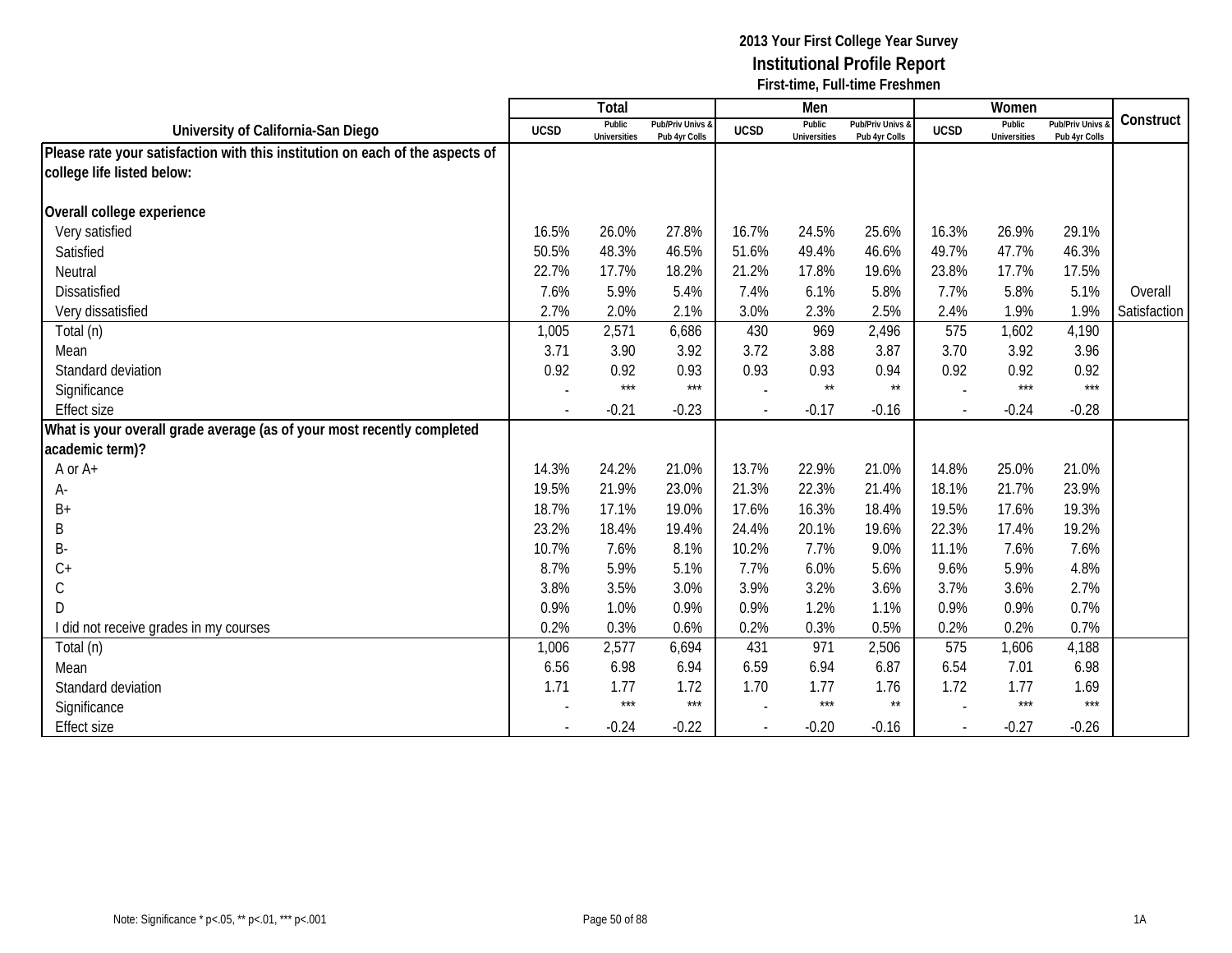|                                                                       |                | <b>Total</b>                  |                                   |                          | Men                           |                                 |             | Women                         |                                        |           |
|-----------------------------------------------------------------------|----------------|-------------------------------|-----------------------------------|--------------------------|-------------------------------|---------------------------------|-------------|-------------------------------|----------------------------------------|-----------|
| University of California-San Diego                                    | <b>UCSD</b>    | Public<br><b>Universities</b> | Pub/Priv Univs &<br>Pub 4yr Colls | <b>UCSD</b>              | Public<br><b>Universities</b> | Pub/Priv Univs<br>Pub 4yr Colls | <b>UCSD</b> | Public<br><b>Universities</b> | <b>Pub/Priv Univs</b><br>Pub 4yr Colls | Construct |
| Think about your current abilities and tell us how strong or weak you |                |                               |                                   |                          |                               |                                 |             |                               |                                        |           |
| believe you are in each of the following areas:                       |                |                               |                                   |                          |                               |                                 |             |                               |                                        |           |
|                                                                       |                |                               |                                   |                          |                               |                                 |             |                               |                                        |           |
| General knowledge                                                     |                |                               |                                   |                          |                               |                                 |             |                               |                                        |           |
| A major strength                                                      | 20.7%          | 25.6%                         | 26.0%                             | 27.3%                    | 32.8%                         | 33.4%                           | 15.6%       | 21.3%                         | 21.6%                                  |           |
| Somewhat strong                                                       | 47.2%          | 50.0%                         | 49.8%                             | 48.6%                    | 47.8%                         | 47.6%                           | 46.2%       | 51.2%                         | 51.2%                                  |           |
| Average                                                               | 29.2%          | 22.3%                         | 22.4%                             | 22.0%                    | 17.8%                         | 17.4%                           | 34.6%       | 24.9%                         | 25.4%                                  |           |
| Somewhat weak                                                         | 2.4%           | 1.7%                          | 1.4%                              | 1.6%                     | 1.2%                          | 1.1%                            | 3.0%        | 2.1%                          | 1.6%                                   |           |
| A major weakness                                                      | 0.5%           | 0.4%                          | 0.3%                              | 0.5%                     | 0.3%                          | 0.6%                            | 0.5%        | 0.4%                          | 0.2%                                   |           |
| Total (n)                                                             | 997            | 2,574                         | 6,706                             | 428                      | 970                           | 2,510                           | 569         | 1,604                         | 4,196                                  |           |
| Mean                                                                  | 3.85           | 3.99                          | 4.00                              | 4.01                     | 4.12                          | 4.12                            | 3.73        | 3.91                          | 3.92                                   |           |
| Standard deviation                                                    | 0.79           | 0.76                          | 0.76                              | 0.78                     | 0.76                          | 0.77                            | 0.77        | 0.76                          | 0.74                                   |           |
| Significance                                                          |                | $***$                         | $***$                             |                          | $\star$                       | $\star\star$                    |             | $***$                         | $***$                                  |           |
| <b>Effect size</b>                                                    |                | $-0.18$                       | $-0.20$                           |                          | $-0.14$                       | $-0.14$                         |             | $-0.24$                       | $-0.26$                                |           |
| Knowledge of a particular field or discipline                         |                |                               |                                   |                          |                               |                                 |             |                               |                                        |           |
| A major strength                                                      | 21.0%          | 27.2%                         | 27.1%                             | 30.6%                    | 32.5%                         | 34.2%                           | 13.7%       | 23.9%                         | 22.8%                                  |           |
| Somewhat strong                                                       | 47.6%          | 47.6%                         | 47.9%                             | 48.1%                    | 47.7%                         | 45.6%                           | 47.3%       | 47.4%                         | 49.3%                                  |           |
| Average                                                               | 27.3%          | 22.6%                         | 22.9%                             | 18.7%                    | 17.9%                         | 18.4%                           | 33.7%       | 25.4%                         | 25.5%                                  |           |
| Somewhat weak                                                         | 3.7%           | 2.5%                          | 1.8%                              | 2.1%                     | 1.5%                          | 1.3%                            | 4.9%        | 3.1%                          | 2.2%                                   |           |
| A major weakness                                                      | 0.4%           | 0.2%                          | 0.3%                              | 0.5%                     | 0.3%                          | 0.5%                            | 0.4%        | 0.1%                          | 0.2%                                   |           |
| Total (n)                                                             | 997            | 2,574                         | 6,707                             | 428                      | 970                           | 2,509                           | 569         | 1,604                         | 4,198                                  |           |
| Mean                                                                  | 3.85           | 3.99                          | 4.00                              | 4.06                     | 4.11                          | 4.12                            | 3.69        | 3.92                          | 3.92                                   |           |
| Standard deviation                                                    | 0.80           | 0.78                          | 0.78                              | 0.79                     | 0.76                          | 0.78                            | 0.78        | 0.79                          | 0.76                                   |           |
| Significance                                                          |                | $***$                         | $***$                             |                          |                               |                                 |             | $***$                         | $***$                                  |           |
| <b>Effect size</b>                                                    |                | $-0.18$                       | $-0.19$                           |                          | $-0.07$                       | $-0.08$                         |             | $-0.29$                       | $-0.30$                                |           |
| Knowledge of people from different races/cultures                     |                |                               |                                   |                          |                               |                                 |             |                               |                                        |           |
| A major strength                                                      | 12.1%          | 11.7%                         | 12.4%                             | 13.6%                    | 11.4%                         | 13.2%                           | 11.1%       | 11.9%                         | 11.9%                                  |           |
| Somewhat strong                                                       | 39.6%          | 38.6%                         | 38.7%                             | 41.4%                    | 40.2%                         | 39.5%                           | 38.3%       | 37.6%                         | 38.2%                                  |           |
| Average                                                               | 40.7%          | 40.1%                         | 40.5%                             | 37.4%                    | 37.9%                         | 38.5%                           | 43.2%       | 41.4%                         | 41.8%                                  |           |
| Somewhat weak                                                         | 6.9%           | 9.0%                          | 7.6%                              | 6.3%                     | 9.3%                          | 7.7%                            | 7.4%        | 8.8%                          | 7.5%                                   |           |
| A major weakness                                                      | 0.6%           | 0.6%                          | 0.8%                              | 1.4%                     | 1.1%                          | 1.2%                            | 0.0%        | 0.3%                          | 0.6%                                   |           |
| Total (n)                                                             | 997            | 2,573                         | 6,703                             | 428                      | 970                           | 2,507                           | 569         | 1,603                         | 4,196                                  |           |
| Mean                                                                  | 3.56           | 3.52                          | 3.54                              | 3.59                     | 3.52                          | 3.56                            | 3.53        | 3.52                          | 3.53                                   |           |
| Standard deviation                                                    | 0.82           | 0.84                          | 0.83                              | 0.85                     | 0.86                          | 0.86                            | 0.79        | 0.83                          | 0.82                                   |           |
| Significance                                                          |                |                               |                                   |                          |                               |                                 |             |                               |                                        |           |
| <b>Effect size</b>                                                    | $\blacksquare$ | 0.05                          | 0.02                              | $\overline{\phantom{a}}$ | 0.08                          | 0.03                            | $\sim$      | 0.01                          | 0.00                                   |           |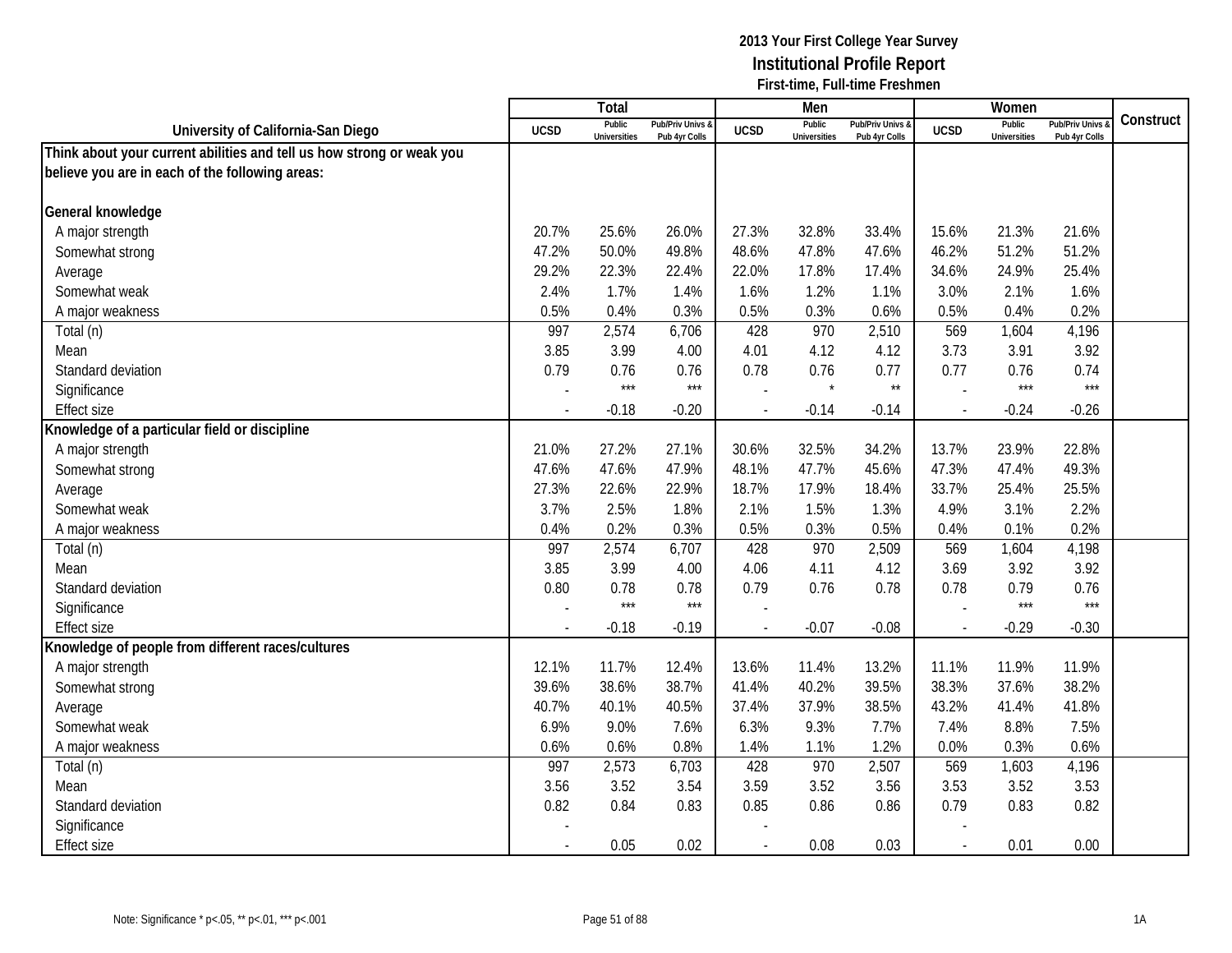|                                                                       |                          | <b>Total</b>                  |                                   |                | Men                           |                                   |                          | Women                         |                                        |           |
|-----------------------------------------------------------------------|--------------------------|-------------------------------|-----------------------------------|----------------|-------------------------------|-----------------------------------|--------------------------|-------------------------------|----------------------------------------|-----------|
| University of California-San Diego                                    | <b>UCSD</b>              | Public<br><b>Universities</b> | Pub/Priv Univs &<br>Pub 4yr Colls | <b>UCSD</b>    | Public<br><b>Universities</b> | Pub/Priv Univs &<br>Pub 4yr Colls | <b>UCSD</b>              | Public<br><b>Universities</b> | <b>Pub/Priv Univs</b><br>Pub 4yr Colls | Construct |
| Think about your current abilities and tell us how strong or weak you |                          |                               |                                   |                |                               |                                   |                          |                               |                                        |           |
| believe you are in each of the following areas:                       |                          |                               |                                   |                |                               |                                   |                          |                               |                                        |           |
|                                                                       |                          |                               |                                   |                |                               |                                   |                          |                               |                                        |           |
| Understanding of the problems facing your community                   |                          |                               |                                   |                |                               |                                   |                          |                               |                                        |           |
| A major strength                                                      | 8.9%                     | 9.3%                          | 10.9%                             | 11.2%          | 9.7%                          | 12.5%                             | 7.2%                     | 9.1%                          | 10.0%                                  |           |
| Somewhat strong                                                       | 32.5%                    | 34.5%                         | 35.5%                             | 32.5%          | 36.3%                         | 36.2%                             | 32.5%                    | 33.4%                         | 35.1%                                  |           |
| Average                                                               | 45.3%                    | 44.1%                         | 43.4%                             | 43.9%          | 42.4%                         | 41.2%                             | 46.4%                    | 45.0%                         | 44.7%                                  |           |
| Somewhat weak                                                         | 11.6%                    | 11.1%                         | 9.3%                              | 9.8%           | 10.1%                         | 8.8%                              | 13.0%                    | 11.7%                         | 9.6%                                   | Civic     |
| A major weakness                                                      | 1.6%                     | 1.0%                          | 0.9%                              | 2.6%           | 1.4%                          | 1.4%                              | 0.9%                     | 0.7%                          | 0.7%                                   | Awareness |
| Total (n)                                                             | 997                      | 2,572                         | 6,703                             | 428            | 969                           | 2,507                             | 569                      | 1,603                         | 4,196                                  |           |
| Mean                                                                  | 3.36                     | 3.40                          | 3.46                              | 3.40           | 3.43                          | 3.50                              | 3.32                     | 3.38                          | 3.44                                   |           |
| Standard deviation                                                    | 0.86                     | 0.84                          | 0.84                              | 0.90           | 0.85                          | 0.87                              | 0.82                     | 0.84                          | 0.82                                   |           |
| Significance                                                          |                          |                               | $***$                             |                |                               | $\star$                           |                          |                               | $\star\star$                           |           |
| <b>Effect size</b>                                                    |                          | $-0.05$                       | $-0.12$                           |                | $-0.04$                       | $-0.11$                           |                          | $-0.07$                       | $-0.15$                                |           |
| Understanding of national issues                                      |                          |                               |                                   |                |                               |                                   |                          |                               |                                        |           |
| A major strength                                                      | 6.6%                     | 9.3%                          | 10.7%                             | 10.5%          | 13.8%                         | 16.2%                             | 3.7%                     | 6.6%                          | 7.4%                                   |           |
| Somewhat strong                                                       | 28.0%                    | 29.0%                         | 30.4%                             | 34.3%          | 35.8%                         | 34.5%                             | 23.2%                    | 24.8%                         | 27.9%                                  |           |
| Average                                                               | 42.4%                    | 41.1%                         | 40.7%                             | 40.9%          | 37.1%                         | 36.6%                             | 43.5%                    | 43.5%                         | 43.2%                                  |           |
| Somewhat weak                                                         | 19.6%                    | 18.0%                         | 15.8%                             | 11.7%          | 11.8%                         | 11.2%                             | 25.5%                    | 21.7%                         | 18.5%                                  | Civic     |
| A major weakness                                                      | 3.4%                     | 2.7%                          | 2.4%                              | 2.6%           | 1.5%                          | 1.6%                              | 4.0%                     | 3.4%                          | 3.0%                                   | Awareness |
| Total (n)                                                             | 996                      | 2,573                         | 6,704                             | 428            | 970                           | 2,508                             | 568                      | 1,603                         | 4,196                                  |           |
| Mean                                                                  | 3.15                     | 3.24                          | 3.31                              | 3.39           | 3.49                          | 3.53                              | 2.97                     | 3.09                          | 3.18                                   |           |
| Standard deviation                                                    | 0.93                     | 0.94                          | 0.94                              | 0.91           | 0.92                          | 0.94                              | 0.89                     | 0.93                          | 0.92                                   |           |
| Significance                                                          |                          |                               | $***$                             |                |                               | $\star\star$                      |                          | $^{\star\star}$               | $***$                                  |           |
| <b>Effect size</b>                                                    | $\overline{\phantom{a}}$ | $-0.10$                       | $-0.17$                           |                | $-0.11$                       | $-0.15$                           | $\overline{\phantom{a}}$ | $-0.13$                       | $-0.23$                                |           |
| Understanding of global issues                                        |                          |                               |                                   |                |                               |                                   |                          |                               |                                        |           |
| A major strength                                                      | 7.4%                     | 9.8%                          | 10.8%                             | 11.5%          | 13.8%                         | 15.6%                             | 4.4%                     | 7.4%                          | 7.9%                                   |           |
| Somewhat strong                                                       | 27.0%                    | 27.1%                         | 28.2%                             | 33.0%          | 34.0%                         | 33.1%                             | 22.5%                    | 22.9%                         | 25.2%                                  |           |
| Average                                                               | 42.6%                    | 40.7%                         | 40.1%                             | 41.0%          | 37.8%                         | 36.8%                             | 43.8%                    | 42.5%                         | 42.2%                                  |           |
| Somewhat weak                                                         | 18.3%                    | 18.0%                         | 17.1%                             | 10.3%          | 11.6%                         | 12.0%                             | 24.3%                    | 21.9%                         | 20.1%                                  | Civic     |
| A major weakness                                                      | 4.7%                     | 4.4%                          | 3.8%                              | 4.2%           | 2.9%                          | 2.5%                              | 5.1%                     | 5.4%                          | 4.6%                                   | Awareness |
| Total (n)                                                             | 996                      | 2,573                         | 6,701                             | 427            | 969                           | 2,506                             | 569                      | 1,604                         | 4,195                                  |           |
| Mean                                                                  | 3.14                     | 3.20                          | 3.25                              | 3.37           | 3.44                          | 3.47                              | 2.97                     | 3.05                          | 3.12                                   |           |
| Standard deviation                                                    | 0.96                     | 0.99                          | 0.99                              | 0.96           | 0.96                          | 0.98                              | 0.92                     | 0.98                          | 0.97                                   |           |
| Significance                                                          |                          |                               | $^{\star\star}$                   |                |                               |                                   |                          |                               | $***$                                  |           |
| <b>Effect size</b>                                                    |                          | $-0.06$                       | $-0.11$                           | $\overline{a}$ | $-0.07$                       | $-0.10$                           | $\overline{\phantom{a}}$ | $-0.08$                       | $-0.15$                                |           |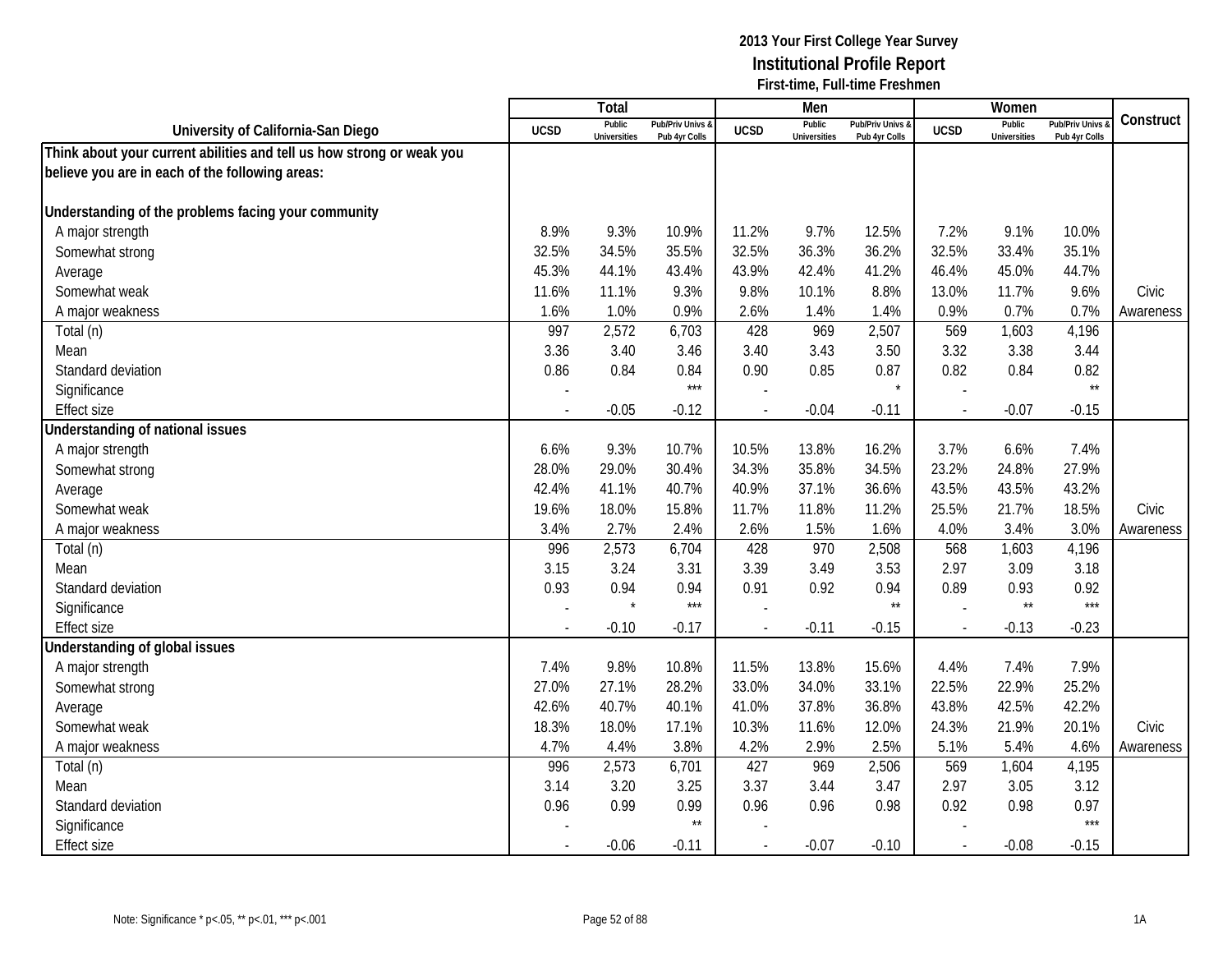|                                                                       |             | <b>Total</b>                  |                                   |             | Men                           |                                   |                          | Women                         |                                        |           |
|-----------------------------------------------------------------------|-------------|-------------------------------|-----------------------------------|-------------|-------------------------------|-----------------------------------|--------------------------|-------------------------------|----------------------------------------|-----------|
| University of California-San Diego                                    | <b>UCSD</b> | Public<br><b>Universities</b> | Pub/Priv Univs &<br>Pub 4yr Colls | <b>UCSD</b> | Public<br><b>Universities</b> | Pub/Priv Univs &<br>Pub 4yr Colls | <b>UCSD</b>              | Public<br><b>Universities</b> | <b>Pub/Priv Univs</b><br>Pub 4yr Colls | Construct |
| Think about your current abilities and tell us how strong or weak you |             |                               |                                   |             |                               |                                   |                          |                               |                                        |           |
| believe you are in each of the following areas:                       |             |                               |                                   |             |                               |                                   |                          |                               |                                        |           |
|                                                                       |             |                               |                                   |             |                               |                                   |                          |                               |                                        |           |
| Ability to conduct research                                           |             |                               |                                   |             |                               |                                   |                          |                               |                                        |           |
| A major strength                                                      | 9.0%        | 11.8%                         | 13.0%                             | 12.4%       | 14.2%                         | 15.3%                             | 6.5%                     | 10.4%                         | 11.6%                                  |           |
| Somewhat strong                                                       | 27.8%       | 32.9%                         | 34.6%                             | 31.9%       | 35.8%                         | 37.4%                             | 24.8%                    | 31.1%                         | 32.9%                                  |           |
| Average                                                               | 45.3%       | 40.7%                         | 40.5%                             | 44.7%       | 39.1%                         | 37.4%                             | 45.7%                    | 41.7%                         | 42.3%                                  |           |
| Somewhat weak                                                         | 15.7%       | 12.8%                         | 10.5%                             | 9.6%        | 9.5%                          | 8.6%                              | 20.2%                    | 14.7%                         | 11.6%                                  |           |
| A major weakness                                                      | 2.2%        | 1.8%                          | 1.4%                              | 1.4%        | 1.3%                          | 1.2%                              | 2.8%                     | 2.1%                          | 1.6%                                   |           |
| Total (n)                                                             | 996         | 2,572                         | 6,702                             | 427         | 969                           | 2,509                             | 569                      | 1,603                         | 4,193                                  |           |
| Mean                                                                  | 3.26        | 3.40                          | 3.47                              | 3.44        | 3.52                          | 3.57                              | 3.12                     | 3.33                          | 3.41                                   |           |
| Standard deviation                                                    | 0.90        | 0.92                          | 0.90                              | 0.88        | 0.90                          | 0.89                              | 0.90                     | 0.92                          | 0.89                                   |           |
| Significance                                                          |             | $***$                         | $***$                             |             |                               | $\star\star$                      |                          | $***$                         | ***                                    |           |
| <b>Effect size</b>                                                    |             | $-0.15$                       | $-0.23$                           |             | $-0.09$                       | $-0.15$                           | $\overline{\phantom{a}}$ | $-0.23$                       | $-0.33$                                |           |
| Ability to work as part of a team                                     |             |                               |                                   |             |                               |                                   |                          |                               |                                        |           |
| A major strength                                                      | 24.9%       | 29.3%                         | 29.0%                             | 28.1%       | 31.6%                         | 30.4%                             | 22.5%                    | 27.9%                         | 28.1%                                  |           |
| Somewhat strong                                                       | 45.7%       | 44.2%                         | 44.8%                             | 45.9%       | 43.7%                         | 44.6%                             | 45.5%                    | 44.5%                         | 44.9%                                  |           |
| Average                                                               | 26.0%       | 23.5%                         | 23.3%                             | 23.4%       | 21.6%                         | 21.6%                             | 27.9%                    | 24.6%                         | 24.3%                                  |           |
| Somewhat weak                                                         | 3.1%        | 2.8%                          | 2.4%                              | 2.1%        | 2.6%                          | 2.6%                              | 3.9%                     | 2.9%                          | 2.4%                                   |           |
| A major weakness                                                      | 0.3%        | 0.3%                          | 0.5%                              | 0.5%        | 0.6%                          | 0.9%                              | 0.2%                     | 0.1%                          | 0.3%                                   |           |
| Total (n)                                                             | 996         | 2,573                         | 6,701                             | 427         | 969                           | 2,507                             | 569                      | 1,604                         | 4,194                                  |           |
| Mean                                                                  | 3.92        | 3.99                          | 3.99                              | 3.99        | 4.03                          | 4.01                              | 3.86                     | 3.97                          | 3.98                                   |           |
| Standard deviation                                                    | 0.81        | 0.82                          | 0.82                              | 0.80        | 0.83                          | 0.84                              | 0.81                     | 0.81                          | 0.80                                   |           |
| Significance                                                          |             |                               | $\star$                           |             |                               |                                   |                          | $\star\star$                  | $***$                                  |           |
| <b>Effect size</b>                                                    |             | $-0.09$                       | $-0.09$                           |             | $-0.05$                       | $-0.02$                           | $\sim$                   | $-0.14$                       | $-0.15$                                |           |
| <b>Critical thinking skills</b>                                       |             |                               |                                   |             |                               |                                   |                          |                               |                                        |           |
| A major strength                                                      | 23.4%       | 32.1%                         | 30.8%                             | 30.9%       | 38.6%                         | 36.8%                             | 17.8%                    | 28.2%                         | 27.2%                                  |           |
| Somewhat strong                                                       | 42.1%       | 41.7%                         | 42.9%                             | 41.7%       | 40.7%                         | 40.8%                             | 42.4%                    | 42.4%                         | 44.1%                                  |           |
| Average                                                               | 29.7%       | 23.2%                         | 23.5%                             | 23.7%       | 18.4%                         | 19.9%                             | 34.3%                    | 26.1%                         | 25.7%                                  |           |
| Somewhat weak                                                         | 4.2%        | 2.5%                          | 2.5%                              | 2.6%        | 1.8%                          | 2.0%                              | 5.4%                     | 3.0%                          | 2.8%                                   |           |
| A major weakness                                                      | 0.6%        | 0.4%                          | 0.4%                              | 1.2%        | 0.6%                          | 0.6%                              | 0.2%                     | 0.3%                          | 0.2%                                   |           |
| Total (n)                                                             | 996         | 2,573                         | 6,702                             | 427         | 969                           | 2,507                             | 569                      | 1,604                         | 4,195                                  |           |
| Mean                                                                  | 3.83        | 4.03                          | 4.01                              | 3.99        | 4.15                          | 4.11                              | 3.72                     | 3.95                          | 3.95                                   |           |
| Standard deviation                                                    | 0.85        | 0.83                          | 0.82                              | 0.87        | 0.82                          | 0.83                              | 0.82                     | 0.83                          | 0.81                                   |           |
| Significance                                                          |             | $***$                         | $***$                             |             | $\star\star$                  | $\star\star$                      |                          | $***$                         | $***$                                  |           |
| <b>Effect size</b>                                                    |             | $-0.24$                       | $-0.22$                           | $\sim$      | $-0.20$                       | $-0.14$                           | $\mathcal{L}$            | $-0.28$                       | $-0.28$                                |           |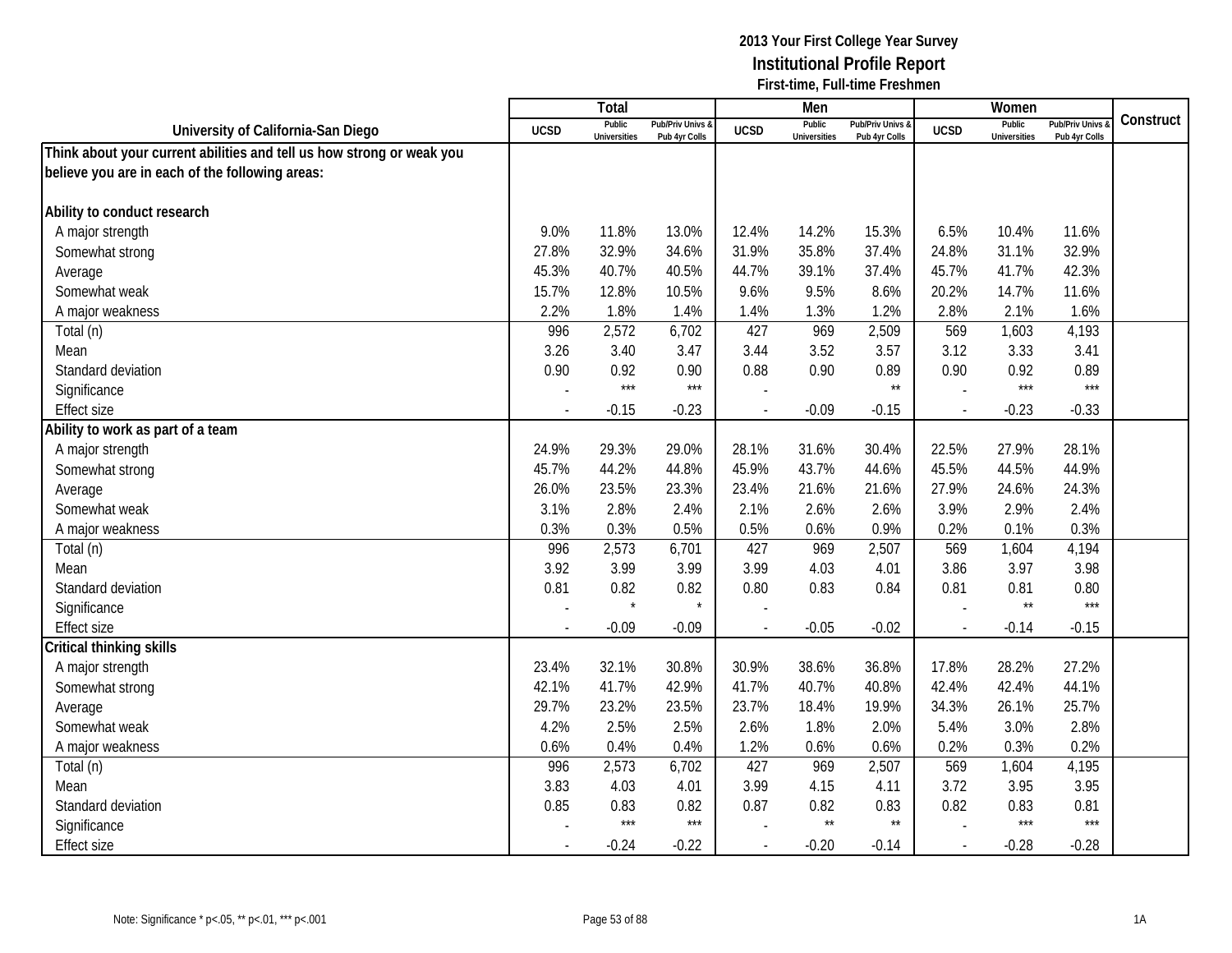|                                                                       |                          | Total                         |                                   |                          | Men                           |                                   |                | Women                         |                                 |            |
|-----------------------------------------------------------------------|--------------------------|-------------------------------|-----------------------------------|--------------------------|-------------------------------|-----------------------------------|----------------|-------------------------------|---------------------------------|------------|
| University of California-San Diego                                    | <b>UCSD</b>              | Public<br><b>Universities</b> | Pub/Priv Univs &<br>Pub 4yr Colls | <b>UCSD</b>              | Public<br><b>Universities</b> | Pub/Priv Univs &<br>Pub 4yr Colls | <b>UCSD</b>    | Public<br><b>Universities</b> | Pub/Priv Univs<br>Pub 4yr Colls | Construct  |
| Think about your current abilities and tell us how strong or weak you |                          |                               |                                   |                          |                               |                                   |                |                               |                                 |            |
| believe you are in each of the following areas:                       |                          |                               |                                   |                          |                               |                                   |                |                               |                                 |            |
|                                                                       |                          |                               |                                   |                          |                               |                                   |                |                               |                                 |            |
| Problem-solving skills                                                |                          |                               |                                   |                          |                               |                                   |                |                               |                                 |            |
| A major strength                                                      | 24.6%                    | 32.8%                         | 31.7%                             | 32.3%                    | 40.0%                         | 37.8%                             | 18.8%          | 28.4%                         | 28.0%                           |            |
| Somewhat strong                                                       | 44.4%                    | 43.7%                         | 44.4%                             | 43.3%                    | 41.1%                         | 41.7%                             | 45.2%          | 45.3%                         | 46.0%                           |            |
| Average                                                               | 26.7%                    | 20.9%                         | 21.8%                             | 21.5%                    | 17.0%                         | 18.6%                             | 30.6%          | 23.2%                         | 23.7%                           |            |
| Somewhat weak                                                         | 3.8%                     | 2.4%                          | 1.8%                              | 2.1%                     | 1.4%                          | 1.3%                              | 5.1%           | 3.0%                          | 2.1%                            |            |
| A major weakness                                                      | 0.5%                     | 0.3%                          | 0.3%                              | 0.7%                     | 0.4%                          | 0.6%                              | 0.4%           | 0.2%                          | 0.1%                            |            |
| Total (n)                                                             | 996                      | 2,573                         | 6,704                             | 427                      | 969                           | 2,509                             | 569            | 1,604                         | 4,195                           |            |
| Mean                                                                  | 3.89                     | 4.06                          | 4.05                              | 4.04                     | 4.19                          | 4.15                              | 3.77           | 3.99                          | 4.00                            |            |
| Standard deviation                                                    | 0.84                     | 0.81                          | 0.80                              | 0.83                     | 0.79                          | 0.81                              | 0.82           | 0.81                          | 0.78                            |            |
| Significance                                                          |                          | $***$                         | $***$                             |                          | $***$                         | $***$                             |                | $***$                         | $***$                           |            |
| Effect size                                                           | $\overline{\phantom{a}}$ | $-0.21$                       | $-0.20$                           | $\overline{\phantom{a}}$ | $-0.19$                       | $-0.14$                           | $\blacksquare$ | $-0.27$                       | $-0.29$                         |            |
| eadership ability                                                     |                          |                               |                                   |                          |                               |                                   |                |                               |                                 |            |
| A major strength                                                      | 19.7%                    | 26.7%                         | 28.0%                             | 23.7%                    | 27.6%                         | 29.3%                             | 16.7%          | 26.1%                         | 27.2%                           |            |
| Somewhat strong                                                       | 37.6%                    | 37.4%                         | 37.7%                             | 41.7%                    | 40.2%                         | 38.9%                             | 34.4%          | 35.6%                         | 36.9%                           |            |
| Average                                                               | 31.2%                    | 26.6%                         | 26.4%                             | 26.9%                    | 24.8%                         | 24.7%                             | 34.4%          | 27.7%                         | 27.5%                           |            |
| Somewhat weak                                                         | 8.8%                     | 7.5%                          | 6.3%                              | 5.9%                     | 5.8%                          | 5.1%                              | 11.1%          | 8.5%                          | 7.0%                            |            |
| A major weakness                                                      | 2.7%                     | 1.9%                          | 1.6%                              | 1.9%                     | 1.7%                          | 2.0%                              | 3.3%           | 2.0%                          | 1.4%                            | Leadership |
| Total (n)                                                             | 996                      | 2,572                         | 6,702                             | 427                      | 969                           | 2,508                             | 569            | 1,603                         | 4,194                           |            |
| Mean                                                                  | 3.63                     | 3.79                          | 3.84                              | 3.79                     | 3.86                          | 3.88                              | 3.50           | 3.75                          | 3.81                            |            |
| Standard deviation                                                    | 0.98                     | 0.98                          | 0.96                              | 0.93                     | 0.94                          | 0.95                              | 1.00           | 1.00                          | 0.96                            |            |
| Significance                                                          |                          | $***$                         | $***$                             |                          |                               |                                   |                | $***$                         | $***$                           |            |
| Effect size                                                           |                          | $-0.16$                       | $-0.22$                           |                          | $-0.07$                       | $-0.09$                           |                | $-0.25$                       | $-0.32$                         |            |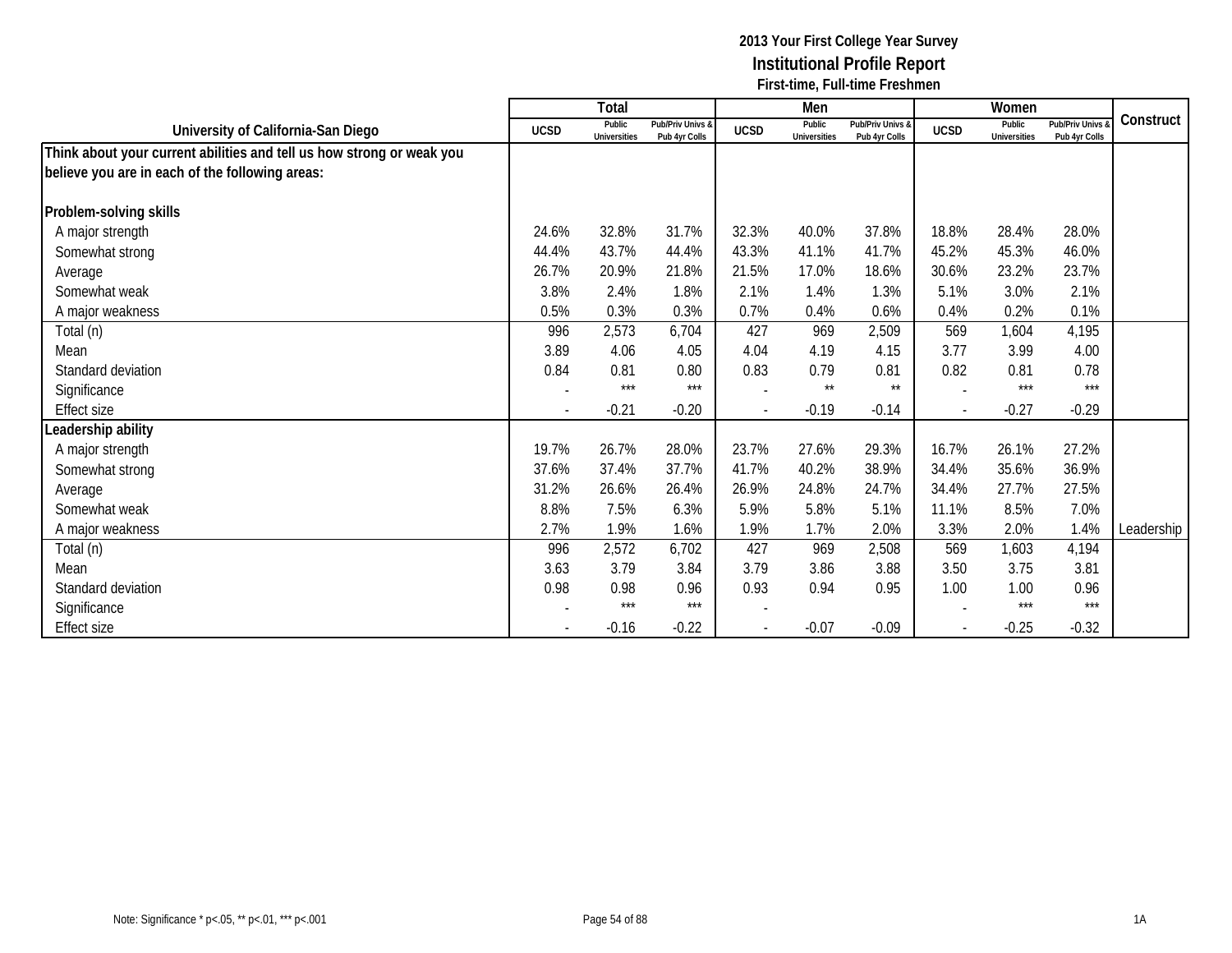|                                                                       |             | Total                         |                                   |             | Men                           |                                   |                          | Women                         |                                        |           |
|-----------------------------------------------------------------------|-------------|-------------------------------|-----------------------------------|-------------|-------------------------------|-----------------------------------|--------------------------|-------------------------------|----------------------------------------|-----------|
| University of California-San Diego                                    | <b>UCSD</b> | Public<br><b>Universities</b> | Pub/Priv Univs &<br>Pub 4yr Colls | <b>UCSD</b> | Public<br><b>Universities</b> | Pub/Priv Univs &<br>Pub 4yr Colls | <b>UCSD</b>              | Public<br><b>Universities</b> | <b>Pub/Priv Univs</b><br>Pub 4yr Colls | Construct |
| Where did you primarily live while attending college this past year?  |             |                               |                                   |             |                               |                                   |                          |                               |                                        |           |
|                                                                       |             |                               |                                   |             |                               |                                   |                          |                               |                                        |           |
| On campus special interest housing                                    |             |                               |                                   |             |                               |                                   |                          |                               |                                        |           |
| First-year student housing                                            | 7.5%        | 14.2%                         | 25.3%                             | 6.6%        | 12.8%                         | 23.9%                             | 8.3%                     | 15.1%                         | 26.0%                                  |           |
| Cultural or minority student housing                                  | 0.3%        | 0.2%                          | 0.2%                              | 0.2%        | 0.2%                          | 0.2%                              | 0.4%                     | 0.2%                          | 0.2%                                   |           |
| Single-sex housing                                                    | 0.0%        | 0.3%                          | 0.4%                              | 0.0%        | 0.1%                          | 0.1%                              | 0.0%                     | 0.4%                          | 0.6%                                   |           |
| Special academic program housing                                      | 0.0%        | 6.9%                          | 5.0%                              | 0.0%        | 4.9%                          | 4.0%                              | 0.0%                     | 8.1%                          | 5.5%                                   |           |
| Other special interest housing                                        | 0.3%        | 1.7%                          | 1.2%                              | 0.7%        | 1.2%                          | 1.0%                              | 0.0%                     | 1.9%                          | 1.3%                                   |           |
| On campus regular college housing                                     |             |                               |                                   |             |                               |                                   |                          |                               |                                        |           |
| Residence hall                                                        | 66.6%       | 60.9%                         | 50.8%                             | 62.8%       | 62.4%                         | 52.3%                             | 69.5%                    | 60.0%                         | 49.9%                                  |           |
| Apartment                                                             | 15.8%       | 6.3%                          | 3.1%                              | 19.9%       | 9.1%                          | 4.3%                              | 12.7%                    | 4.6%                          | 2.4%                                   |           |
| Fraternity or sorority housing                                        | 0.0%        | 0.5%                          | 0.3%                              | 0.0%        | 0.6%                          | 0.3%                              | 0.0%                     | 0.5%                          | 0.2%                                   |           |
| Other residential housing                                             | 0.1%        | 0.7%                          | 0.5%                              | 0.2%        | 0.5%                          | 0.3%                              | 0.0%                     | 0.7%                          | 0.6%                                   |           |
| Off campus                                                            |             |                               |                                   |             |                               |                                   |                          |                               |                                        |           |
| At home with family                                                   | 5.6%        | 5.9%                          | 11.5%                             | 5.2%        | 5.2%                          | 11.4%                             | 6.0%                     | 6.4%                          | 11.6%                                  |           |
| Fraternity or sorority                                                | 0.2%        | 0.2%                          | 0.1%                              | 0.5%        | 0.3%                          | 0.1%                              | 0.0%                     | 0.1%                          | 0.0%                                   |           |
| Rented apartment or house                                             | 3.0%        | 1.9%                          | 1.4%                              | 3.5%        | 2.3%                          | 1.6%                              | 2.6%                     | 1.7%                          | 1.3%                                   |           |
| Other                                                                 | 0.5%        | 0.2%                          | 0.3%                              | 0.5%        | 0.3%                          | 0.3%                              | 0.5%                     | 0.2%                          | 0.3%                                   |           |
| Total (n)                                                             | 995         | 2,578                         | 6,141                             | 427         | 972                           | 2,289                             | 568                      | 1,606                         | 3,852                                  |           |
| Indicate the importance to you personally of each of the following:   |             |                               |                                   |             |                               |                                   |                          |                               |                                        |           |
|                                                                       |             |                               |                                   |             |                               |                                   |                          |                               |                                        |           |
| Becoming accomplished in one of the performing arts (acting, dancing, |             |                               |                                   |             |                               |                                   |                          |                               |                                        |           |
| etc.)                                                                 |             |                               |                                   |             |                               |                                   |                          |                               |                                        |           |
| Essential                                                             | 7.6%        | 8.7%                          | 10.3%                             | 7.3%        | 7.8%                          | 9.0%                              | 7.9%                     | 9.2%                          | 11.1%                                  |           |
| Very important                                                        | 17.2%       | 13.3%                         | 13.8%                             | 18.2%       | 14.1%                         | 15.0%                             | 16.5%                    | 12.7%                         | 13.0%                                  |           |
| Somewhat important                                                    | 31.3%       | 28.0%                         | 27.2%                             | 28.6%       | 27.3%                         | 25.8%                             | 33.3%                    | 28.4%                         | 28.0%                                  |           |
| Not important                                                         | 43.8%       | 50.1%                         | 48.8%                             | 45.9%       | 50.7%                         | 50.2%                             | 42.3%                    | 49.7%                         | 47.9%                                  |           |
| Total (n)                                                             | 981         | 2,573                         | 6,695                             | 423         | 970                           | 2,507                             | 558                      | 1,603                         | 4,188                                  |           |
| Mean                                                                  | 1.89        | 1.80                          | 1.86                              | 1.87        | 1.79                          | 1.83                              | 1.90                     | 1.81                          | 1.87                                   |           |
| Standard deviation                                                    | 0.95        | 0.97                          | 1.01                              | 0.96        | 0.96                          | 0.99                              | 0.95                     | 0.98                          | 1.02                                   |           |
| Significance                                                          |             |                               |                                   |             |                               |                                   |                          |                               |                                        |           |
| <b>Effect size</b>                                                    |             | 0.09                          | 0.03                              |             | 0.08                          | 0.04                              | $\overline{\phantom{a}}$ | 0.09                          | 0.03                                   |           |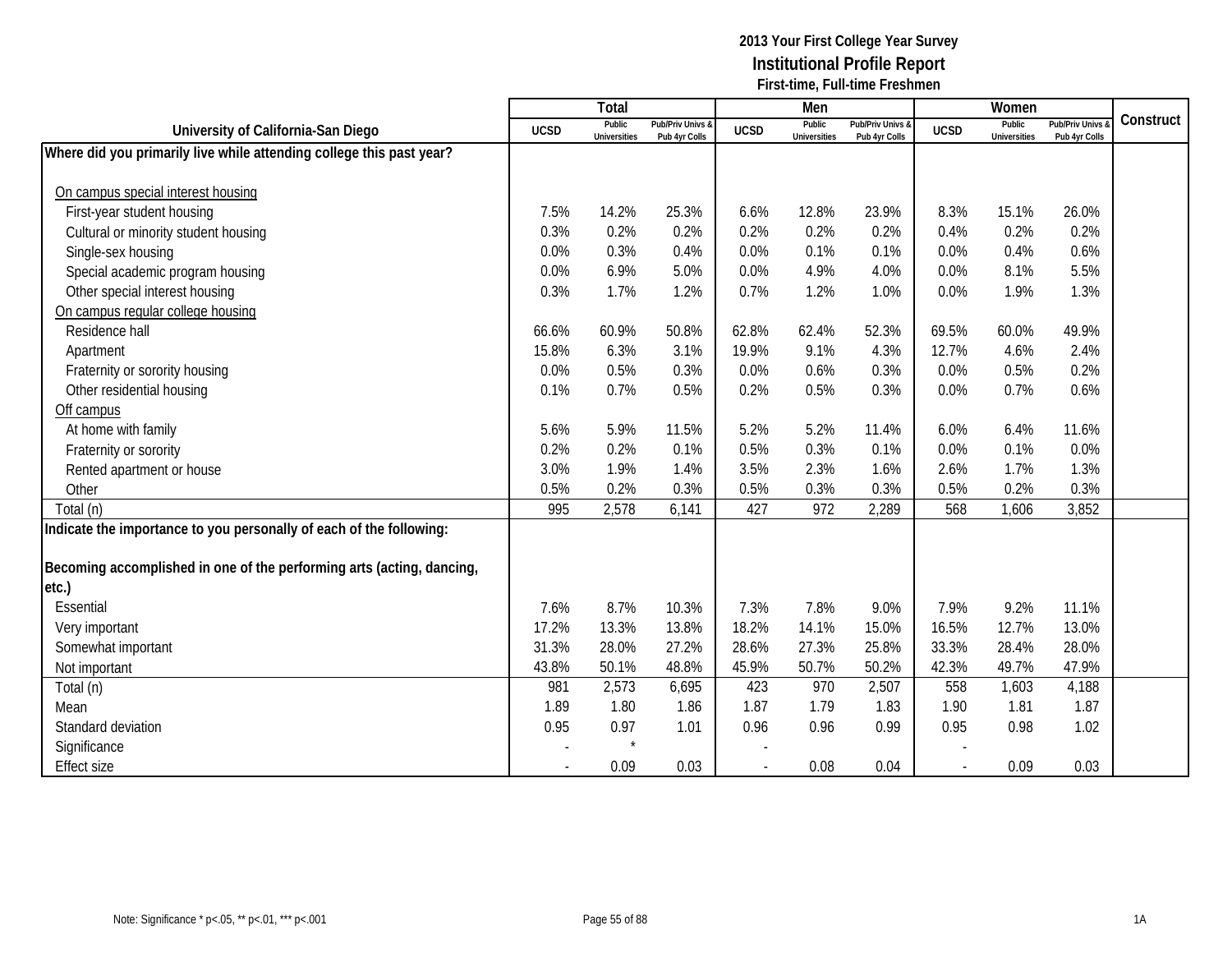|                                                                          |                          | <b>Total</b>                  |                                   |             | Men                           |                                   |             | Women                         |                                        |           |
|--------------------------------------------------------------------------|--------------------------|-------------------------------|-----------------------------------|-------------|-------------------------------|-----------------------------------|-------------|-------------------------------|----------------------------------------|-----------|
| University of California-San Diego                                       | <b>UCSD</b>              | Public<br><b>Universities</b> | Pub/Priv Univs &<br>Pub 4yr Colls | <b>UCSD</b> | Public<br><b>Universities</b> | Pub/Priv Univs &<br>Pub 4yr Colls | <b>UCSD</b> | Public<br><b>Universities</b> | <b>Pub/Priv Univs</b><br>Pub 4yr Colls | Construct |
| Indicate the importance to you personally of each of the following:      |                          |                               |                                   |             |                               |                                   |             |                               |                                        |           |
|                                                                          |                          |                               |                                   |             |                               |                                   |             |                               |                                        |           |
| Becoming an authority in my field                                        |                          |                               |                                   |             |                               |                                   |             |                               |                                        |           |
| Essential                                                                | 22.4%                    | 22.7%                         | 24.5%                             | 27.2%       | 26.0%                         | 26.8%                             | 18.9%       | 20.7%                         | 23.2%                                  |           |
| Very important                                                           | 41.9%                    | 42.2%                         | 41.6%                             | 41.6%       | 42.0%                         | 42.1%                             | 42.2%       | 42.4%                         | 41.3%                                  |           |
| Somewhat important                                                       | 28.0%                    | 27.7%                         | 26.8%                             | 27.0%       | 26.7%                         | 25.2%                             | 28.7%       | 28.3%                         | 27.7%                                  |           |
| Not important                                                            | 7.7%                     | 7.4%                          | 7.1%                              | 4.3%        | 5.4%                          | 5.9%                              | 10.2%       | 8.6%                          | 7.8%                                   |           |
| Total (n)                                                                | 980                      | 2,572                         | 6,684                             | 423         | 970                           | 2,500                             | 557         | 1,602                         | 4,184                                  |           |
| Mean                                                                     | 2.79                     | 2.80                          | 2.84                              | 2.92        | 2.89                          | 2.90                              | 2.70        | 2.75                          | 2.80                                   |           |
| Standard deviation                                                       | 0.88                     | 0.87                          | 0.88                              | 0.84        | 0.85                          | 0.86                              | 0.89        | 0.88                          | 0.88                                   |           |
| Significance                                                             |                          |                               |                                   |             |                               |                                   |             |                               |                                        |           |
| <b>Effect size</b>                                                       |                          | $-0.01$                       | $-0.06$                           |             | 0.04                          | 0.02                              |             | $-0.06$                       | $-0.11$                                |           |
| Obtaining recognition from my colleagues for contributions to my special |                          |                               |                                   |             |                               |                                   |             |                               |                                        |           |
| field                                                                    |                          |                               |                                   |             |                               |                                   |             |                               |                                        |           |
| Essential                                                                | 18.1%                    | 18.6%                         | 19.8%                             | 21.0%       | 19.6%                         | 20.7%                             | 15.8%       | 18.0%                         | 19.3%                                  |           |
| Very important                                                           | 41.7%                    | 42.7%                         | 41.7%                             | 43.7%       | 42.9%                         | 42.2%                             | 40.2%       | 42.6%                         | 41.5%                                  |           |
| Somewhat important                                                       | 32.0%                    | 30.8%                         | 31.3%                             | 28.8%       | 30.3%                         | 30.3%                             | 34.5%       | 31.1%                         | 31.9%                                  |           |
| Not important                                                            | 8.2%                     | 7.9%                          | 7.1%                              | 6.4%        | 7.2%                          | 6.8%                              | 9.5%        | 8.3%                          | 7.3%                                   |           |
| Total (n)                                                                | 980                      | 2,570                         | 6,689                             | 423         | 968                           | 2,502                             | 557         | 1,602                         | 4,187                                  |           |
| Mean                                                                     | 2.70                     | 2.72                          | 2.74                              | 2.79        | 2.75                          | 2.77                              | 2.62        | 2.70                          | 2.73                                   |           |
| Standard deviation                                                       | 0.86                     | 0.86                          | 0.85                              | 0.84        | 0.85                          | 0.85                              | 0.86        | 0.86                          | 0.85                                   |           |
| Significance                                                             |                          |                               |                                   |             |                               |                                   |             |                               | $\star\star$                           |           |
| <b>Effect size</b>                                                       | $\overline{\phantom{a}}$ | $-0.02$                       | $-0.05$                           |             | 0.05                          | 0.02                              |             | $-0.09$                       | $-0.13$                                |           |
| Influencing the political structure                                      |                          |                               |                                   |             |                               |                                   |             |                               |                                        |           |
| Essential                                                                | 6.0%                     | 6.2%                          | 7.8%                              | 8.3%        | 8.4%                          | 10.2%                             | 4.3%        | 4.9%                          | 6.4%                                   |           |
| Very important                                                           | 15.2%                    | 14.8%                         | 17.1%                             | 16.5%       | 16.6%                         | 19.7%                             | 14.2%       | 13.7%                         | 15.5%                                  |           |
| Somewhat important                                                       | 39.7%                    | 38.8%                         | 38.9%                             | 40.2%       | 40.8%                         | 39.8%                             | 39.4%       | 37.6%                         | 38.4%                                  |           |
| Not important                                                            | 39.0%                    | 40.1%                         | 36.2%                             | 35.0%       | 34.3%                         | 30.3%                             | 42.1%       | 43.7%                         | 39.7%                                  |           |
| Total (n)                                                                | 979                      | 2,571                         | 6,690                             | 423         | 969                           | 2,504                             | 556         | 1,602                         | 4,186                                  |           |
| Mean                                                                     | 1.88                     | 1.87                          | 1.97                              | 1.98        | 1.99                          | 2.10                              | 1.81        | 1.80                          | 1.89                                   |           |
| Standard deviation                                                       | 0.88                     | 0.88                          | 0.92                              | 0.92        | 0.92                          | 0.95                              | 0.84        | 0.86                          | 0.89                                   |           |
| Significance                                                             |                          |                               | $\star\star$                      |             |                               | $\star$                           |             |                               |                                        |           |
| <b>Effect size</b>                                                       |                          | 0.01                          | $-0.10$                           |             | $-0.01$                       | $-0.13$                           |             | 0.01                          | $-0.09$                                |           |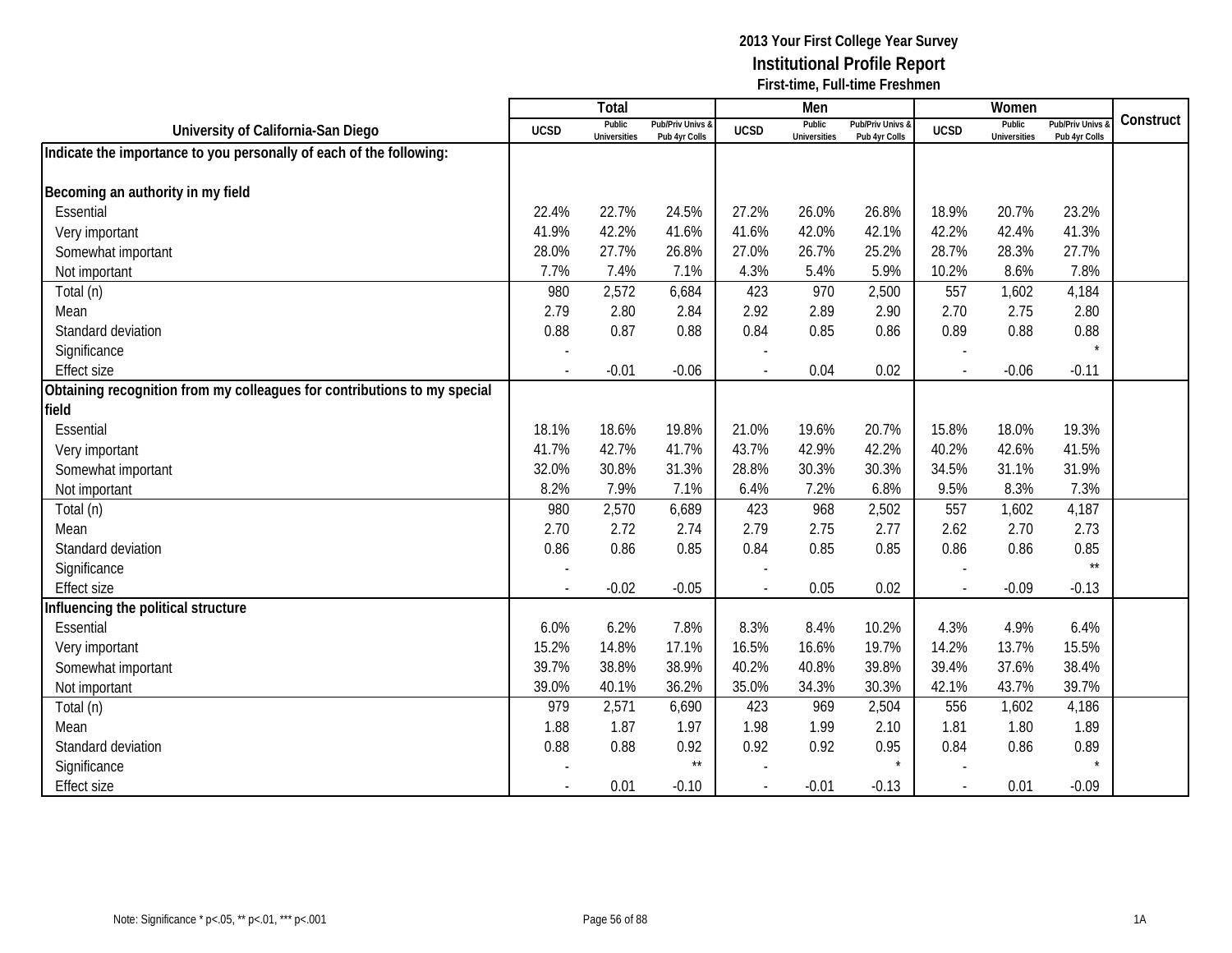|                                                                     |                          | Total                         |                                   |                | Men                           |                                   |                | Women                         |                                        |           |
|---------------------------------------------------------------------|--------------------------|-------------------------------|-----------------------------------|----------------|-------------------------------|-----------------------------------|----------------|-------------------------------|----------------------------------------|-----------|
| University of California-San Diego                                  | <b>UCSD</b>              | Public<br><b>Universities</b> | Pub/Priv Univs &<br>Pub 4yr Colls | <b>UCSD</b>    | Public<br><b>Universities</b> | Pub/Priv Univs &<br>Pub 4yr Colls | <b>UCSD</b>    | Public<br><b>Universities</b> | <b>Pub/Priv Univs</b><br>Pub 4yr Colls | Construct |
| Indicate the importance to you personally of each of the following: |                          |                               |                                   |                |                               |                                   |                |                               |                                        |           |
|                                                                     |                          |                               |                                   |                |                               |                                   |                |                               |                                        |           |
| Influencing social values                                           |                          |                               |                                   |                |                               |                                   |                |                               |                                        |           |
| Essential                                                           | 13.4%                    | 13.5%                         | 15.0%                             | 13.2%          | 12.7%                         | 14.7%                             | 13.5%          | 14.0%                         | 15.2%                                  |           |
| Very important                                                      | 30.6%                    | 32.5%                         | 34.7%                             | 29.3%          | 29.7%                         | 32.7%                             | 31.6%          | 34.2%                         | 35.9%                                  |           |
| Somewhat important                                                  | 39.0%                    | 37.6%                         | 36.6%                             | 39.2%          | 39.4%                         | 36.8%                             | 38.8%          | 36.6%                         | 36.5%                                  | Social    |
| Not important                                                       | 17.0%                    | 16.3%                         | 13.7%                             | 18.2%          | 18.2%                         | 15.9%                             | 16.2%          | 15.2%                         | 12.4%                                  | Agency    |
| Total (n)                                                           | 980                      | 2,572                         | 6,687                             | 423            | 969                           | 2,502                             | 557            | 1,603                         | 4,185                                  |           |
| Mean                                                                | 2.40                     | 2.43                          | 2.51                              | 2.38           | 2.37                          | 2.46                              | 2.42           | 2.47                          | 2.54                                   |           |
| Standard deviation                                                  | 0.92                     | 0.92                          | 0.91                              | 0.93           | 0.92                          | 0.93                              | 0.92           | 0.91                          | 0.89                                   | Civic     |
| Significance                                                        |                          |                               | $***$                             |                |                               |                                   |                |                               | $\star\star$                           | Engage-   |
| <b>Effect size</b>                                                  | $\overline{\phantom{a}}$ | $-0.03$                       | $-0.12$                           | $\overline{a}$ | 0.01                          | $-0.09$                           | $\sim$         | $-0.05$                       | $-0.13$                                | ment      |
| Raising a family                                                    |                          |                               |                                   |                |                               |                                   |                |                               |                                        |           |
| Essential                                                           | 35.1%                    | 37.2%                         | 39.5%                             | 40.4%          | 39.1%                         | 38.2%                             | 31.1%          | 36.1%                         | 40.3%                                  |           |
| Very important                                                      | 32.8%                    | 31.6%                         | 30.9%                             | 32.2%          | 32.2%                         | 32.7%                             | 33.2%          | 31.3%                         | 29.8%                                  |           |
| Somewhat important                                                  | 20.4%                    | 20.3%                         | 19.7%                             | 17.7%          | 19.1%                         | 20.2%                             | 22.4%          | 21.0%                         | 19.3%                                  |           |
| Not important                                                       | 11.7%                    | 10.9%                         | 10.0%                             | 9.7%           | 9.6%                          | 8.9%                              | 13.3%          | 11.7%                         | 10.7%                                  |           |
| Total (n)                                                           | 980                      | 2,571                         | 6,683                             | 423            | 969                           | 2,500                             | 557            | 1,602                         | 4,183                                  |           |
| Mean                                                                | 2.91                     | 2.95                          | 3.00                              | 3.03           | 3.01                          | 3.00                              | 2.82           | 2.92                          | 3.00                                   |           |
| Standard deviation                                                  | 1.01                     | 1.00                          | 1.00                              | 0.99           | 0.98                          | 0.97                              | 1.02           | 1.02                          | 1.01                                   |           |
| Significance                                                        |                          |                               | $^{\star\star}$                   |                |                               |                                   |                | $\star$                       | $***$                                  |           |
| <b>Effect size</b>                                                  |                          | $-0.04$                       | $-0.09$                           |                | 0.02                          | 0.03                              |                | $-0.10$                       | $-0.18$                                |           |
| Being very well off financially                                     |                          |                               |                                   |                |                               |                                   |                |                               |                                        |           |
| Essential                                                           | 36.7%                    | 33.4%                         | 34.9%                             | 39.2%          | 34.8%                         | 35.8%                             | 34.8%          | 32.6%                         | 34.3%                                  |           |
| Very important                                                      | 37.7%                    | 37.2%                         | 37.1%                             | 36.2%          | 36.3%                         | 37.3%                             | 38.8%          | 37.7%                         | 37.0%                                  |           |
| Somewhat important                                                  | 21.1%                    | 25.1%                         | 23.3%                             | 20.6%          | 24.1%                         | 22.1%                             | 21.5%          | 25.6%                         | 24.0%                                  |           |
| Not important                                                       | 4.5%                     | 4.4%                          | 4.8%                              | 4.0%           | 4.7%                          | 4.9%                              | 4.8%           | 4.1%                          | 4.7%                                   |           |
| Total (n)                                                           | 980                      | 2,572                         | 6,686                             | 423            | 969                           | 2,503                             | 557            | 1,603                         | 4,183                                  |           |
| Mean                                                                | 3.07                     | 3.00                          | 3.02                              | 3.11           | 3.01                          | 3.04                              | 3.04           | 2.99                          | 3.01                                   |           |
| Standard deviation                                                  | 0.87                     | 0.87                          | 0.88                              | 0.87           | 0.88                          | 0.88                              | 0.87           | 0.86                          | 0.88                                   |           |
| Significance                                                        |                          | $\star$                       |                                   |                |                               |                                   |                |                               |                                        |           |
| <b>Effect size</b>                                                  |                          | 0.08                          | 0.06                              |                | 0.11                          | 0.08                              | $\blacksquare$ | 0.06                          | 0.03                                   |           |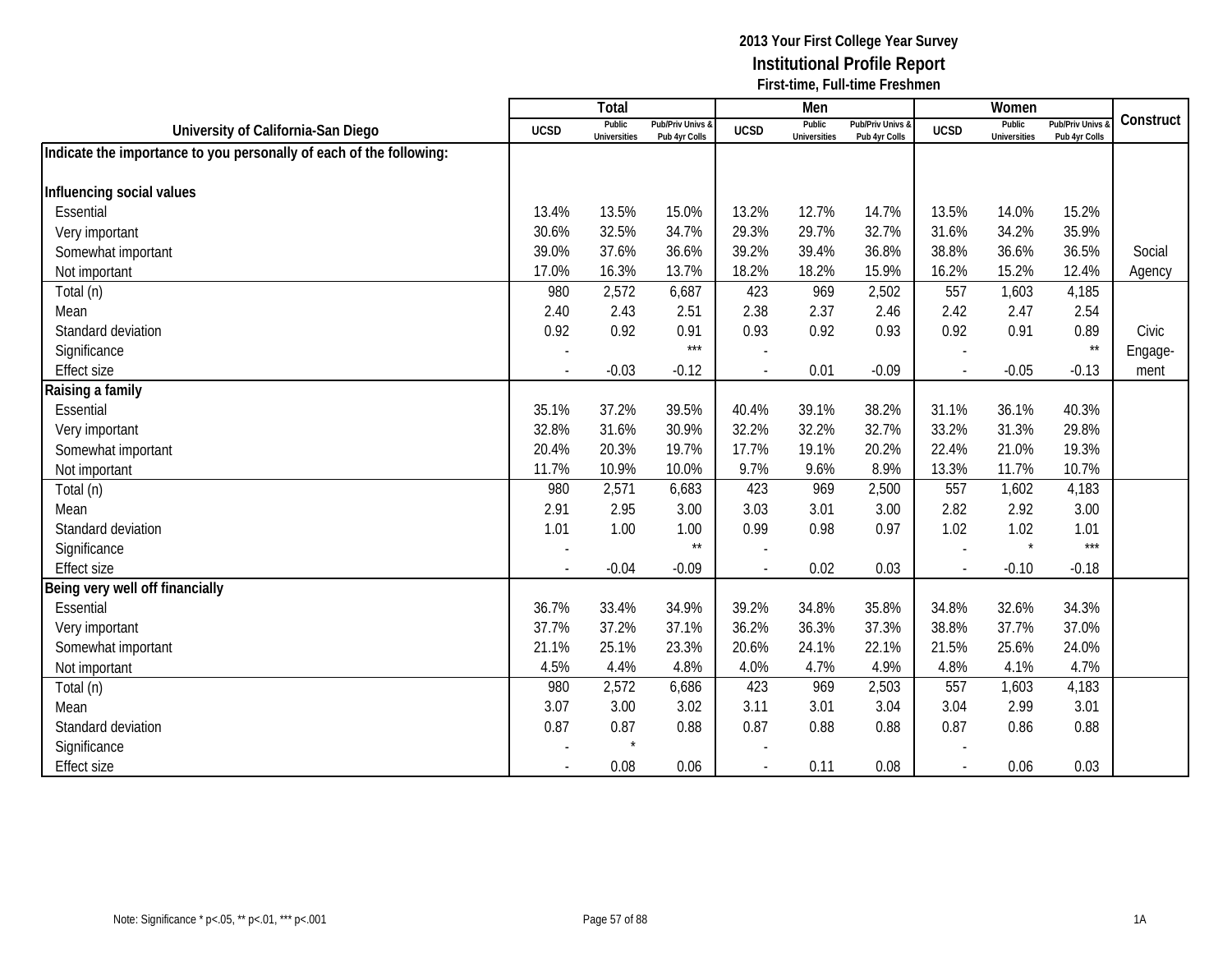|                                                                     |                          | Total                         |                                   |             | Men                           |                                          |                          | Women                         |                                        |           |
|---------------------------------------------------------------------|--------------------------|-------------------------------|-----------------------------------|-------------|-------------------------------|------------------------------------------|--------------------------|-------------------------------|----------------------------------------|-----------|
| University of California-San Diego                                  | <b>UCSD</b>              | Public<br><b>Universities</b> | Pub/Priv Univs &<br>Pub 4yr Colls | <b>UCSD</b> | Public<br><b>Universities</b> | <b>Pub/Priv Univs 8</b><br>Pub 4yr Colls | <b>UCSD</b>              | Public<br><b>Universities</b> | <b>Pub/Priv Univs</b><br>Pub 4yr Colls | Construct |
| Indicate the importance to you personally of each of the following: |                          |                               |                                   |             |                               |                                          |                          |                               |                                        |           |
|                                                                     |                          |                               |                                   |             |                               |                                          |                          |                               |                                        |           |
| Helping others who are in difficulty                                |                          |                               |                                   |             |                               |                                          |                          |                               |                                        |           |
| Essential                                                           | 36.1%                    | 36.8%                         | 37.1%                             | 35.0%       | 31.2%                         | 30.5%                                    | 37.0%                    | 40.2%                         | 41.1%                                  |           |
| Very important                                                      | 45.6%                    | 44.4%                         | 43.5%                             | 43.3%       | 45.8%                         | 44.7%                                    | 47.4%                    | 43.6%                         | 42.8%                                  |           |
| Somewhat important                                                  | 16.6%                    | 17.7%                         | 17.8%                             | 19.6%       | 21.4%                         | 22.4%                                    | 14.4%                    | 15.4%                         | 15.1%                                  | Social    |
| Not important                                                       | 1.6%                     | 1.1%                          | 1.5%                              | 2.1%        | 1.7%                          | 2.4%                                     | 1.3%                     | 0.8%                          | 1.0%                                   | Agency    |
| Total (n)                                                           | 980                      | 2,572                         | 6,687                             | 423         | 969                           | 2,500                                    | 557                      | 1,603                         | 4,187                                  |           |
| Mean                                                                | 3.16                     | 3.17                          | 3.16                              | 3.11        | 3.07                          | 3.03                                     | 3.20                     | 3.23                          | 3.24                                   |           |
| Standard deviation                                                  | 0.75                     | 0.75                          | 0.76                              | 0.79        | 0.77                          | 0.79                                     | 0.72                     | 0.73                          | 0.74                                   |           |
| Significance                                                        |                          |                               |                                   |             |                               |                                          |                          |                               |                                        |           |
| <b>Effect size</b>                                                  |                          | $-0.01$                       | 0.00                              |             | 0.05                          | 0.10                                     | $\blacksquare$           | $-0.04$                       | $-0.05$                                |           |
| Making a theoretical contribution to science                        |                          |                               |                                   |             |                               |                                          |                          |                               |                                        |           |
| Essential                                                           | 10.1%                    | 10.1%                         | 9.1%                              | 12.1%       | 12.0%                         | 11.0%                                    | 8.6%                     | 9.0%                          | 8.0%                                   |           |
| Very important                                                      | 29.2%                    | 23.4%                         | 20.2%                             | 31.7%       | 27.0%                         | 23.6%                                    | 27.3%                    | 21.2%                         | 18.1%                                  |           |
| Somewhat important                                                  | 36.7%                    | 34.1%                         | 32.9%                             | 38.1%       | 37.8%                         | 35.6%                                    | 35.7%                    | 31.9%                         | 31.3%                                  |           |
| Not important                                                       | 24.0%                    | 32.4%                         | 37.8%                             | 18.2%       | 23.2%                         | 29.8%                                    | 28.4%                    | 37.9%                         | 42.6%                                  |           |
| Total (n)                                                           | 980                      | 2,572                         | 6,687                             | 423         | 969                           | 2,504                                    | 557                      | 1,603                         | 4,183                                  |           |
| Mean                                                                | 2.25                     | 2.11                          | 2.01                              | 2.38        | 2.28                          | 2.16                                     | 2.16                     | 2.01                          | 1.92                                   |           |
| Standard deviation                                                  | 0.93                     | 0.97                          | 0.97                              | 0.92        | 0.95                          | 0.97                                     | 0.94                     | 0.98                          | 0.96                                   |           |
| Significance                                                        |                          | $***$                         | $***$                             |             |                               | $***$                                    |                          | $\star\star$                  | $***$                                  |           |
| <b>Effect size</b>                                                  | $\overline{\phantom{a}}$ | 0.14                          | 0.25                              |             | 0.11                          | 0.23                                     | $\blacksquare$           | 0.15                          | 0.25                                   |           |
| Writing original works (poems, novels, etc.)                        |                          |                               |                                   |             |                               |                                          |                          |                               |                                        |           |
| Essential                                                           | 5.8%                     | 7.0%                          | 8.0%                              | 5.9%        | 5.7%                          | 7.7%                                     | 5.7%                     | 7.8%                          | 8.2%                                   |           |
| Very important                                                      | 15.5%                    | 13.4%                         | 14.2%                             | 18.0%       | 14.9%                         | 15.9%                                    | 13.6%                    | 12.5%                         | 13.1%                                  |           |
| Somewhat important                                                  | 29.6%                    | 27.3%                         | 27.6%                             | 28.8%       | 28.2%                         | 28.2%                                    | 30.2%                    | 26.8%                         | 27.2%                                  |           |
| Not important                                                       | 49.1%                    | 52.3%                         | 50.3%                             | 47.3%       | 51.3%                         | 48.2%                                    | 50.4%                    | 52.9%                         | 51.5%                                  |           |
| Total (n)                                                           | 980                      | 2,572                         | 6,689                             | 423         | 969                           | 2,505                                    | 557                      | 1,603                         | 4,184                                  |           |
| Mean                                                                | 1.78                     | 1.75                          | 1.80                              | 1.83        | 1.75                          | 1.83                                     | 1.75                     | 1.75                          | 1.78                                   |           |
| Standard deviation                                                  | 0.91                     | 0.94                          | 0.96                              | 0.93        | 0.91                          | 0.96                                     | 0.90                     | 0.95                          | 0.96                                   |           |
| Significance                                                        |                          |                               |                                   |             |                               |                                          |                          |                               |                                        |           |
| <b>Effect size</b>                                                  |                          | 0.03                          | $-0.02$                           |             | 0.09                          | 0.00                                     | $\overline{\phantom{a}}$ | 0.00                          | $-0.03$                                |           |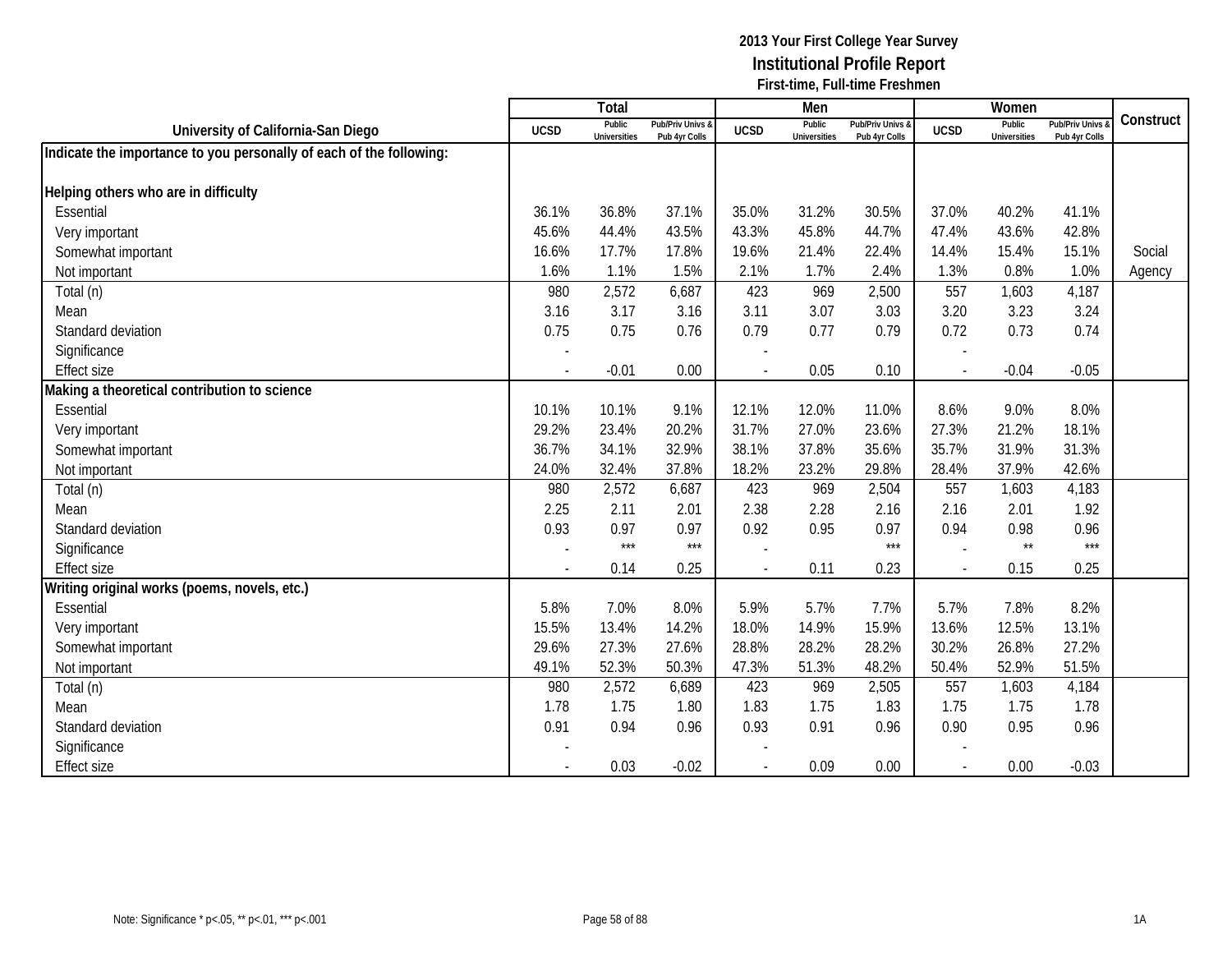|                                                                     |                          | Total                         |                                   |             | Men                           |                                              |             | Women                         |                                        |           |
|---------------------------------------------------------------------|--------------------------|-------------------------------|-----------------------------------|-------------|-------------------------------|----------------------------------------------|-------------|-------------------------------|----------------------------------------|-----------|
| University of California-San Diego                                  | <b>UCSD</b>              | Public<br><b>Universities</b> | Pub/Priv Univs 8<br>Pub 4yr Colls | <b>UCSD</b> | Public<br><b>Universities</b> | <b>Pub/Priv Univs &amp;</b><br>Pub 4yr Colls | <b>UCSD</b> | Public<br><b>Universities</b> | <b>Pub/Priv Univs</b><br>Pub 4yr Colls | Construct |
| Indicate the importance to you personally of each of the following: |                          |                               |                                   |             |                               |                                              |             |                               |                                        |           |
|                                                                     |                          |                               |                                   |             |                               |                                              |             |                               |                                        |           |
| Creating artistic works (painting, sculpture, etc.)                 |                          |                               |                                   |             |                               |                                              |             |                               |                                        |           |
| Essential                                                           | 5.2%                     | 5.3%                          | 7.5%                              | 5.2%        | 4.6%                          | 7.0%                                         | 5.2%        | 5.7%                          | 7.8%                                   |           |
| Very important                                                      | 12.7%                    | 11.9%                         | 12.2%                             | 12.1%       | 10.9%                         | 11.8%                                        | 13.1%       | 12.5%                         | 12.4%                                  |           |
| Somewhat important                                                  | 33.2%                    | 28.2%                         | 26.1%                             | 29.3%       | 27.0%                         | 25.6%                                        | 36.2%       | 28.9%                         | 26.3%                                  |           |
| Not important                                                       | 48.9%                    | 54.5%                         | 54.3%                             | 53.4%       | 57.4%                         | 55.6%                                        | 45.5%       | 52.8%                         | 53.4%                                  |           |
| Total (n)                                                           | 979                      | 2,571                         | 6,685                             | 423         | 969                           | 2,503                                        | 556         | 1,602                         | 4,182                                  |           |
| Mean                                                                | 1.74                     | 1.68                          | 1.73                              | 1.69        | 1.63                          | 1.70                                         | 1.78        | 1.71                          | 1.75                                   |           |
| Standard deviation                                                  | 0.87                     | 0.88                          | 0.94                              | 0.88        | 0.86                          | 0.93                                         | 0.86        | 0.89                          | 0.95                                   |           |
| Significance                                                        |                          |                               |                                   |             |                               |                                              |             |                               |                                        |           |
| <b>Effect size</b>                                                  |                          | 0.07                          | 0.01                              |             | 0.07                          | $-0.01$                                      |             | 0.08                          | 0.03                                   |           |
| Becoming successful in a business of my own                         |                          |                               |                                   |             |                               |                                              |             |                               |                                        |           |
| Essential                                                           | 13.0%                    | 11.6%                         | 14.3%                             | 17.3%       | 14.1%                         | 16.6%                                        | 9.7%        | 10.1%                         | 13.0%                                  |           |
| Very important                                                      | 27.6%                    | 23.4%                         | 24.6%                             | 27.0%       | 25.4%                         | 27.5%                                        | 28.0%       | 22.2%                         | 22.8%                                  |           |
| Somewhat important                                                  | 34.2%                    | 33.6%                         | 32.2%                             | 37.4%       | 36.0%                         | 33.3%                                        | 31.8%       | 32.2%                         | 31.5%                                  |           |
| Not important                                                       | 25.3%                    | 31.3%                         | 28.9%                             | 18.4%       | 24.5%                         | 22.6%                                        | 30.5%       | 35.5%                         | 32.7%                                  |           |
| Total (n)                                                           | 980                      | 2,571                         | 6,688                             | 423         | 969                           | 2,504                                        | 557         | 1,602                         | 4,184                                  |           |
| Mean                                                                | 2.28                     | 2.15                          | 2.24                              | 2.43        | 2.29                          | 2.38                                         | 2.17        | 2.07                          | 2.16                                   |           |
| Standard deviation                                                  | 0.98                     | 0.99                          | 1.02                              | 0.98        | 0.99                          | 1.01                                         | 0.97        | 0.99                          | 1.02                                   |           |
| Significance                                                        |                          | $***$                         |                                   |             |                               |                                              |             | $\star$                       |                                        |           |
| <b>Effect size</b>                                                  | $\overline{\phantom{a}}$ | 0.13                          | 0.04                              |             | 0.14                          | 0.05                                         | $\sim$      | 0.10                          | 0.01                                   |           |
| Becoming involved in programs to clean up the environment           |                          |                               |                                   |             |                               |                                              |             |                               |                                        |           |
| Essential                                                           | 10.7%                    | 10.4%                         | 9.3%                              | 10.6%       | 9.8%                          | 9.3%                                         | 10.8%       | 10.8%                         | 9.3%                                   |           |
| Very important                                                      | 24.4%                    | 24.1%                         | 23.5%                             | 23.2%       | 26.8%                         | 24.9%                                        | 25.3%       | 22.4%                         | 22.6%                                  |           |
| Somewhat important                                                  | 46.6%                    | 44.5%                         | 44.9%                             | 45.2%       | 41.4%                         | 42.6%                                        | 47.8%       | 46.4%                         | 46.2%                                  |           |
| Not important                                                       | 18.3%                    | 21.0%                         | 22.3%                             | 21.0%       | 22.0%                         | 23.2%                                        | 16.2%       | 20.4%                         | 21.8%                                  |           |
| Total (n)                                                           | 980                      | 2,572                         | 6,686                             | 423         | 969                           | 2,503                                        | 557         | 1,603                         | 4,183                                  |           |
| Mean                                                                | 2.28                     | 2.24                          | 2.20                              | 2.23        | 2.24                          | 2.20                                         | 2.31        | 2.24                          | 2.19                                   |           |
| Standard deviation                                                  | 0.88                     | 0.90                          | 0.89                              | 0.90        | 0.91                          | 0.90                                         | 0.87        | 0.90                          | 0.88                                   |           |
| Significance                                                        |                          |                               | $\star\star$                      |             |                               |                                              |             |                               | $\star\star$                           |           |
| <b>Effect size</b>                                                  |                          | 0.04                          | 0.09                              |             | $-0.01$                       | 0.03                                         |             | 0.08                          | 0.14                                   |           |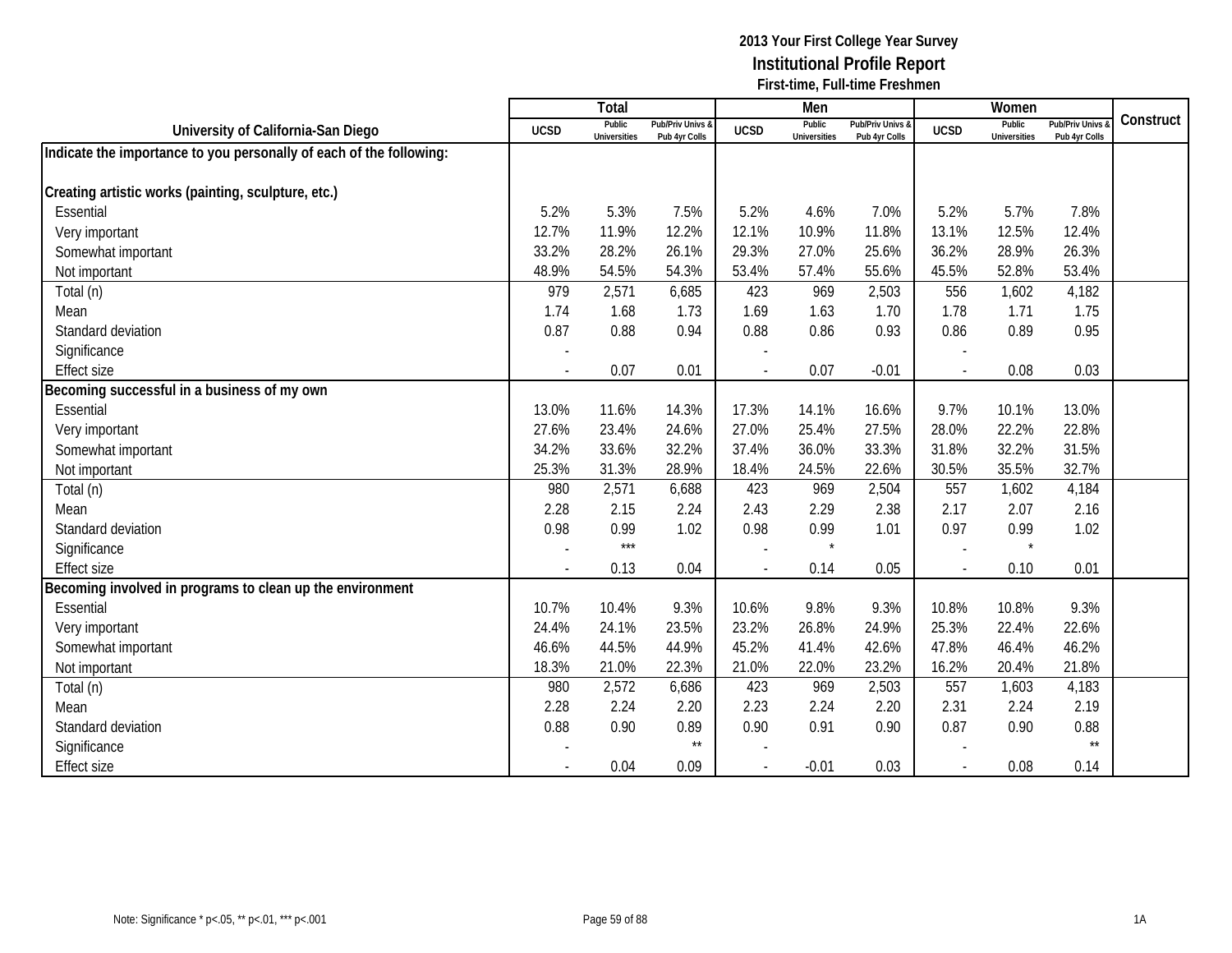|                                                                     |             | Total                         |                                   |             | Men                           |                                   |                | Women                         |                                        |           |
|---------------------------------------------------------------------|-------------|-------------------------------|-----------------------------------|-------------|-------------------------------|-----------------------------------|----------------|-------------------------------|----------------------------------------|-----------|
| University of California-San Diego                                  | <b>UCSD</b> | Public<br><b>Universities</b> | Pub/Priv Univs &<br>Pub 4yr Colls | <b>UCSD</b> | Public<br><b>Universities</b> | Pub/Priv Univs &<br>Pub 4yr Colls | <b>UCSD</b>    | Public<br><b>Universities</b> | <b>Pub/Priv Univs</b><br>Pub 4yr Colls | Construct |
| Indicate the importance to you personally of each of the following: |             |                               |                                   |             |                               |                                   |                |                               |                                        |           |
|                                                                     |             |                               |                                   |             |                               |                                   |                |                               |                                        |           |
| Developing a meaningful philosophy of life                          |             |                               |                                   |             |                               |                                   |                |                               |                                        |           |
| Essential                                                           | 28.7%       | 27.8%                         | 25.4%                             | 33.1%       | 30.3%                         | 28.0%                             | 25.3%          | 26.3%                         | 23.8%                                  |           |
| Very important                                                      | 31.4%       | 29.5%                         | 30.3%                             | 29.8%       | 30.5%                         | 31.3%                             | 32.7%          | 28.9%                         | 29.6%                                  |           |
| Somewhat important                                                  | 29.4%       | 28.9%                         | 29.6%                             | 27.2%       | 26.8%                         | 27.2%                             | 31.1%          | 30.1%                         | 31.0%                                  |           |
| Not important                                                       | 10.5%       | 13.8%                         | 14.8%                             | 9.9%        | 12.3%                         | 13.5%                             | 11.0%          | 14.7%                         | 15.5%                                  |           |
| Total (n)                                                           | 980         | 2,572                         | 6,691                             | 423         | 969                           | 2,507                             | 557            | 1,603                         | 4,184                                  |           |
| Mean                                                                | 2.78        | 2.71                          | 2.66                              | 2.86        | 2.79                          | 2.74                              | 2.72           | 2.67                          | 2.62                                   |           |
| Standard deviation                                                  | 0.98        | 1.02                          | 1.01                              | 0.99        | 1.01                          | 1.01                              | 0.96           | 1.02                          | 1.01                                   |           |
| Significance                                                        |             |                               | $***$                             |             |                               |                                   |                |                               |                                        |           |
| <b>Effect size</b>                                                  |             | 0.07                          | 0.12                              |             | 0.07                          | 0.12                              |                | 0.05                          | 0.10                                   |           |
| Participating in a community action program                         |             |                               |                                   |             |                               |                                   |                |                               |                                        |           |
| Essential                                                           | 12.0%       | 12.8%                         | 11.9%                             | 10.6%       | 7.7%                          | 8.2%                              | 13.1%          | 15.8%                         | 14.2%                                  |           |
| Very important                                                      | 29.2%       | 28.2%                         | 28.8%                             | 25.1%       | 25.2%                         | 25.4%                             | 32.3%          | 30.1%                         | 30.9%                                  |           |
| Somewhat important                                                  | 39.6%       | 39.8%                         | 40.6%                             | 38.3%       | 40.0%                         | 41.6%                             | 40.6%          | 39.6%                         | 40.0%                                  | Social    |
| Not important                                                       | 19.2%       | 19.2%                         | 18.6%                             | 26.0%       | 27.0%                         | 24.7%                             | 14.0%          | 14.5%                         | 14.9%                                  | Agency    |
| Total (n)                                                           | 980         | 2,572                         | 6,685                             | 423         | 969                           | 2,502                             | 557            | 1,603                         | 4,183                                  |           |
| Mean                                                                | 2.34        | 2.35                          | 2.34                              | 2.20        | 2.14                          | 2.17                              | 2.45           | 2.47                          | 2.44                                   |           |
| Standard deviation                                                  | 0.92        | 0.93                          | 0.91                              | 0.95        | 0.90                          | 0.90                              | 0.89           | 0.93                          | 0.91                                   |           |
| Significance                                                        |             |                               |                                   |             |                               |                                   |                |                               |                                        |           |
| <b>Effect size</b>                                                  |             | $-0.01$                       | 0.00                              |             | 0.07                          | 0.03                              |                | $-0.02$                       | 0.01                                   |           |
| Helping to promote racial understanding                             |             |                               |                                   |             |                               |                                   |                |                               |                                        |           |
| Essential                                                           | 12.3%       | 12.3%                         | 13.0%                             | 13.0%       | 9.9%                          | 11.5%                             | 11.8%          | 13.7%                         | 13.9%                                  |           |
| Very important                                                      | 33.2%       | 28.8%                         | 29.3%                             | 27.9%       | 26.1%                         | 26.9%                             | 37.2%          | 30.5%                         | 30.7%                                  |           |
| Somewhat important                                                  | 36.5%       | 39.2%                         | 39.0%                             | 36.6%       | 40.4%                         | 39.2%                             | 36.4%          | 38.5%                         | 38.9%                                  | Social    |
| Not important                                                       | 18.0%       | 19.7%                         | 18.7%                             | 22.5%       | 23.6%                         | 22.4%                             | 14.5%          | 17.3%                         | 16.4%                                  | Agency    |
| Total (n)                                                           | 980         | 2,571                         | 6,685                             | 423         | 969                           | 2,502                             | 557            | 1,602                         | 4,183                                  |           |
| Mean                                                                | 2.40        | 2.34                          | 2.37                              | 2.31        | 2.22                          | 2.28                              | 2.46           | 2.41                          | 2.42                                   |           |
| Standard deviation                                                  | 0.92        | 0.93                          | 0.93                              | 0.96        | 0.92                          | 0.94                              | 0.88           | 0.93                          | 0.92                                   |           |
| Significance                                                        |             |                               |                                   |             |                               |                                   |                |                               |                                        |           |
| <b>Effect size</b>                                                  |             | 0.06                          | 0.03                              |             | 0.10                          | 0.03                              | $\blacksquare$ | 0.05                          | 0.04                                   |           |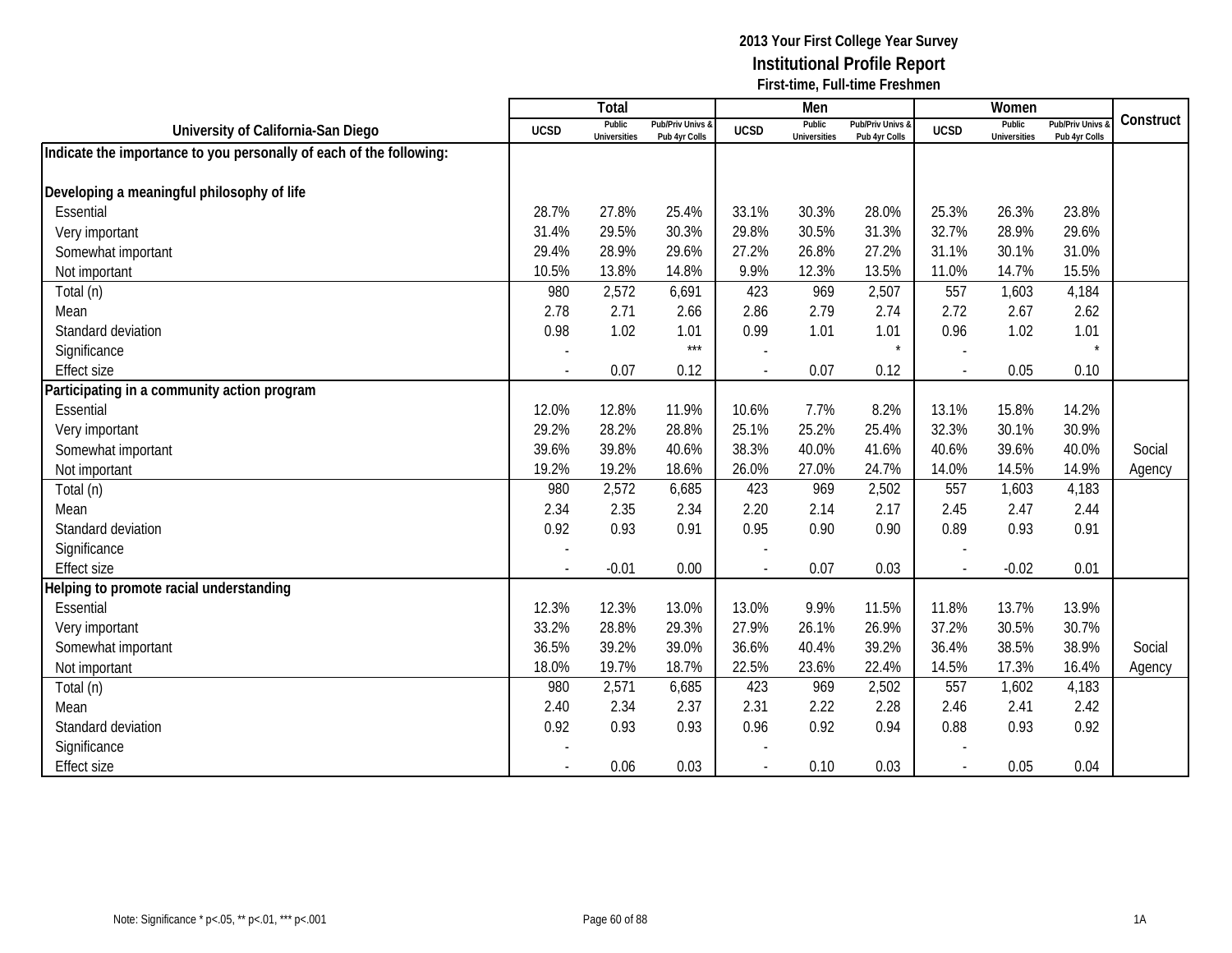|                                                                     |                          | Total                         |                                   |             | Men                           |                                   |             | Women                         |                                   |           |
|---------------------------------------------------------------------|--------------------------|-------------------------------|-----------------------------------|-------------|-------------------------------|-----------------------------------|-------------|-------------------------------|-----------------------------------|-----------|
| University of California-San Diego                                  | <b>UCSD</b>              | Public<br><b>Universities</b> | Pub/Priv Univs &<br>Pub 4yr Colls | <b>UCSD</b> | Public<br><b>Universities</b> | Pub/Priv Univs &<br>Pub 4yr Colls | <b>UCSD</b> | Public<br><b>Universities</b> | Pub/Priv Univs &<br>Pub 4yr Colls | Construct |
| Indicate the importance to you personally of each of the following: |                          |                               |                                   |             |                               |                                   |             |                               |                                   |           |
| Keeping up to date with political affairs                           |                          |                               |                                   |             |                               |                                   |             |                               |                                   |           |
| Essential                                                           | 9.8%                     | 11.2%                         | 12.6%                             | 11.6%       | 12.2%                         | 14.6%                             | 8.4%        | 10.7%                         | 11.4%                             |           |
| Very important                                                      | 28.2%                    | 29.4%                         | 29.5%                             | 30.7%       | 33.0%                         | 32.4%                             | 26.2%       | 27.1%                         | 27.9%                             |           |
| Somewhat important                                                  | 40.9%                    | 40.8%                         | 40.9%                             | 38.3%       | 38.1%                         | 37.9%                             | 42.9%       | 42.5%                         | 42.7%                             | Social    |
| Not important                                                       | 21.1%                    | 18.6%                         | 16.9%                             | 19.4%       | 16.7%                         | 15.1%                             | 22.4%       | 19.7%                         | 18.0%                             | Agency    |
| Total (n)                                                           | 980                      | 2,572                         | 6,687                             | 423         | 969                           | 2,501                             | 557         | 1,603                         | 4,186                             |           |
| Mean                                                                | 2.27                     | 2.33                          | 2.38                              | 2.35        | 2.41                          | 2.46                              | 2.21        | 2.29                          | 2.33                              |           |
| Standard deviation                                                  | 0.90                     | 0.90                          | 0.91                              | 0.92        | 0.91                          | 0.92                              | 0.88        | 0.90                          | 0.90                              | Civic     |
| Significance                                                        | $\overline{a}$           |                               | ***                               |             |                               | $\star$                           |             |                               | $\star\star$                      | Engage-   |
| <b>Effect size</b>                                                  | $\overline{\phantom{a}}$ | $-0.07$                       | $-0.12$                           |             | $-0.07$                       | $-0.12$                           |             | $-0.09$                       | $-0.13$                           | ment      |
| Becoming a community leader                                         |                          |                               |                                   |             |                               |                                   |             |                               |                                   |           |
| Essential                                                           | 9.2%                     | 11.4%                         | 13.1%                             | 10.4%       | 10.2%                         | 13.3%                             | 8.3%        | 12.1%                         | 12.9%                             |           |
| Very important                                                      | 30.4%                    | 28.1%                         | 28.4%                             | 28.6%       | 27.8%                         | 27.6%                             | 31.8%       | 28.3%                         | 28.9%                             |           |
| Somewhat important                                                  | 37.1%                    | 38.4%                         | 38.0%                             | 37.6%       | 38.7%                         | 37.6%                             | 36.7%       | 38.2%                         | 38.3%                             | Social    |
| Not important                                                       | 23.3%                    | 22.2%                         | 20.5%                             | 23.4%       | 23.3%                         | 21.5%                             | 23.2%       | 21.5%                         | 19.8%                             | Agency    |
| Total (n)                                                           | 979                      | 2,570                         | 6,677                             | 423         | 969                           | 2,500                             | 556         | 1,601                         | 4,177                             |           |
| Mean                                                                | 2.26                     | 2.29                          | 2.34                              | 2.26        | 2.25                          | 2.33                              | 2.25        | 2.31                          | 2.35                              |           |
| Standard deviation                                                  | 0.92                     | 0.94                          | 0.95                              | 0.93        | 0.93                          | 0.96                              | 0.91        | 0.94                          | 0.94                              |           |
| Significance                                                        |                          |                               |                                   |             |                               |                                   |             |                               |                                   |           |
| Effect size                                                         |                          | $-0.03$                       | $-0.08$                           |             | 0.01                          | $-0.07$                           |             | $-0.06$                       | $-0.11$                           |           |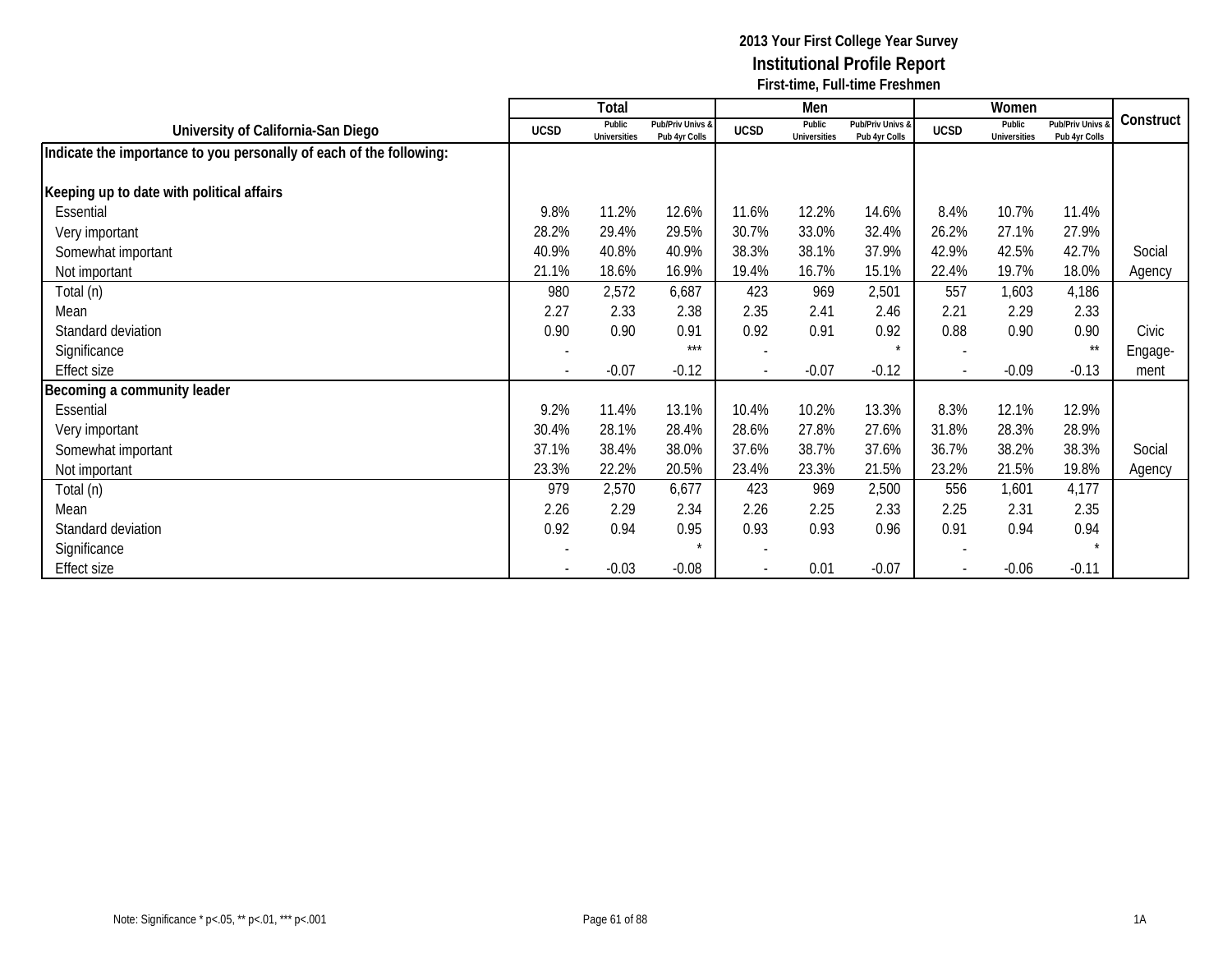|                                                                     |                          | Total                  |                                   |                          | Men                           |                                   |                          | Women                         |                                   |           |
|---------------------------------------------------------------------|--------------------------|------------------------|-----------------------------------|--------------------------|-------------------------------|-----------------------------------|--------------------------|-------------------------------|-----------------------------------|-----------|
| University of California-San Diego                                  | <b>UCSD</b>              | Public<br>Universities | Pub/Priv Univs &<br>Pub 4yr Colls | <b>UCSD</b>              | Public<br><b>Universities</b> | Pub/Priv Univs &<br>Pub 4yr Colls | <b>UCSD</b>              | Public<br><b>Universities</b> | Pub/Priv Univs &<br>Pub 4yr Colls | Construct |
| Indicate the importance to you personally of each of the following: |                          |                        |                                   |                          |                               |                                   |                          |                               |                                   |           |
| Improving my understanding of other countries and cultures          |                          |                        |                                   |                          |                               |                                   |                          |                               |                                   |           |
| Essential                                                           | 19.0%                    | 21.2%                  | 21.4%                             | 17.3%                    | 16.4%                         | 18.2%                             | 20.3%                    | 24.0%                         | 23.3%                             |           |
| Very important                                                      | 40.4%                    | 36.7%                  | 36.1%                             | 38.3%                    | 37.5%                         | 34.8%                             | 42.0%                    | 36.3%                         | 36.9%                             |           |
| Somewhat important                                                  | 31.7%                    | 33.5%                  | 34.1%                             | 33.3%                    | 35.4%                         | 35.5%                             | 30.5%                    | 32.3%                         | 33.2%                             |           |
| Not important                                                       | 8.9%                     | 8.6%                   | 8.4%                              | 11.1%                    | 10.7%                         | 11.5%                             | 7.2%                     | 7.4%                          | 6.6%                              |           |
| Total (n)                                                           | 980                      | 2,572                  | 6,680                             | 423                      | 969                           | 2,495                             | 557                      | 1,603                         | 4,185                             |           |
| Mean                                                                | 2.69                     | 2.70                   | 2.70                              | 2.62                     | 2.60                          | 2.60                              | 2.75                     | 2.77                          | 2.77                              |           |
| Standard deviation                                                  | 0.88                     | 0.90                   | 0.90                              | 0.90                     | 0.89                          | 0.91                              | 0.86                     | 0.90                          | 0.88                              |           |
| Significance                                                        | $\overline{\phantom{a}}$ |                        |                                   |                          |                               |                                   |                          |                               |                                   |           |
| <b>Effect size</b>                                                  | $\overline{\phantom{a}}$ | $-0.01$                | $-0.01$                           | $\overline{\phantom{a}}$ | 0.02                          | 0.02                              | $\overline{\phantom{a}}$ | $-0.02$                       | $-0.02$                           |           |
| Adopting "green" practices to protect the environment               |                          |                        |                                   |                          |                               |                                   |                          |                               |                                   |           |
| Essential                                                           | 17.4%                    | 18.9%                  | 17.1%                             | 14.9%                    | 16.4%                         | 15.6%                             | 19.4%                    | 20.5%                         | 17.9%                             |           |
| Very important                                                      | 37.7%                    | 35.8%                  | 33.8%                             | 36.4%                    | 36.8%                         | 32.8%                             | 38.6%                    | 35.2%                         | 34.3%                             |           |
| Somewhat important                                                  | 35.5%                    | 34.7%                  | 37.6%                             | 35.7%                    | 34.4%                         | 37.6%                             | 35.4%                    | 34.9%                         | 37.6%                             |           |
| Not important                                                       | 9.4%                     | 10.5%                  | 11.6%                             | 13.0%                    | 12.4%                         | 14.0%                             | 6.6%                     | 9.4%                          | 10.1%                             |           |
| Total (n)                                                           | 980                      | 2,572                  | 6,680                             | 423                      | 969                           | 2,497                             | 557                      | 1,603                         | 4,183                             |           |
| Mean                                                                | 2.63                     | 2.63                   | 2.56                              | 2.53                     | 2.57                          | 2.50                              | 2.71                     | 2.67                          | 2.60                              |           |
| Standard deviation                                                  | 0.88                     | 0.91                   | 0.90                              | 0.90                     | 0.91                          | 0.92                              | 0.85                     | 0.91                          | 0.89                              |           |
| Significance                                                        |                          |                        | $\star$                           |                          |                               |                                   |                          |                               | $***$                             |           |
| <b>Effect size</b>                                                  |                          | 0.00                   | 0.08                              |                          | $-0.04$                       | 0.03                              |                          | 0.04                          | 0.12                              |           |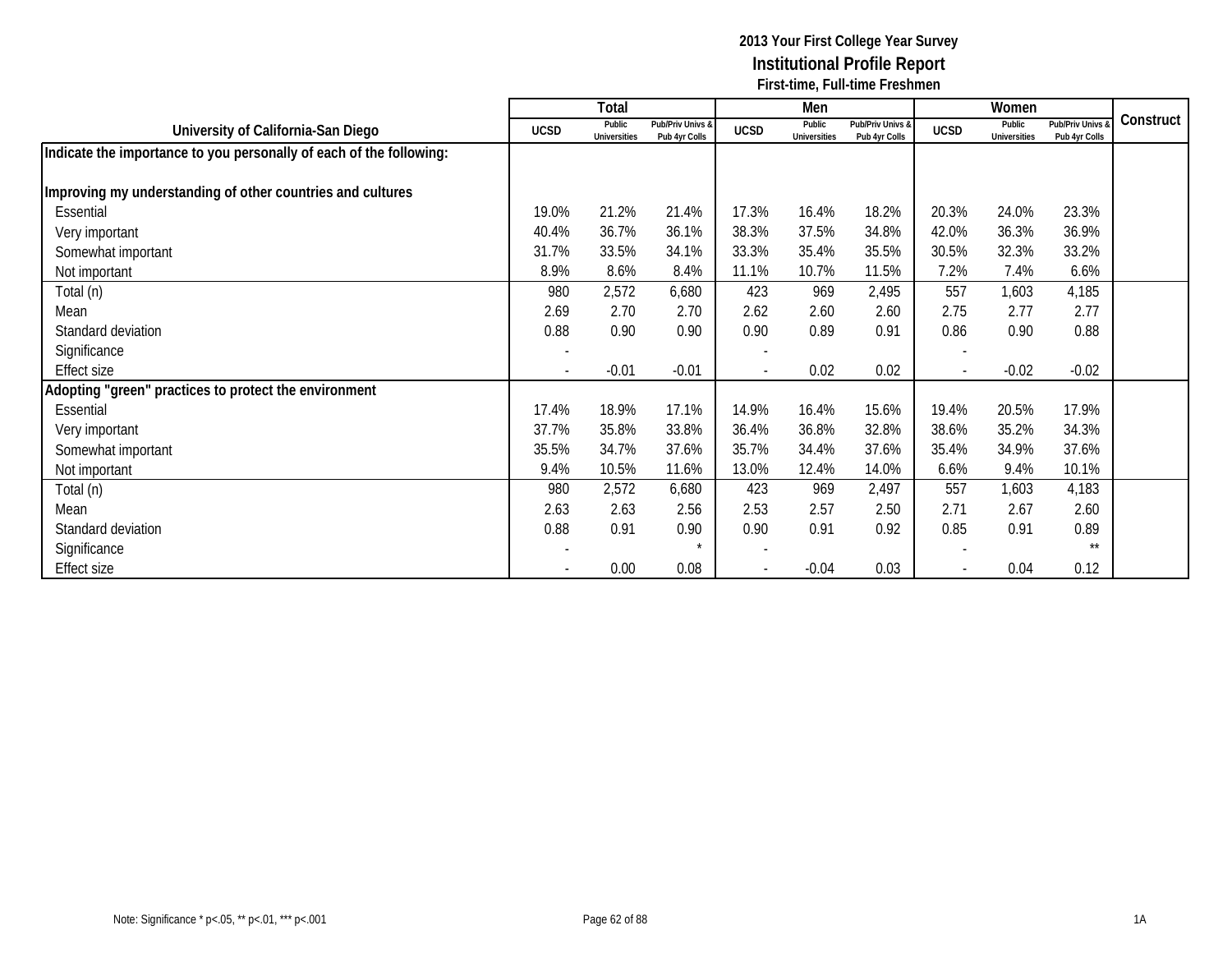|                                                                           |                          | <b>Total</b>                  |                                   |                          | Men                           |                                   |                          | Women                         |                                        |             |
|---------------------------------------------------------------------------|--------------------------|-------------------------------|-----------------------------------|--------------------------|-------------------------------|-----------------------------------|--------------------------|-------------------------------|----------------------------------------|-------------|
| University of California-San Diego                                        | <b>UCSD</b>              | Public<br><b>Universities</b> | Pub/Priv Univs &<br>Pub 4yr Colls | <b>UCSD</b>              | Public<br><b>Universities</b> | Pub/Priv Univs &<br>Pub 4yr Colls | <b>UCSD</b>              | Public<br><b>Universities</b> | <b>Pub/Priv Univs</b><br>Pub 4yr Colls | Construct   |
| To what extent have you experienced the following with students from a    |                          |                               |                                   |                          |                               |                                   |                          |                               |                                        |             |
| racial/ethnic group other than your own?                                  |                          |                               |                                   |                          |                               |                                   |                          |                               |                                        |             |
|                                                                           |                          |                               |                                   |                          |                               |                                   |                          |                               |                                        |             |
| Dined or shared a meal                                                    |                          |                               |                                   |                          |                               |                                   |                          |                               |                                        |             |
| Very often                                                                | 48.8%                    | 37.7%                         | 39.2%                             | 47.3%                    | 37.9%                         | 37.7%                             | 50.0%                    | 37.6%                         | 40.1%                                  |             |
| Often                                                                     | 24.5%                    | 22.8%                         | 24.4%                             | 27.3%                    | 24.1%                         | 26.2%                             | 22.3%                    | 22.0%                         | 23.3%                                  | Positive    |
| Sometimes                                                                 | 18.5%                    | 22.9%                         | 22.6%                             | 18.8%                    | 22.9%                         | 23.0%                             | 18.3%                    | 22.9%                         | 22.4%                                  | Cross-      |
| Seldom                                                                    | 6.2%                     | 12.4%                         | 9.6%                              | 4.5%                     | 10.4%                         | 8.6%                              | 7.6%                     | 13.5%                         | 10.2%                                  | Racial      |
| Never                                                                     | 1.9%                     | 4.2%                          | 4.3%                              | 2.1%                     | 4.6%                          | 4.6%                              | 1.8%                     | 3.9%                          | 4.1%                                   | Interaction |
| Total (n)                                                                 | 977                      | 2,572                         | 6,698                             | 421                      | 969                           | 2,503                             | 556                      | 1,603                         | 4,195                                  |             |
| Mean                                                                      | 4.12                     | 3.77                          | 3.85                              | 4.13                     | 3.80                          | 3.84                              | 4.11                     | 3.76                          | 3.85                                   |             |
| Standard deviation                                                        | 1.04                     | 1.20                          | 1.17                              | 1.01                     | 1.19                          | 1.16                              | 1.07                     | 1.20                          | 1.17                                   |             |
| Significance                                                              |                          | $***$                         | $***$                             |                          | $***$                         | $***$                             |                          | $***$                         | $***$                                  |             |
| <b>Effect size</b>                                                        | $\overline{\phantom{a}}$ | 0.29                          | 0.23                              | $\overline{\phantom{a}}$ | 0.28                          | 0.25                              | $\sim$                   | 0.29                          | 0.22                                   |             |
| Had meaningful and honest discussions about race/ethnic relations outside |                          |                               |                                   |                          |                               |                                   |                          |                               |                                        |             |
| of class                                                                  |                          |                               |                                   |                          |                               |                                   |                          |                               |                                        |             |
| Very often                                                                | 25.9%                    | 19.5%                         | 20.6%                             | 25.4%                    | 19.4%                         | 19.7%                             | 26.3%                    | 19.5%                         | 21.2%                                  |             |
| Often                                                                     | 20.0%                    | 17.4%                         | 19.9%                             | 19.2%                    | 16.8%                         | 20.0%                             | 20.5%                    | 17.7%                         | 19.8%                                  | Positive    |
| Sometimes                                                                 | 28.2%                    | 28.3%                         | 28.5%                             | 29.0%                    | 27.8%                         | 28.0%                             | 27.7%                    | 28.6%                         | 28.8%                                  | Cross-      |
| Seldom                                                                    | 17.0%                    | 21.9%                         | 19.9%                             | 16.6%                    | 22.5%                         | 20.5%                             | 17.3%                    | 21.6%                         | 19.6%                                  | Racial      |
| Never                                                                     | 8.9%                     | 12.9%                         | 11.1%                             | 9.7%                     | 13.5%                         | 11.7%                             | 8.3%                     | 12.6%                         | 10.7%                                  | Interaction |
| Total (n)                                                                 | 977                      | 2,572                         | 6,696                             | 421                      | 969                           | 2,504                             | 556                      | 1,603                         | 4,192                                  |             |
| Mean                                                                      | 3.37                     | 3.09                          | 3.19                              | 3.34                     | 3.06                          | 3.16                              | 3.39                     | 3.10                          | 3.21                                   |             |
| Standard deviation                                                        | 1.28                     | 1.30                          | 1.28                              | 1.29                     | 1.31                          | 1.28                              | 1.27                     | 1.29                          | 1.28                                   |             |
| Significance                                                              |                          | $***$                         | $***$                             |                          | $***$                         | $\star\star$                      |                          | $***$                         | $\star\star$                           |             |
| <b>Effect size</b>                                                        |                          | 0.22                          | 0.14                              |                          | 0.21                          | 0.14                              | $\overline{\phantom{a}}$ | 0.22                          | 0.14                                   |             |
| Had guarded, cautious interactions                                        |                          |                               |                                   |                          |                               |                                   |                          |                               |                                        |             |
| Very often                                                                | 7.0%                     | 4.9%                          | 5.8%                              | 8.1%                     | 5.6%                          | 6.7%                              | 6.1%                     | 4.4%                          | 5.2%                                   |             |
| Often                                                                     | 11.7%                    | 8.4%                          | 8.9%                              | 10.7%                    | 8.6%                          | 9.9%                              | 12.4%                    | 8.2%                          | 8.4%                                   | Negative    |
| Sometimes                                                                 | 27.2%                    | 23.1%                         | 22.9%                             | 28.7%                    | 25.5%                         | 25.2%                             | 26.1%                    | 21.6%                         | 21.6%                                  | Cross-      |
| Seldom                                                                    | 27.1%                    | 31.4%                         | 30.1%                             | 27.6%                    | 30.3%                         | 29.0%                             | 26.8%                    | 32.1%                         | 30.8%                                  | Racial      |
| Never                                                                     | 27.0%                    | 32.3%                         | 32.2%                             | 24.9%                    | 30.1%                         | 29.2%                             | 28.6%                    | 33.6%                         | 34.0%                                  | Interaction |
| Total (n)                                                                 | 977                      | 2,571                         | 6,680                             | 421                      | 968                           | 2,495                             | 556                      | 1,603                         | 4,185                                  |             |
| Mean                                                                      | 2.44                     | 2.22                          | 2.26                              | 2.49                     | 2.29                          | 2.36                              | 2.41                     | 2.18                          | 2.20                                   |             |
| Standard deviation                                                        | 1.20                     | 1.13                          | 1.17                              | 1.20                     | 1.15                          | 1.19                              | 1.20                     | 1.12                          | 1.15                                   |             |
| Significance                                                              |                          | $***$                         | $***$                             |                          | $\star\star$                  | $\star$                           |                          | $***$                         | $***$                                  |             |
| <b>Effect size</b>                                                        | $\overline{a}$           | 0.19                          | 0.15                              | $\overline{\phantom{a}}$ | 0.17                          | 0.11                              | $\blacksquare$           | 0.21                          | 0.18                                   |             |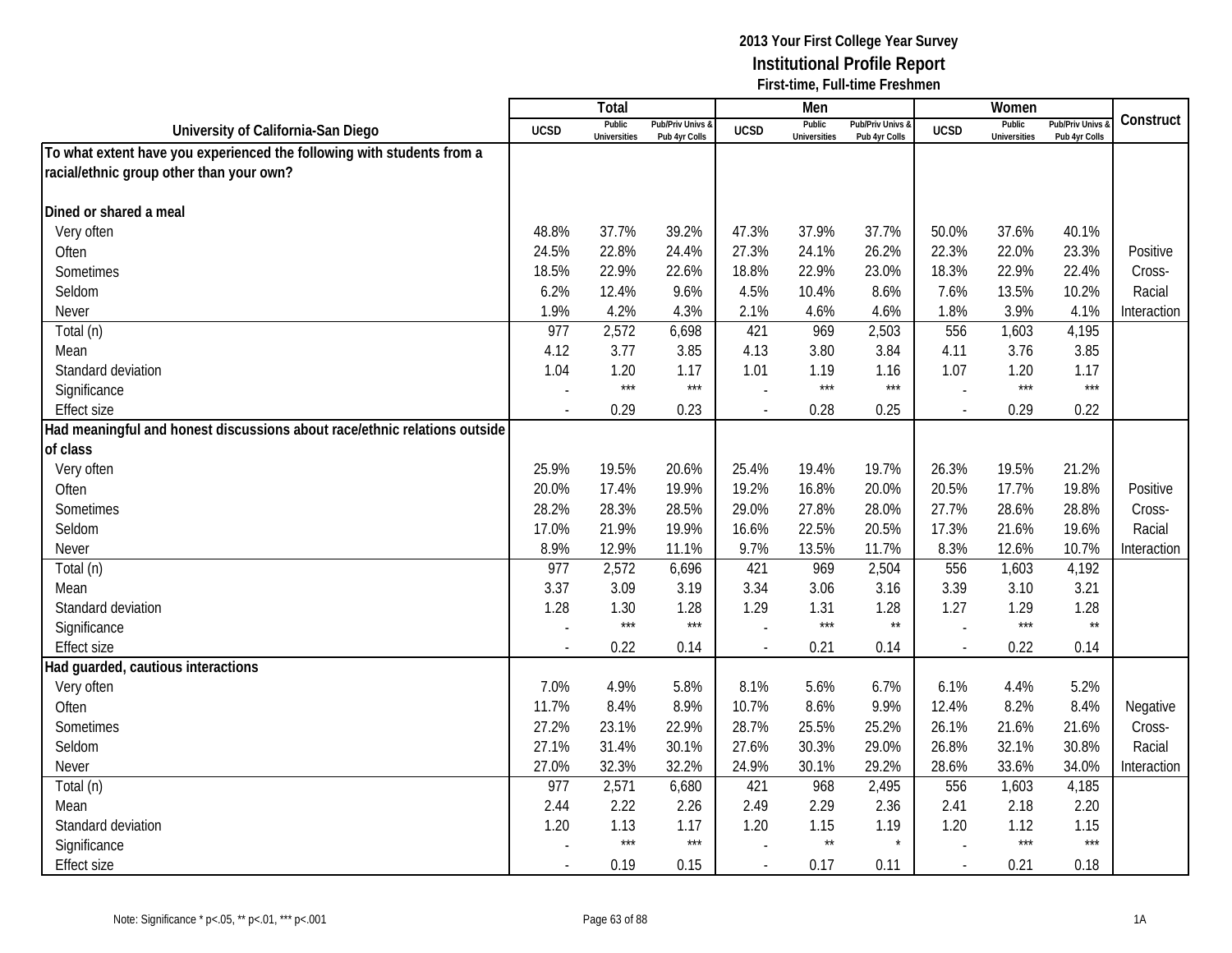|                                                                        |                          | Total                         |                                   |                          | Men                           |                                   |                          | Women                         |                                        |             |
|------------------------------------------------------------------------|--------------------------|-------------------------------|-----------------------------------|--------------------------|-------------------------------|-----------------------------------|--------------------------|-------------------------------|----------------------------------------|-------------|
| University of California-San Diego                                     | <b>UCSD</b>              | Public<br><b>Universities</b> | Pub/Priv Univs &<br>Pub 4yr Colls | <b>UCSD</b>              | Public<br><b>Universities</b> | Pub/Priv Univs &<br>Pub 4yr Colls | <b>UCSD</b>              | Public<br><b>Universities</b> | <b>Pub/Priv Univs</b><br>Pub 4yr Colls | Construct   |
| To what extent have you experienced the following with students from a |                          |                               |                                   |                          |                               |                                   |                          |                               |                                        |             |
| racial/ethnic group other than your own?                               |                          |                               |                                   |                          |                               |                                   |                          |                               |                                        |             |
|                                                                        |                          |                               |                                   |                          |                               |                                   |                          |                               |                                        |             |
| Shared personal feelings and problems                                  |                          |                               |                                   |                          |                               |                                   |                          |                               |                                        |             |
| Very often                                                             | 26.0%                    | 21.7%                         | 23.4%                             | 21.1%                    | 16.9%                         | 17.8%                             | 29.7%                    | 24.6%                         | 26.7%                                  |             |
| Often                                                                  | 29.6%                    | 26.4%                         | 26.6%                             | 30.9%                    | 26.5%                         | 26.9%                             | 28.6%                    | 26.4%                         | 26.4%                                  | Positive    |
| Sometimes                                                              | 27.0%                    | 27.3%                         | 28.0%                             | 27.3%                    | 27.9%                         | 29.5%                             | 26.8%                    | 26.9%                         | 27.1%                                  | Cross-      |
| Seldom                                                                 | 11.4%                    | 14.3%                         | 12.8%                             | 13.5%                    | 16.5%                         | 14.5%                             | 9.7%                     | 13.0%                         | 11.8%                                  | Racial      |
| Never                                                                  | 5.9%                     | 10.2%                         | 9.2%                              | 7.1%                     | 12.2%                         | 11.3%                             | 5.0%                     | 9.0%                          | 7.9%                                   | Interaction |
| Total (n)                                                              | 976                      | 2,572                         | 6,691                             | 421                      | 969                           | 2,501                             | 555                      | 1,603                         | 4,190                                  |             |
| Mean                                                                   | 3.58                     | 3.35                          | 3.42                              | 3.45                     | 3.20                          | 3.25                              | 3.68                     | 3.45                          | 3.52                                   |             |
| Standard deviation                                                     | 1.16                     | 1.25                          | 1.23                              | 1.17                     | 1.25                          | 1.23                              | 1.14                     | 1.24                          | 1.22                                   |             |
| Significance                                                           |                          | $***$                         | $***$                             |                          | $***$                         | $\star\star$                      |                          | $***$                         | $\star\star$                           |             |
| <b>Effect size</b>                                                     |                          | 0.18                          | 0.13                              |                          | 0.20                          | 0.16                              |                          | 0.19                          | 0.13                                   |             |
| Had tense, somewhat hostile interactions                               |                          |                               |                                   |                          |                               |                                   |                          |                               |                                        |             |
| Very often                                                             | 3.7%                     | 2.7%                          | 3.3%                              | 4.0%                     | 3.1%                          | 4.0%                              | 3.4%                     | 2.5%                          | 2.9%                                   |             |
| Often                                                                  | 4.3%                     | 3.7%                          | 5.0%                              | 6.2%                     | 5.6%                          | 6.9%                              | 2.9%                     | 2.5%                          | 3.9%                                   | Negative    |
| Sometimes                                                              | 15.0%                    | 11.4%                         | 12.0%                             | 16.4%                    | 13.1%                         | 14.2%                             | 14.0%                    | 10.4%                         | 10.7%                                  | Cross-      |
| Seldom                                                                 | 28.2%                    | 23.6%                         | 22.0%                             | 30.9%                    | 24.9%                         | 23.0%                             | 26.3%                    | 22.8%                         | 21.4%                                  | Racial      |
| Never                                                                  | 48.7%                    | 58.7%                         | 57.6%                             | 42.5%                    | 53.4%                         | 51.9%                             | 53.4%                    | 61.9%                         | 61.1%                                  | Interaction |
| Total (n)                                                              | 977                      | 2,572                         | 6,689                             | 421                      | 969                           | 2,501                             | 556                      | 1,603                         | 4,188                                  |             |
| Mean                                                                   | 1.86                     | 1.68                          | 1.74                              | 1.98                     | 1.80                          | 1.88                              | 1.77                     | 1.61                          | 1.66                                   |             |
| Standard deviation                                                     | 1.06                     | 1.00                          | 1.06                              | 1.10                     | 1.06                          | 1.13                              | 1.02                     | 0.95                          | 1.01                                   |             |
| Significance                                                           |                          | $***$                         | $***$                             |                          | $\star\star$                  |                                   |                          | $***$                         | $\star$                                |             |
| <b>Effect size</b>                                                     |                          | 0.18                          | 0.11                              |                          | 0.17                          | 0.09                              | $\sim$                   | 0.17                          | 0.11                                   |             |
| Had intellectual discussions outside of class                          |                          |                               |                                   |                          |                               |                                   |                          |                               |                                        |             |
| Very often                                                             | 25.4%                    | 22.1%                         | 23.8%                             | 25.7%                    | 21.2%                         | 23.4%                             | 25.2%                    | 22.7%                         | 24.0%                                  |             |
| Often                                                                  | 29.0%                    | 26.3%                         | 26.5%                             | 32.5%                    | 28.7%                         | 27.9%                             | 26.3%                    | 24.8%                         | 25.7%                                  | Positive    |
| Sometimes                                                              | 31.0%                    | 29.7%                         | 29.7%                             | 30.2%                    | 30.0%                         | 30.0%                             | 31.7%                    | 29.5%                         | 29.6%                                  | Cross-      |
| Seldom                                                                 | 9.2%                     | 12.3%                         | 11.2%                             | 6.4%                     | 10.7%                         | 10.4%                             | 11.4%                    | 13.3%                         | 11.6%                                  | Racial      |
| Never                                                                  | 5.3%                     | 9.6%                          | 8.8%                              | 5.2%                     | 9.4%                          | 8.3%                              | 5.4%                     | 9.7%                          | 9.1%                                   | Interaction |
| Total (n)                                                              | 976                      | 2,572                         | 6,682                             | 421                      | 969                           | 2,497                             | 555                      | 1,603                         | 4,185                                  |             |
| Mean                                                                   | 3.60                     | 3.39                          | 3.45                              | 3.67                     | 3.41                          | 3.48                              | 3.55                     | 3.38                          | 3.44                                   |             |
| Standard deviation                                                     | 1.12                     | 1.23                          | 1.21                              | 1.09                     | 1.20                          | 1.19                              | 1.14                     | 1.24                          | 1.23                                   |             |
| Significance                                                           |                          | $***$                         | $***$                             |                          | $***$                         | $\star\star$                      |                          | $\star\star$                  |                                        |             |
| <b>Effect size</b>                                                     | $\overline{\phantom{a}}$ | 0.17                          | 0.12                              | $\overline{\phantom{a}}$ | 0.22                          | 0.16                              | $\overline{\phantom{a}}$ | 0.14                          | 0.09                                   |             |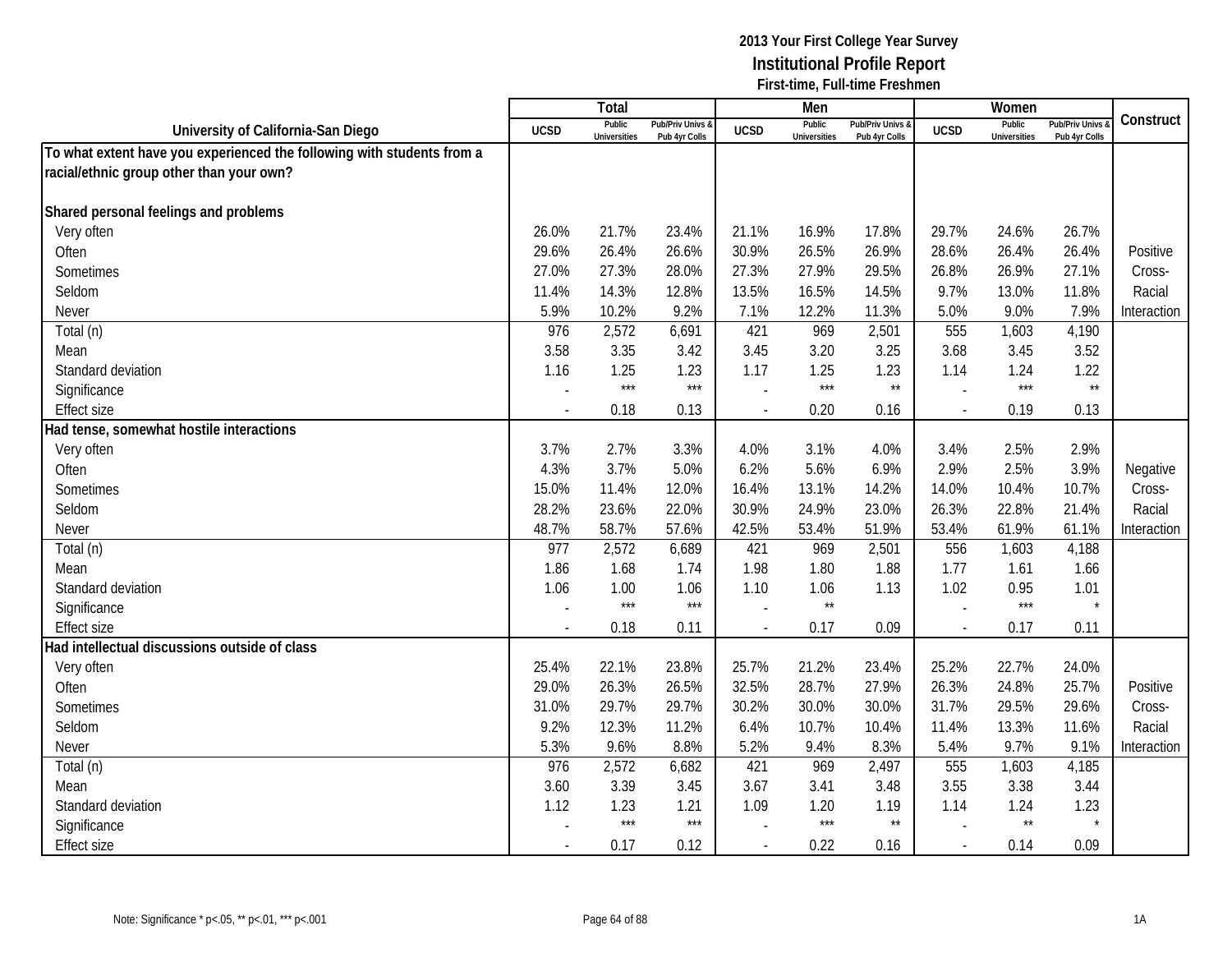|                                                                        |                          | Total                         |                                   |                          | Men                           |                                 |             | Women                         |                                        |             |
|------------------------------------------------------------------------|--------------------------|-------------------------------|-----------------------------------|--------------------------|-------------------------------|---------------------------------|-------------|-------------------------------|----------------------------------------|-------------|
| University of California-San Diego                                     | <b>UCSD</b>              | Public<br><b>Universities</b> | Pub/Priv Univs &<br>Pub 4yr Colls | <b>UCSD</b>              | Public<br><b>Universities</b> | Pub/Priv Univs<br>Pub 4yr Colls | <b>UCSD</b> | Public<br><b>Universities</b> | <b>Pub/Priv Univs</b><br>Pub 4yr Colls | Construct   |
| To what extent have you experienced the following with students from a |                          |                               |                                   |                          |                               |                                 |             |                               |                                        |             |
| racial/ethnic group other than your own?                               |                          |                               |                                   |                          |                               |                                 |             |                               |                                        |             |
|                                                                        |                          |                               |                                   |                          |                               |                                 |             |                               |                                        |             |
| Felt insulted or threatened because of your race/ethnicity             |                          |                               |                                   |                          |                               |                                 |             |                               |                                        |             |
| Very often                                                             | 2.9%                     | 2.1%                          | 2.6%                              | 2.9%                     | 2.1%                          | 3.0%                            | 2.9%        | 2.2%                          | 2.3%                                   |             |
| Often                                                                  | 5.5%                     | 3.7%                          | 4.3%                              | 6.4%                     | 5.2%                          | 6.1%                            | 4.9%        | 2.9%                          | 3.3%                                   | Negative    |
| Sometimes                                                              | 12.7%                    | 8.8%                          | 9.5%                              | 14.0%                    | 9.5%                          | 10.2%                           | 11.7%       | 8.4%                          | 9.1%                                   | Cross-      |
| Seldom                                                                 | 23.1%                    | 18.8%                         | 16.3%                             | 22.1%                    | 17.3%                         | 15.1%                           | 23.9%       | 19.7%                         | 17.0%                                  | Racial      |
| Never                                                                  | 55.8%                    | 66.5%                         | 67.3%                             | 54.6%                    | 65.9%                         | 65.7%                           | 56.7%       | 66.8%                         | 68.3%                                  | Interaction |
| Total (n)                                                              | 977                      | 2,571                         | 6,679                             | 421                      | 969                           | 2,498                           | 556         | 1,602                         | 4,181                                  |             |
| Mean                                                                   | 1.77                     | 1.56                          | 1.58                              | 1.81                     | 1.60                          | 1.66                            | 1.73        | 1.54                          | 1.54                                   |             |
| Standard deviation                                                     | 1.05                     | 0.95                          | 1.00                              | 1.08                     | 0.99                          | 1.07                            | 1.03        | 0.92                          | 0.95                                   |             |
| Significance                                                           |                          | $***$                         | $***$                             |                          | $***$                         | $\star\star$                    |             | $***$                         | $***$                                  |             |
| <b>Effect size</b>                                                     |                          | 0.22                          | 0.19                              |                          | 0.21                          | 0.14                            |             | 0.21                          | 0.20                                   |             |
| Studied or prepared for class                                          |                          |                               |                                   |                          |                               |                                 |             |                               |                                        |             |
| Very often                                                             | 38.1%                    | 29.4%                         | 30.2%                             | 35.2%                    | 26.8%                         | 26.0%                           | 40.3%       | 30.9%                         | 32.6%                                  |             |
| Often                                                                  | 28.9%                    | 24.5%                         | 26.1%                             | 31.1%                    | 25.9%                         | 27.7%                           | 27.2%       | 23.6%                         | 25.2%                                  | Positive    |
| Sometimes                                                              | 22.1%                    | 24.4%                         | 24.6%                             | 22.6%                    | 26.1%                         | 26.7%                           | 21.8%       | 23.4%                         | 23.3%                                  | Cross-      |
| Seldom                                                                 | 6.0%                     | 11.0%                         | 10.0%                             | 6.4%                     | 10.7%                         | 10.4%                           | 5.8%        | 11.2%                         | 9.8%                                   | Racial      |
| <b>Never</b>                                                           | 4.9%                     | 10.7%                         | 9.1%                              | 4.8%                     | 10.4%                         | 9.2%                            | 5.0%        | 10.9%                         | 9.1%                                   | Interaction |
| Total (n)                                                              | 977                      | 2,572                         | 6,689                             | 421                      | 969                           | 2,500                           | 556         | 1,603                         | 4,189                                  |             |
| Mean                                                                   | 3.89                     | 3.51                          | 3.58                              | 3.86                     | 3.48                          | 3.51                            | 3.92        | 3.53                          | 3.62                                   |             |
| Standard deviation                                                     | 1.13                     | 1.30                          | 1.26                              | 1.12                     | 1.28                          | 1.24                            | 1.14        | 1.32                          | 1.28                                   |             |
| Significance                                                           |                          | $***$                         | $***$                             |                          | $***$                         | $***$                           |             | $***$                         | $***$                                  |             |
| <b>Effect size</b>                                                     |                          | 0.29                          | 0.25                              |                          | 0.30                          | 0.28                            |             | 0.30                          | 0.23                                   |             |
| Socialized or partied                                                  |                          |                               |                                   |                          |                               |                                 |             |                               |                                        |             |
| Very often                                                             | 30.6%                    | 26.7%                         | 28.7%                             | 30.6%                    | 25.6%                         | 26.8%                           | 30.6%       | 27.3%                         | 29.8%                                  |             |
| Often                                                                  | 25.9%                    | 25.2%                         | 26.3%                             | 27.3%                    | 26.0%                         | 27.2%                           | 24.8%       | 24.6%                         | 25.8%                                  | Positive    |
| Sometimes                                                              | 24.5%                    | 27.3%                         | 25.7%                             | 24.2%                    | 26.0%                         | 26.2%                           | 24.6%       | 28.0%                         | 25.4%                                  | Cross-      |
| Seldom                                                                 | 12.7%                    | 13.4%                         | 11.9%                             | 11.4%                    | 13.6%                         | 11.9%                           | 13.7%       | 13.3%                         | 11.9%                                  | Racial      |
| Never                                                                  | 6.3%                     | 7.5%                          | 7.4%                              | 6.4%                     | 8.8%                          | 7.9%                            | 6.3%        | 6.7%                          | 7.0%                                   | Interaction |
| Total (n)                                                              | 977                      | 2,572                         | 6,686                             | 421                      | 969                           | 2,500                           | 556         | 1,603                         | 4,186                                  |             |
| Mean                                                                   | 3.62                     | 3.50                          | 3.57                              | 3.64                     | 3.46                          | 3.53                            | 3.60        | 3.53                          | 3.59                                   |             |
| Standard deviation                                                     | 1.22                     | 1.23                          | 1.22                              | 1.21                     | 1.25                          | 1.22                            | 1.23        | 1.21                          | 1.22                                   |             |
| Significance                                                           |                          | $\star\star$                  |                                   |                          |                               |                                 |             |                               |                                        |             |
| <b>Effect size</b>                                                     | $\overline{\phantom{a}}$ | 0.10                          | 0.04                              | $\overline{\phantom{a}}$ | 0.14                          | 0.09                            | $\sim$      | 0.06                          | 0.01                                   |             |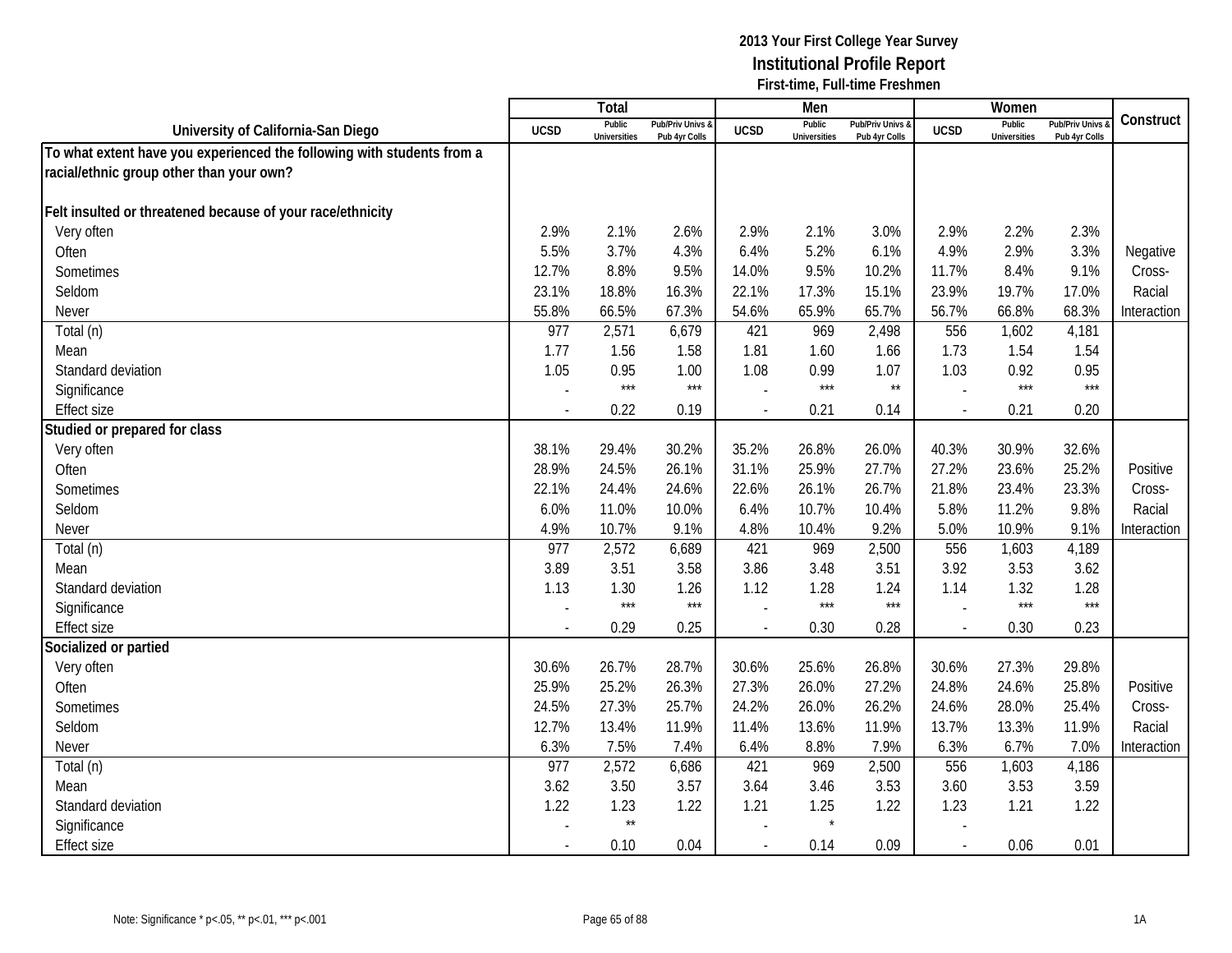|                                                                            |                          | Total                         |                                   |                          | Men                           |                                   |             | Women                         |                                        |           |
|----------------------------------------------------------------------------|--------------------------|-------------------------------|-----------------------------------|--------------------------|-------------------------------|-----------------------------------|-------------|-------------------------------|----------------------------------------|-----------|
| University of California-San Diego                                         | <b>UCSD</b>              | Public<br><b>Universities</b> | Pub/Priv Univs &<br>Pub 4yr Colls | <b>UCSD</b>              | Public<br><b>Universities</b> | Pub/Priv Univs &<br>Pub 4yr Colls | <b>UCSD</b> | Public<br><b>Universities</b> | <b>Pub/Priv Univs</b><br>Pub 4yr Colls | Construct |
| Since entering this college, how much time have you spent during a typical |                          |                               |                                   |                          |                               |                                   |             |                               |                                        |           |
| week doing the following activities?                                       |                          |                               |                                   |                          |                               |                                   |             |                               |                                        |           |
|                                                                            |                          |                               |                                   |                          |                               |                                   |             |                               |                                        |           |
| <b>Attending classes/labs</b>                                              |                          |                               |                                   |                          |                               |                                   |             |                               |                                        |           |
| Over 20 hours                                                              | 12.2%                    | 12.9%                         | 14.3%                             | 12.0%                    | 13.1%                         | 14.2%                             | 12.4%       | 12.8%                         | 14.4%                                  |           |
| 16 to 20 hours                                                             | 26.1%                    | 34.3%                         | 32.0%                             | 23.4%                    | 32.8%                         | 28.8%                             | 28.2%       | 35.2%                         | 34.0%                                  |           |
| 11 to 15 hours                                                             | 33.2%                    | 32.0%                         | 30.5%                             | 32.3%                    | 30.4%                         | 30.7%                             | 33.8%       | 33.0%                         | 30.4%                                  |           |
| 6 to 10 hours                                                              | 19.3%                    | 14.2%                         | 15.4%                             | 19.9%                    | 14.1%                         | 15.9%                             | 18.9%       | 14.3%                         | 15.1%                                  |           |
| 3 to 5 hours                                                               | 5.9%                     | 4.4%                          | 4.9%                              | 7.9%                     | 6.5%                          | 6.2%                              | 4.4%        | 3.1%                          | 4.1%                                   |           |
| 1 to 2 hours                                                               | 2.0%                     | 1.4%                          | 1.6%                              | 2.2%                     | 1.5%                          | 2.2%                              | 1.8%        | 1.3%                          | 1.3%                                   |           |
| Less than one hour                                                         | 0.8%                     | 0.4%                          | 0.4%                              | 1.9%                     | 0.9%                          | 0.8%                              | 0.0%        | 0.1%                          | 0.2%                                   |           |
| None                                                                       | 0.5%                     | 0.3%                          | 0.9%                              | 0.5%                     | 0.5%                          | 1.3%                              | 0.5%        | 0.2%                          | 0.6%                                   |           |
| Total (n)                                                                  | 968                      | 2,572                         | 6,695                             | 418                      | 969                           | 2,504                             | 550         | 1,603                         | 4,191                                  |           |
| Mean                                                                       | 6.08                     | 6.30                          | 6.25                              | 5.95                     | 6.21                          | 6.12                              | 6.17        | 6.35                          | 6.32                                   |           |
| Standard deviation                                                         | 1.27                     | 1.17                          | 1.27                              | 1.36                     | 1.28                          | 1.38                              | 1.19        | 1.09                          | 1.19                                   |           |
| Significance                                                               |                          | $***$                         | $***$                             |                          | $***$                         | $\star$                           |             | $^{\star\star}$               | $\star\star$                           |           |
| <b>Effect size</b>                                                         |                          | $-0.19$                       | $-0.13$                           | $\overline{\phantom{a}}$ | $-0.20$                       | $-0.12$                           | $\sim$      | $-0.17$                       | $-0.13$                                |           |
| Studying/homework                                                          |                          |                               |                                   |                          |                               |                                   |             |                               |                                        |           |
| Over 20 hours                                                              | 7.3%                     | 10.2%                         | 10.6%                             | 6.5%                     | 9.7%                          | 9.9%                              | 8.0%        | 10.5%                         | 11.0%                                  |           |
| 16 to 20 hours                                                             | 9.2%                     | 13.1%                         | 12.4%                             | 7.4%                     | 11.6%                         | 10.4%                             | 10.5%       | 14.0%                         | 13.6%                                  |           |
| 11 to 15 hours                                                             | 23.1%                    | 22.6%                         | 19.6%                             | 21.8%                    | 21.3%                         | 18.4%                             | 24.2%       | 23.5%                         | 20.2%                                  |           |
| 6 to 10 hours                                                              | 36.1%                    | 33.8%                         | 32.8%                             | 34.0%                    | 32.5%                         | 32.5%                             | 37.6%       | 34.5%                         | 32.9%                                  |           |
| 3 to 5 hours                                                               | 19.1%                    | 16.8%                         | 20.0%                             | 23.7%                    | 20.0%                         | 22.1%                             | 15.6%       | 14.9%                         | 18.8%                                  |           |
| 1 to 2 hours                                                               | 4.2%                     | 2.9%                          | 3.7%                              | 4.8%                     | 3.8%                          | 5.1%                              | 3.8%        | 2.4%                          | 3.0%                                   |           |
| Less than one hour                                                         | 0.9%                     | 0.5%                          | 0.6%                              | 1.9%                     | 0.9%                          | 0.9%                              | 0.2%        | 0.2%                          | 0.4%                                   |           |
| None                                                                       | 0.0%                     | 0.1%                          | 0.3%                              | 0.0%                     | 0.1%                          | 0.7%                              | 0.0%        | 0.1%                          | 0.1%                                   |           |
| Total (n)                                                                  | 968                      | 2,570                         | 6,695                             | 418                      | 968                           | 2,506                             | 550         | 1,602                         | 4,189                                  |           |
| Mean                                                                       | 5.33                     | 5.55                          | 5.46                              | 5.17                     | 5.43                          | 5.31                              | 5.45        | 5.63                          | 5.54                                   |           |
| Standard deviation                                                         | 1.26                     | 1.31                          | 1.38                              | 1.29                     | 1.35                          | 1.42                              | 1.23        | 1.27                          | 1.34                                   |           |
| Significance                                                               |                          | $***$                         | $\star\star$                      |                          | $***$                         |                                   |             | $^{\star\star}$               |                                        |           |
| <b>Effect size</b>                                                         | $\overline{\phantom{a}}$ | $-0.17$                       | $-0.09$                           | $\overline{\phantom{a}}$ | $-0.19$                       | $-0.10$                           | $\sim$      | $-0.14$                       | $-0.07$                                |           |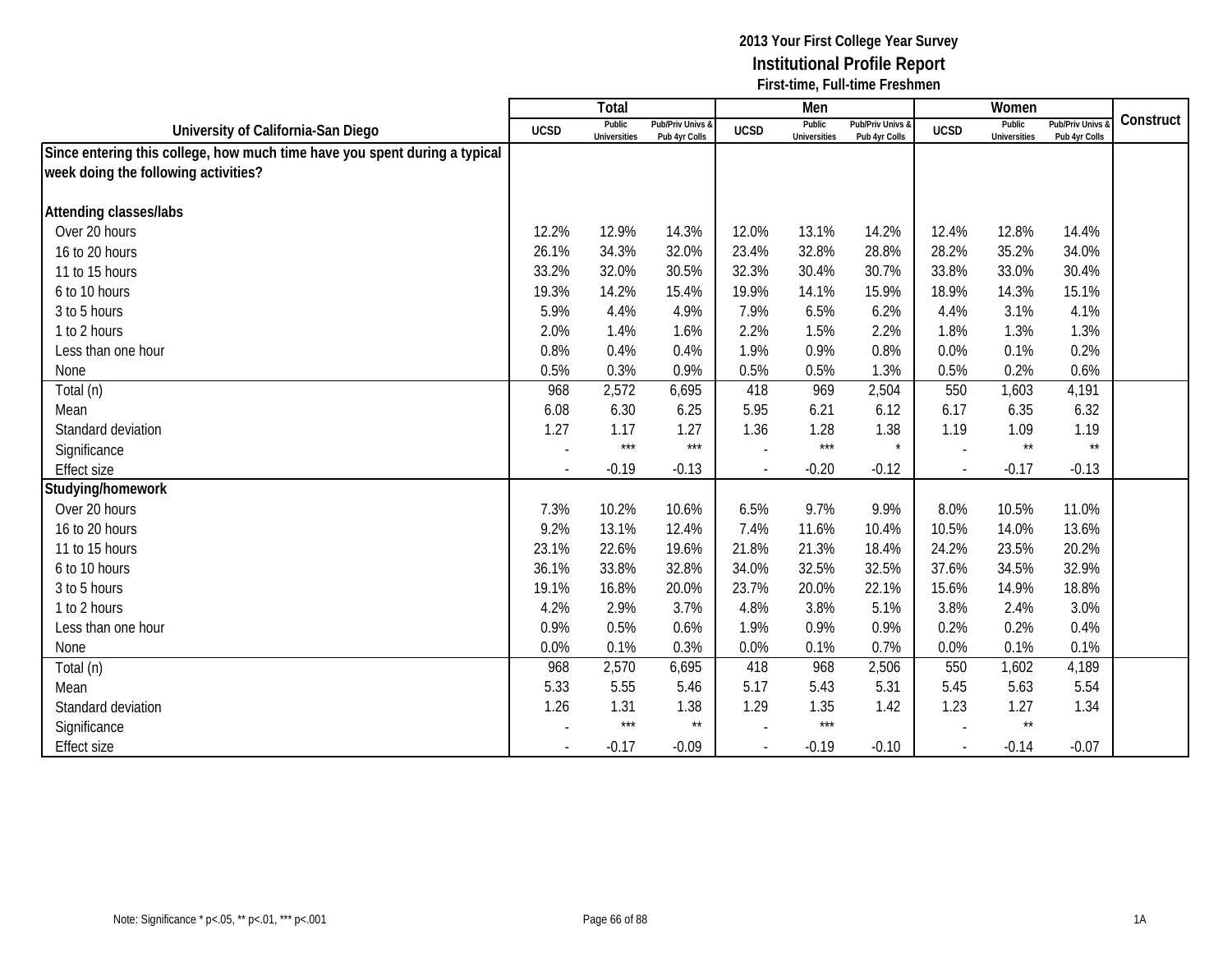|                                                                            |                          | Total                         |                                   |                          | Men                           |                                   |                | Women                         |                                        |           |
|----------------------------------------------------------------------------|--------------------------|-------------------------------|-----------------------------------|--------------------------|-------------------------------|-----------------------------------|----------------|-------------------------------|----------------------------------------|-----------|
| University of California-San Diego                                         | <b>UCSD</b>              | Public<br><b>Universities</b> | Pub/Priv Univs &<br>Pub 4yr Colls | <b>UCSD</b>              | Public<br><b>Universities</b> | Pub/Priv Univs &<br>Pub 4yr Colls | <b>UCSD</b>    | Public<br><b>Universities</b> | <b>Pub/Priv Univs</b><br>Pub 4yr Colls | Construct |
| Since entering this college, how much time have you spent during a typical |                          |                               |                                   |                          |                               |                                   |                |                               |                                        |           |
| week doing the following activities?                                       |                          |                               |                                   |                          |                               |                                   |                |                               |                                        |           |
|                                                                            |                          |                               |                                   |                          |                               |                                   |                |                               |                                        |           |
| Socializing with friends                                                   |                          |                               |                                   |                          |                               |                                   |                |                               |                                        |           |
| Over 20 hours                                                              | 7.8%                     | 9.5%                          | 11.2%                             | 9.6%                     | 10.7%                         | 12.1%                             | 6.4%           | 8.7%                          | 10.7%                                  |           |
| 16 to 20 hours                                                             | 5.7%                     | 8.8%                          | 9.8%                              | 4.8%                     | 9.1%                          | 9.3%                              | 6.4%           | 8.7%                          | 10.0%                                  |           |
| 11 to 15 hours                                                             | 15.1%                    | 16.8%                         | 16.6%                             | 15.1%                    | 15.6%                         | 16.9%                             | 15.1%          | 17.5%                         | 16.4%                                  |           |
| 6 to 10 hours                                                              | 31.9%                    | 31.0%                         | 30.2%                             | 31.8%                    | 29.1%                         | 29.2%                             | 31.9%          | 32.2%                         | 30.7%                                  |           |
| 3 to 5 hours                                                               | 28.1%                    | 23.8%                         | 22.1%                             | 28.7%                    | 25.1%                         | 21.2%                             | 27.6%          | 23.1%                         | 22.6%                                  |           |
| 1 to 2 hours                                                               | 7.7%                     | 7.2%                          | 7.1%                              | 5.5%                     | 6.8%                          | 7.4%                              | 9.3%           | 7.5%                          | 6.9%                                   |           |
| Less than one hour                                                         | 3.3%                     | 2.2%                          | 2.4%                              | 4.1%                     | 2.7%                          | 2.7%                              | 2.7%           | 1.9%                          | 2.2%                                   |           |
| None                                                                       | 0.5%                     | 0.6%                          | 0.8%                              | 0.5%                     | 0.9%                          | 1.2%                              | 0.5%           | 0.4%                          | 0.5%                                   |           |
| Total (n)                                                                  | 966                      | 2,571                         | 6,692                             | 418                      | 969                           | 2,504                             | 548            | 1,602                         | 4,188                                  |           |
| Mean                                                                       | 4.94                     | 5.15                          | 5.23                              | 5.00                     | 5.15                          | 5.23                              | 4.91           | 5.15                          | 5.24                                   |           |
| Standard deviation                                                         | 1.43                     | 1.48                          | 1.53                              | 1.47                     | 1.54                          | 1.59                              | 1.40           | 1.43                          | 1.50                                   |           |
| Significance                                                               |                          | $***$                         | $***$                             |                          |                               | $\star\star$                      |                | $***$                         | $***$                                  |           |
| <b>Effect size</b>                                                         |                          | $-0.14$                       | $-0.19$                           | $\overline{\phantom{a}}$ | $-0.10$                       | $-0.14$                           | $\sim$         | $-0.17$                       | $-0.22$                                |           |
| Exercising or sports                                                       |                          |                               |                                   |                          |                               |                                   |                |                               |                                        |           |
| Over 20 hours                                                              | 1.6%                     | 1.9%                          | 3.1%                              | 1.2%                     | 2.1%                          | 3.6%                              | 1.8%           | 1.8%                          | 2.7%                                   |           |
| 16 to 20 hours                                                             | 3.2%                     | 2.6%                          | 3.2%                              | 2.6%                     | 2.5%                          | 3.1%                              | 3.6%           | 2.6%                          | 3.3%                                   |           |
| 11 to 15 hours                                                             | 4.0%                     | 4.2%                          | 4.9%                              | 5.3%                     | 4.3%                          | 6.0%                              | 3.1%           | 4.1%                          | 4.3%                                   |           |
| 6 to 10 hours                                                              | 16.0%                    | 16.6%                         | 17.7%                             | 22.1%                    | 19.3%                         | 20.2%                             | 11.3%          | 14.9%                         | 16.3%                                  |           |
| 3 to 5 hours                                                               | 28.6%                    | 29.7%                         | 28.4%                             | 30.0%                    | 31.6%                         | 28.2%                             | 27.6%          | 28.5%                         | 28.5%                                  |           |
| 1 to 2 hours                                                               | 23.5%                    | 23.6%                         | 22.2%                             | 19.4%                    | 21.4%                         | 20.6%                             | 26.6%          | 24.9%                         | 23.2%                                  |           |
| Less than one hour                                                         | 15.6%                    | 13.5%                         | 12.6%                             | 13.9%                    | 11.4%                         | 11.0%                             | 17.0%          | 14.8%                         | 13.5%                                  |           |
| None                                                                       | 7.5%                     | 8.1%                          | 7.8%                              | 5.5%                     | 7.4%                          | 7.2%                              | 8.9%           | 8.4%                          | 8.2%                                   |           |
| Total (n)                                                                  | 965                      | 2,571                         | 6,692                             | 417                      | 968                           | 2,503                             | 548            | 1,603                         | 4,189                                  |           |
| Mean                                                                       | 3.63                     | 3.65                          | 3.79                              | 3.82                     | 3.77                          | 3.92                              | 3.48           | 3.58                          | 3.71                                   |           |
| Standard deviation                                                         | 1.50                     | 1.50                          | 1.59                              | 1.44                     | 1.49                          | 1.61                              | 1.53           | 1.50                          | 1.58                                   |           |
| Significance                                                               |                          |                               | $\star\star$                      |                          |                               |                                   |                |                               | $\star\star$                           |           |
| <b>Effect size</b>                                                         | $\overline{\phantom{a}}$ | $-0.01$                       | $-0.10$                           | $\overline{\phantom{a}}$ | 0.03                          | $-0.06$                           | $\blacksquare$ | $-0.07$                       | $-0.15$                                |           |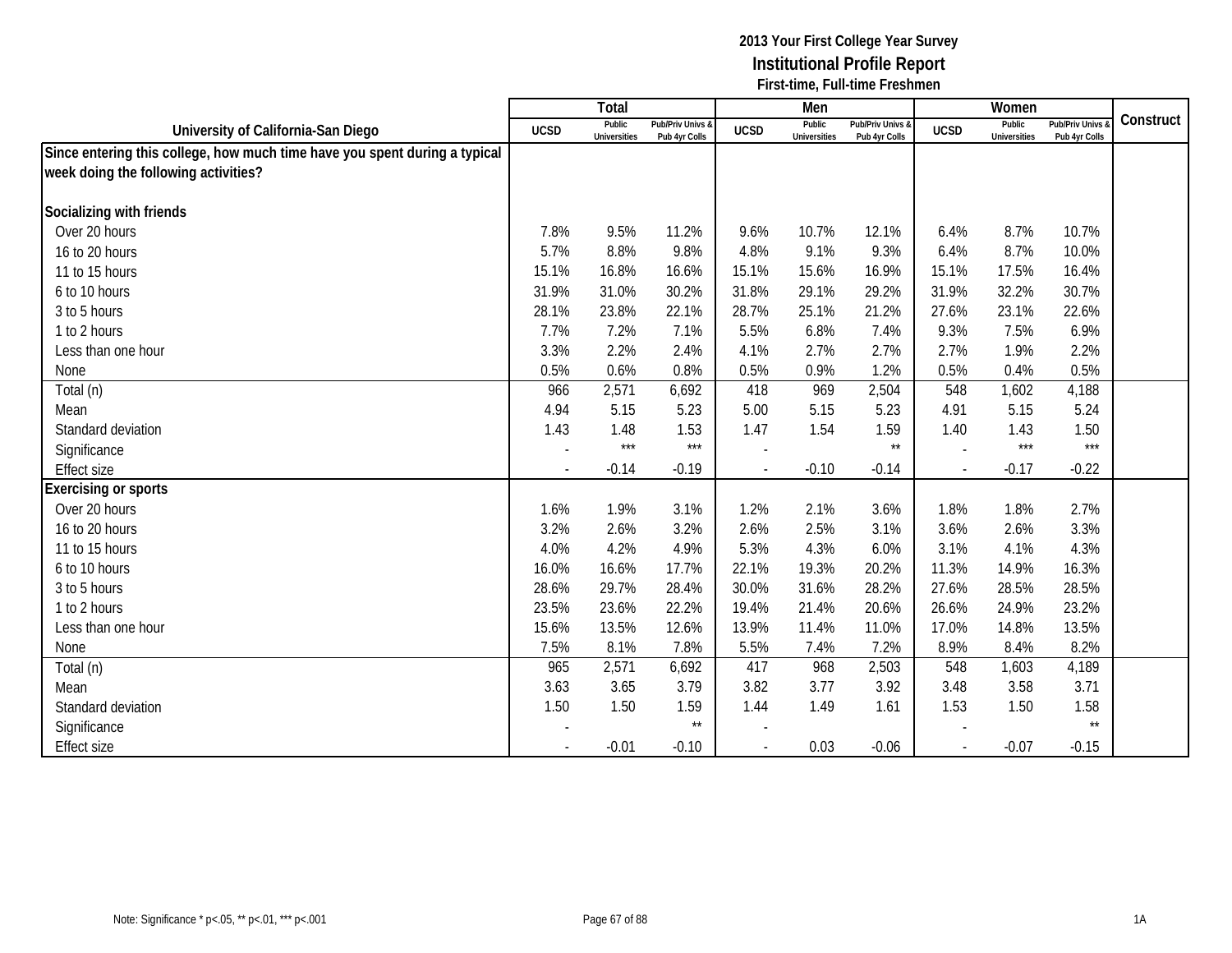|                                                                            |             | Total                         |                                   |                          | Men                           |                                   |                          | Women                  |                                        |           |
|----------------------------------------------------------------------------|-------------|-------------------------------|-----------------------------------|--------------------------|-------------------------------|-----------------------------------|--------------------------|------------------------|----------------------------------------|-----------|
| University of California-San Diego                                         | <b>UCSD</b> | Public<br><b>Universities</b> | Pub/Priv Univs &<br>Pub 4yr Colls | <b>UCSD</b>              | Public<br><b>Universities</b> | Pub/Priv Univs &<br>Pub 4yr Colls | <b>UCSD</b>              | Public<br>Universities | <b>Pub/Priv Univs</b><br>Pub 4yr Colls | Construct |
| Since entering this college, how much time have you spent during a typical |             |                               |                                   |                          |                               |                                   |                          |                        |                                        |           |
| week doing the following activities?                                       |             |                               |                                   |                          |                               |                                   |                          |                        |                                        |           |
|                                                                            |             |                               |                                   |                          |                               |                                   |                          |                        |                                        |           |
| Partying                                                                   |             |                               |                                   |                          |                               |                                   |                          |                        |                                        |           |
| Over 20 hours                                                              | 0.7%        | 0.5%                          | 0.9%                              | 0.5%                     | 0.5%                          | 1.1%                              | 0.9%                     | 0.5%                   | 0.7%                                   |           |
| 16 to 20 hours                                                             | 0.3%        | 0.4%                          | 0.8%                              | 0.5%                     | 0.5%                          | 1.0%                              | 0.2%                     | 0.4%                   | 0.7%                                   |           |
| 11 to 15 hours                                                             | 0.8%        | 2.1%                          | 2.3%                              | 1.0%                     | 1.8%                          | 2.6%                              | 0.7%                     | 2.3%                   | 2.2%                                   |           |
| 6 to 10 hours                                                              | 5.3%        | 9.9%                          | 10.6%                             | 6.5%                     | 10.1%                         | 11.7%                             | 4.4%                     | 9.8%                   | 9.8%                                   |           |
| 3 to 5 hours                                                               | 12.3%       | 16.9%                         | 18.0%                             | 14.6%                    | 16.5%                         | 18.5%                             | 10.6%                    | 17.1%                  | 17.7%                                  |           |
| 1 to 2 hours                                                               | 16.5%       | 14.8%                         | 14.8%                             | 17.5%                    | 15.8%                         | 15.1%                             | 15.7%                    | 14.2%                  | 14.5%                                  |           |
| Less than one hour                                                         | 18.6%       | 14.4%                         | 13.4%                             | 20.1%                    | 16.1%                         | 14.5%                             | 17.5%                    | 13.3%                  | 12.8%                                  |           |
| None                                                                       | 45.4%       | 41.0%                         | 39.3%                             | 39.5%                    | 38.7%                         | 35.5%                             | 50.0%                    | 42.4%                  | 41.5%                                  |           |
| Total (n)                                                                  | 966         | 2,570                         | 6,689                             | 418                      | 969                           | 2,503                             | 548                      | 1,601                  | 4,186                                  |           |
| Mean                                                                       | 2.21        | 2.51                          | 2.62                              | 2.36                     | 2.53                          | 2.74                              | 2.09                     | 2.50                   | 2.55                                   |           |
| Standard deviation                                                         | 1.42        | 1.58                          | 1.65                              | 1.43                     | 1.56                          | 1.68                              | 1.40                     | 1.59                   | 1.63                                   |           |
| Significance                                                               |             | $***$                         | $***$                             |                          |                               | $***$                             |                          | $***$                  | $***$                                  |           |
| <b>Effect size</b>                                                         |             | $-0.19$                       | $-0.25$                           | $\overline{\phantom{a}}$ | $-0.11$                       | $-0.23$                           | $\sim$                   | $-0.26$                | $-0.28$                                |           |
| Working (for pay) on campus                                                |             |                               |                                   |                          |                               |                                   |                          |                        |                                        |           |
| Over 20 hours                                                              | 1.1%        | 0.7%                          | 0.9%                              | 0.5%                     | 0.3%                          | 1.1%                              | 1.6%                     | 0.9%                   | 0.9%                                   |           |
| 16 to 20 hours                                                             | 2.2%        | 1.7%                          | 1.6%                              | 1.4%                     | 1.1%                          | 1.3%                              | 2.7%                     | 2.1%                   | 1.7%                                   |           |
| 11 to 15 hours                                                             | 6.9%        | 5.4%                          | 5.3%                              | 4.5%                     | 3.7%                          | 4.5%                              | 8.8%                     | 6.4%                   | 5.8%                                   |           |
| 6 to 10 hours                                                              | 3.8%        | 7.0%                          | 8.4%                              | 3.1%                     | 6.2%                          | 8.1%                              | 4.4%                     | 7.5%                   | 8.5%                                   |           |
| 3 to 5 hours                                                               | 1.7%        | 3.0%                          | 4.8%                              | 2.4%                     | 2.9%                          | 5.0%                              | 1.1%                     | 3.1%                   | 4.7%                                   |           |
| 1 to 2 hours                                                               | 1.9%        | 1.6%                          | 2.0%                              | 2.6%                     | 1.7%                          | 2.0%                              | 1.3%                     | 1.6%                   | 2.0%                                   |           |
| Less than one hour                                                         | 1.8%        | 1.2%                          | 1.4%                              | 4.1%                     | 2.4%                          | 2.1%                              | 0.0%                     | 0.6%                   | 1.0%                                   |           |
| None                                                                       | 80.6%       | 79.3%                         | 75.6%                             | 81.3%                    | 81.7%                         | 75.9%                             | 80.1%                    | 77.8%                  | 75.4%                                  |           |
| Total (n)                                                                  | 966         | 2,571                         | 6,692                             | 418                      | 968                           | 2,501                             | 548                      | 1,603                  | 4,191                                  |           |
| Mean                                                                       | 1.81        | 1.84                          | 1.96                              | 1.64                     | 1.67                          | 1.91                              | 1.95                     | 1.94                   | 1.99                                   |           |
| Standard deviation                                                         | 1.81        | 1.76                          | 1.82                              | 1.53                     | 1.55                          | 1.77                              | 1.98                     | 1.86                   | 1.84                                   |           |
| Significance                                                               |             |                               | $\star$                           |                          |                               | $\star\star$                      |                          |                        |                                        |           |
| <b>Effect size</b>                                                         |             | $-0.02$                       | $-0.08$                           | $\overline{\phantom{a}}$ | $-0.02$                       | $-0.15$                           | $\overline{\phantom{a}}$ | 0.01                   | $-0.02$                                |           |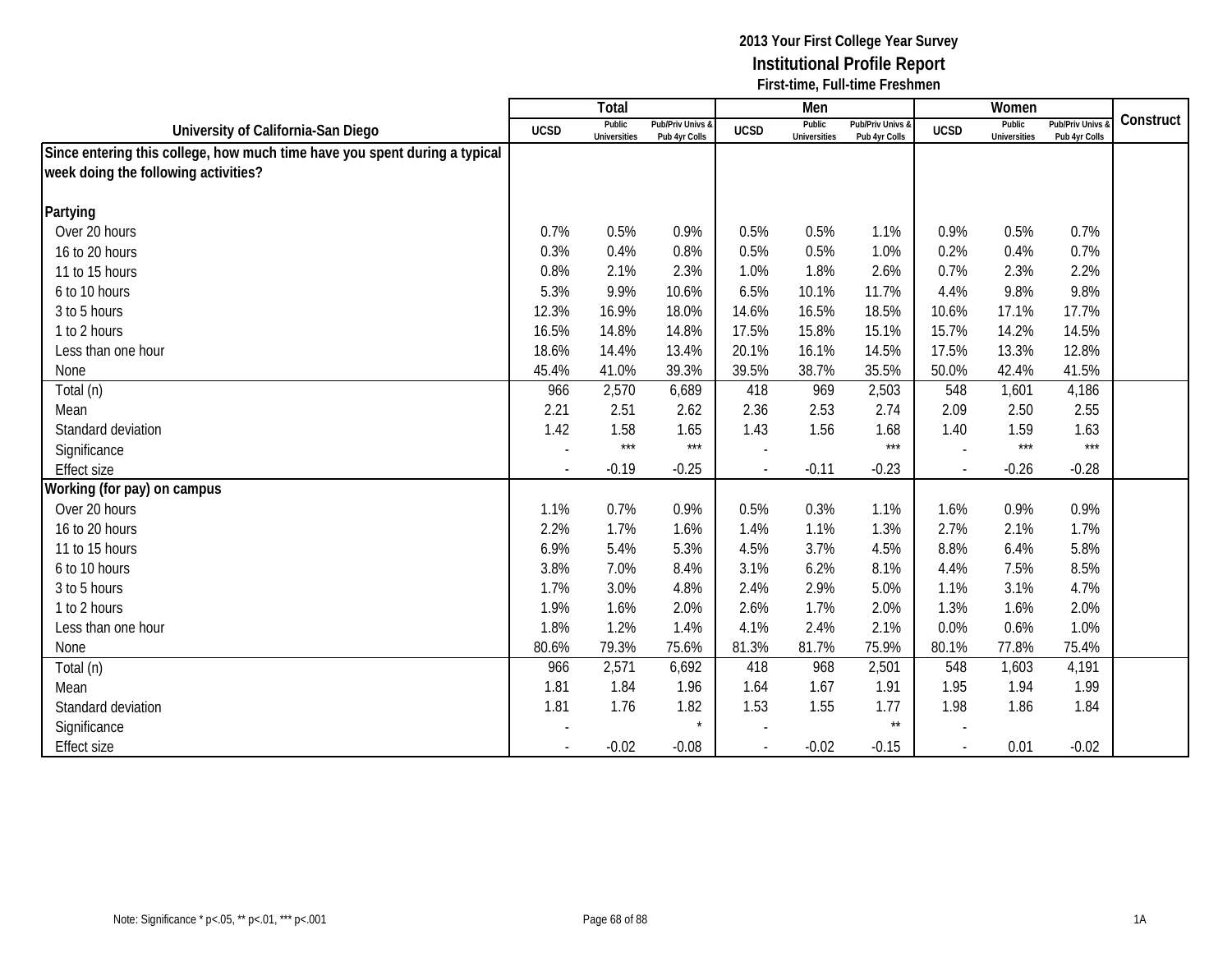|                                                                            |                | Total                         |                                   |                          | Men                           |                                   |             | Women                  |                                        |           |
|----------------------------------------------------------------------------|----------------|-------------------------------|-----------------------------------|--------------------------|-------------------------------|-----------------------------------|-------------|------------------------|----------------------------------------|-----------|
| University of California-San Diego                                         | <b>UCSD</b>    | Public<br><b>Universities</b> | Pub/Priv Univs &<br>Pub 4yr Colls | <b>UCSD</b>              | Public<br><b>Universities</b> | Pub/Priv Univs &<br>Pub 4yr Colls | <b>UCSD</b> | Public<br>Universities | <b>Pub/Priv Univs</b><br>Pub 4yr Colls | Construct |
| Since entering this college, how much time have you spent during a typical |                |                               |                                   |                          |                               |                                   |             |                        |                                        |           |
| week doing the following activities?                                       |                |                               |                                   |                          |                               |                                   |             |                        |                                        |           |
|                                                                            |                |                               |                                   |                          |                               |                                   |             |                        |                                        |           |
| Working (for pay) off campus                                               |                |                               |                                   |                          |                               |                                   |             |                        |                                        |           |
| Over 20 hours                                                              | 0.7%           | 1.2%                          | 1.9%                              | 0.7%                     | 1.2%                          | 2.1%                              | 0.7%        | 1.2%                   | 1.8%                                   |           |
| 16 to 20 hours                                                             | 1.3%           | 1.2%                          | 1.8%                              | 1.4%                     | 0.9%                          | 1.2%                              | 1.3%        | 1.4%                   | 2.2%                                   |           |
| 11 to 15 hours                                                             | 1.1%           | 1.8%                          | 2.1%                              | 0.5%                     | 1.1%                          | 1.7%                              | 1.6%        | 2.2%                   | 2.4%                                   |           |
| 6 to 10 hours                                                              | 2.8%           | 2.7%                          | 3.8%                              | 3.3%                     | 2.3%                          | 3.5%                              | 2.4%        | 2.9%                   | 3.9%                                   |           |
| 3 to 5 hours                                                               | 1.4%           | 2.4%                          | 3.3%                              | 1.9%                     | 2.5%                          | 3.5%                              | 1.1%        | 2.4%                   | 3.2%                                   |           |
| 1 to 2 hours                                                               | 1.8%           | 1.4%                          | 2.3%                              | 1.7%                     | 1.9%                          | 2.8%                              | 1.8%        | 1.1%                   | 1.9%                                   |           |
| Less than one hour                                                         | 1.9%           | 1.4%                          | 1.3%                              | 3.6%                     | 1.9%                          | 1.4%                              | 0.5%        | 1.1%                   | 1.2%                                   |           |
| None                                                                       | 88.9%          | 87.8%                         | 83.4%                             | 86.8%                    | 88.2%                         | 83.8%                             | 90.5%       | 87.6%                  | 83.2%                                  |           |
| Total (n)                                                                  | 966            | 2,572                         | 6,688                             | 418                      | 969                           | 2,501                             | 548         | 1,603                  | 4,187                                  |           |
| Mean                                                                       | 1.40           | 1.47                          | 1.66                              | 1.42                     | 1.42                          | 1.62                              | 1.38        | 1.50                   | 1.69                                   |           |
| Standard deviation                                                         | 1.28           | 1.41                          | 1.65                              | 1.28                     | 1.32                          | 1.58                              | 1.28        | 1.47                   | 1.69                                   |           |
| Significance                                                               |                |                               | $***$                             |                          |                               |                                   |             |                        | $***$                                  |           |
| <b>Effect size</b>                                                         |                | $-0.05$                       | $-0.16$                           | $\overline{a}$           | 0.00                          | $-0.13$                           | $\sim$      | $-0.08$                | $-0.18$                                |           |
| Student clubs and groups                                                   |                |                               |                                   |                          |                               |                                   |             |                        |                                        |           |
| Over 20 hours                                                              | 0.8%           | 0.9%                          | 1.2%                              | 0.2%                     | 0.5%                          | 1.5%                              | 1.3%        | 1.1%                   | 1.1%                                   |           |
| 16 to 20 hours                                                             | 0.9%           | 1.2%                          | 1.3%                              | 1.4%                     | 2.0%                          | 1.8%                              | 0.5%        | 0.8%                   | 1.0%                                   |           |
| 11 to 15 hours                                                             | 3.6%           | 3.6%                          | 3.3%                              | 4.1%                     | 3.8%                          | 3.8%                              | 3.3%        | 3.4%                   | 3.0%                                   |           |
| 6 to 10 hours                                                              | 9.5%           | 10.3%                         | 10.1%                             | 11.5%                    | 11.4%                         | 11.2%                             | 8.0%        | 9.7%                   | 9.5%                                   |           |
| 3 to 5 hours                                                               | 19.2%          | 22.3%                         | 21.0%                             | 16.3%                    | 20.6%                         | 19.2%                             | 21.4%       | 23.3%                  | 22.1%                                  |           |
| 1 to 2 hours                                                               | 19.9%          | 21.9%                         | 21.5%                             | 17.2%                    | 18.8%                         | 19.5%                             | 21.9%       | 23.8%                  | 22.7%                                  |           |
| Less than one hour                                                         | 10.9%          | 9.7%                          | 10.4%                             | 11.5%                    | 10.4%                         | 10.5%                             | 10.4%       | 9.3%                   | 10.3%                                  |           |
| None                                                                       | 35.2%          | 30.1%                         | 31.2%                             | 37.8%                    | 32.5%                         | 32.4%                             | 33.2%       | 28.6%                  | 30.5%                                  |           |
| Total (n)                                                                  | 966            | 2,571                         | 6,690                             | 418                      | 969                           | 2,500                             | 548         | 1,602                  | 4,190                                  |           |
| Mean                                                                       | 2.76           | 2.93                          | 2.90                              | 2.71                     | 2.90                          | 2.93                              | 2.79        | 2.95                   | 2.88                                   |           |
| Standard deviation                                                         | 1.65           | 1.64                          | 1.66                              | 1.68                     | 1.69                          | 1.75                              | 1.62        | 1.60                   | 1.61                                   |           |
| Significance                                                               |                | $\star\star$                  | $\star$                           |                          |                               | $\star$                           |             | $\star$                |                                        |           |
| <b>Effect size</b>                                                         | $\blacksquare$ | $-0.10$                       | $-0.08$                           | $\overline{\phantom{a}}$ | $-0.11$                       | $-0.13$                           | $\sim$      | $-0.10$                | $-0.06$                                |           |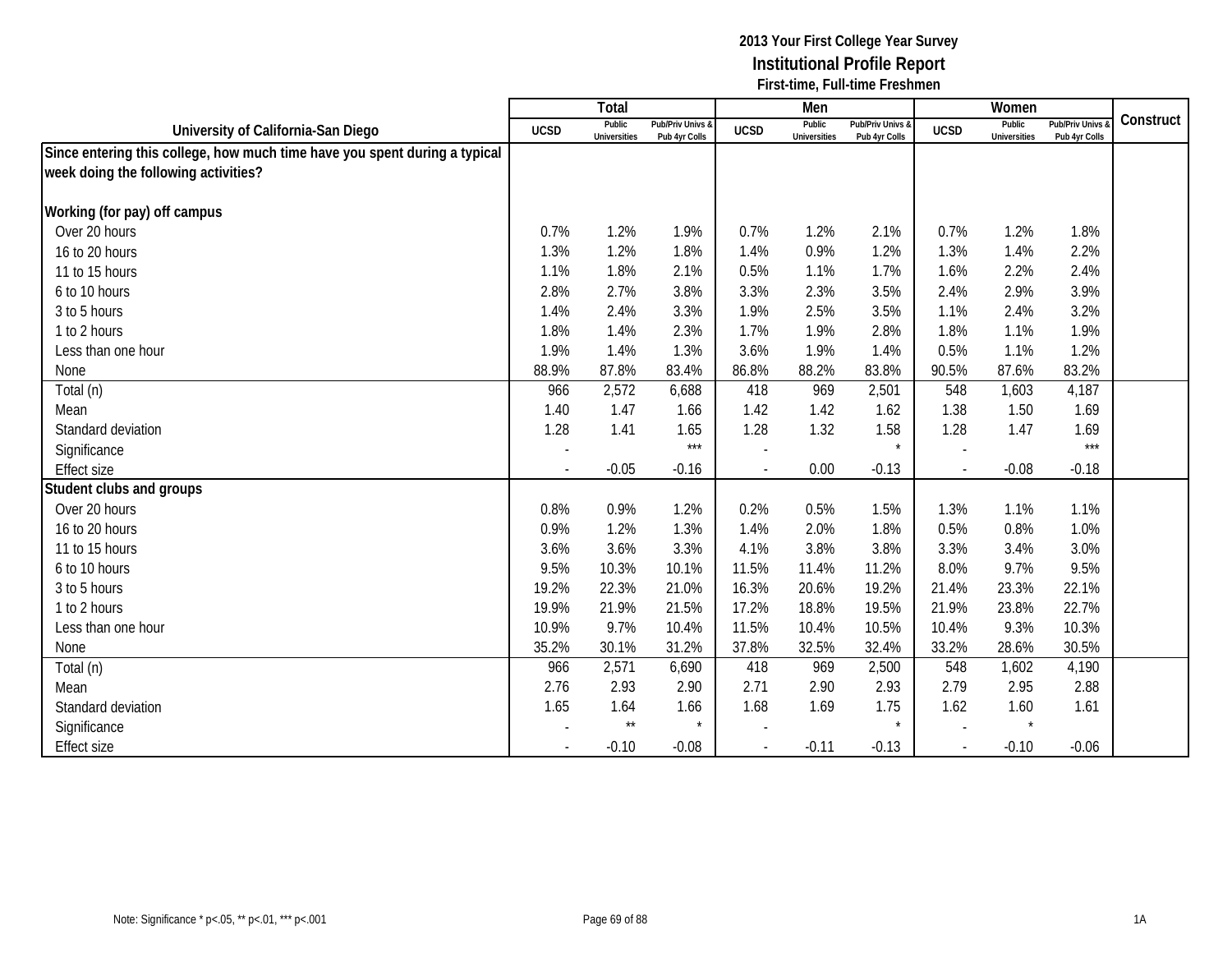|                                                                            |                          | Total                         |                                   |                          | Men                           |                                   |             | Women                         |                                        |           |
|----------------------------------------------------------------------------|--------------------------|-------------------------------|-----------------------------------|--------------------------|-------------------------------|-----------------------------------|-------------|-------------------------------|----------------------------------------|-----------|
| University of California-San Diego                                         | <b>UCSD</b>              | Public<br><b>Universities</b> | Pub/Priv Univs &<br>Pub 4yr Colls | <b>UCSD</b>              | Public<br><b>Universities</b> | Pub/Priv Univs &<br>Pub 4yr Colls | <b>UCSD</b> | Public<br><b>Universities</b> | <b>Pub/Priv Univs</b><br>Pub 4yr Colls | Construct |
| Since entering this college, how much time have you spent during a typical |                          |                               |                                   |                          |                               |                                   |             |                               |                                        |           |
| week doing the following activities?                                       |                          |                               |                                   |                          |                               |                                   |             |                               |                                        |           |
|                                                                            |                          |                               |                                   |                          |                               |                                   |             |                               |                                        |           |
| <b>Watching TV</b>                                                         |                          |                               |                                   |                          |                               |                                   |             |                               |                                        |           |
| Over 20 hours                                                              | 0.9%                     | 1.0%                          | 1.2%                              | 0.7%                     | 0.6%                          | 1.4%                              | 1.1%        | 1.2%                          | 1.0%                                   |           |
| 16 to 20 hours                                                             | 1.1%                     | 1.1%                          | 1.1%                              | 1.2%                     | 0.9%                          | 1.2%                              | 1.1%        | 1.2%                          | 1.1%                                   |           |
| 11 to 15 hours                                                             | 2.9%                     | 2.7%                          | 2.6%                              | 2.6%                     | 2.8%                          | 3.1%                              | 3.1%        | 2.7%                          | 2.3%                                   |           |
| 6 to 10 hours                                                              | 8.4%                     | 9.8%                          | 9.3%                              | 8.1%                     | 10.9%                         | 9.5%                              | 8.6%        | 9.2%                          | 9.1%                                   |           |
| 3 to 5 hours                                                               | 19.8%                    | 20.8%                         | 20.3%                             | 19.6%                    | 19.2%                         | 19.4%                             | 19.9%       | 21.7%                         | 20.8%                                  |           |
| 1 to 2 hours                                                               | 18.7%                    | 20.7%                         | 21.9%                             | 17.7%                    | 20.0%                         | 20.6%                             | 19.5%       | 21.1%                         | 22.6%                                  |           |
| Less than one hour                                                         | 17.0%                    | 17.9%                         | 19.0%                             | 17.9%                    | 19.2%                         | 19.5%                             | 16.2%       | 17.2%                         | 18.7%                                  |           |
| None                                                                       | 31.2%                    | 26.0%                         | 24.7%                             | 32.1%                    | 26.3%                         | 25.2%                             | 30.5%       | 25.8%                         | 24.4%                                  |           |
| Total (n)                                                                  | 966                      | 2,572                         | 6,688                             | 418                      | 969                           | 2,500                             | 548         | 1,603                         | 4,188                                  |           |
| Mean                                                                       | 2.75                     | 2.88                          | 2.89                              | 2.70                     | 2.84                          | 2.90                              | 2.79        | 2.90                          | 2.88                                   |           |
| Standard deviation                                                         | 1.60                     | 1.57                          | 1.56                              | 1.58                     | 1.55                          | 1.61                              | 1.62        | 1.59                          | 1.53                                   |           |
| Significance                                                               | $\overline{a}$           | $\star$                       | $^{\star\star}$                   |                          |                               |                                   |             |                               |                                        |           |
| <b>Effect size</b>                                                         | $\overline{\phantom{a}}$ | $-0.08$                       | $-0.09$                           | $\overline{\phantom{a}}$ | $-0.09$                       | $-0.12$                           | $\sim$      | $-0.07$                       | $-0.06$                                |           |
| Household/childcare duties                                                 |                          |                               |                                   |                          |                               |                                   |             |                               |                                        |           |
| Over 20 hours                                                              | 0.6%                     | 0.3%                          | 0.6%                              | 0.0%                     | 0.1%                          | 0.7%                              | 1.1%        | 0.4%                          | 0.5%                                   |           |
| 16 to 20 hours                                                             | 0.4%                     | 0.2%                          | 0.4%                              | 0.0%                     | 0.0%                          | 0.4%                              | 0.7%        | 0.2%                          | 0.5%                                   |           |
| 11 to 15 hours                                                             | 0.4%                     | 0.4%                          | 0.7%                              | 0.7%                     | 0.3%                          | 0.8%                              | 0.2%        | 0.4%                          | 0.7%                                   |           |
| 6 to 10 hours                                                              | 1.8%                     | 1.8%                          | 2.3%                              | 3.1%                     | 2.5%                          | 2.8%                              | 0.7%        | 1.3%                          | 2.0%                                   |           |
| 3 to 5 hours                                                               | 5.4%                     | 5.4%                          | 7.0%                              | 4.8%                     | 4.5%                          | 6.6%                              | 5.8%        | 6.0%                          | 7.2%                                   |           |
| 1 to 2 hours                                                               | 15.5%                    | 14.3%                         | 14.9%                             | 14.4%                    | 12.3%                         | 12.8%                             | 16.4%       | 15.5%                         | 16.2%                                  |           |
| Less than one hour                                                         | 16.5%                    | 15.7%                         | 14.1%                             | 16.7%                    | 14.4%                         | 12.2%                             | 16.2%       | 16.4%                         | 15.2%                                  |           |
| None                                                                       | 59.4%                    | 62.0%                         | 60.0%                             | 60.3%                    | 65.8%                         | 63.6%                             | 58.8%       | 59.7%                         | 57.8%                                  |           |
| Total (n)                                                                  | 966                      | 2,571                         | 6,686                             | 418                      | 969                           | 2,499                             | 548         | 1,602                         | 4,187                                  |           |
| Mean                                                                       | 1.80                     | 1.73                          | 1.85                              | 1.76                     | 1.65                          | 1.81                              | 1.82        | 1.77                          | 1.87                                   |           |
| Standard deviation                                                         | 1.22                     | 1.13                          | 1.29                              | 1.13                     | 1.07                          | 1.32                              | 1.28        | 1.16                          | 1.27                                   |           |
| Significance                                                               |                          |                               |                                   |                          |                               |                                   |             |                               |                                        |           |
| <b>Effect size</b>                                                         |                          | 0.06                          | $-0.04$                           |                          | 0.10                          | $-0.04$                           |             | 0.04                          | $-0.04$                                |           |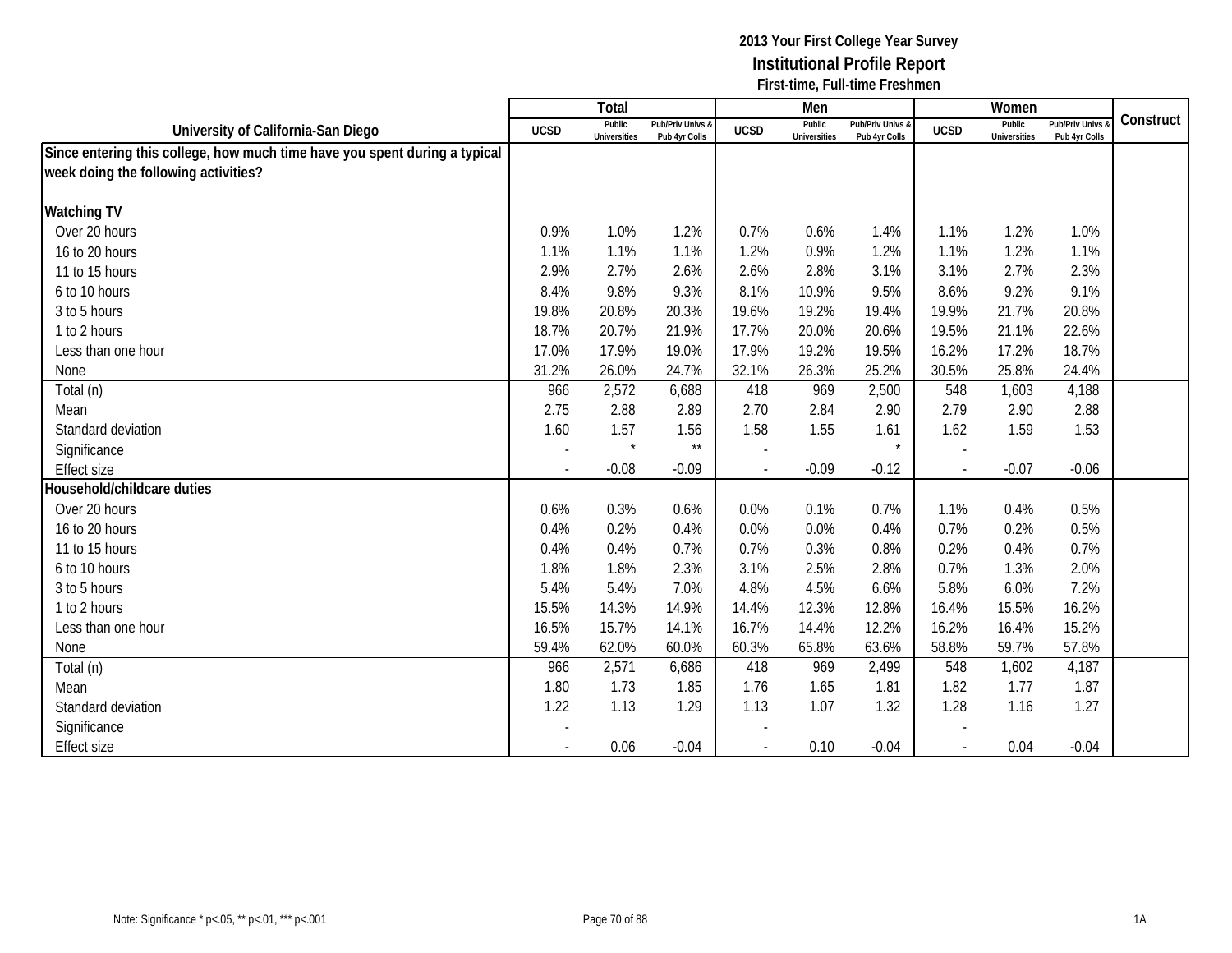|                                                                            |                          | Total                         |                                   |                          | Men                           |                                   |                | Women                  |                                        |           |
|----------------------------------------------------------------------------|--------------------------|-------------------------------|-----------------------------------|--------------------------|-------------------------------|-----------------------------------|----------------|------------------------|----------------------------------------|-----------|
| University of California-San Diego                                         | <b>UCSD</b>              | Public<br><b>Universities</b> | Pub/Priv Univs &<br>Pub 4yr Colls | <b>UCSD</b>              | Public<br><b>Universities</b> | Pub/Priv Univs &<br>Pub 4yr Colls | <b>UCSD</b>    | Public<br>Universities | <b>Pub/Priv Univs</b><br>Pub 4yr Colls | Construct |
| Since entering this college, how much time have you spent during a typical |                          |                               |                                   |                          |                               |                                   |                |                        |                                        |           |
| week doing the following activities?                                       |                          |                               |                                   |                          |                               |                                   |                |                        |                                        |           |
|                                                                            |                          |                               |                                   |                          |                               |                                   |                |                        |                                        |           |
| Commuting                                                                  |                          |                               |                                   |                          |                               |                                   |                |                        |                                        |           |
| Over 20 hours                                                              | 0.6%                     | 0.5%                          | 0.8%                              | 0.0%                     | 0.1%                          | 0.8%                              | 1.1%           | 0.7%                   | 0.8%                                   |           |
| 16 to 20 hours                                                             | 0.6%                     | 0.3%                          | 0.5%                              | 0.2%                     | 0.1%                          | 0.3%                              | 0.9%           | 0.4%                   | 0.7%                                   |           |
| 11 to 15 hours                                                             | 1.4%                     | 1.0%                          | 1.4%                              | 1.2%                     | 1.0%                          | 1.8%                              | 1.6%           | 1.1%                   | 1.1%                                   |           |
| 6 to 10 hours                                                              | 3.5%                     | 3.1%                          | 4.0%                              | 5.3%                     | 3.9%                          | 4.2%                              | 2.2%           | 2.6%                   | 3.9%                                   |           |
| 3 to 5 hours                                                               | 5.7%                     | 7.6%                          | 8.0%                              | 5.0%                     | 8.2%                          | 9.2%                              | 6.2%           | 7.2%                   | 7.3%                                   |           |
| 1 to 2 hours                                                               | 9.7%                     | 12.9%                         | 10.7%                             | 12.2%                    | 14.4%                         | 11.5%                             | 7.8%           | 11.9%                  | 10.2%                                  |           |
| Less than one hour                                                         | 9.8%                     | 12.9%                         | 10.0%                             | 12.4%                    | 14.6%                         | 10.7%                             | 7.8%           | 11.9%                  | 9.6%                                   |           |
| None                                                                       | 68.5%                    | 61.7%                         | 64.7%                             | 63.6%                    | 57.7%                         | 61.6%                             | 72.3%          | 64.2%                  | 66.5%                                  |           |
| Total (n)                                                                  | 966                      | 2,572                         | 6,686                             | 418                      | 969                           | 2,499                             | 548            | 1,603                  | 4,187                                  |           |
| Mean                                                                       | 1.76                     | 1.84                          | 1.87                              | 1.80                     | 1.90                          | 1.94                              | 1.72           | 1.81                   | 1.82                                   |           |
| Standard deviation                                                         | 1.37                     | 1.31                          | 1.43                              | 1.28                     | 1.27                          | 1.45                              | 1.43           | 1.34                   | 1.42                                   |           |
| Significance                                                               | $\overline{\phantom{a}}$ |                               |                                   | $\overline{\phantom{a}}$ |                               |                                   |                |                        |                                        |           |
| <b>Effect size</b>                                                         |                          | $-0.06$                       | $-0.08$                           | $\overline{\phantom{a}}$ | $-0.08$                       | $-0.10$                           |                | $-0.07$                | $-0.07$                                |           |
| Online social networks (Facebook, Twitter, etc.)                           |                          |                               |                                   |                          |                               |                                   |                |                        |                                        |           |
| Over 20 hours                                                              | 6.2%                     | 4.3%                          | 3.9%                              | 6.5%                     | 4.0%                          | 3.9%                              | 6.0%           | 4.4%                   | 3.9%                                   |           |
| 16 to 20 hours                                                             | 3.8%                     | 3.0%                          | 2.5%                              | 3.6%                     | 2.8%                          | 2.3%                              | 4.0%           | 3.1%                   | 2.7%                                   |           |
| 11 to 15 hours                                                             | 6.5%                     | 6.3%                          | 5.8%                              | 4.5%                     | 5.1%                          | 4.7%                              | 8.0%           | 7.0%                   | 6.4%                                   |           |
| 6 to 10 hours                                                              | 20.4%                    | 20.0%                         | 17.4%                             | 19.9%                    | 18.5%                         | 17.1%                             | 20.8%          | 20.9%                  | 17.6%                                  |           |
| 3 to 5 hours                                                               | 31.4%                    | 32.5%                         | 31.6%                             | 31.1%                    | 29.9%                         | 28.4%                             | 31.6%          | 34.0%                  | 33.5%                                  |           |
| 1 to 2 hours                                                               | 19.5%                    | 21.3%                         | 23.6%                             | 18.9%                    | 22.9%                         | 24.5%                             | 19.9%          | 20.3%                  | 23.1%                                  |           |
| Less than one hour                                                         | 8.7%                     | 9.2%                          | 11.2%                             | 10.8%                    | 11.4%                         | 13.2%                             | 7.1%           | 7.9%                   | 10.0%                                  |           |
| None                                                                       | 3.5%                     | 3.6%                          | 4.1%                              | 4.8%                     | 5.5%                          | 5.9%                              | 2.6%           | 2.4%                   | 2.9%                                   |           |
| Total (n)                                                                  | 966                      | 2,572                         | 6,688                             | 418                      | 969                           | 2,501                             | 548            | 1,603                  | 4,187                                  |           |
| Mean                                                                       | 4.22                     | 4.08                          | 3.94                              | 4.11                     | 3.91                          | 3.80                              | 4.31           | 4.19                   | 4.02                                   |           |
| Standard deviation                                                         | 1.62                     | 1.52                          | 1.52                              | 1.67                     | 1.57                          | 1.57                              | 1.57           | 1.48                   | 1.48                                   |           |
| Significance                                                               | $\overline{\phantom{a}}$ | $\star$                       | $***$                             | $\overline{\phantom{a}}$ | $\star$                       | $***$                             |                |                        | $***$                                  |           |
| <b>Effect size</b>                                                         | $\overline{\phantom{a}}$ | 0.09                          | 0.18                              | $\overline{\phantom{a}}$ | 0.13                          | 0.20                              | $\blacksquare$ | 0.08                   | 0.20                                   |           |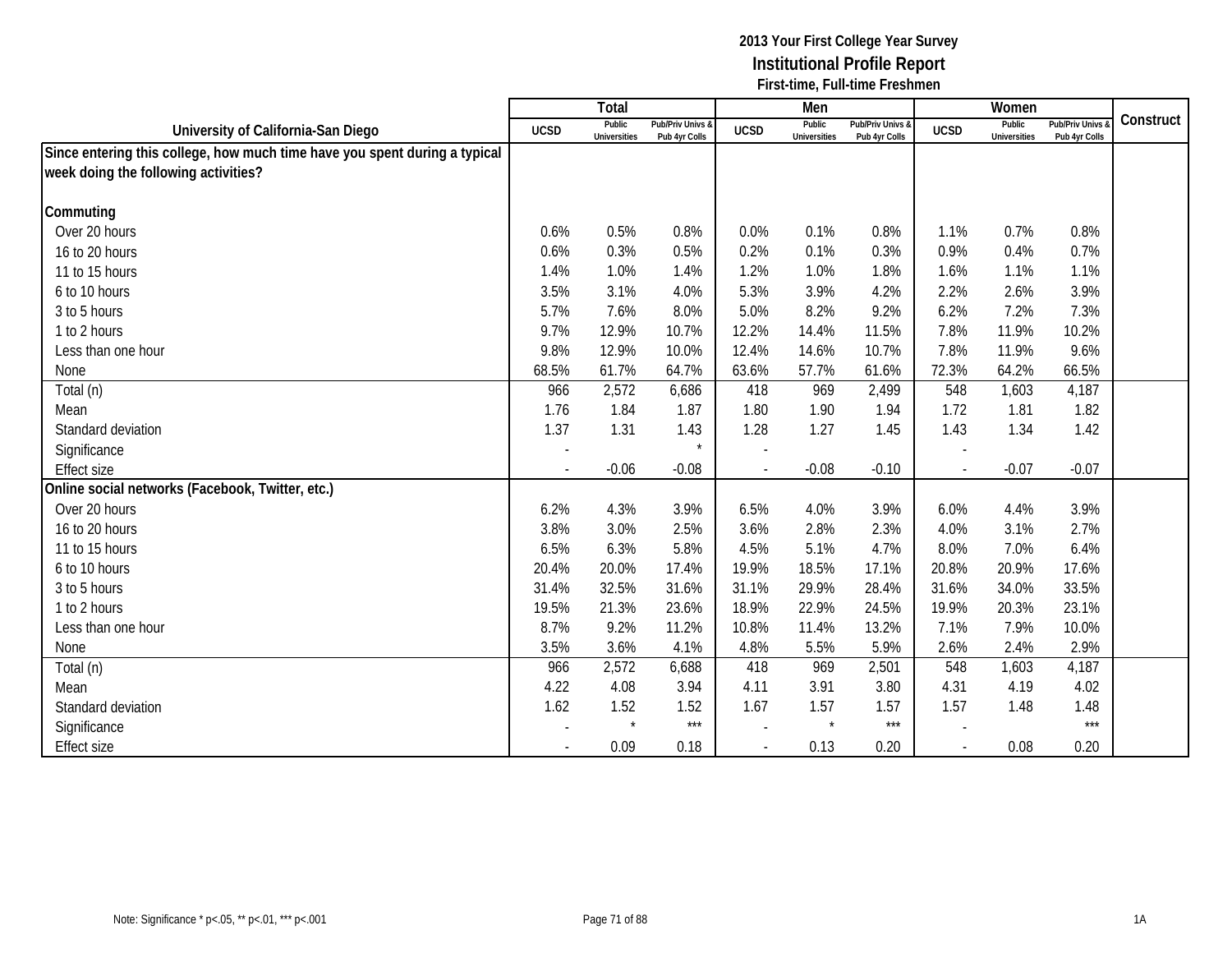|                                                                 |             | <b>Total</b>                  |                                   |             | Men                           |                                   |             | Women                         |                                 |           |
|-----------------------------------------------------------------|-------------|-------------------------------|-----------------------------------|-------------|-------------------------------|-----------------------------------|-------------|-------------------------------|---------------------------------|-----------|
| University of California-San Diego                              | <b>UCSD</b> | Public<br><b>Universities</b> | Pub/Priv Univs 8<br>Pub 4yr Colls | <b>UCSD</b> | Public<br><b>Universities</b> | Pub/Priv Univs &<br>Pub 4yr Colls | <b>UCSD</b> | Public<br><b>Universities</b> | Pub/Priv Univs<br>Pub 4yr Colls | Construct |
| Since entering this college have you:                           |             |                               |                                   |             |                               |                                   |             |                               |                                 |           |
|                                                                 |             |                               |                                   |             |                               |                                   |             |                               |                                 |           |
| Decided to pursue a different major                             |             |                               |                                   |             |                               |                                   |             |                               |                                 |           |
| Yes                                                             | 37.6%       | 36.7%                         | 35.2%                             | 34.4%       | 32.5%                         | 31.8%                             | 40.1%       | 39.3%                         | 37.2%                           |           |
| <b>No</b>                                                       | 62.4%       | 63.3%                         | 64.8%                             | 65.6%       | 67.5%                         | 68.2%                             | 59.9%       | 60.7%                         | 62.8%                           |           |
| Total (n)                                                       | 960         | 2,573                         | 6,720                             | 416         | 969                           | 2,512                             | 544         | 1,604                         | 4,208                           |           |
| Remained undecided about a major                                |             |                               |                                   |             |                               |                                   |             |                               |                                 |           |
| Yes                                                             | 19.9%       | 17.5%                         | 20.7%                             | 17.5%       | 16.4%                         | 20.6%                             | 21.7%       | 18.1%                         | 20.8%                           |           |
| No                                                              | 80.1%       | 82.5%                         | 79.3%                             | 82.5%       | 83.6%                         | 79.4%                             | 78.3%       | 81.9%                         | 79.2%                           |           |
| Total (n)                                                       | 960         | 2,573                         | 6,723                             | 416         | 969                           | 2,513                             | 544         | 1,604                         | 4,210                           |           |
| Changed your career choice                                      |             |                               |                                   |             |                               |                                   |             |                               |                                 |           |
| Yes                                                             | 32.1%       | 32.8%                         | 31.0%                             | 27.9%       | 28.9%                         | 27.1%                             | 35.3%       | 35.1%                         | 33.3%                           |           |
| <b>No</b>                                                       | 67.9%       | 67.2%                         | 69.0%                             | 72.1%       | 71.1%                         | 72.9%                             | 64.7%       | 64.9%                         | 66.7%                           |           |
| Total (n)                                                       | 960         | 2,572                         | 6,721                             | 416         | 968                           | 2,512                             | 544         | 1,604                         | 4,209                           |           |
| Participated in student government                              |             |                               |                                   |             |                               |                                   |             |                               |                                 |           |
| Yes                                                             | 6.9%        | 6.1%                          | 7.3%                              | 6.7%        | 6.4%                          | 8.7%                              | 7.0%        | 5.9%                          | 6.4%                            |           |
| <b>No</b>                                                       | 93.1%       | 93.9%                         | 92.7%                             | 93.3%       | 93.6%                         | 91.3%                             | 93.0%       | 94.1%                         | 93.6%                           |           |
| Total (n)                                                       | 959         | 2,571                         | 6,715                             | 415         | 967                           | 2,508                             | 544         | 1,604                         | 4,207                           |           |
| Held a full-time job (approx. 40 hours) while taking classes    |             |                               |                                   |             |                               |                                   |             |                               |                                 |           |
| Yes                                                             | 2.3%        | 2.1%                          | 3.2%                              | 2.6%        | 2.3%                          | 4.2%                              | 2.0%        | 2.0%                          | 2.6%                            |           |
| <b>No</b>                                                       | 97.7%       | 97.9%                         | 96.8%                             | 97.4%       | 97.7%                         | 95.8%                             | 98.0%       | 98.0%                         | 97.4%                           |           |
| Total (n)                                                       | 960         | 2,573                         | 6,721                             | 416         | 969                           | 2,512                             | 544         | 1,604                         | 4,209                           |           |
| Joined a social fraternity or sorority                          |             |                               |                                   |             |                               |                                   |             |                               |                                 |           |
| Yes                                                             | 7.9%        | 10.6%                         | 15.0%                             | 9.4%        | 10.6%                         | 14.5%                             | 6.8%        | 10.6%                         | 15.4%                           |           |
| No                                                              | 92.1%       | 89.4%                         | 85.0%                             | 90.6%       | 89.4%                         | 85.5%                             | 93.2%       | 89.4%                         | 84.6%                           |           |
| Total (n)                                                       | 960         | 2,572                         | 6,715                             | 416         | 969                           | 2,507                             | 544         | 1,603                         | 4,208                           |           |
| Played club, intramural, or recreational sports                 |             |                               |                                   |             |                               |                                   |             |                               |                                 |           |
| Yes                                                             | 35.1%       | 37.4%                         | 35.2%                             | 45.7%       | 47.5%                         | 47.4%                             | 27.0%       | 31.3%                         | 27.9%                           |           |
| No                                                              | 64.9%       | 62.6%                         | 64.8%                             | 54.3%       | 52.5%                         | 52.6%                             | 73.0%       | 68.7%                         | 72.1%                           |           |
| Total (n)                                                       | 960         | 2,572                         | 6,708                             | 416         | 969                           | 2,507                             | 544         | 1,603                         | 4,201                           |           |
| Played intercollegiate athletics (e.g., NCAA or NAIA-sponsored) |             |                               |                                   |             |                               |                                   |             |                               |                                 |           |
| Yes                                                             | 5.1%        | 4.4%                          | 9.7%                              | 4.6%        | 4.2%                          | 11.0%                             | 5.5%        | 4.6%                          | 8.9%                            |           |
| <b>No</b>                                                       | 94.9%       | 95.6%                         | 90.3%                             | 95.4%       | 95.8%                         | 89.0%                             | 94.5%       | 95.4%                         | 91.1%                           |           |
| Total (n)                                                       | 959         | 2,570                         | 6,704                             | 415         | 967                           | 2,503                             | 544         | 1,603                         | 4,201                           |           |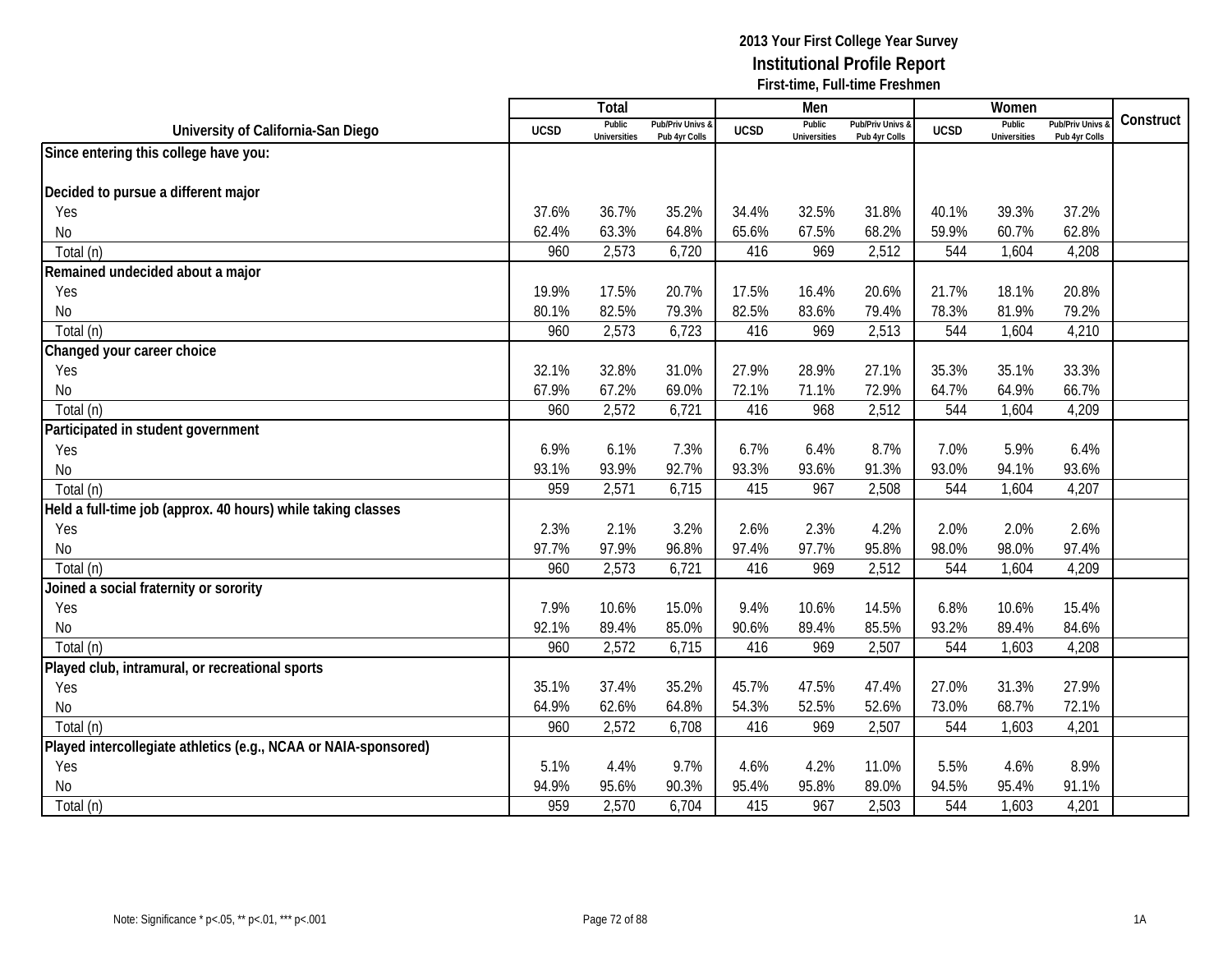|                                                                         |             | <b>Total</b>                  |                                   |             | Men                           |                                   |             | Women                         |                                        |            |
|-------------------------------------------------------------------------|-------------|-------------------------------|-----------------------------------|-------------|-------------------------------|-----------------------------------|-------------|-------------------------------|----------------------------------------|------------|
| University of California-San Diego                                      | <b>UCSD</b> | Public<br><b>Universities</b> | Pub/Priv Univs &<br>Pub 4yr Colls | <b>UCSD</b> | Public<br><b>Universities</b> | Pub/Priv Univs &<br>Pub 4yr Colls | <b>UCSD</b> | Public<br><b>Universities</b> | <b>Pub/Priv Univs</b><br>Pub 4yr Colls | Construct  |
| Since entering this college have you:                                   |             |                               |                                   |             |                               |                                   |             |                               |                                        |            |
|                                                                         |             |                               |                                   |             |                               |                                   |             |                               |                                        |            |
| Participated in student groups/clubs                                    |             |                               |                                   |             |                               |                                   |             |                               |                                        |            |
| Yes                                                                     | 62.7%       | 68.5%                         | 65.0%                             | 60.1%       | 64.5%                         | 63.1%                             | 64.6%       | 70.8%                         | 66.2%                                  |            |
| No                                                                      | 37.3%       | 31.5%                         | 35.0%                             | 39.9%       | 35.5%                         | 36.9%                             | 35.4%       | 29.2%                         | 33.8%                                  |            |
| Total (n)                                                               | 959         | 2,571                         | 6,709                             | 416         | 969                           | 2,509                             | 543         | 1,602                         | 4,200                                  |            |
| Sought personal counseling                                              |             |                               |                                   |             |                               |                                   |             |                               |                                        |            |
| Yes                                                                     | 23.3%       | 22.0%                         | 21.3%                             | 22.4%       | 21.4%                         | 20.7%                             | 24.0%       | 22.3%                         | 21.7%                                  |            |
| No                                                                      | 76.7%       | 78.0%                         | 78.7%                             | 77.6%       | 78.6%                         | 79.3%                             | 76.0%       | 77.7%                         | 78.3%                                  |            |
| Total (n)                                                               | 958         | 2,570                         | 6,710                             | 416         | 968                           | 2,509                             | 542         | 1,602                         | 4,201                                  |            |
| Strengthened your religious beliefs/convictions                         |             |                               |                                   |             |                               |                                   |             |                               |                                        |            |
| Yes                                                                     | 27.7%       | 27.9%                         | 33.9%                             | 24.8%       | 25.2%                         | 28.8%                             | 30.0%       | 29.5%                         | 36.9%                                  |            |
| No                                                                      | 72.3%       | 72.1%                         | 66.1%                             | 75.2%       | 74.8%                         | 71.2%                             | 70.0%       | 70.5%                         | 63.1%                                  |            |
| Total (n)                                                               | 959         | 2,572                         | 6,712                             | 416         | 969                           | 2,508                             | 543         | 1,603                         | 4,204                                  |            |
| Failed one or more courses                                              |             |                               |                                   |             |                               |                                   |             |                               |                                        |            |
| Yes                                                                     | 15.0%       | 10.7%                         | 9.6%                              | 16.1%       | 12.2%                         | 11.1%                             | 14.2%       | 9.7%                          | 8.7%                                   |            |
| No                                                                      | 85.0%       | 89.3%                         | 90.4%                             | 83.9%       | 87.8%                         | 88.9%                             | 85.8%       | 90.3%                         | 91.3%                                  |            |
| Total (n)                                                               | 959         | 2,570                         | 6,712                             | 416         | 967                           | 2,506                             | 543         | 1,603                         | 4,206                                  |            |
| Participated in leadership training                                     |             |                               |                                   |             |                               |                                   |             |                               |                                        |            |
| Yes                                                                     | 16.4%       | 19.2%                         | 19.7%                             | 17.3%       | 18.8%                         | 19.8%                             | 15.7%       | 19.4%                         | 19.6%                                  |            |
| No                                                                      | 83.6%       | 80.8%                         | 80.3%                             | 82.7%       | 81.2%                         | 80.2%                             | 84.3%       | 80.6%                         | 80.4%                                  | Leadership |
| Total (n)                                                               | 959         | 2,572                         | 6,714                             | 416         | 969                           | 2,509                             | 543         | 1,603                         | 4,205                                  |            |
| Taken an honors course                                                  |             |                               |                                   |             |                               |                                   |             |                               |                                        |            |
| Yes                                                                     | 9.3%        | 23.3%                         | 18.8%                             | 12.8%       | 24.8%                         | 19.9%                             | 6.6%        | 22.5%                         | 18.1%                                  |            |
| No                                                                      | 90.7%       | 76.7%                         | 81.2%                             | 87.2%       | 75.2%                         | 80.1%                             | 93.4%       | 77.5%                         | 81.9%                                  |            |
| Total (n)                                                               | 958         | 2,571                         | 6,712                             | 415         | 968                           | 2,505                             | 543         | 1,603                         | 4,207                                  |            |
| Taken a remedial or developmental course                                |             |                               |                                   |             |                               |                                   |             |                               |                                        |            |
| Yes                                                                     | 9.8%        | 8.5%                          | 10.6%                             | 10.3%       | 7.7%                          | 9.9%                              | 9.4%        | 9.0%                          | 11.0%                                  |            |
| No                                                                      | 90.2%       | 91.5%                         | 89.4%                             | 89.7%       | 92.3%                         | 90.1%                             | 90.6%       | 91.0%                         | 89.0%                                  |            |
| Total (n)                                                               | 959         | 2,570                         | 6,699                             | 416         | 969                           | 2,507                             | 543         | 1,601                         | 4,192                                  |            |
| Enrolled in a formal program where a group of students take two or more |             |                               |                                   |             |                               |                                   |             |                               |                                        |            |
| courses together (e.g., FIG, learning community, linked courses)        |             |                               |                                   |             |                               |                                   |             |                               |                                        |            |
| Yes                                                                     | 5.1%        | 13.2%                         | 13.3%                             | 6.0%        | 11.9%                         | 12.5%                             | 4.4%        | 14.0%                         | 13.7%                                  |            |
| <b>No</b>                                                               | 94.9%       | 86.8%                         | 86.7%                             | 94.0%       | 88.1%                         | 87.5%                             | 95.6%       | 86.0%                         | 86.3%                                  |            |
| Total (n)                                                               | 959         | 2,571                         | 6,713                             | 416         | 969                           | 2,510                             | 543         | 1,602                         | 4,203                                  |            |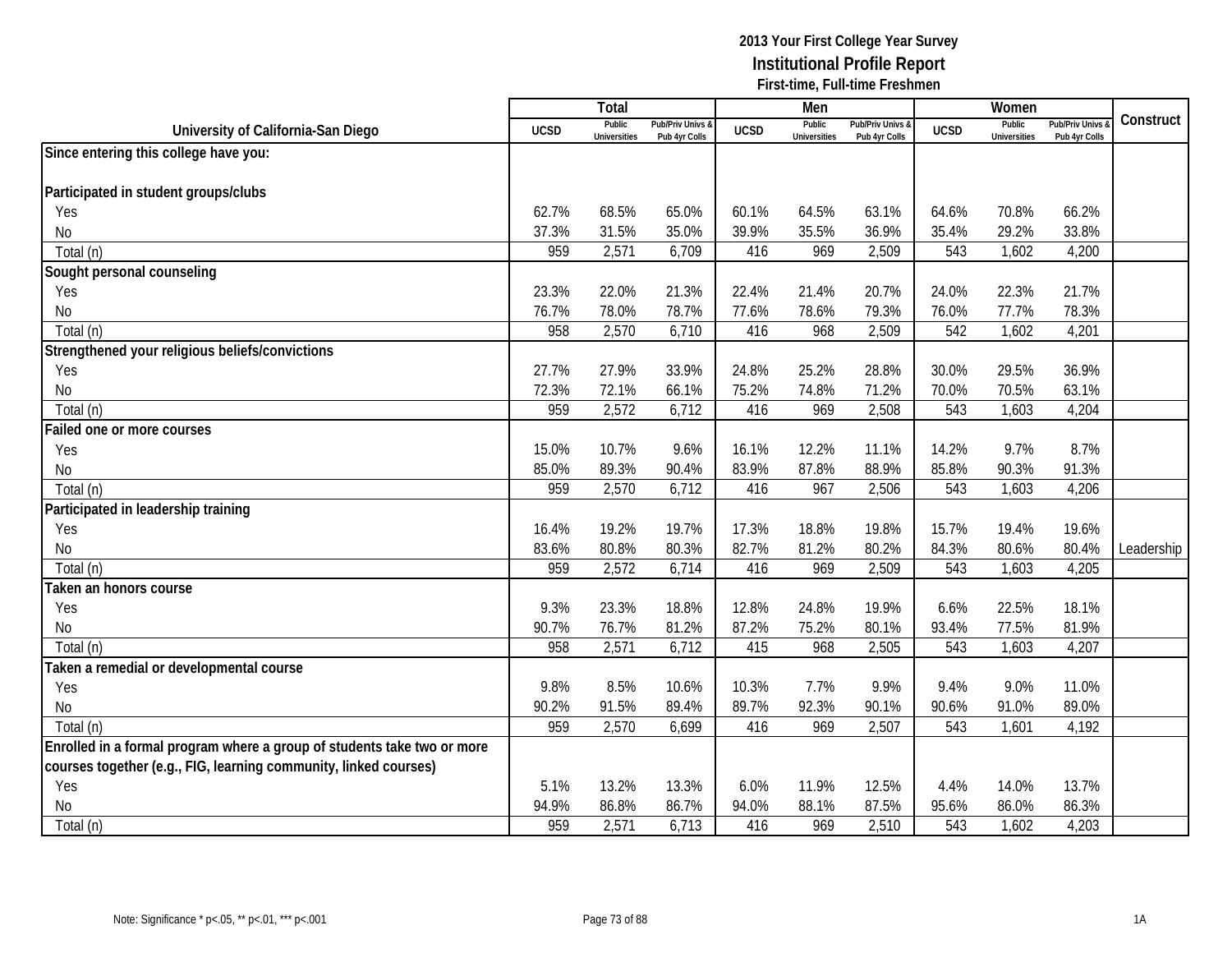|                                                                          |             | Total                         |                                   |             | Men                           |                                   |             | Women                         |                                        |            |
|--------------------------------------------------------------------------|-------------|-------------------------------|-----------------------------------|-------------|-------------------------------|-----------------------------------|-------------|-------------------------------|----------------------------------------|------------|
| University of California-San Diego                                       | <b>UCSD</b> | Public<br><b>Universities</b> | Pub/Priv Univs 8<br>Pub 4yr Colls | <b>UCSD</b> | Public<br><b>Universities</b> | Pub/Priv Univs &<br>Pub 4yr Colls | <b>UCSD</b> | Public<br><b>Universities</b> | <b>Pub/Priv Univs</b><br>Pub 4yr Colls | Construct  |
| Since entering this college have you:                                    |             |                               |                                   |             |                               |                                   |             |                               |                                        |            |
|                                                                          |             |                               |                                   |             |                               |                                   |             |                               |                                        |            |
| Participated in an academic support program                              |             |                               |                                   |             |                               |                                   |             |                               |                                        |            |
| Yes                                                                      | 14.3%       | 11.9%                         | 11.4%                             | 11.1%       | 9.6%                          | 10.8%                             | 16.8%       | 13.2%                         | 11.8%                                  |            |
| No                                                                       | 85.7%       | 88.1%                         | 88.6%                             | 88.9%       | 90.4%                         | 89.2%                             | 83.2%       | 86.8%                         | 88.2%                                  |            |
| Total (n)                                                                | 959         | 2,569                         | 6,701                             | 416         | 968                           | 2,508                             | 543         | 1,601                         | 4,193                                  |            |
| Had a roommate of a different race/ethnicity                             |             |                               |                                   |             |                               |                                   |             |                               |                                        |            |
| Yes                                                                      | 65.0%       | 43.5%                         | 41.7%                             | 64.9%       | 45.1%                         | 41.1%                             | 65.0%       | 42.5%                         | 42.0%                                  |            |
| No                                                                       | 35.0%       | 56.5%                         | 58.3%                             | 35.1%       | 54.9%                         | 58.9%                             | 35.0%       | 57.5%                         | 58.0%                                  |            |
| Total (n)                                                                | 959         | 2,570                         | 6,706                             | 416         | 968                           | 2,508                             | 543         | 1,602                         | 4,198                                  |            |
| Accumulated excessive credit card debt                                   |             |                               |                                   |             |                               |                                   |             |                               |                                        |            |
| Yes                                                                      | 4.6%        | 2.9%                          | 3.8%                              | 4.8%        | 2.8%                          | 4.4%                              | 4.4%        | 2.9%                          | 3.5%                                   |            |
| No                                                                       | 95.4%       | 97.1%                         | 96.2%                             | 95.2%       | 97.2%                         | 95.6%                             | 95.6%       | 97.1%                         | 96.5%                                  |            |
| Total (n)                                                                | 957         | 2,568                         | 6,683                             | 416         | 968                           | 2,501                             | 541         | 1,600                         | 4,182                                  |            |
| Taken a course or first-year seminar designed to connect faculty and     |             |                               |                                   |             |                               |                                   |             |                               |                                        |            |
| students in focused academic inquiry                                     |             |                               |                                   |             |                               |                                   |             |                               |                                        |            |
| Yes                                                                      | 25.0%       | 29.3%                         | 33.9%                             | 24.0%       | 28.1%                         | 32.1%                             | 25.8%       | 30.0%                         | 35.0%                                  |            |
| No                                                                       | 75.0%       | 70.7%                         | 66.1%                             | 76.0%       | 71.9%                         | 67.9%                             | 74.2%       | 70.0%                         | 65.0%                                  |            |
| Total (n)                                                                | 959         | 2,570                         | 6,695                             | 416         | 968                           | 2,504                             | 543         | 1,602                         | 4,191                                  |            |
| Taken a course or first-year seminar designed to help students adjust to |             |                               |                                   |             |                               |                                   |             |                               |                                        |            |
| college-level academics                                                  |             |                               |                                   |             |                               |                                   |             |                               |                                        |            |
| Yes                                                                      | 17.2%       | 27.1%                         | 34.2%                             | 18.3%       | 25.7%                         | 31.8%                             | 16.4%       | 28.0%                         | 35.6%                                  |            |
| No                                                                       | 82.8%       | 72.9%                         | 65.8%                             | 81.7%       | 74.3%                         | 68.2%                             | 83.6%       | 72.0%                         | 64.4%                                  |            |
| Total (n)                                                                | 959         | 2,571                         | 6,697                             | 416         | 969                           | 2,506                             | 543         | 1,602                         | 4,191                                  |            |
| Taken a course or first-year seminar designed to help students adjust to |             |                               |                                   |             |                               |                                   |             |                               |                                        |            |
| college life                                                             |             |                               |                                   |             |                               |                                   |             |                               |                                        |            |
| Yes                                                                      | 14.6%       | 25.9%                         | 34.0%                             | 13.5%       | 21.7%                         | 30.2%                             | 15.5%       | 28.4%                         | 36.3%                                  |            |
| <b>No</b>                                                                | 85.4%       | 74.1%                         | 66.0%                             | 86.5%       | 78.3%                         | 69.8%                             | 84.5%       | 71.6%                         | 63.7%                                  |            |
| Total (n)                                                                | 959         | 2,571                         | 6,696                             | 416         | 969                           | 2,506                             | 543         | 1,602                         | 4,190                                  |            |
| Been a leader in an organization                                         |             |                               |                                   |             |                               |                                   |             |                               |                                        |            |
| Yes                                                                      | 18.4%       | 20.6%                         | 21.8%                             | 20.2%       | 21.9%                         | 23.4%                             | 16.9%       | 19.8%                         | 20.9%                                  |            |
| <b>No</b>                                                                | 81.6%       | 79.4%                         | 78.2%                             | 79.8%       | 78.1%                         | 76.6%                             | 83.1%       | 80.2%                         | 79.1%                                  | Leadership |
| Total (n)                                                                | 959         | 2,569                         | 6,702                             | 416         | 967                           | 2,505                             | 543         | 1,602                         | 4,197                                  |            |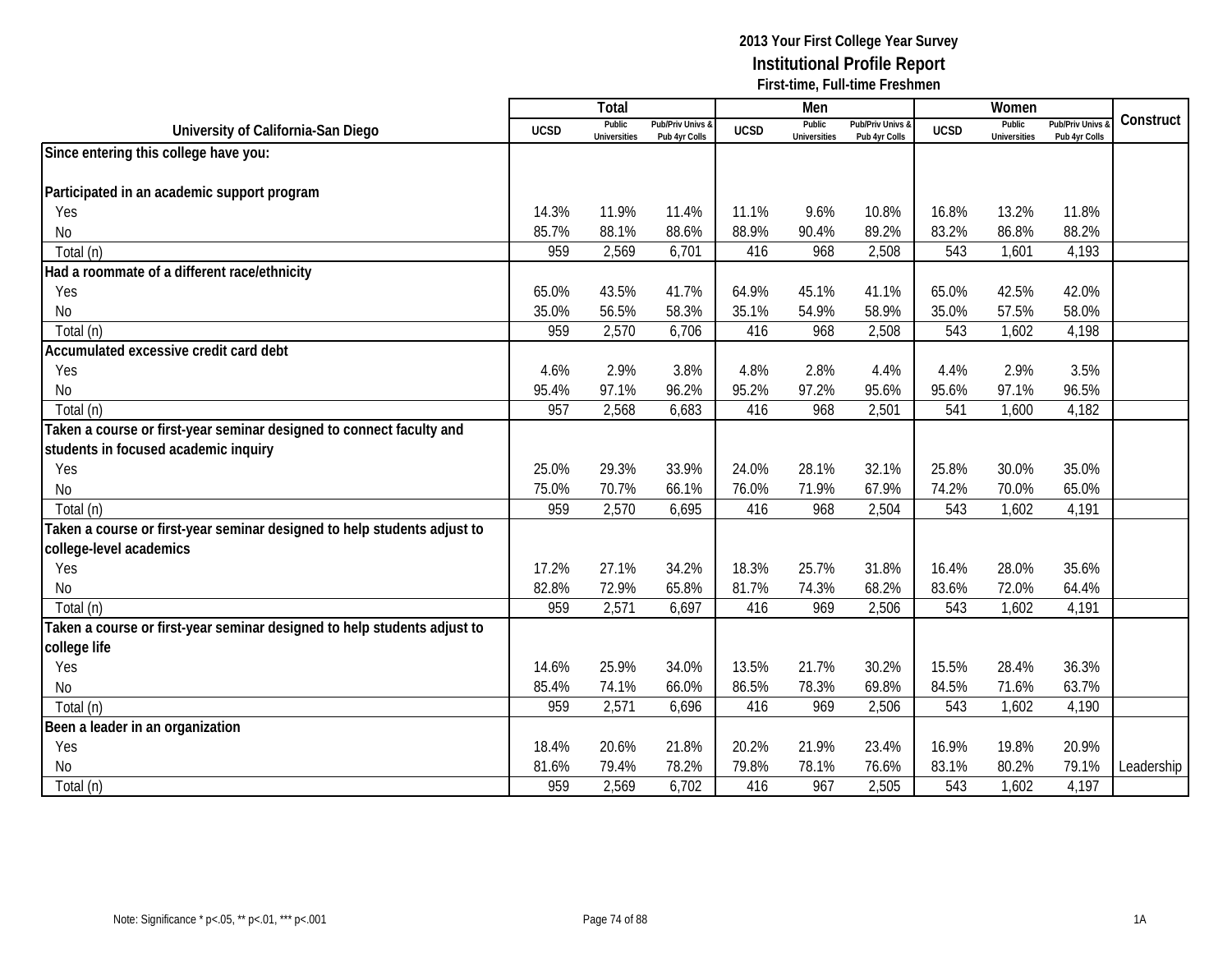|                                                              |             | Total                         |                                   |             | Men                           |                                   |             | Women                         |                                        |             |
|--------------------------------------------------------------|-------------|-------------------------------|-----------------------------------|-------------|-------------------------------|-----------------------------------|-------------|-------------------------------|----------------------------------------|-------------|
| University of California-San Diego                           | <b>UCSD</b> | Public<br><b>Universities</b> | Pub/Priv Univs &<br>Pub 4yr Colls | <b>UCSD</b> | Public<br><b>Universities</b> | Pub/Priv Univs &<br>Pub 4yr Colls | <b>UCSD</b> | Public<br><b>Universities</b> | <b>Pub/Priv Univs</b><br>Pub 4yr Colls | Construct   |
| Since entering this college have you:                        |             |                               |                                   |             |                               |                                   |             |                               |                                        |             |
|                                                              |             |                               |                                   |             |                               |                                   |             |                               |                                        |             |
| Voted in the 2012 fall election                              |             |                               |                                   |             |                               |                                   |             |                               |                                        |             |
| Yes                                                          | 48.9%       | 56.4%                         | 55.5%                             | 46.9%       | 52.5%                         | 52.9%                             | 50.4%       | 58.7%                         | 57.1%                                  |             |
| No                                                           | 51.1%       | 43.6%                         | 44.5%                             | 53.1%       | 47.5%                         | 47.1%                             | 49.6%       | 41.3%                         | 42.9%                                  |             |
| Total (n)                                                    | 958         | 2,569                         | 6,705                             | 416         | 968                           | 2,506                             | 542         | 1,601                         | 4,199                                  |             |
| Communicated regularly with your professors                  |             |                               |                                   |             |                               |                                   |             |                               |                                        |             |
| Yes                                                          | 20.4%       | 40.5%                         | 53.4%                             | 17.3%       | 35.2%                         | 48.4%                             | 22.8%       | 43.8%                         | 56.3%                                  | Faculty     |
| No                                                           | 79.6%       | 59.5%                         | 46.6%                             | 82.7%       | 64.8%                         | 51.6%                             | 77.2%       | 56.2%                         | 43.7%                                  | Interaction |
| Total (n)                                                    | 959         | 2,571                         | 6,690                             | 416         | 969                           | 2,502                             | 543         | 1,602                         | 4,188                                  |             |
| Taken courses from more than one institution simultaneously  |             |                               |                                   |             |                               |                                   |             |                               |                                        |             |
| Yes                                                          | 6.8%        | 5.4%                          | 6.4%                              | 8.4%        | 6.3%                          | 7.5%                              | 5.5%        | 4.9%                          | 5.7%                                   |             |
| No                                                           | 93.2%       | 94.6%                         | 93.6%                             | 91.6%       | 93.7%                         | 92.5%                             | 94.5%       | 95.1%                         | 94.3%                                  |             |
| Total (n)                                                    | 959         | 2,570                         | 6,698                             | 416         | 969                           | 2,504                             | 543         | 1,601                         | 4,194                                  |             |
| Taken a course exclusively online at this institution        |             |                               |                                   |             |                               |                                   |             |                               |                                        |             |
| Yes                                                          | 3.3%        | 9.7%                          | 8.4%                              | 4.6%        | 8.8%                          | 8.2%                              | 2.4%        | 10.3%                         | 8.5%                                   |             |
| No                                                           | 96.7%       | 90.3%                         | 91.6%                             | 95.4%       | 91.2%                         | 91.8%                             | 97.6%       | 89.7%                         | 91.5%                                  |             |
| Total (n)                                                    | 958         | 2,570                         | 6,707                             | 416         | 969                           | 2,508                             | 542         | 1,601                         | 4,199                                  |             |
| Taken a course exclusively online at a different institution |             |                               |                                   |             |                               |                                   |             |                               |                                        |             |
| Yes                                                          | 4.2%        | 4.4%                          | 4.6%                              | 6.3%        | 5.4%                          | 5.5%                              | 2.6%        | 3.8%                          | 4.1%                                   |             |
| No                                                           | 95.8%       | 95.6%                         | 95.4%                             | 93.8%       | 94.6%                         | 94.5%                             | 97.4%       | 96.3%                         | 95.9%                                  |             |
| Total (n)                                                    | 957         | 2,568                         | 6,696                             | 416         | 968                           | 2,505                             | 541         | 1,600                         | 4,191                                  |             |
| Participated in an ethnic/racial student organization        |             |                               |                                   |             |                               |                                   |             |                               |                                        |             |
| Yes                                                          | 18.9%       | 14.6%                         | 14.3%                             | 19.5%       | 12.8%                         | 13.2%                             | 18.5%       | 15.7%                         | 14.9%                                  |             |
| No                                                           | 81.1%       | 85.4%                         | 85.7%                             | 80.5%       | 87.2%                         | 86.8%                             | 81.5%       | 84.3%                         | 85.1%                                  |             |
| Total (n)                                                    | 958         | 2,571                         | 6,703                             | 416         | 969                           | 2,506                             | 542         | 1,602                         | 4,197                                  |             |
| Joined a student-run political club                          |             |                               |                                   |             |                               |                                   |             |                               |                                        |             |
| Yes                                                          | 4.8%        | 4.6%                          | 7.2%                              | 6.7%        | 5.9%                          | 9.3%                              | 3.3%        | 3.9%                          | 6.0%                                   |             |
| No                                                           | 95.2%       | 95.4%                         | 92.8%                             | 93.3%       | 94.1%                         | 90.7%                             | 96.7%       | 96.1%                         | 94.0%                                  |             |
| Total (n)                                                    | 958         | 2,571                         | 6,700                             | 416         | 969                           | 2,506                             | 542         | 1,602                         | 4,194                                  |             |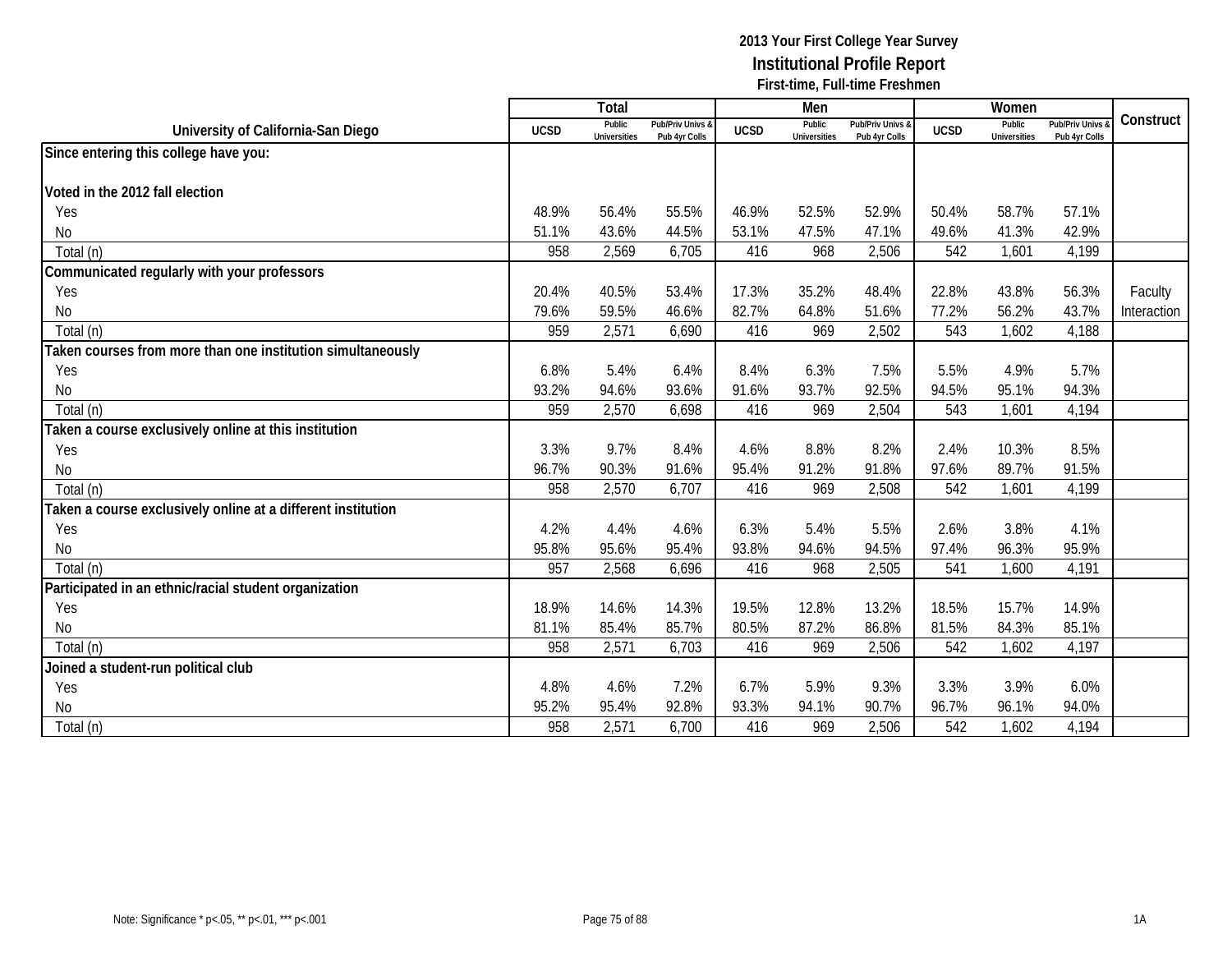|                                                         |                          | Total                         |                                   |                          | Men                           |                                   |             | Women                         |                                        |            |
|---------------------------------------------------------|--------------------------|-------------------------------|-----------------------------------|--------------------------|-------------------------------|-----------------------------------|-------------|-------------------------------|----------------------------------------|------------|
| University of California-San Diego                      | <b>UCSD</b>              | Public<br><b>Universities</b> | Pub/Priv Univs &<br>Pub 4yr Colls | <b>UCSD</b>              | Public<br><b>Universities</b> | Pub/Priv Univs &<br>Pub 4yr Colls | <b>UCSD</b> | Public<br><b>Universities</b> | <b>Pub/Priv Univs</b><br>Pub 4yr Colls | Construct  |
| Since entering this college, indicate how often you:    |                          |                               |                                   |                          |                               |                                   |             |                               |                                        |            |
|                                                         |                          |                               |                                   |                          |                               |                                   |             |                               |                                        |            |
| Turned in course assignment(s) late                     |                          |                               |                                   |                          |                               |                                   |             |                               |                                        |            |
| Frequently                                              | 2.6%                     | 2.4%                          | 3.6%                              | 3.4%                     | 2.9%                          | 3.7%                              | 2.1%        | 2.1%                          | 3.5%                                   | Academic   |
| Occasionally                                            | 24.7%                    | 27.6%                         | 30.2%                             | 32.0%                    | 33.4%                         | 37.0%                             | 19.2%       | 24.1%                         | 26.1%                                  | Disengage- |
| Not at all                                              | 72.6%                    | 70.0%                         | 66.2%                             | 64.6%                    | 63.7%                         | 59.3%                             | 78.7%       | 73.9%                         | 70.4%                                  | ment       |
| Total (n)                                               | 946                      | 2,572                         | 6,712                             | 410                      | 969                           | 2,508                             | 536         | 1,603                         | 4,204                                  |            |
| Mean                                                    | 1.30                     | 1.32                          | 1.37                              | 1.39                     | 1.39                          | 1.44                              | 1.23        | 1.28                          | 1.33                                   |            |
| Standard deviation                                      | 0.51                     | 0.52                          | 0.55                              | 0.55                     | 0.54                          | 0.57                              | 0.47        | 0.49                          | 0.54                                   |            |
| Significance                                            |                          |                               | $***$                             |                          |                               |                                   |             |                               | $***$                                  |            |
| <b>Effect size</b>                                      | $\overline{\phantom{a}}$ | $-0.04$                       | $-0.13$                           |                          | 0.00                          | $-0.09$                           |             | $-0.10$                       | $-0.19$                                |            |
| Contributed to class discussions                        |                          |                               |                                   |                          |                               |                                   |             |                               |                                        |            |
| Frequently                                              | 25.2%                    | 30.7%                         | 35.7%                             | 27.8%                    | 32.9%                         | 36.8%                             | 23.1%       | 29.4%                         | 35.1%                                  |            |
| Occasionally                                            | 67.3%                    | 63.4%                         | 59.5%                             | 63.9%                    | 61.2%                         | 57.8%                             | 70.0%       | 64.8%                         | 60.4%                                  |            |
| Not at all                                              | 7.5%                     | 5.9%                          | 4.9%                              | 8.3%                     | 6.0%                          | 5.4%                              | 6.9%        | 5.9%                          | 4.5%                                   |            |
| Total (n)                                               | 946                      | 2,571                         | 6,711                             | 410                      | 968                           | 2,506                             | 536         | 1,603                         | 4,205                                  |            |
| Mean                                                    | 2.18                     | 2.25                          | 2.31                              | 2.20                     | 2.27                          | 2.31                              | 2.16        | 2.24                          | 2.31                                   |            |
| Standard deviation                                      | 0.54                     | 0.55                          | 0.56                              | 0.57                     | 0.56                          | 0.57                              | 0.52        | 0.55                          | 0.55                                   |            |
| Significance                                            | $\overline{a}$           | $***$                         | $***$                             |                          | $\star$                       | $***$                             |             | $\star\star$                  | $***$                                  |            |
| <b>Effect size</b>                                      | $\overline{\phantom{a}}$ | $-0.13$                       | $-0.23$                           | $\overline{\phantom{a}}$ | $-0.13$                       | $-0.19$                           |             | $-0.15$                       | $-0.27$                                |            |
| Discussed course content with students outside of class |                          |                               |                                   |                          |                               |                                   |             |                               |                                        |            |
| Frequently                                              | 41.6%                    | 46.8%                         | 47.0%                             | 42.2%                    | 46.7%                         | 45.0%                             | 41.2%       | 46.8%                         | 48.2%                                  |            |
| Occasionally                                            | 53.9%                    | 49.2%                         | 49.1%                             | 53.2%                    | 49.7%                         | 50.9%                             | 54.5%       | 48.8%                         | 48.0%                                  |            |
| Not at all                                              | 4.4%                     | 4.0%                          | 3.9%                              | 4.6%                     | 3.5%                          | 4.1%                              | 4.3%        | 4.4%                          | 3.7%                                   |            |
| Total (n)                                               | 946                      | 2,572                         | 6,706                             | 410                      | 969                           | 2,507                             | 536         | 1,603                         | 4,199                                  |            |
| Mean                                                    | 2.37                     | 2.43                          | 2.43                              | 2.38                     | 2.43                          | 2.41                              | 2.37        | 2.42                          | 2.44                                   |            |
| Standard deviation                                      | 0.57                     | 0.57                          | 0.57                              | 0.57                     | 0.56                          | 0.57                              | 0.57        | 0.58                          | 0.57                                   |            |
| Significance                                            |                          | $\star\star$                  | $^{\star\star}$                   |                          |                               |                                   |             |                               | $\star\star$                           |            |
| <b>Effect size</b>                                      |                          | $-0.11$                       | $-0.11$                           |                          | $-0.09$                       | $-0.05$                           |             | $-0.09$                       | $-0.12$                                |            |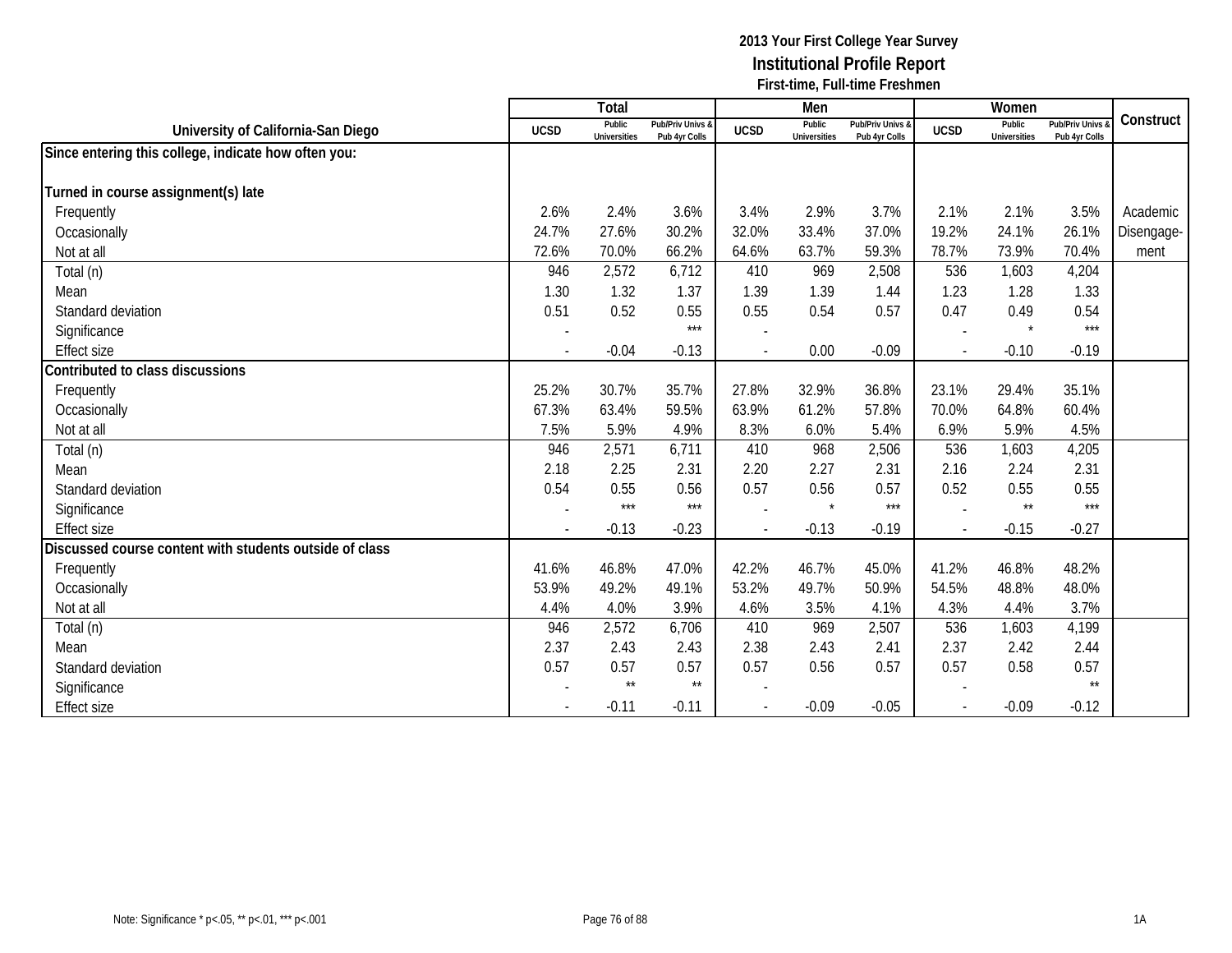|                                                      |                          | Total                         |                                   |                          | Men                           |                                   |             | Women                         |                                 |            |
|------------------------------------------------------|--------------------------|-------------------------------|-----------------------------------|--------------------------|-------------------------------|-----------------------------------|-------------|-------------------------------|---------------------------------|------------|
| University of California-San Diego                   | <b>UCSD</b>              | Public<br><b>Universities</b> | Pub/Priv Univs &<br>Pub 4yr Colls | <b>UCSD</b>              | Public<br><b>Universities</b> | Pub/Priv Univs &<br>Pub 4yr Colls | <b>UCSD</b> | Public<br><b>Universities</b> | Pub/Priv Univs<br>Pub 4yr Colls | Construct  |
| Since entering this college, indicate how often you: |                          |                               |                                   |                          |                               |                                   |             |                               |                                 |            |
|                                                      |                          |                               |                                   |                          |                               |                                   |             |                               |                                 |            |
| Skipped class                                        |                          |                               |                                   |                          |                               |                                   |             |                               |                                 |            |
| Frequently                                           | 7.0%                     | 5.4%                          | 4.8%                              | 10.2%                    | 7.6%                          | 6.5%                              | 4.5%        | 4.1%                          | 3.7%                            | Academic   |
| Occasionally                                         | 71.8%                    | 64.2%                         | 61.6%                             | 73.4%                    | 64.0%                         | 61.2%                             | 70.5%       | 64.4%                         | 61.9%                           | Disengage- |
| Not at all                                           | 21.2%                    | 30.4%                         | 33.7%                             | 16.3%                    | 28.4%                         | 32.4%                             | 25.0%       | 31.6%                         | 34.4%                           | ment       |
| Total (n)                                            | 946                      | 2,572                         | 6,710                             | 410                      | 969                           | 2,508                             | 536         | 1,603                         | 4,202                           |            |
| Mean                                                 | 1.86                     | 1.75                          | 1.71                              | 1.94                     | 1.79                          | 1.74                              | 1.79        | 1.72                          | 1.69                            |            |
| Standard deviation                                   | 0.51                     | 0.54                          | 0.55                              | 0.51                     | 0.56                          | 0.57                              | 0.50        | 0.53                          | 0.54                            |            |
| Significance                                         |                          | $***$                         | $***$                             |                          | $***$                         | $***$                             |             | $\star\star$                  | $***$                           |            |
| <b>Effect size</b>                                   | $\overline{\phantom{a}}$ | 0.20                          | 0.27                              | $\sim$                   | 0.27                          | 0.35                              | $\sim$      | 0.13                          | 0.19                            |            |
| Received tutoring                                    |                          |                               |                                   |                          |                               |                                   |             |                               |                                 |            |
| Frequently                                           | 8.5%                     | 6.4%                          | 6.7%                              | 7.1%                     | 4.5%                          | 5.6%                              | 9.5%        | 7.5%                          | 7.3%                            |            |
| Occasionally                                         | 37.3%                    | 31.8%                         | 34.4%                             | 37.1%                    | 31.9%                         | 33.7%                             | 37.5%       | 31.8%                         | 34.9%                           |            |
| Not at all                                           | 54.2%                    | 61.8%                         | 58.9%                             | 55.9%                    | 63.6%                         | 60.7%                             | 53.0%       | 60.7%                         | 57.8%                           |            |
| Total (n)                                            | 946                      | 2,572                         | 6,713                             | 410                      | 969                           | 2,509                             | 536         | 1,603                         | 4,204                           |            |
| Mean                                                 | 1.54                     | 1.45                          | 1.48                              | 1.51                     | 1.41                          | 1.45                              | 1.57        | 1.47                          | 1.49                            |            |
| Standard deviation                                   | 0.65                     | 0.61                          | 0.62                              | 0.63                     | 0.58                          | 0.60                              | 0.66        | 0.63                          | 0.63                            |            |
| Significance                                         | $\overline{\phantom{a}}$ | $***$                         | $\star\star$                      |                          | $\star\star$                  |                                   |             | $\star\star$                  | $***$                           |            |
| <b>Effect size</b>                                   | $\blacksquare$           | 0.15                          | 0.10                              | $\sim$                   | 0.17                          | 0.10                              | $\sim$      | 0.16                          | 0.13                            |            |
| Worked on a professor's research project             |                          |                               |                                   |                          |                               |                                   |             |                               |                                 |            |
| Frequently                                           | 2.5%                     | 4.1%                          | 4.9%                              | 3.4%                     | 4.0%                          | 5.4%                              | 1.9%        | 4.1%                          | 4.7%                            |            |
| Occasionally                                         | 8.9%                     | 9.0%                          | 13.2%                             | 11.0%                    | 10.6%                         | 14.9%                             | 7.3%        | 8.0%                          | 12.1%                           |            |
| Not at all                                           | 88.6%                    | 86.9%                         | 81.9%                             | 85.6%                    | 85.3%                         | 79.7%                             | 90.8%       | 87.9%                         | 83.2%                           |            |
| Total (n)                                            | 945                      | 2,572                         | 6,701                             | 410                      | 969                           | 2,502                             | 535         | 1,603                         | 4,199                           |            |
| Mean                                                 | 1.14                     | 1.17                          | 1.23                              | 1.18                     | 1.19                          | 1.26                              | 1.11        | 1.16                          | 1.21                            |            |
| Standard deviation                                   | 0.41                     | 0.47                          | 0.53                              | 0.46                     | 0.48                          | 0.55                              | 0.37        | 0.47                          | 0.51                            |            |
| Significance                                         |                          |                               | $***$                             |                          |                               | $\star\star$                      |             |                               | $***$                           |            |
| <b>Effect size</b>                                   |                          | $-0.06$                       | $-0.17$                           | $\overline{\phantom{a}}$ | $-0.02$                       | $-0.15$                           |             | $-0.11$                       | $-0.20$                         |            |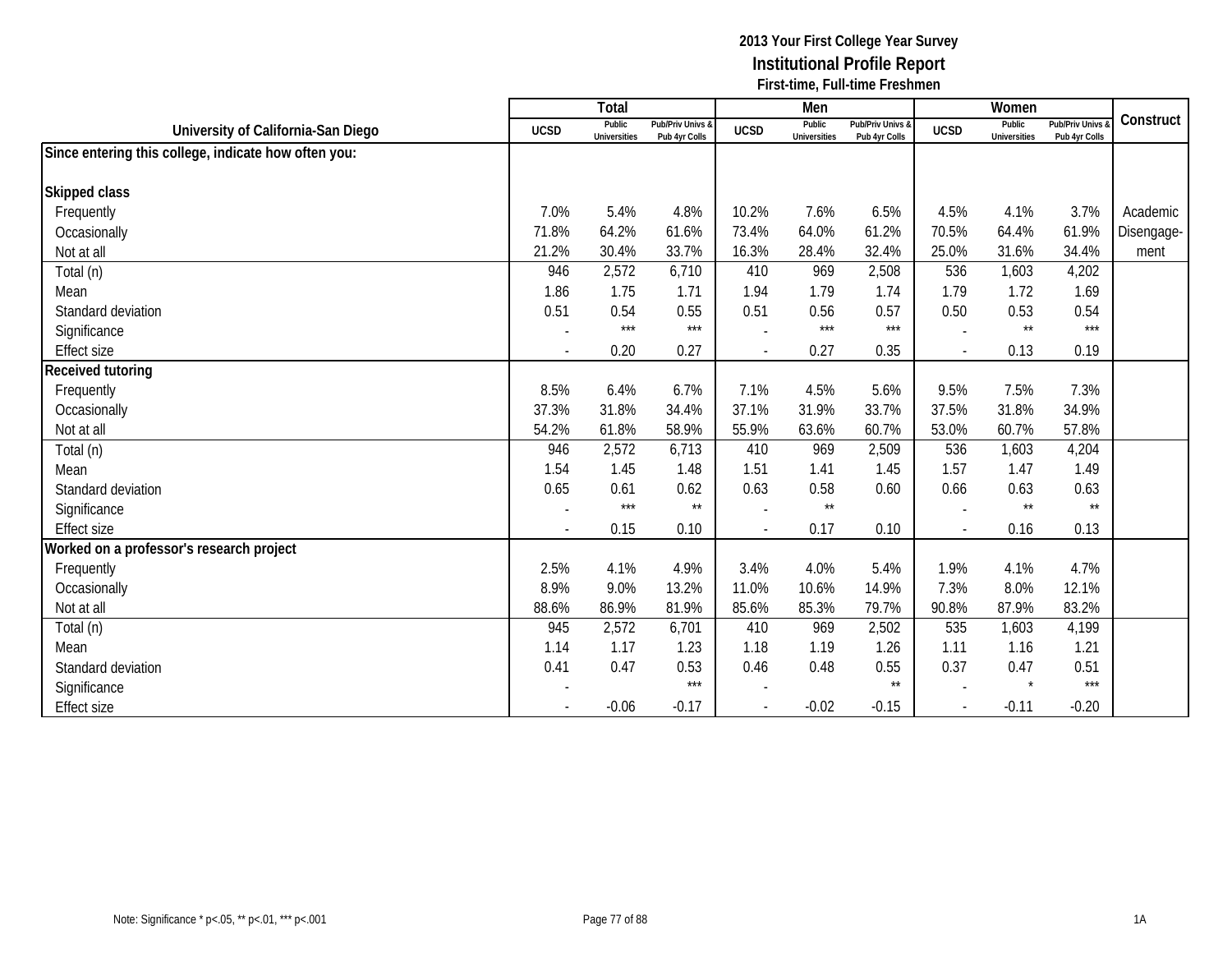|                                                                        |                | <b>Total</b>                  |                                   |                          | Men                           |                                   |             | Women                         |                                        |             |
|------------------------------------------------------------------------|----------------|-------------------------------|-----------------------------------|--------------------------|-------------------------------|-----------------------------------|-------------|-------------------------------|----------------------------------------|-------------|
| University of California-San Diego                                     | <b>UCSD</b>    | Public<br><b>Universities</b> | Pub/Priv Univs &<br>Pub 4yr Colls | <b>UCSD</b>              | Public<br><b>Universities</b> | Pub/Priv Univs &<br>Pub 4yr Colls | <b>UCSD</b> | Public<br><b>Universities</b> | <b>Pub/Priv Univs</b><br>Pub 4yr Colls | Construct   |
| Since entering this college, indicate how often you:                   |                |                               |                                   |                          |                               |                                   |             |                               |                                        |             |
|                                                                        |                |                               |                                   |                          |                               |                                   |             |                               |                                        |             |
| Turned in course assignments that did not reflect your best work       |                |                               |                                   |                          |                               |                                   |             |                               |                                        |             |
| Frequently                                                             | 8.6%           | 6.3%                          | 6.4%                              | 10.5%                    | 7.7%                          | 8.3%                              | 7.1%        | 5.5%                          | 5.2%                                   | Academic    |
| Occasionally                                                           | 70.2%          | 69.2%                         | 68.7%                             | 70.5%                    | 70.0%                         | 69.3%                             | 69.9%       | 68.7%                         | 68.3%                                  | Disengage-  |
| Not at all                                                             | 21.3%          | 24.5%                         | 24.9%                             | 19.0%                    | 22.3%                         | 22.3%                             | 23.0%       | 25.8%                         | 26.4%                                  | ment        |
| Total (n)                                                              | 945            | 2,571                         | 6,706                             | 410                      | 969                           | 2,507                             | 535         | 1,602                         | 4,199                                  |             |
| Mean                                                                   | 1.87           | 1.82                          | 1.81                              | 1.91                     | 1.85                          | 1.86                              | 1.84        | 1.80                          | 1.79                                   |             |
| Standard deviation                                                     | 0.53           | 0.52                          | 0.53                              | 0.54                     | 0.53                          | 0.54                              | 0.53        | 0.52                          | 0.52                                   |             |
| Significance                                                           |                | $\star$                       | $\star\star$                      |                          |                               |                                   |             |                               |                                        |             |
| <b>Effect size</b>                                                     |                | 0.10                          | 0.11                              |                          | 0.11                          | 0.09                              |             | 0.08                          | 0.10                                   |             |
| Had difficulty getting along with your roommate(s) / housemate(s)      |                |                               |                                   |                          |                               |                                   |             |                               |                                        |             |
| Frequently                                                             | 8.9%           | 10.5%                         | 10.2%                             | 9.8%                     | 10.1%                         | 9.0%                              | 8.2%        | 10.7%                         | 10.9%                                  |             |
| Occasionally                                                           | 43.3%          | 37.8%                         | 35.0%                             | 44.1%                    | 36.5%                         | 34.3%                             | 42.6%       | 38.6%                         | 35.4%                                  |             |
| Not at all                                                             | 47.8%          | 51.7%                         | 54.8%                             | 46.1%                    | 53.4%                         | 56.7%                             | 49.2%       | 50.7%                         | 53.7%                                  |             |
| Total (n)                                                              | 945            | 2,571                         | 6,706                             | 410                      | 969                           | 2,506                             | 535         | 1,602                         | 4,200                                  |             |
| Mean                                                                   | 1.61           | 1.59                          | 1.55                              | 1.64                     | 1.57                          | 1.52                              | 1.59        | 1.60                          | 1.57                                   |             |
| Standard deviation                                                     | 0.64           | 0.67                          | 0.67                              | 0.65                     | 0.67                          | 0.66                              | 0.64        | 0.67                          | 0.68                                   |             |
| Significance                                                           |                |                               | $\star\star$                      |                          |                               | $***$                             |             |                               |                                        |             |
| <b>Effect size</b>                                                     | $\overline{a}$ | 0.03                          | 0.09                              | $\overline{\phantom{a}}$ | 0.10                          | 0.18                              |             | $-0.01$                       | 0.03                                   |             |
| Received from your professor advice or guidance about your educational |                |                               |                                   |                          |                               |                                   |             |                               |                                        |             |
| program                                                                |                |                               |                                   |                          |                               |                                   |             |                               |                                        |             |
| Frequently                                                             | 4.3%           | 9.3%                          | 12.0%                             | 5.6%                     | 8.3%                          | 11.8%                             | 3.4%        | 9.9%                          | 12.2%                                  |             |
| Occasionally                                                           | 36.3%          | 46.8%                         | 53.1%                             | 38.5%                    | 49.0%                         | 53.5%                             | 34.6%       | 45.5%                         | 52.9%                                  | Faculty     |
| Not at all                                                             | 59.3%          | 43.9%                         | 34.8%                             | 55.9%                    | 42.8%                         | 34.8%                             | 62.0%       | 44.6%                         | 34.9%                                  | Interaction |
| Total (n)                                                              | 944            | 2,571                         | 6,698                             | 410                      | 968                           | 2,501                             | 534         | 1,603                         | 4,197                                  |             |
| Mean                                                                   | 1.45           | 1.65                          | 1.77                              | 1.50                     | 1.65                          | 1.77                              | 1.41        | 1.65                          | 1.77                                   |             |
| Standard deviation                                                     | 0.58           | 0.64                          | 0.65                              | 0.60                     | 0.63                          | 0.64                              | 0.56        | 0.65                          | 0.65                                   |             |
| Significance                                                           |                | $***$                         | $***$                             |                          | $***$                         | $***$                             |             | $***$                         | $***$                                  |             |
| <b>Effect size</b>                                                     | $\blacksquare$ | $-0.31$                       | $-0.49$                           | $\overline{\phantom{a}}$ | $-0.24$                       | $-0.42$                           |             | $-0.37$                       | $-0.55$                                |             |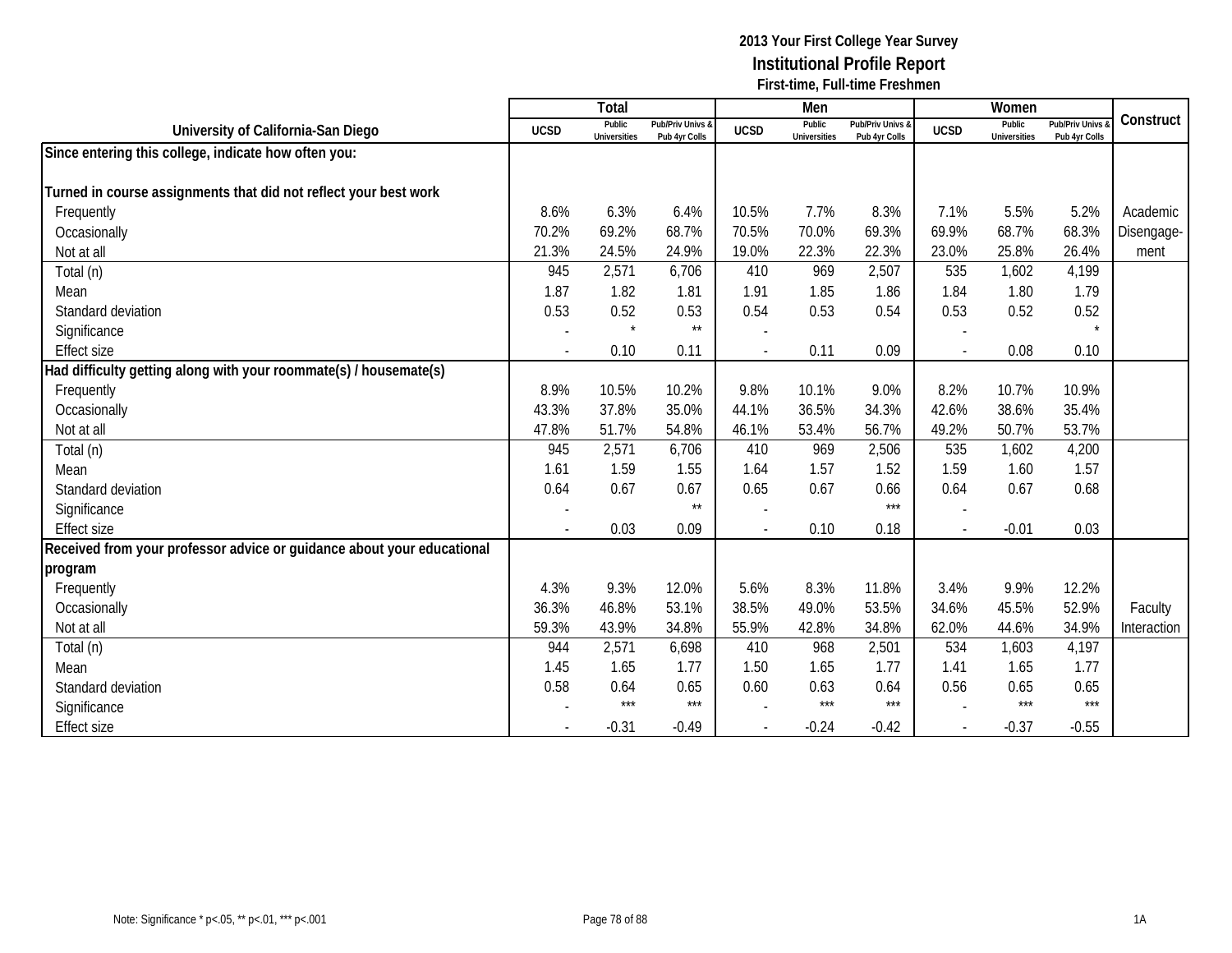|                                                      |                | Total                         |                                   |                | Men                           |                                   |              | Women                         |                                        |           |
|------------------------------------------------------|----------------|-------------------------------|-----------------------------------|----------------|-------------------------------|-----------------------------------|--------------|-------------------------------|----------------------------------------|-----------|
| University of California-San Diego                   | <b>UCSD</b>    | Public<br><b>Universities</b> | Pub/Priv Univs &<br>Pub 4yr Colls | <b>UCSD</b>    | Public<br><b>Universities</b> | Pub/Priv Univs &<br>Pub 4yr Colls | <b>UCSD</b>  | Public<br><b>Universities</b> | <b>Pub/Priv Univs</b><br>Pub 4yr Colls | Construct |
| Since entering this college, indicate how often you: |                |                               |                                   |                |                               |                                   |              |                               |                                        |           |
|                                                      |                |                               |                                   |                |                               |                                   |              |                               |                                        |           |
| Witnessed academic dishonesty/cheating               |                |                               |                                   |                |                               |                                   |              |                               |                                        |           |
| Frequently                                           | 4.2%           | 4.9%                          | 5.3%                              | 6.1%           | 6.8%                          | 6.2%                              | 2.8%         | 3.8%                          | 4.7%                                   |           |
| Occasionally                                         | 42.6%          | 44.3%                         | 42.6%                             | 52.2%          | 49.8%                         | 46.5%                             | 35.2%        | 40.9%                         | 40.3%                                  |           |
| Not at all                                           | 53.2%          | 50.8%                         | 52.1%                             | 41.7%          | 43.3%                         | 47.3%                             | 62.0%        | 55.3%                         | 55.0%                                  |           |
| Total (n)                                            | 944            | 2,571                         | 6,705                             | 410            | 969                           | 2,508                             | 534          | 1,602                         | 4,197                                  |           |
| Mean                                                 | 1.51           | 1.54                          | 1.53                              | 1.64           | 1.63                          | 1.59                              | 1.41         | 1.49                          | 1.50                                   |           |
| Standard deviation                                   | 0.58           | 0.59                          | 0.60                              | 0.59           | 0.61                          | 0.61                              | 0.55         | 0.57                          | 0.59                                   |           |
| Significance                                         |                |                               |                                   |                |                               |                                   |              | $\star\star$                  | $***$                                  |           |
| <b>Effect size</b>                                   |                | $-0.05$                       | $-0.03$                           |                | 0.02                          | 0.08                              |              | $-0.14$                       | $-0.15$                                |           |
| Went home for the weekend                            |                |                               |                                   |                |                               |                                   |              |                               |                                        |           |
| Frequently                                           | 16.7%          | 17.0%                         | 21.2%                             | 17.6%          | 15.7%                         | 19.3%                             | 16.0%        | 17.8%                         | 22.2%                                  |           |
| Occasionally                                         | 43.4%          | 49.6%                         | 45.3%                             | 39.8%          | 47.0%                         | 45.4%                             | 46.2%        | 51.2%                         | 45.3%                                  |           |
| Not at all                                           | 39.9%          | 33.4%                         | 33.5%                             | 42.7%          | 37.4%                         | 35.3%                             | 37.8%        | 31.0%                         | 32.5%                                  |           |
| Total (n)                                            | 942            | 2,570                         | 6,695                             | 410            | 969                           | 2,502                             | 532          | 1,601                         | 4,193                                  |           |
| Mean                                                 | 1.77           | 1.84                          | 1.88                              | 1.75           | 1.78                          | 1.84                              | 1.78         | 1.87                          | 1.90                                   |           |
| Standard deviation                                   | 0.72           | 0.69                          | 0.73                              | 0.74           | 0.70                          | 0.72                              | 0.70         | 0.69                          | 0.73                                   |           |
| Significance                                         |                | $\star\star$                  | $***$                             |                |                               | $\star$                           |              | $\star\star$                  | $***$                                  |           |
| <b>Effect size</b>                                   | $\blacksquare$ | $-0.10$                       | $-0.15$                           | $\overline{a}$ | $-0.04$                       | $-0.13$                           | $\mathbf{r}$ | $-0.13$                       | $-0.16$                                |           |
| Received advice/counseling from another student      |                |                               |                                   |                |                               |                                   |              |                               |                                        |           |
| Frequently                                           | 10.7%          | 12.6%                         | 14.1%                             | 8.8%           | 10.3%                         | 11.4%                             | 12.2%        | 14.0%                         | 15.7%                                  |           |
| Occasionally                                         | 66.1%          | 64.4%                         | 61.8%                             | 62.6%          | 62.6%                         | 60.4%                             | 68.9%        | 65.5%                         | 62.6%                                  |           |
| Not at all                                           | 23.1%          | 23.0%                         | 24.1%                             | 28.6%          | 27.1%                         | 28.2%                             | 18.9%        | 20.5%                         | 21.7%                                  |           |
| Total (n)                                            | 942            | 2,570                         | 6,696                             | 409            | 968                           | 2,502                             | 533          | 1,602                         | 4,194                                  |           |
| Mean                                                 | 1.88           | 1.90                          | 1.90                              | 1.80           | 1.83                          | 1.83                              | 1.93         | 1.94                          | 1.94                                   |           |
| Standard deviation                                   | 0.57           | 0.59                          | 0.61                              | 0.58           | 0.59                          | 0.61                              | 0.55         | 0.58                          | 0.61                                   |           |
| Significance                                         |                |                               |                                   |                |                               |                                   |              |                               |                                        |           |
| <b>Effect size</b>                                   |                | $-0.03$                       | $-0.03$                           |                | $-0.05$                       | $-0.05$                           |              | $-0.02$                       | $-0.02$                                |           |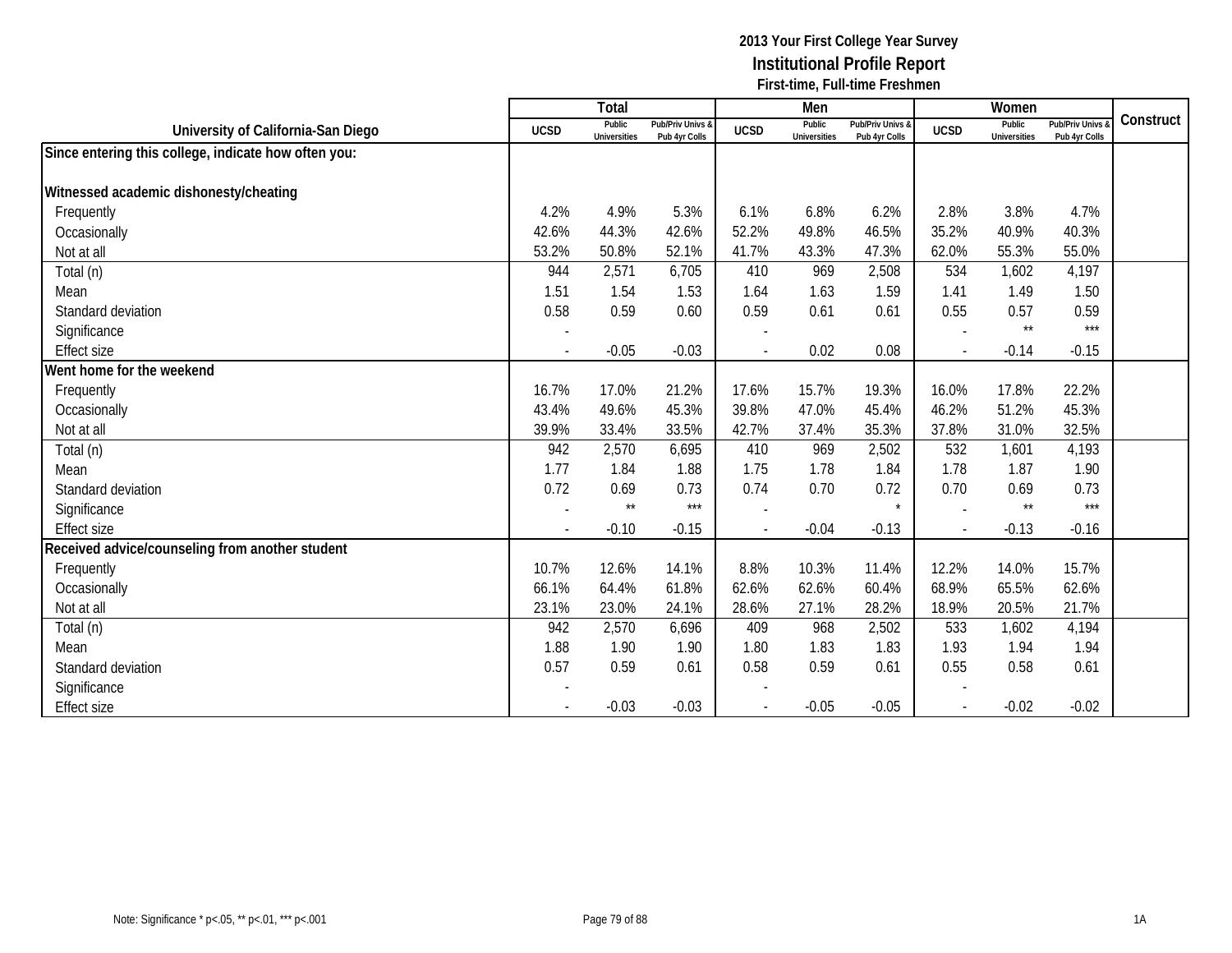|                                                       |                          | Total                         |                                   |             | Men                           |                                 |             | Women                         |                                        |            |
|-------------------------------------------------------|--------------------------|-------------------------------|-----------------------------------|-------------|-------------------------------|---------------------------------|-------------|-------------------------------|----------------------------------------|------------|
| University of California-San Diego                    | <b>UCSD</b>              | Public<br><b>Universities</b> | Pub/Priv Univs &<br>Pub 4yr Colls | <b>UCSD</b> | Public<br><b>Universities</b> | Pub/Priv Univs<br>Pub 4yr Colls | <b>UCSD</b> | Public<br><b>Universities</b> | <b>Pub/Priv Univs</b><br>Pub 4yr Colls | Construct  |
| Since entering this college, indicate how often you:  |                          |                               |                                   |             |                               |                                 |             |                               |                                        |            |
|                                                       |                          |                               |                                   |             |                               |                                 |             |                               |                                        |            |
| Fell asleep in class                                  |                          |                               |                                   |             |                               |                                 |             |                               |                                        |            |
| Frequently                                            | 7.4%                     | 5.3%                          | 5.4%                              | 9.0%        | 6.6%                          | 6.9%                            | 6.2%        | 4.5%                          | 4.5%                                   | Academic   |
| Occasionally                                          | 43.3%                    | 37.6%                         | 36.9%                             | 46.5%       | 41.2%                         | 41.3%                           | 40.8%       | 35.4%                         | 34.2%                                  | Disengage- |
| Not at all                                            | 49.3%                    | 57.1%                         | 57.8%                             | 44.5%       | 52.2%                         | 51.8%                           | 53.0%       | 60.1%                         | 61.3%                                  | ment       |
| Total (n)                                             | 943                      | 2,571                         | 6,703                             | 409         | 968                           | 2,505                           | 534         | 1,603                         | 4,198                                  |            |
| Mean                                                  | 1.58                     | 1.48                          | 1.48                              | 1.65        | 1.54                          | 1.55                            | 1.53        | 1.44                          | 1.43                                   |            |
| Standard deviation                                    | 0.63                     | 0.60                          | 0.60                              | 0.64        | 0.62                          | 0.62                            | 0.61        | 0.58                          | 0.58                                   |            |
| Significance                                          |                          | $***$                         | $***$                             |             | $\star\star$                  | $\star\star$                    |             | $\star\star$                  | $***$                                  |            |
| <b>Effect size</b>                                    | $\sim$                   | 0.17                          | 0.17                              |             | 0.18                          | 0.16                            | $\sim$      | 0.16                          | 0.17                                   |            |
| Had difficulty getting the courses you need           |                          |                               |                                   |             |                               |                                 |             |                               |                                        |            |
| Frequently                                            | 19.4%                    | 14.1%                         | 15.1%                             | 22.2%       | 15.2%                         | 15.1%                           | 17.2%       | 13.5%                         | 15.2%                                  |            |
| Occasionally                                          | 55.1%                    | 48.2%                         | 47.5%                             | 53.9%       | 48.2%                         | 47.1%                           | 56.0%       | 48.2%                         | 47.7%                                  |            |
| Not at all                                            | 25.5%                    | 37.7%                         | 37.4%                             | 23.9%       | 36.6%                         | 37.8%                           | 26.8%       | 38.4%                         | 37.1%                                  |            |
| Total (n)                                             | 944                      | 2,572                         | 6,695                             | 410         | 969                           | 2,502                           | 534         | 1,603                         | 4,193                                  |            |
| Mean                                                  | 1.94                     | 1.76                          | 1.78                              | 1.98        | 1.79                          | 1.77                            | 1.90        | 1.75                          | 1.78                                   |            |
| Standard deviation                                    | 0.67                     | 0.68                          | 0.69                              | 0.68        | 0.69                          | 0.69                            | 0.66        | 0.68                          | 0.69                                   |            |
| Significance                                          |                          | $***$                         | $***$                             |             | $***$                         | $***$                           |             | $***$                         | $***$                                  |            |
| <b>Effect size</b>                                    | $\overline{\phantom{a}}$ | 0.26                          | 0.23                              |             | 0.28                          | 0.30                            | $\sim$      | 0.22                          | 0.17                                   |            |
| Instant messaged/texted during class                  |                          |                               |                                   |             |                               |                                 |             |                               |                                        |            |
| Frequently                                            | 23.9%                    | 23.4%                         | 21.9%                             | 22.9%       | 18.3%                         | 18.6%                           | 24.7%       | 26.5%                         | 23.9%                                  |            |
| Occasionally                                          | 56.8%                    | 57.4%                         | 57.4%                             | 56.3%       | 58.0%                         | 57.3%                           | 57.1%       | 57.0%                         | 57.4%                                  |            |
| Not at all                                            | 19.3%                    | 19.2%                         | 20.7%                             | 20.7%       | 23.7%                         | 24.1%                           | 18.2%       | 16.5%                         | 18.6%                                  |            |
| Total (n)                                             | 944                      | 2,571                         | 6,693                             | 410         | 969                           | 2,501                           | 534         | 1,602                         | 4,192                                  |            |
| Mean                                                  | 2.05                     | 2.04                          | 2.01                              | 2.02        | 1.95                          | 1.95                            | 2.07        | 2.10                          | 2.05                                   |            |
| Standard deviation                                    | 0.66                     | 0.65                          | 0.65                              | 0.66        | 0.65                          | 0.65                            | 0.65        | 0.65                          | 0.65                                   |            |
| Significance                                          |                          |                               |                                   |             |                               |                                 |             |                               |                                        |            |
| <b>Effect size</b>                                    |                          | 0.02                          | 0.06                              |             | 0.11                          | 0.11                            |             | $-0.05$                       | 0.03                                   |            |
| Worked with classmates on group projects during class |                          |                               |                                   |             |                               |                                 |             |                               |                                        |            |
| Frequently                                            | 11.9%                    | 19.0%                         | 20.4%                             | 13.7%       | 19.5%                         | 20.0%                           | 10.5%       | 18.7%                         | 20.7%                                  |            |
| Occasionally                                          | 57.2%                    | 61.8%                         | 63.7%                             | 53.4%       | 58.5%                         | 62.7%                           | 60.1%       | 63.8%                         | 64.3%                                  |            |
| Not at all                                            | 30.9%                    | 19.2%                         | 15.8%                             | 32.9%       | 22.0%                         | 17.3%                           | 29.4%       | 17.6%                         | 15.0%                                  |            |
| Total (n)                                             | 944                      | 2,572                         | 6,702                             | 410         | 969                           | 2,506                           | 534         | 1,603                         | 4,196                                  |            |
| Mean                                                  | 1.81                     | 2.00                          | 2.05                              | 1.81        | 1.98                          | 2.03                            | 1.81        | 2.01                          | 2.06                                   |            |
| Standard deviation                                    | 0.63                     | 0.62                          | 0.60                              | 0.66        | 0.64                          | 0.61                            | 0.60        | 0.60                          | 0.59                                   |            |
| Significance                                          |                          | $***$                         | $***$                             |             | $***$                         | $***$                           |             | $***$                         | $***$                                  |            |
| <b>Effect size</b>                                    |                          | $-0.31$                       | $-0.40$                           |             | $-0.27$                       | $-0.36$                         |             | $-0.33$                       | $-0.42$                                |            |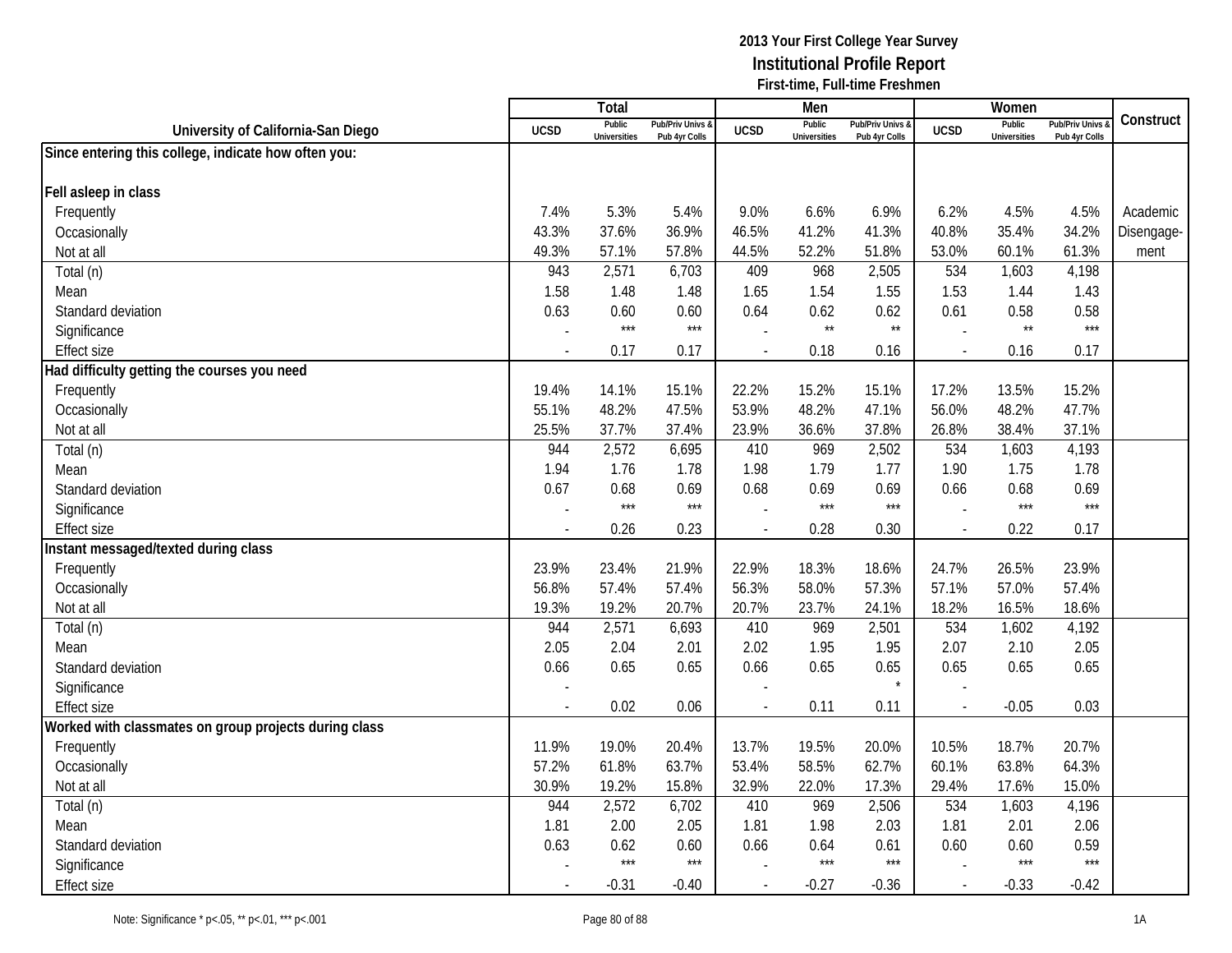|                                                           |                          | Total                         |                                   |                          | Men                           |                                   |                          | Women                         |                                        |           |
|-----------------------------------------------------------|--------------------------|-------------------------------|-----------------------------------|--------------------------|-------------------------------|-----------------------------------|--------------------------|-------------------------------|----------------------------------------|-----------|
| University of California-San Diego                        | <b>UCSD</b>              | Public<br><b>Universities</b> | Pub/Priv Univs &<br>Pub 4yr Colls | <b>UCSD</b>              | Public<br><b>Universities</b> | Pub/Priv Univs &<br>Pub 4yr Colls | <b>UCSD</b>              | Public<br><b>Universities</b> | <b>Pub/Priv Univs</b><br>Pub 4yr Colls | Construct |
| Since entering this college, indicate how often you:      |                          |                               |                                   |                          |                               |                                   |                          |                               |                                        |           |
|                                                           |                          |                               |                                   |                          |                               |                                   |                          |                               |                                        |           |
| Worked with classmates on group projects outside of class |                          |                               |                                   |                          |                               |                                   |                          |                               |                                        |           |
| Frequently                                                | 13.7%                    | 21.0%                         | 22.4%                             | 17.1%                    | 22.1%                         | 22.4%                             | 11.0%                    | 20.4%                         | 22.4%                                  |           |
| Occasionally                                              | 60.4%                    | 62.6%                         | 65.6%                             | 58.8%                    | 60.8%                         | 64.7%                             | 61.6%                    | 63.7%                         | 66.2%                                  |           |
| Not at all                                                | 26.0%                    | 16.3%                         | 12.0%                             | 24.1%                    | 17.1%                         | 12.9%                             | 27.3%                    | 15.9%                         | 11.5%                                  |           |
| Total (n)                                                 | 944                      | 2,571                         | 6,706                             | 410                      | 969                           | 2,507                             | 534                      | 1,602                         | 4,199                                  |           |
| Mean                                                      | 1.88                     | 2.05                          | 2.10                              | 1.93                     | 2.05                          | 2.09                              | 1.84                     | 2.05                          | 2.11                                   |           |
| Standard deviation                                        | 0.62                     | 0.61                          | 0.58                              | 0.64                     | 0.62                          | 0.59                              | 0.60                     | 0.60                          | 0.57                                   |           |
| Significance                                              |                          | $***$                         | $***$                             |                          | $\star\star$                  | $***$                             |                          | $***$                         | $***$                                  |           |
| <b>Effect size</b>                                        | $\overline{\phantom{a}}$ | $-0.28$                       | $-0.38$                           | $\blacksquare$           | $-0.19$                       | $-0.27$                           | $\sim$                   | $-0.35$                       | $-0.47$                                |           |
| Accessed your campus' library resources electronically    |                          |                               |                                   |                          |                               |                                   |                          |                               |                                        |           |
| Frequently                                                | 16.0%                    | 21.4%                         | 27.6%                             | 14.9%                    | 15.9%                         | 22.3%                             | 16.9%                    | 24.8%                         | 30.8%                                  |           |
| Occasionally                                              | 57.7%                    | 58.2%                         | 57.4%                             | 58.3%                    | 59.2%                         | 59.9%                             | 57.2%                    | 57.6%                         | 56.0%                                  |           |
| Not at all                                                | 26.3%                    | 20.4%                         | 14.9%                             | 26.8%                    | 24.9%                         | 17.8%                             | 25.9%                    | 17.7%                         | 13.2%                                  |           |
| Total (n)                                                 | 943                      | 2,570                         | 6,702                             | 410                      | 968                           | 2,506                             | 533                      | 1,602                         | 4,196                                  |           |
| Mean                                                      | 1.90                     | 2.01                          | 2.13                              | 1.88                     | 1.91                          | 2.05                              | 1.91                     | 2.07                          | 2.18                                   |           |
| <b>Standard Deviation</b>                                 | 0.64                     | 0.65                          | 0.64                              | 0.64                     | 0.63                          | 0.63                              | 0.65                     | 0.65                          | 0.64                                   |           |
| Significance                                              |                          | $***$                         | $***$                             |                          |                               | $***$                             |                          | $***$                         | $***$                                  |           |
| <b>Effect Size</b>                                        | $\blacksquare$           | $-0.17$                       | $-0.36$                           | $\overline{\phantom{a}}$ | $-0.05$                       | $-0.27$                           | $\overline{\phantom{a}}$ | $-0.25$                       | $-0.42$                                |           |
| Made a presentation in class                              |                          |                               |                                   |                          |                               |                                   |                          |                               |                                        |           |
| Frequently                                                | 4.0%                     | 11.3%                         | 17.7%                             | 2.9%                     | 8.2%                          | 15.6%                             | 4.9%                     | 13.2%                         | 18.9%                                  |           |
| Occasionally                                              | 52.8%                    | 64.0%                         | 67.3%                             | 49.8%                    | 61.4%                         | 66.2%                             | 55.1%                    | 65.6%                         | 68.0%                                  |           |
| Not at all                                                | 43.2%                    | 24.7%                         | 15.0%                             | 47.3%                    | 30.5%                         | 18.2%                             | 40.1%                    | 21.2%                         | 13.1%                                  |           |
| Total (n)                                                 | 944                      | 2,570                         | 6,702                             | 410                      | 968                           | 2,506                             | 534                      | 1,602                         | 4,196                                  |           |
| Mean                                                      | 1.61                     | 1.87                          | 2.03                              | 1.56                     | 1.78                          | 1.97                              | 1.65                     | 1.92                          | 2.06                                   |           |
| Standard deviation                                        | 0.56                     | 0.58                          | 0.57                              | 0.55                     | 0.58                          | 0.58                              | 0.57                     | 0.58                          | 0.56                                   |           |
| Significance                                              |                          | $***$                         | $***$                             |                          | $***$                         | $***$                             |                          | $***$                         | $***$                                  |           |
| <b>Effect size</b>                                        |                          | $-0.45$                       | $-0.74$                           |                          | $-0.38$                       | $-0.71$                           |                          | $-0.47$                       | $-0.73$                                |           |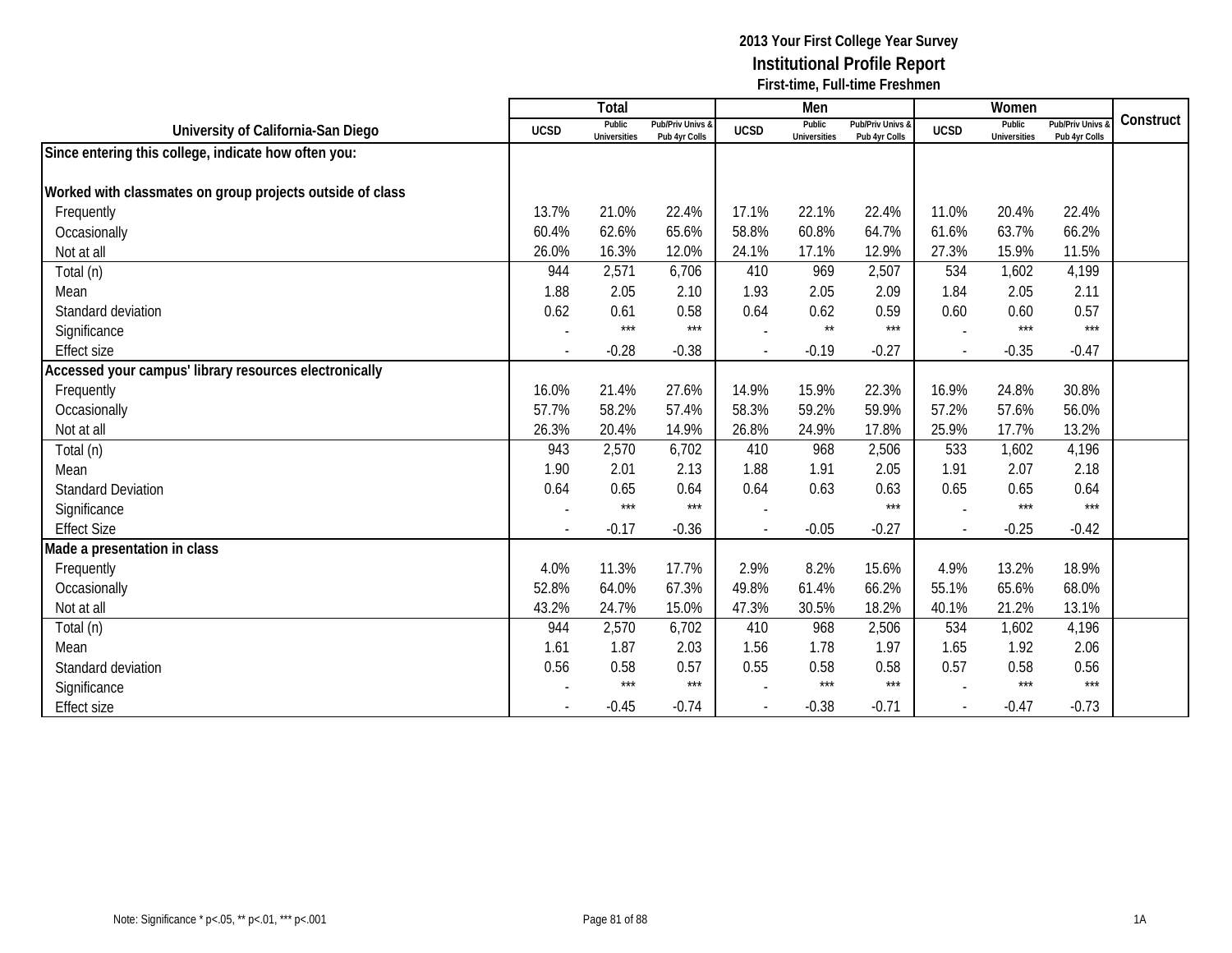|                                                         |                | Total                         |                                   |             | Men                           |                                   |                | Women                         |                                        |           |
|---------------------------------------------------------|----------------|-------------------------------|-----------------------------------|-------------|-------------------------------|-----------------------------------|----------------|-------------------------------|----------------------------------------|-----------|
| University of California-San Diego                      | <b>UCSD</b>    | Public<br><b>Universities</b> | Pub/Priv Univs &<br>Pub 4yr Colls | <b>UCSD</b> | Public<br><b>Universities</b> | Pub/Priv Univs &<br>Pub 4yr Colls | <b>UCSD</b>    | Public<br><b>Universities</b> | <b>Pub/Priv Univs</b><br>Pub 4yr Colls | Construct |
| Since entering this college, indicate how often you:    |                |                               |                                   |             |                               |                                   |                |                               |                                        |           |
|                                                         |                |                               |                                   |             |                               |                                   |                |                               |                                        |           |
| Applied concepts from courses to everyday life          |                |                               |                                   |             |                               |                                   |                |                               |                                        |           |
| Frequently                                              | 12.2%          | 19.0%                         | 20.1%                             | 11.0%       | 15.5%                         | 17.8%                             | 13.1%          | 21.2%                         | 21.4%                                  |           |
| Occasionally                                            | 64.3%          | 64.6%                         | 65.8%                             | 64.8%       | 64.3%                         | 64.8%                             | 63.9%          | 64.9%                         | 66.4%                                  |           |
| Not at all                                              | 23.5%          | 16.3%                         | 14.2%                             | 24.2%       | 20.2%                         | 17.4%                             | 23.0%          | 14.0%                         | 12.2%                                  |           |
| Total (n)                                               | 943            | 2,570                         | 6,701                             | 409         | 968                           | 2,505                             | 534            | 1,602                         | 4,196                                  |           |
| Mean                                                    | 1.89           | 2.03                          | 2.06                              | 1.87        | 1.95                          | 2.00                              | 1.90           | 2.07                          | 2.09                                   |           |
| Standard deviation                                      | 0.59           | 0.59                          | 0.58                              | 0.58        | 0.60                          | 0.59                              | 0.59           | 0.59                          | 0.57                                   |           |
| Significance                                            |                | $***$                         | ***                               |             | $\star$                       | $***$                             |                | $***$                         | $***$                                  |           |
| <b>Effect size</b>                                      |                | $-0.24$                       | $-0.29$                           |             | $-0.13$                       | $-0.22$                           |                | $-0.29$                       | $-0.33$                                |           |
| Used the institution's course catalog (paper or online) |                |                               |                                   |             |                               |                                   |                |                               |                                        |           |
| Frequently                                              | 24.9%          | 30.4%                         | 27.6%                             | 23.9%       | 23.3%                         | 23.0%                             | 25.7%          | 34.6%                         | 30.3%                                  |           |
| Occasionally                                            | 54.3%          | 55.1%                         | 56.8%                             | 56.1%       | 59.5%                         | 60.1%                             | 53.0%          | 52.3%                         | 54.9%                                  |           |
| Not at all                                              | 20.8%          | 14.6%                         | 15.6%                             | 20.0%       | 17.1%                         | 16.9%                             | 21.3%          | 13.0%                         | 14.8%                                  |           |
| Total (n)                                               | 944            | 2,572                         | 6,699                             | 410         | 969                           | 2,503                             | 534            | 1,603                         | 4,196                                  |           |
| Mean                                                    | 2.04           | 2.16                          | 2.12                              | 2.04        | 2.06                          | 2.06                              | 2.04           | 2.22                          | 2.15                                   |           |
| Standard deviation                                      | 0.67           | 0.65                          | 0.65                              | 0.66        | 0.63                          | 0.63                              | 0.68           | 0.66                          | 0.65                                   |           |
| Significance                                            |                | $***$                         | $***$                             |             |                               |                                   |                | $***$                         | $***$                                  |           |
| <b>Effect size</b>                                      | $\overline{a}$ | $-0.18$                       | $-0.12$                           |             | $-0.03$                       | $-0.03$                           | $\overline{a}$ | $-0.27$                       | $-0.17$                                |           |
| Are you currently registered to vote?                   |                |                               |                                   |             |                               |                                   |                |                               |                                        |           |
| Ineligible                                              | 12.4%          | 6.9%                          | 4.8%                              | 13.1%       | 7.9%                          | 5.3%                              | 11.8%          | 6.2%                          | 4.5%                                   |           |
| Yes                                                     | 66.3%          | 74.5%                         | 75.7%                             | 68.2%       | 73.4%                         | 76.8%                             | 64.9%          | 75.2%                         | 75.1%                                  |           |
| <b>No</b>                                               | 21.3%          | 18.7%                         | 19.5%                             | 18.7%       | 18.7%                         | 17.9%                             | 23.3%          | 18.6%                         | 20.4%                                  |           |
| Total (n)                                               | 945            | 2,579                         | 6,749                             | 412         | 973                           | 2,522                             | 533            | 1,606                         | 4,227                                  |           |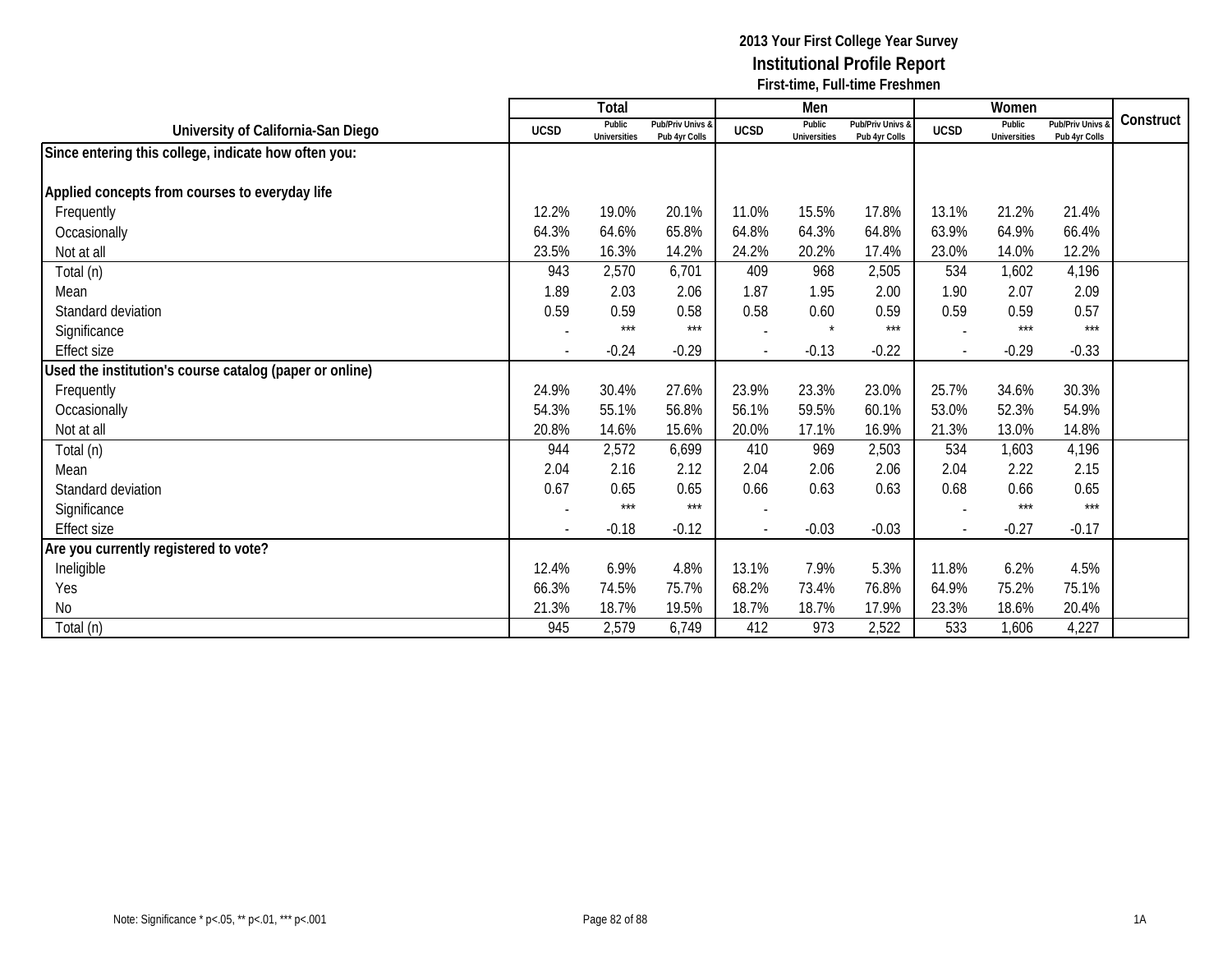|                                                                              |             | Total                         |                                   |             | Men                           |                                   |                          | Women                         |                                        |              |
|------------------------------------------------------------------------------|-------------|-------------------------------|-----------------------------------|-------------|-------------------------------|-----------------------------------|--------------------------|-------------------------------|----------------------------------------|--------------|
| University of California-San Diego                                           | <b>UCSD</b> | Public<br><b>Universities</b> | Pub/Priv Univs &<br>Pub 4yr Colls | <b>UCSD</b> | Public<br><b>Universities</b> | Pub/Priv Univs &<br>Pub 4yr Colls | <b>UCSD</b>              | Public<br><b>Universities</b> | <b>Pub/Priv Univs</b><br>Pub 4yr Colls | Construct    |
| If you could make your college choice over, would you still choose to enroll |             |                               |                                   |             |                               |                                   |                          |                               |                                        |              |
| at your current (or most recent) college?                                    |             |                               |                                   |             |                               |                                   |                          |                               |                                        |              |
| Definitely yes                                                               | 34.0%       | 43.4%                         | 42.8%                             | 34.2%       | 42.3%                         | 41.0%                             | 33.8%                    | 44.0%                         | 44.0%                                  |              |
| Probably yes                                                                 | 39.4%       | 36.2%                         | 36.4%                             | 39.8%       | 35.7%                         | 36.7%                             | 39.0%                    | 36.6%                         | 36.3%                                  |              |
| Probably not                                                                 | 14.2%       | 10.0%                         | 9.7%                              | 14.6%       | 11.4%                         | 10.6%                             | 13.9%                    | 9.2%                          | 9.1%                                   |              |
| Definitely not                                                               | 5.2%        | 3.7%                          | 3.9%                              | 4.4%        | 3.9%                          | 4.0%                              | 5.8%                     | 3.5%                          | 3.8%                                   | Overall      |
| Not sure yet                                                                 | 7.3%        | 6.7%                          | 7.2%                              | 7.0%        | 6.7%                          | 7.7%                              | 7.5%                     | 6.7%                          | 6.8%                                   | Satisfaction |
| Total (n)                                                                    | 945         | 2,579                         | 6,741                             | 412         | 973                           | 2,520                             | 533                      | 1,606                         | 4,221                                  |              |
| Mean                                                                         | 3.88        | 4.06                          | 4.04                              | 3.90        | 4.03                          | 3.99                              | 3.86                     | 4.08                          | 4.07                                   |              |
| Standard deviation                                                           | 1.15        | 1.13                          | 1.15                              | 1.14        | 1.14                          | 1.17                              | 1.17                     | 1.13                          | 1.14                                   |              |
| Significance                                                                 |             | $***$                         | $***$                             |             |                               |                                   |                          | $***$                         | $***$                                  |              |
| <b>Effect size</b>                                                           |             | $-0.16$                       | $-0.14$                           |             | $-0.11$                       | $-0.08$                           | $\overline{\phantom{a}}$ | $-0.19$                       | $-0.18$                                |              |
| What do you think you will be doing in Fall 2013?                            |             |                               |                                   |             |                               |                                   |                          |                               |                                        |              |
| Attending your current (or most recent) institution                          | 95.4%       | 94.2%                         | 93.3%                             | 94.7%       | 93.3%                         | 92.3%                             | 96.1%                    | 94.7%                         | 93.9%                                  |              |
| Attending another institution                                                | 1.5%        | 2.0%                          | 3.0%                              | 1.0%        | 2.1%                          | 3.0%                              | 1.9%                     | 1.9%                          | 2.9%                                   |              |
| Don't know / have not decided yet                                            | 3.0%        | 3.7%                          | 3.5%                              | 4.1%        | 4.2%                          | 4.2%                              | 2.1%                     | 3.4%                          | 3.0%                                   |              |
| Not attending any institution                                                | 0.1%        | 0.2%                          | 0.3%                              | 0.2%        | 0.4%                          | 0.5%                              | 0.0%                     | 0.0%                          | 0.1%                                   |              |
| Total (n)                                                                    | 945         | 2,579                         | 6,744                             | 412         | 973                           | 2,521                             | 533                      | 1,606                         | 4,223                                  |              |
| Are you currently a full-time or part-time student?                          |             |                               |                                   |             |                               |                                   |                          |                               |                                        |              |
| Full-time                                                                    | 100.0%      | 100.0%                        | 100.0%                            | 100.0%      | 100.0%                        | 100.0%                            | 100.0%                   | 100.0%                        | 100.0%                                 |              |
| Part-time                                                                    | 0.0%        | 0.0%                          | 0.0%                              | 0.0%        | 0.0%                          | 0.0%                              | 0.0%                     | 0.0%                          | 0.0%                                   |              |
| Not enrolled                                                                 | 0.0%        | 0.0%                          | 0.0%                              | 0.0%        | 0.0%                          | 0.0%                              | 0.0%                     | 0.0%                          | 0.0%                                   |              |
| Total (n)                                                                    | 945         | 2,579                         | 6,758                             | 412         | 973                           | 2,529                             | 533                      | 1,606                         | 4,229                                  |              |
| Did you transfer into this institution from another college/university?      |             |                               |                                   |             |                               |                                   |                          |                               |                                        |              |
| Yes                                                                          | 2.0%        | 1.0%                          | 1.0%                              | 2.4%        | 1.2%                          | 1.2%                              | 1.7%                     | 0.9%                          | 0.9%                                   |              |
| <b>No</b>                                                                    | 98.0%       | 99.0%                         | 99.0%                             | 97.6%       | 98.8%                         | 98.8%                             | 98.3%                    | 99.1%                         | 99.1%                                  |              |
| Total (n)                                                                    | 945.0       | 2,579.0                       | 6,742.0                           | 412.0       | 973.0                         | 2,523.0                           | 533.0                    | 1,606.0                       | 4,219.0                                |              |
| What year did you first enter this college:                                  |             |                               |                                   |             |                               |                                   |                          |                               |                                        |              |
| 2008 or earlier                                                              | 0.0%        | 0.1%                          | 0.1%                              | 0.0%        | 0.1%                          | 0.1%                              | 0.0%                     | 0.1%                          | 0.1%                                   |              |
| 2009                                                                         | 0.0%        | 0.0%                          | 0.0%                              | 0.0%        | 0.0%                          | 0.0%                              | 0.0%                     | 0.0%                          | 0.0%                                   |              |
| 2010                                                                         | 0.0%        | 0.0%                          | 0.0%                              | 0.0%        | 0.0%                          | 0.0%                              | 0.0%                     | 0.0%                          | 0.0%                                   |              |
| 2011                                                                         | 0.1%        | 0.1%                          | 0.2%                              | 0.2%        | 0.1%                          | 0.1%                              | 0.0%                     | 0.1%                          | 0.2%                                   |              |
| 2012 or 2013                                                                 | 99.9%       | 99.8%                         | 99.7%                             | 99.8%       | 99.8%                         | 99.8%                             | 100.0%                   | 99.9%                         | 99.7%                                  |              |
| Total (n)                                                                    | 941         | 2,566                         | 6,578                             | 411         | 971                           | 2,456                             | 530                      | 1,595                         | 4,122                                  |              |